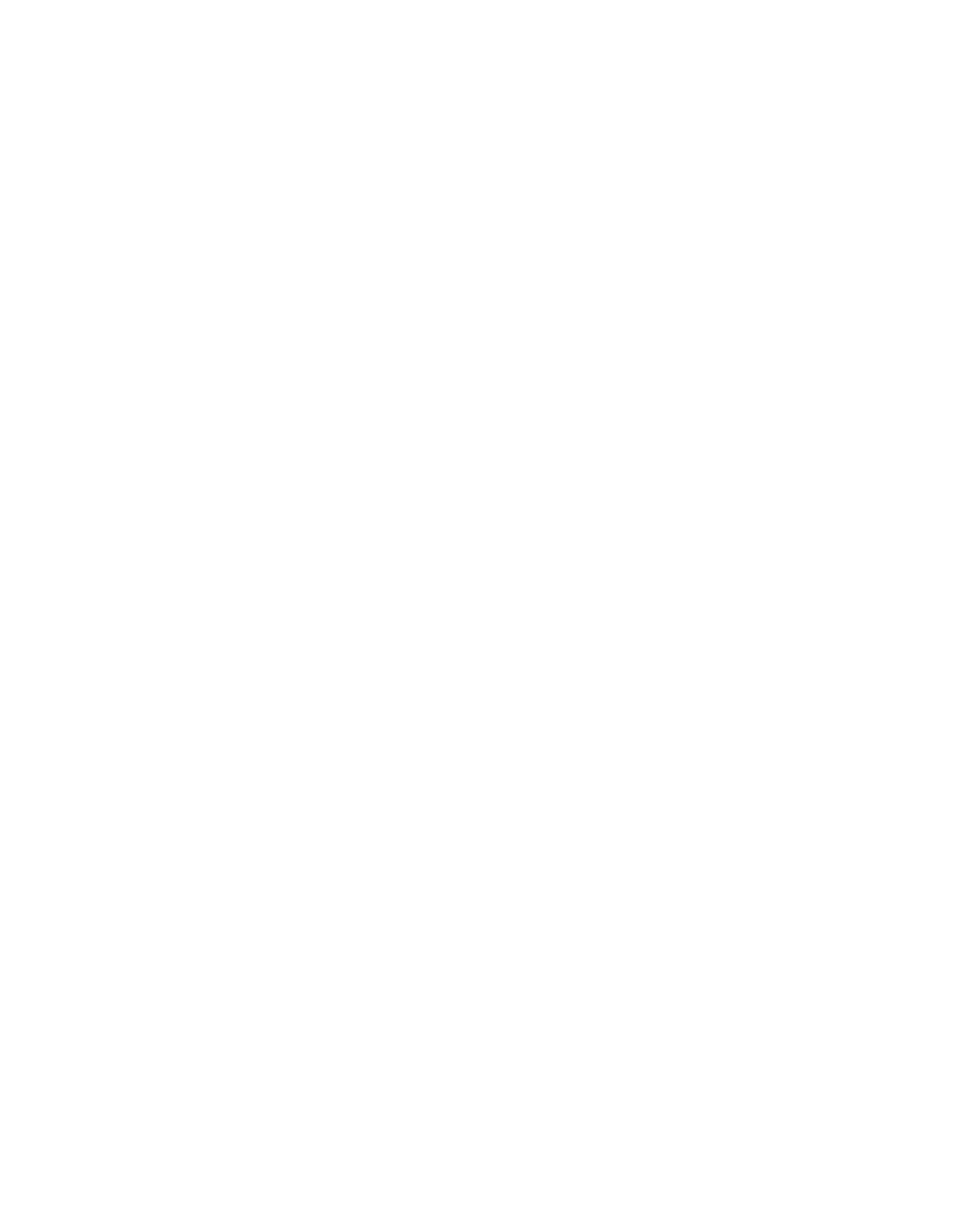# **Contents**

#### **Foreword vii**

#### **Introduction ix**

#### **I. PLRA Provisions 1**

- A. Criteria for case screening and dismissal 1
	- 1. Prohibitions on filing 2
	- 2. Mandatory review and dismissal 2
- B. Requirements for achieving IFP status 3
	- 1. Statement of assets 3
	- 2. Filing fee 3
	- 3. Payment of costs 3
- C. Provisions affecting the management of cases 3
	- 1. Waiver of defendant's right to reply 3
	- 2. Use of telecommunications technologies 4
- D. Limitations on relief; sanctions 4
	- 1. Types of relief courts may order 4
	- 2. Revocation of unvested good-time credit 4
	- 3. Satisfaction of outstanding restitution orders 4
- E. Attorneys' fees 5

#### **II. Court-Based Procedures for Facilitating Effective Management of Prisoner Litigation 7**

- A. Procedures for facilitating efficient filing of prisoner cases 7
	- 1. Model forms and instructions 7
	- 2. Informational handouts 7
- B. Court-based approaches for providing counsel to indigent prisoners 8
	- 1. Requiring pro bono legal service as a condition of membership in and admission to the bar 8
	- 2. Establishing volunteer panels of attorneys to provide legal services to indigent litigants 9
	- 3. Using unappropriated funds to reimburse volunteer attorneys' expenses 9
	- 4. Establishing education programs for lawyers 10
- C. Court-annexed mediation programs 10
- D. Litigation tracks for prisoner cases 10
	- 1. Tracks established under CJRA plans 10
	- 2. Need for flexibility 10
- E. Case-assignment systems 10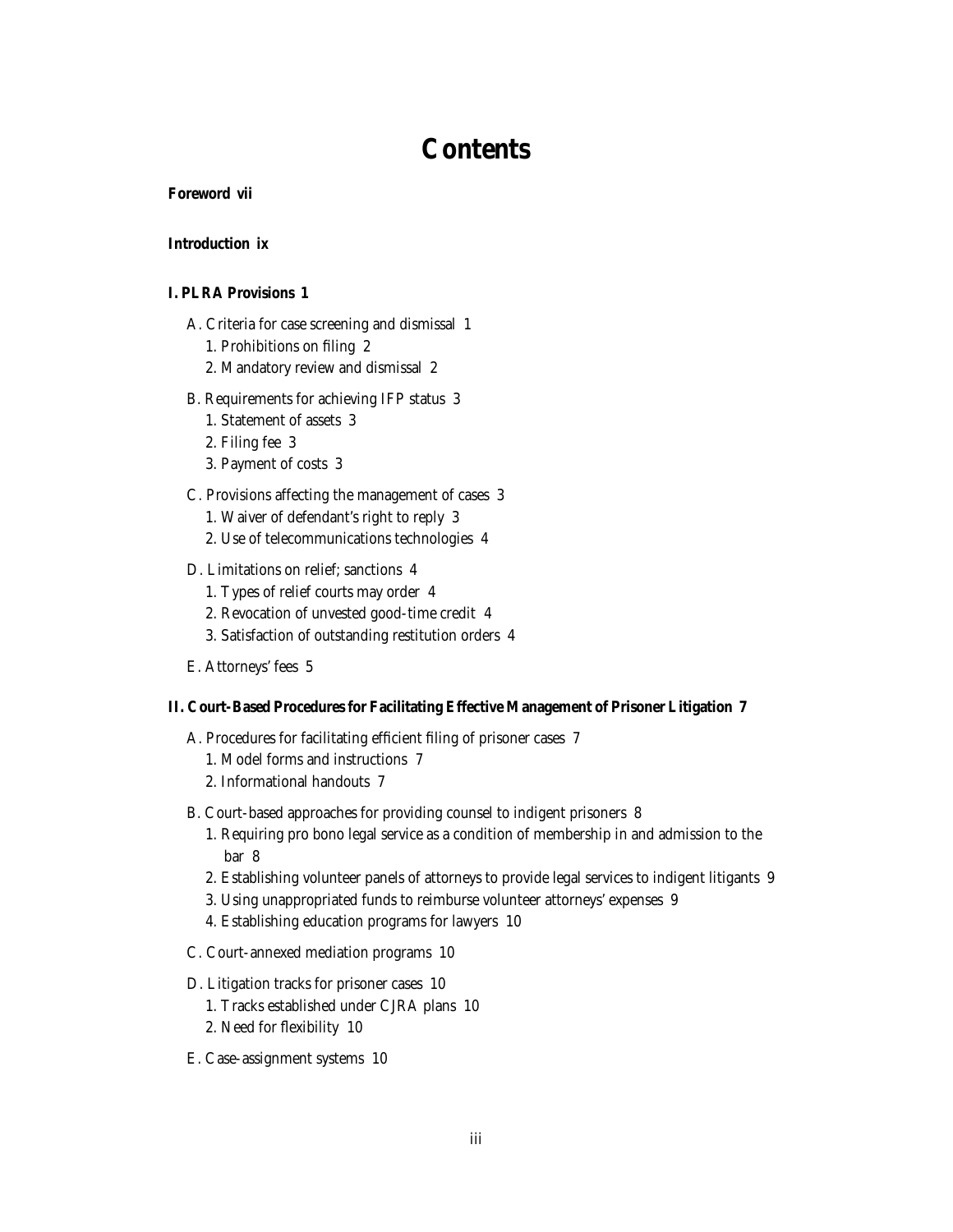- F. Efficient use of court personnel 11
	- 1. Discretion to use magistrate judges 11
	- 2. Use of pro se law clerks 12
- G. Methods of reducing travel of prisoners to proceedings outside the penal institution 13
	- 1. Arranging for space at institution 13
	- 2. Attorney–client conferences at institution 13
	- 3. Use of telephone conferences or videoconferences 14
	- 4. Transportation arrangements 14

#### **III. Case-Specific Procedures for Facilitating Effective Management of Prisoner Litigation 15**

- A. Procedures for determining IFP status and the appropriate filing fee 15
	- 1. Determining effect of previous frivolous filings on IFP status 16
	- 2. Determining indigence 17
	- 3. Assessing the filing fee 21
- B. Procedures for ordering service of process 24
	- 1. Absence of procedural protections in the PLRA 24
	- 2. Absence of direction to the court in the PLRA 24
	- 3. Time requirements 24
	- 4. Service in IFP cases 25
	- 5. Service when full filing fee is paid 25
	- 6. Procedures under old section 1915(a) 25
- C. Procedures for determining whether a claim or complaint should be dismissed 26
	- 1. Initial decision maker 27
	- 2. Standards for determining whether to dismiss 27
	- 3. Procedure for determining dismissal 31
	- 4. Need for statement of reasons to support dismissal 34
- D. Mandatory exhaustion of administrative remedies 34
	- 1. Court's discretion to stay an action pending administrative exhaustion 34
	- 2. Impact of dismissal on filing fee requirement is unclear 35
	- 3. Pro se law clerk's role and administrative remedies available 35
- E. Procedures for determining whether and how to provide counsel 36
	- 1. Statutory authority 36
	- 2. Factors to consider in exercise of discretion to request representation of plaintiff 36
	- 3. Discretion to refuse to request counsel to represent plaintiff 38
- F. Procedures for managing cases that survive the initial determination regarding

frivolousness 40

- 1. Alternative means of resolving the complaint 40
- 2. Defendant's obligation to reply 42
- 3. Proceedings after the *Martinez* report 42
- 4. Rule 16 conferences 45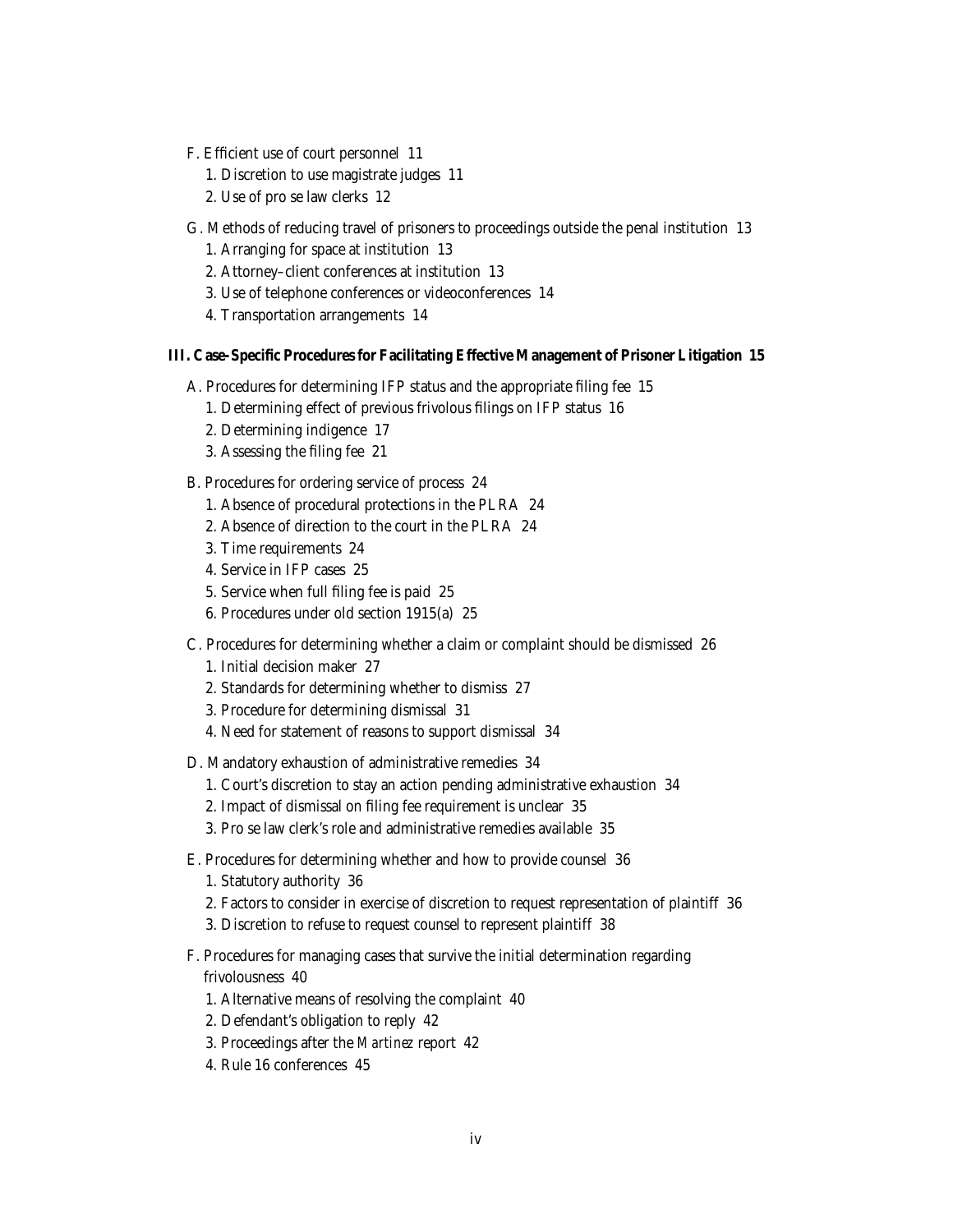- 5. Discovery by and from the plaintiff 46
- 6. Trial 47
- 7. Remedies and relief 48
- G. Determining sanctions to deter abusive prisoner litigation 50
	- 1. Warning of possible sanctions 51
	- 2. Severity of sanction 51
	- 3. Escalation of sanctions 52
	- 4. Type of sanction 52
- H. Appeal rights in final orders and IFP proceedings on appeal 54
	- 1. Final orders and appeal rights 54
	- 2. Proceeding IFP on appeal 54
- Appendix A. Outline of Prison Litigation Reform Act of 1995 (PLRA), Text of the PLRA, and Text of 28 U.S.C. § 1915 As Amended by the PLRA 57
- Appendix B. Sample Forms Provided to Prisoners Seeking to File a Complaint Pursuant to 42 U.S.C. § 1983 or 28 U.S.C. § 1915 in the U.S. District Courts 79
- Appendix C. Sample Applications to Proceed IFP in Prisoner Civil Rights Cases in the U.S. District Courts 95
- Appendix D. Sample Complaints for Prisoners Filing Under 42 U.S.C. § 1983 in the U.S. District Courts 105
- Appendix E. Sample Notice of Deficient Pleading and Sample Clerk's Office Post-Complaint Checklist Sent to Prisoner Litigants 117
- Appendix F. Sample Application for Appointment of Counsel 123
- Appendix G. Sample Orders Directing Payment of Filing Fee by Prisoner Litigant 127
- Appendix H. Sample Initial Orders Responding to Prisoner IFP Applications 135
- Appendix I. Sample Orders Requiring Penal Institution Defendant to Prepare and File Special Report with U.S. District Court 159
- Appendix J. Sample U.S. Magistrate Judge's Report of Findings and Recommendations Regarding Prisoner Civil Rights Complaint, and Sample Order of Dismissal by U.S. District Court Judge 167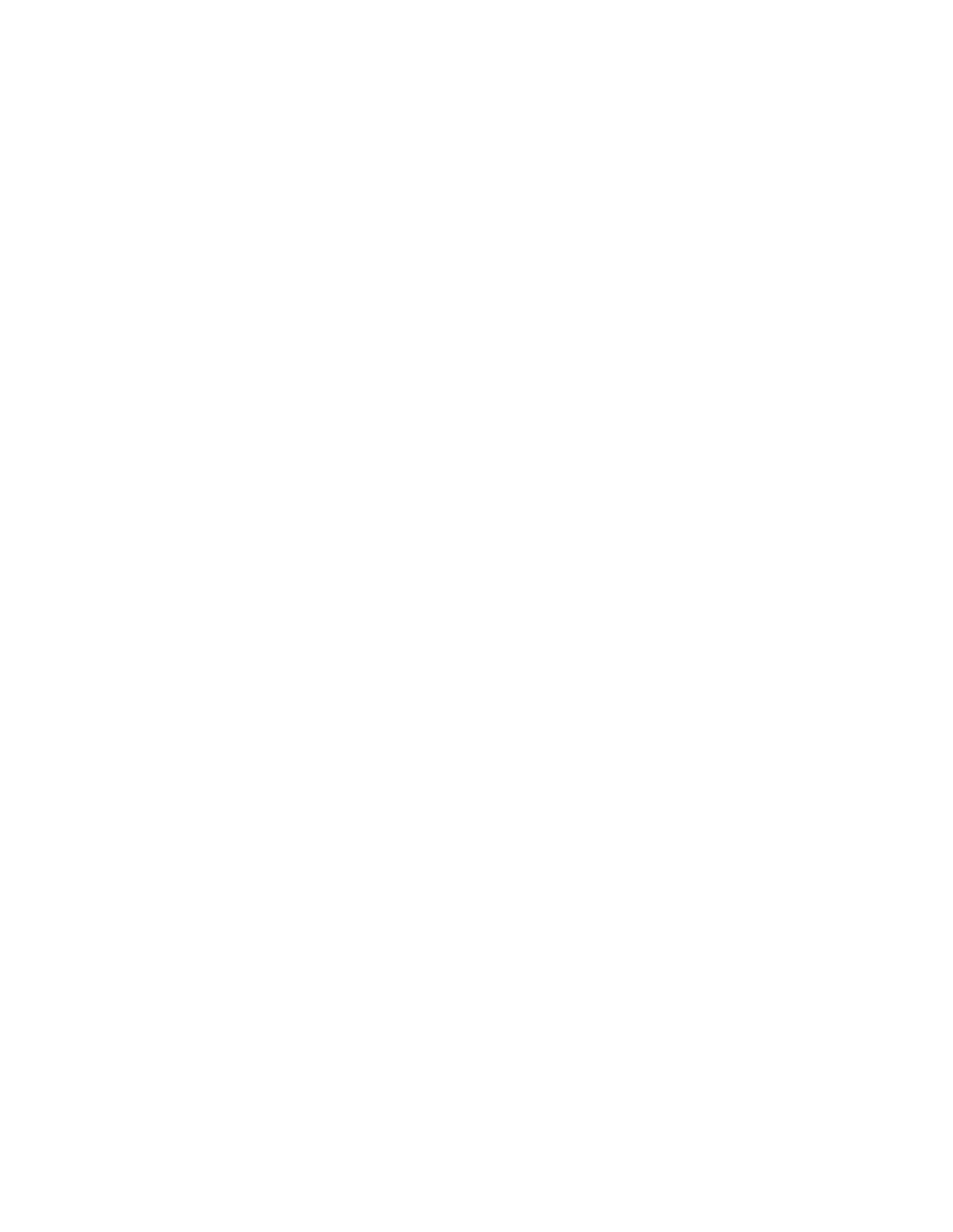# **Foreword**

The Federal Judicial Center produced this *Resource Guide for Managing Prisoner Civil Rights Litigation* in response to numerous requests from federal court personnel to update our report *Recommended Procedures for Handling Prisoner Civil Rights Cases in the Federal Courts* (rev. 1980). That report, produced by a Center committee chaired by Judge Ruggero J. Aldisert, recommended many practices that are now routine in most federal courts, such as a standard complaint form for all prisoner civil rights cases, increased use of magistrate judges to manage such cases, and use of pro se law clerks to screen the cases. In 1982, the Judicial Conference of the United States "urged the district courts to implement the procedures and the suggested forms" in the *Recommended Procedures* report.<sup>∗</sup>

This guide builds on the earlier report while reflecting statutory changes and federal court experience in the sixteen years since it was published. The initial draft of the guide was the focus of a Center workshop on managing prisoner civil rights litigation in March 1995. We delayed final publication so that the guide could reference then-pending legislation, which was enacted in April 1996 as the Prison Litigation Reform Act (PLRA). The guide reports the requirements of the new law but retains descriptions of procedures used prior to enactment, for reasons explained in the Introduction.

Like the *Recommended Procedures* report, the guide offers suggestions on how courts can manage prisoner civil rights cases, including commentary on how they might adapt procedures to the requirements of the PLRA, which has had little judicial interpretation and contains some provisions that are ambiguous. Recommendations and suggestions are those of the Center's staff and federal court personnel who produced the guide. They include, from the Center, James Eaglin, Russell Wheeler, Judith McKenna, Marie Cordisco, Eric Lai, Julie Hong, Dipak Panigrahi, and Jeannette Summers. We received considerable assistance from U.S. Magistrate Judges Celeste F. Bremmer (S.D. Iowa), John Moulds (E.D. Cal.), Ila Jeanne Sensenich (W.D. Pa.), William Knox (W.D. Mo.), and David L. Piester (D. Neb.), as well as from three senior pro se law clerks (who are called "staff attorneys" in their districts): Kate Robinson Patt (S.D. Tex.), Kay Bartolo (S.D. Iowa), and Haven Gracey (E.D. Cal.). We also acknowledge assistance from Professor Ira Robbins of the Washington College of Law at The American University.

Rya W. Zobel

 $\overline{a}$ <sup>∗</sup> Report of the Proceedings of the Judicial Conference of the United States, March 1982, at 18.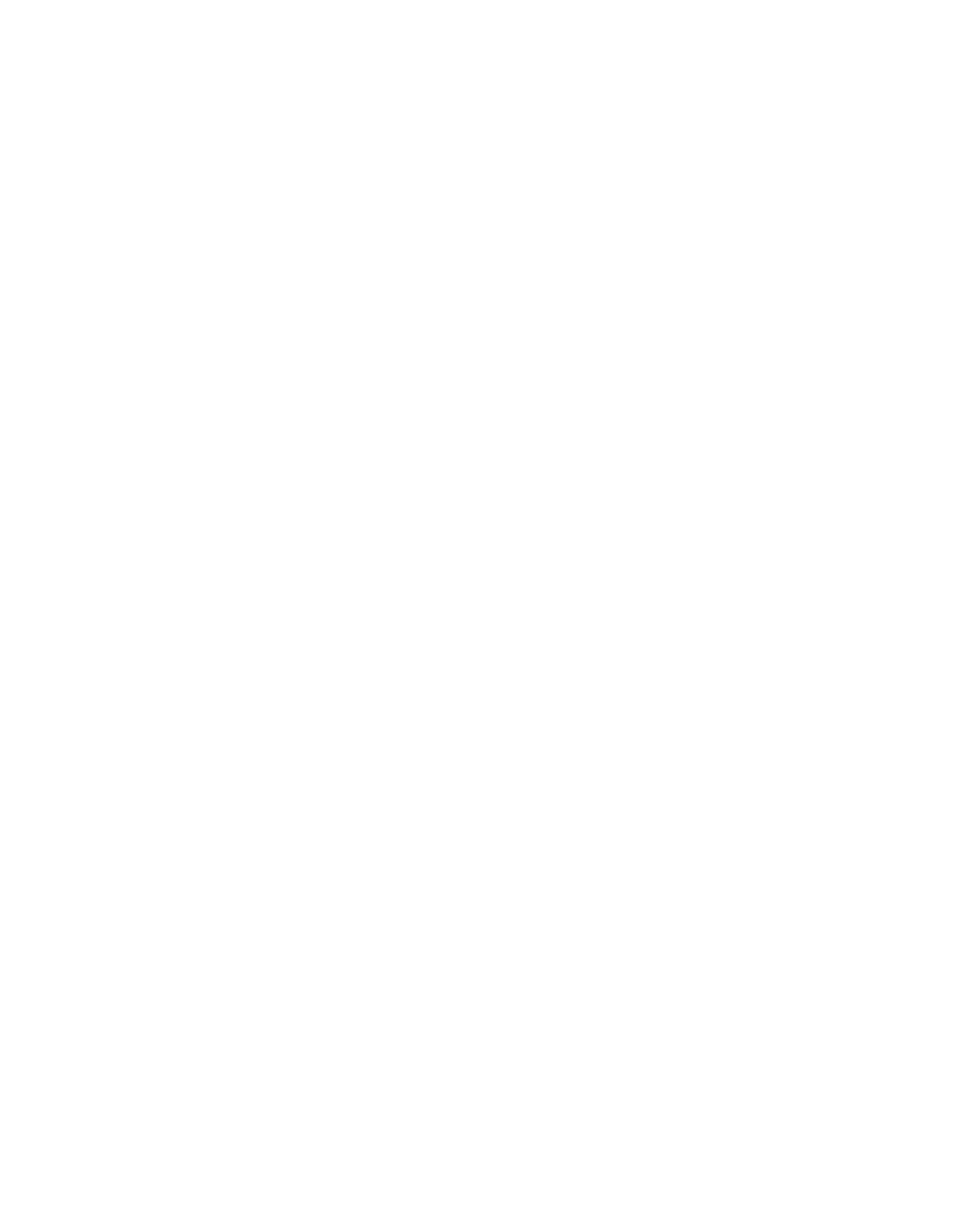# **Introduction**

The overwhelming majority of prisoner cases, especially civil rights cases filed by state prisoners in federal district courts pursuant to 42 U.S.C. § 1983, are filed pro se and in forma pauperis (IFP).1 Thus, an effective case-management plan for prisoner civil rights cases must focus on court practices for processing IFP suits. Because the majority of prisoner civil rights complaints are decided on the pleadings and disposed of without trial, most of the administrative burden this litigation imposes on the district courts results from the initial screening and pretrial processes.2

This guide was prepared as a resource for federal judges, pro se law clerks, and others in the courts who manage prisoner pro se litigation. It was designed to highlight critical case-management issues in prisoner civil rights litigation and promote the exchange of useful experiences and ideas. It is not an authoritative or complete statement on either the law or the procedure of prisoner civil rights litigation. Both law and procedure will evolve in response to the Prison Litigation Reform Act (PLRA), signed into law by the President on April 26, 1996.

The guide describes new provisions of law and how they are likely to affect widespread practices. Readers should be aware, however, that several parts of the PLRA are already being challenged and that other provisions may be the subject of legal challenges concerning, *inter alia*, the scope of their application and their constitutionality. This guide is in three parts:

- Part I summarizes the PLRA, particularly provisions that will affect the management of prisoner civil rights suits.
- Part II describes court-based procedures and approaches that courts have created for the overall management of prisoner civil rights cases, such as standard forms and assignments of tasks to specific personnel, and it describes how the PLRA may affect those procedures and approaches.
- Part III deals with specific case-management procedures and relevant law. It describes the legal requirements and management options that judges face as they handle prisoner civil rights petitions, and it describes how the PLRA may affect those requirements and options.

 <sup>1. &</sup>quot;More than 95% of prisoner suits are filed *in forma pauperis*. With rare exceptions, all such cases are filed *pro se*." Howard B. Eisenberg, *Rethinking Prisoner Civil Rights Cases and the Provision of Counsel*, 17 S. Ill. U. L.J. 417, 420, 421 n.8 (1993) (citing William B. Turner, *When Prisoners Sue: A Study of Prisoner Section 1983 Suits in the Federal Courts*, 92 Harv. L. Rev. 610, 617 (1979) (data based on a study of prisoner civil rights cases filed in five federal district courts in 1975, 1976, and the first half of 1977)). Eisenberg reviewed prisoner civil rights filings in three federal district courts for 1991 and found that every case was filed pro se and that, with only one or two exceptions, every case was also filed in forma pauperis. Eisenberg, *supra*, at 421 n.8, 456.

<sup>2.</sup> Eisenberg's review of prisoner civil rights filings revealed the following trial rates: 2% in the Eastern District of Missouri, 0% in the Southern District of Illinois, and 10% in the Eastern District of Arkansas. Eisenberg, *supra* note 1, at 456–57.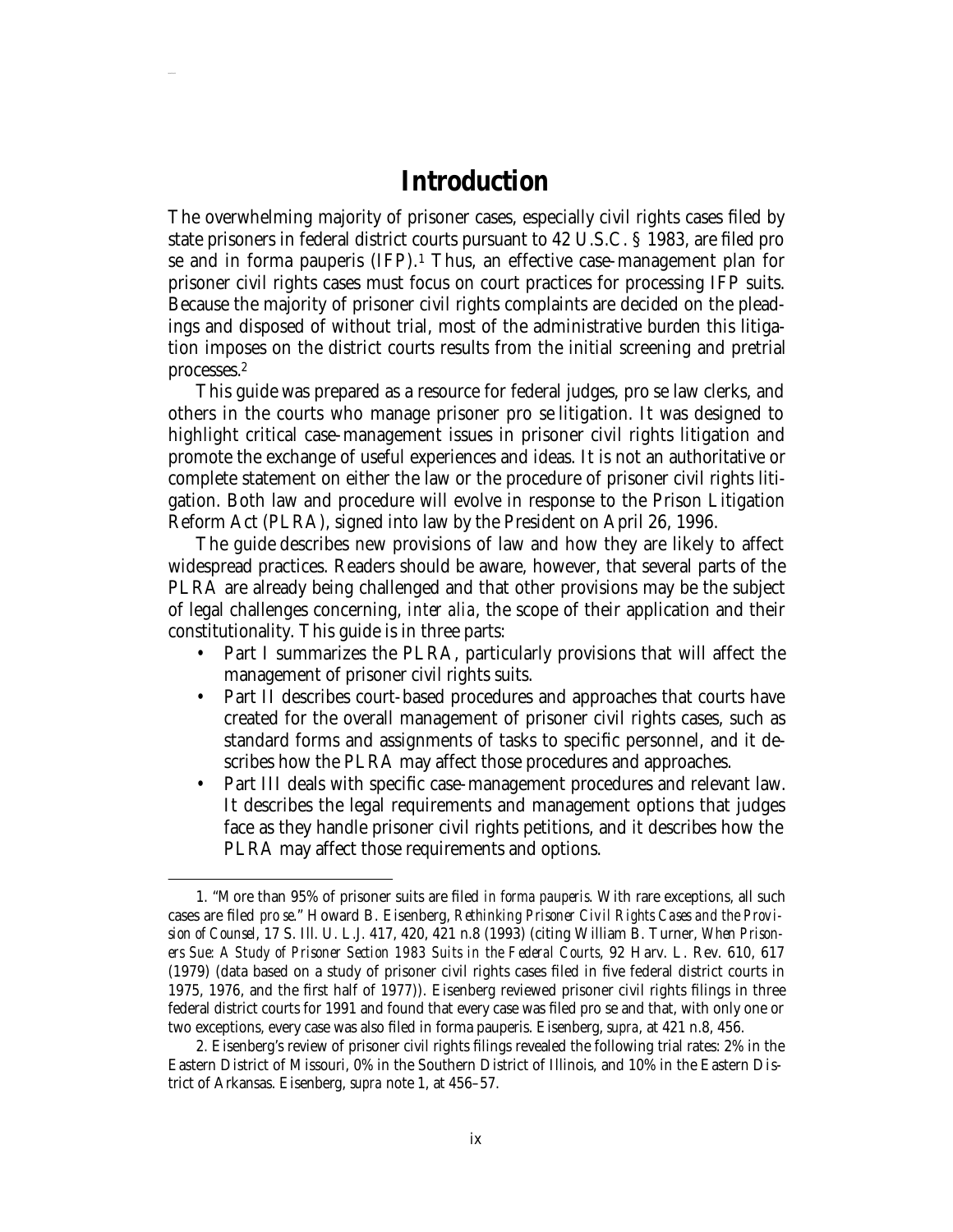Parts II and III describe law and procedures prior to the PLRA and any changes the PLRA seems to require. This dual treatment is provided because pre-PLRA procedures will, at the least, shape post-PLRA procedures. Furthermore, since various provisions of the PLRA are under judicial challenge, old procedures may persist.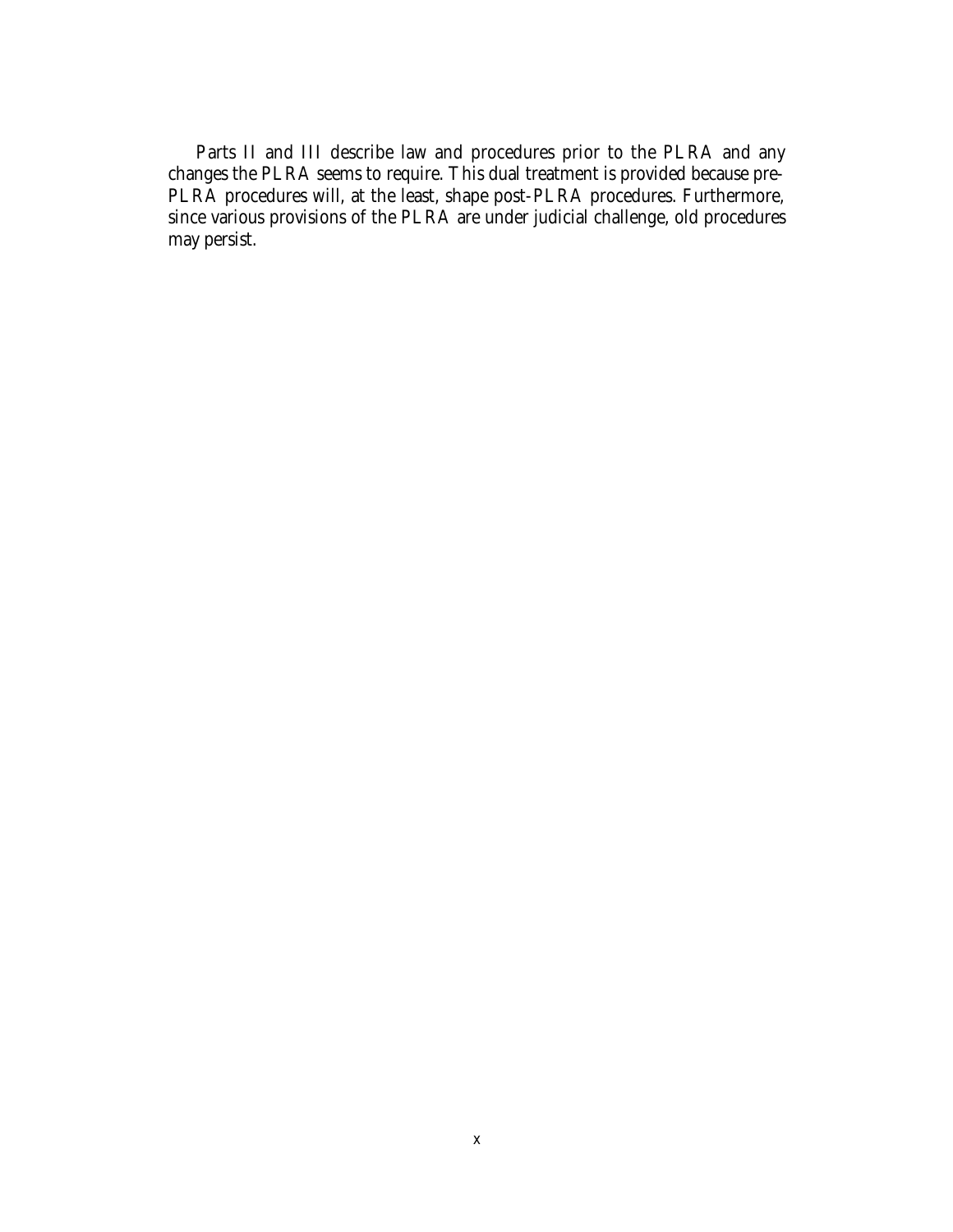# **I. PLRA Provisions**

The Prison Litigation Reform Act of 19953 was passed as Title VIII of the statute making fiscal 1996 appropriations for the Departments of Commerce, Justice, and State; the judiciary; and related agencies. The text of the statute is presented in Appendix A, along with section 1915 of the U.S. Code as revised by the Act. The PLRA provisions amend 18 U.S.C. §§ 3624, 3626; 42 U.S.C. § 1997e; 28 U.S.C. §§ 1915, 1346(b); and 11 U.S.C. § 523(a). The Act adds provisions, including new sections 1915A and 1932, to title 28 of the U.S. Code and also generally changes the word "he" to "the prisoner."

PLRA provisions can be sorted into six basic categories:

- criteria for case screening and dismissal;
- requirements for achieving IFP status;
- provisions affecting the management of cases;
- limitations on relief;
- sanctions: and
- attorneys' fees.

This part of the guide provides a summary of most PLRA provisions. Part II and, more particularly, Part III provide analysis of the new provisions and describe pre-PLRA precedents and procedures relevant to implementing these changes.

The PLRA does not contain a provision specifying an effective date. It can be assumed that all provisions of the Act became effective upon the President's signing on April 26, 1996. The PLRA's applicability to cases filed before that date is a matter of legal interpretation to be decided by the courts. The provisions of section 802(b)(1) governing prospective relief, however, are expressly made applicable to all prospective relief entered before, on, or after enactment of the PLRA.

"Prisoner" is defined identically in 28 U.S.C. §§ 1915(h) and 1015A(c) and 42 U.S.C. § 1997e(h) as "any person subject to incarceration, detention, or admission in any facility who is accused of, convicted of, sentenced for, or adjudicated delinquent for, violations of criminal law or the terms and conditions of parole, probation, pretrial release, or diversionary program."

# **A. Criteria for case screening and dismissal**

Several PLRA provisions authorize or direct the court to refuse to accept, or to dismiss, cases because of particular characteristics.

 $\overline{a}$ 

<sup>3.</sup> Pub. L. No. 104-134, 110 Stat. 1321.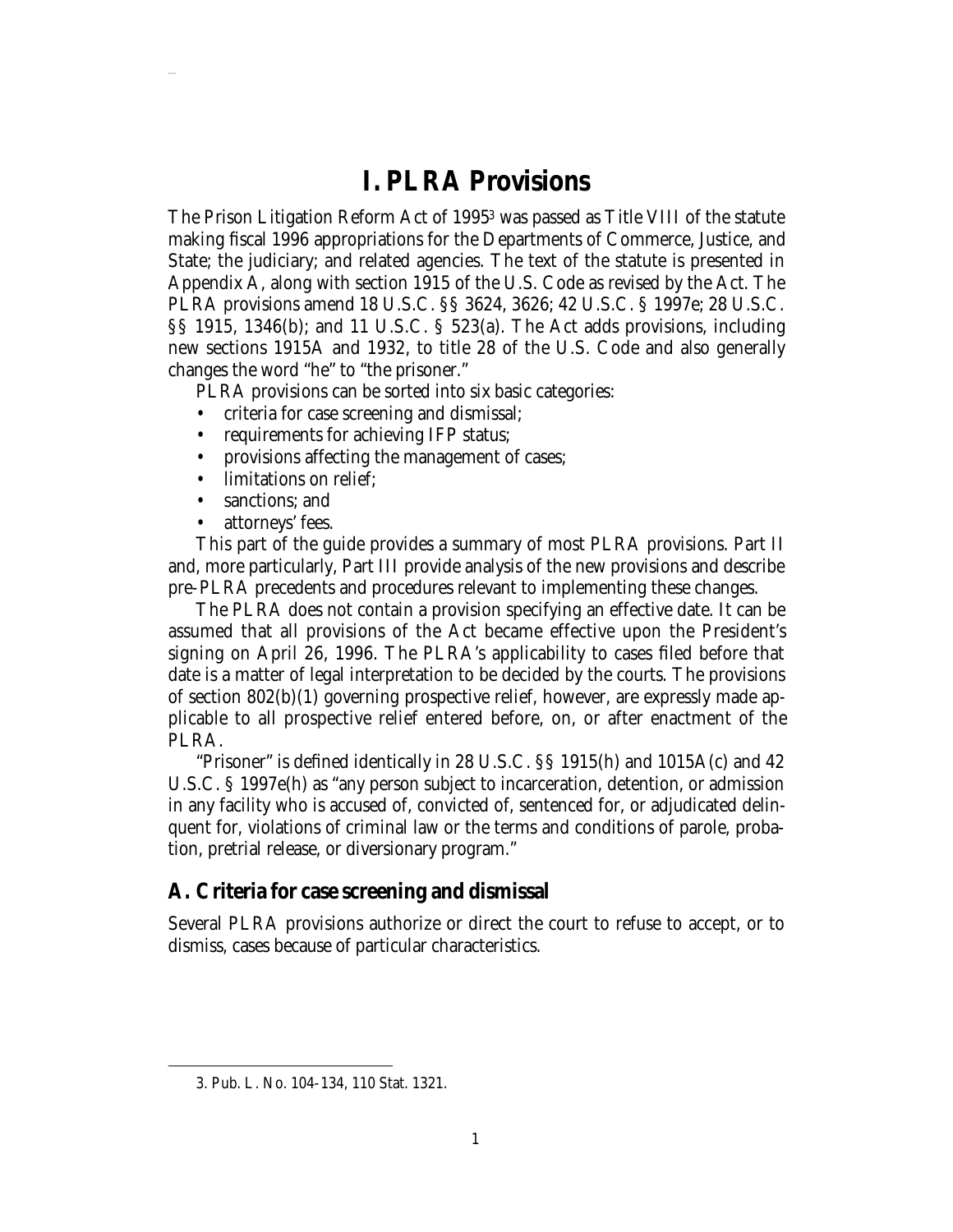#### **1. Prohibitions on filing**

#### a. *Exhaustion*

Section 1997e(a) of title 42 of the U.S. Code prohibits any prisoner from bringing an action "until such administrative remedies as are available are exhausted." The PLRA deletes section 1997e's machinery for Department of Justice certification of penal institutions.4

# b. *Physical injury requirement*

Section 1997e(e) of title 42 of the U.S. Code prohibits any prisoner from bringing an action for "mental or emotional injury suffered while in custody without a prior showing of physical injury." Section 1346(b)(2) of title 28 of the U.S. Code, part of the Federal Tort Claims Act, now contains a similar provision.5

### c. *Three strikes*

Section 1915(g) of title 28 of the U.S. Code prohibits a prisoner from bringing an IFP action if the prisoner has had three or more actions in federal courts that were dismissed as frivolous or malicious, or for failing to state a claim on which relief can be granted or seeking monetary relief from a defendant immune from such relief, unless the prisoner is under imminent danger of serious physical injury.6

### **2. Mandatory review and dismissal**

#### a. *Pre-docketing review*

Section 1915A of title 28 of the U.S. Code, a new section, directs the court to review prisoner complaints before docketing or soon thereafter to identify cognizable claims or dismiss the complaint or any portion of it if it is frivolous or malicious, fails to state a claim on which relief can be granted, or seeks monetary relief from a defendant immune from such relief.7

#### b. *Factors to be considered*

Section  $1997e(c)(1)$  of title 42 of the U.S. Code directs the court to dismiss, on its own motion or otherwise, any section 1983 action with respect to prison conditions if the action is frivolous or malicious, fails to state a claim on which relief can be granted, or seeks monetary relief from a defendant immune from such relief. Section 1997e(c)(2) allows the court to dismiss a case on these grounds without first requiring exhaustion of administrative remedies.8

 $\overline{a}$ 

<sup>4</sup>*. See infra* part III.D.

<sup>5.</sup> *See infra* part III.C.2.e.

<sup>6.</sup> *See infra* part III.A.1.

<sup>7.</sup> *See infra* part III.C.

<sup>8.</sup> *See infra* part III.C.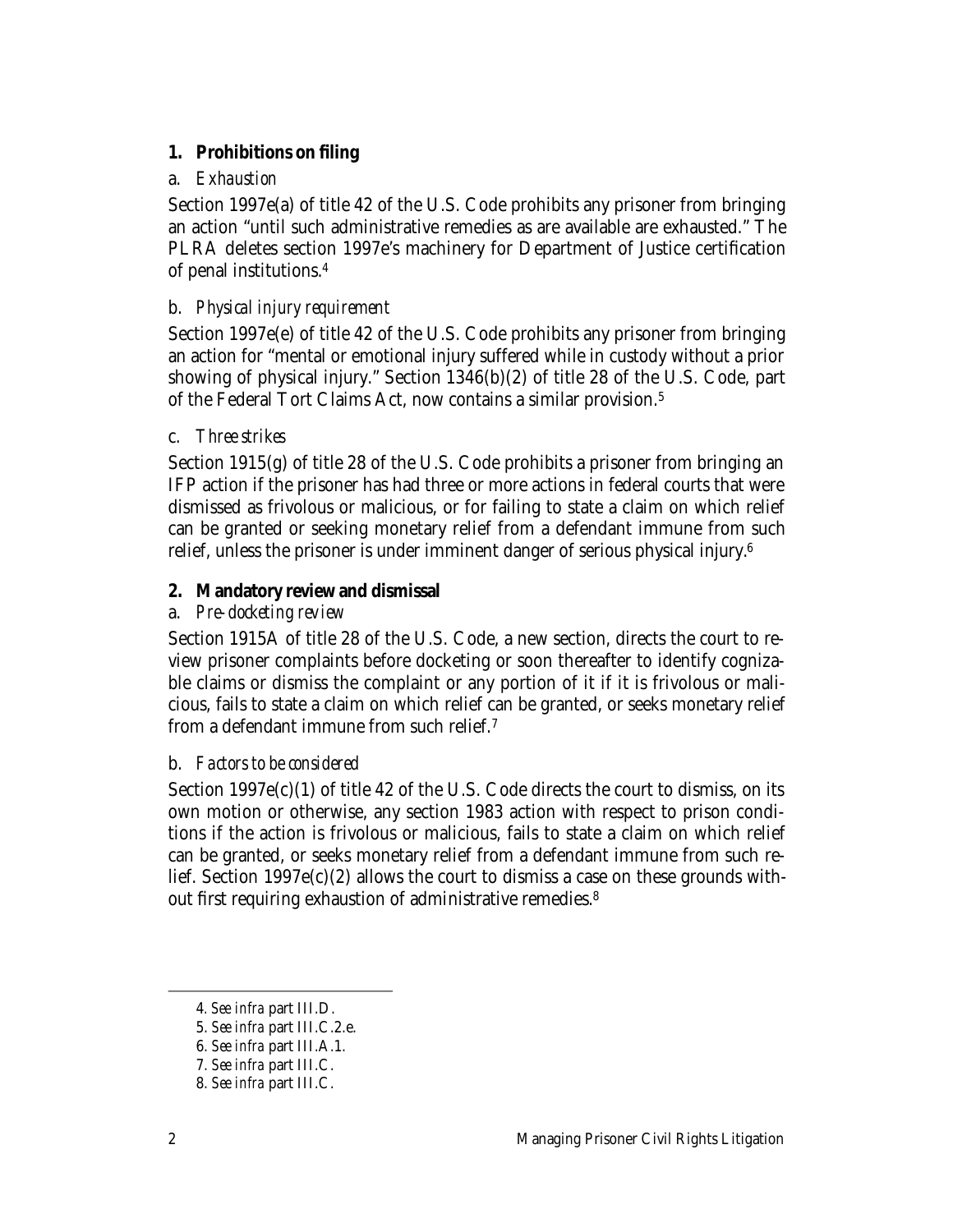#### c. *Timing of dismissal*

Section 1915(e)(2) of title 28 of the U.S. Code directs the court to dismiss any case, at any time, if it finds that an IFP petitioner's allegations of poverty are untrue, or if the action fails to state a claim on which relief can be granted or seeks monetary relief from a defendant immune from such relief. Section  $1997e(c)(2)$  of title 42 of the U.S. Code allows the court to dismiss a case on these grounds without first requiring exhaustion of administrative remedies.9

# **B. Requirements for achieving IFP status**

# **1. Statement of assets**

Section 1915(a) of title 28 of the U.S. Code now directs a prisoner seeking IFP status to include in the required affidavit "a statement of all assets such prisoner possesses" and "a certified copy of the trust fund account statement (or institutional equivalent) for the prisoner for the 6-month period immediately preceding the filing of the complaint or notice of appeal, obtained from the appropriate official of each prison at which the prisoner is or was confined."10

# **2. Filing fee**

Section 1915(b) of title 28 of the U.S. Code requires prisoners who are granted IFP status to pay the filing fee, by a partial initial payment from any funds available and through monthly payments forwarded by the institution based on the balance in the prisoner's account. Section 1915(b)(4) allows a prisoner to bring an action even if the prisoner has no assets and no means by which to pay the initial filing fee.11

# **3. Payment of costs**

Section 1915(f) of title 28 of the U.S. Code requires prisoners against whom judgment is entered to make full payment of any costs ordered, in the same method as Section 1915(b) directs them to pay the filing fee.<sup>12</sup>

# **C. Provisions affecting the management of cases**

# **1. Waiver of defendant's right to reply**

Section 1997e(g) of title 42 of the U.S. Code authorizes defendants to waive the right to reply to any prisoner action, specifies that such a waiver is not an admission of the complaint, and prohibits the court from granting relief unless there is a

 <sup>9.</sup> *See infra* part III.C.

<sup>10.</sup> *See infra* part III.A.

<sup>11.</sup> *See infra* part III.A.

<sup>12.</sup> *See infra* part III.A.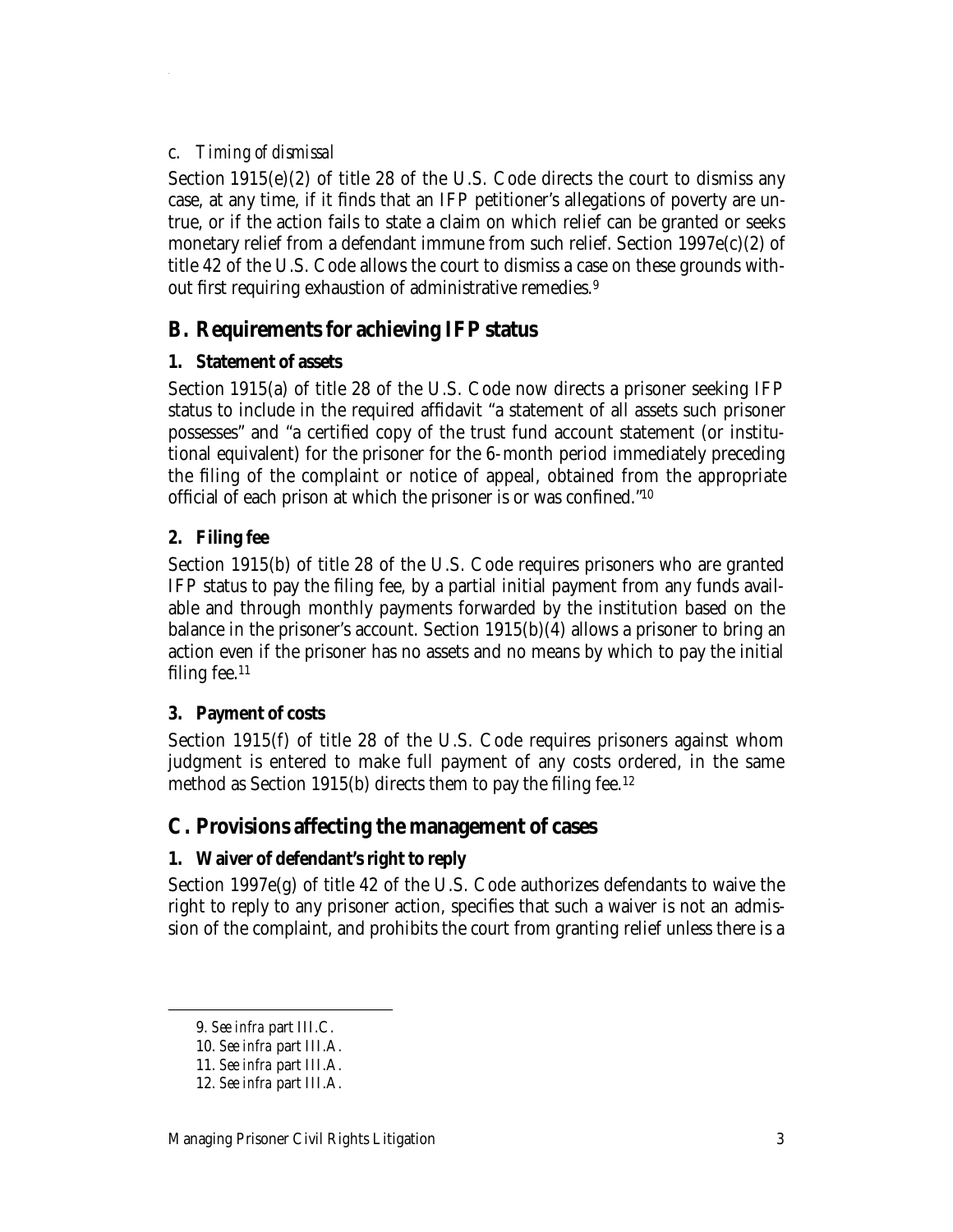reply. The section further authorizes the court to require the defendant to reply "if it finds that the plaintiff has a reasonable opportunity to prevail on the merits."13

## **2. Use of telecommunications technologies**

Section 1997e(f) of title 42 of the U.S. Code directs, to the extent practicable, that prisoner action pretrial proceedings in which the prisoner may or should participate be conducted by telecommunications technologies that allow the prisoner to stay in the penal institution. It further authorizes hearings to be conducted in the institution, subject to institution officials' agreement, and directs the court, again to the extent practicable, to allow counsel to participate by telecommunications technology.14

# **D. Limitations on relief; sanctions**

### **1. Types of relief courts may order**

Amendments to 18 U.S.C. § 3626 make substantial changes in the type of relief courts may order, both prospective and otherwise. Section 802(b) of the PLRA provides that the amendments shall apply with respect to all prospective relief, whether such relief was originally granted or approved before, on, or after the date of the enactment of this title.15

Among other things, the amendments to section 3626

- limit the prospective relief, including preliminary injunctive relief, that the court may grant;
- limit the court's authority to release or prohibit admission of prisoners, or require that three-judge courts issue such orders;
- add provisions speeding the termination of prospective relief orders; and
- limit and govern the court's authority to appoint special masters to conduct hearings and prepare findings of fact.

# **2. Revocation of unvested good-time credit**

Section 1932 of title 28 of the U.S. Code authorizes the court, on its own motion or otherwise, to order revocation of the unvested good-time credit of any adult prisoner who brings any civil action if the court finds that the claim was filed for malicious purposes or solely to harass the other party, or that the prisoner presented false testimony or evidence.

#### **3. Satisfaction of outstanding restitution orders**

Sections 807 and 808 of the PLRA direct that any compensatory damages awarded to a prisoner as a result of an action against a penal institution shall first be used to satisfy any outstanding restitution orders against the prisoner and that

 <sup>13.</sup> *See infra* part III.F.

<sup>14.</sup> *See infra* part II.G.

<sup>15.</sup> *See infra* part III.F.7.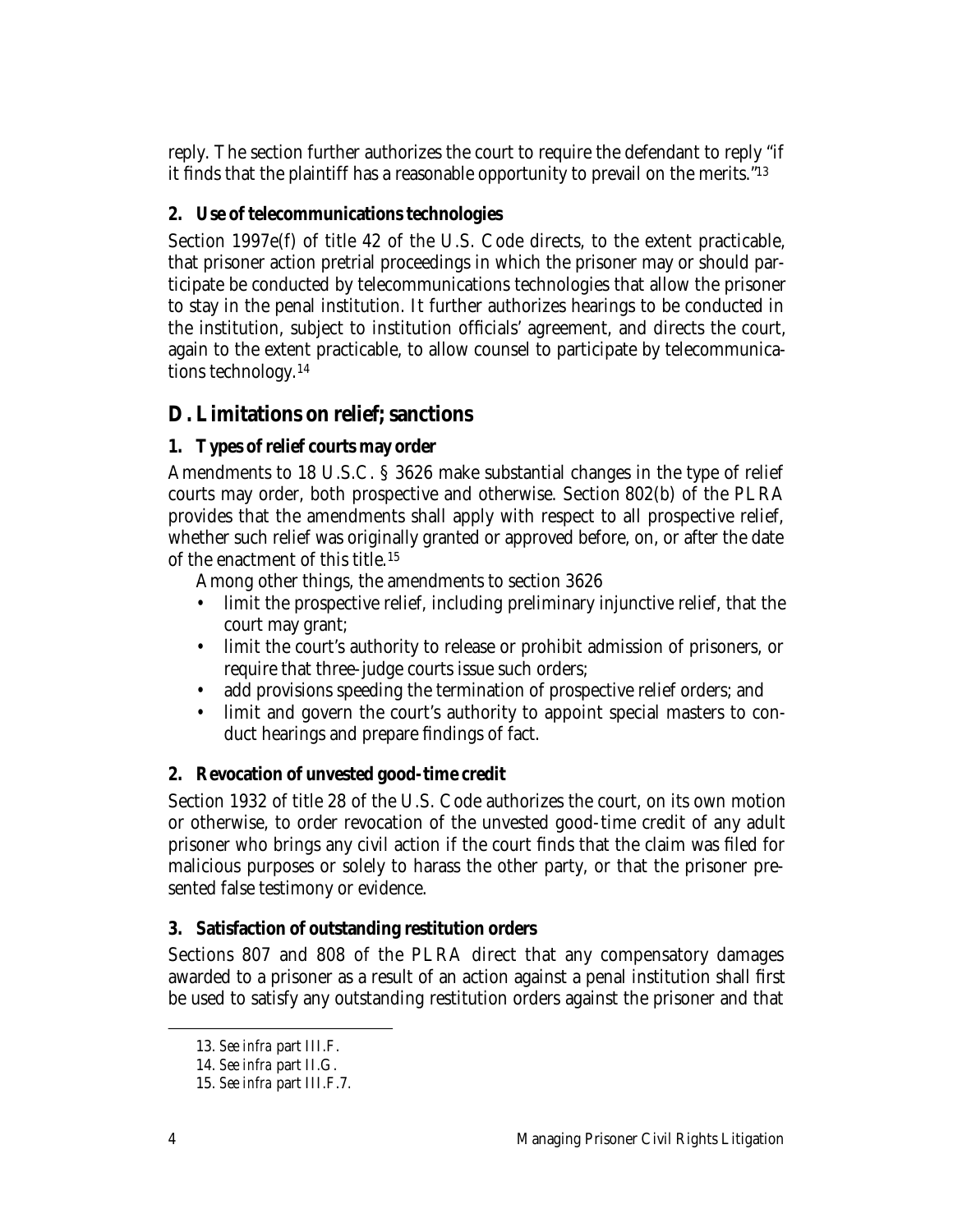"reasonable efforts shall be made" to notify the victims of crimes who may be eligible to receive such restitution.

## **E. Attorneys' fees**

Section 1997e(d) of title 42 of the U.S. Code prohibits the award of attorneys' fees in prisoner civil rights cases except where the fee was "directly and reasonably incurred in proving an actual violation" of the prisoner's rights protected by a statute authorizing fee awards and the fee amount was proportionate to the relief ordered or "directly and reasonably incurred in enforcing the relief." No award should be based on an hourly rate greater than 150% of the statutory Criminal Justice Act rate.16

The court is to apply a portion of any monetary award granted to a prisoner, up to 25%, to attorneys' fees awarded to the prisoner.17

 $\overline{a}$ 

<sup>16.</sup> *See infra* part III.F.7.e.

<sup>17.</sup> *See infra* part III.F.7.e.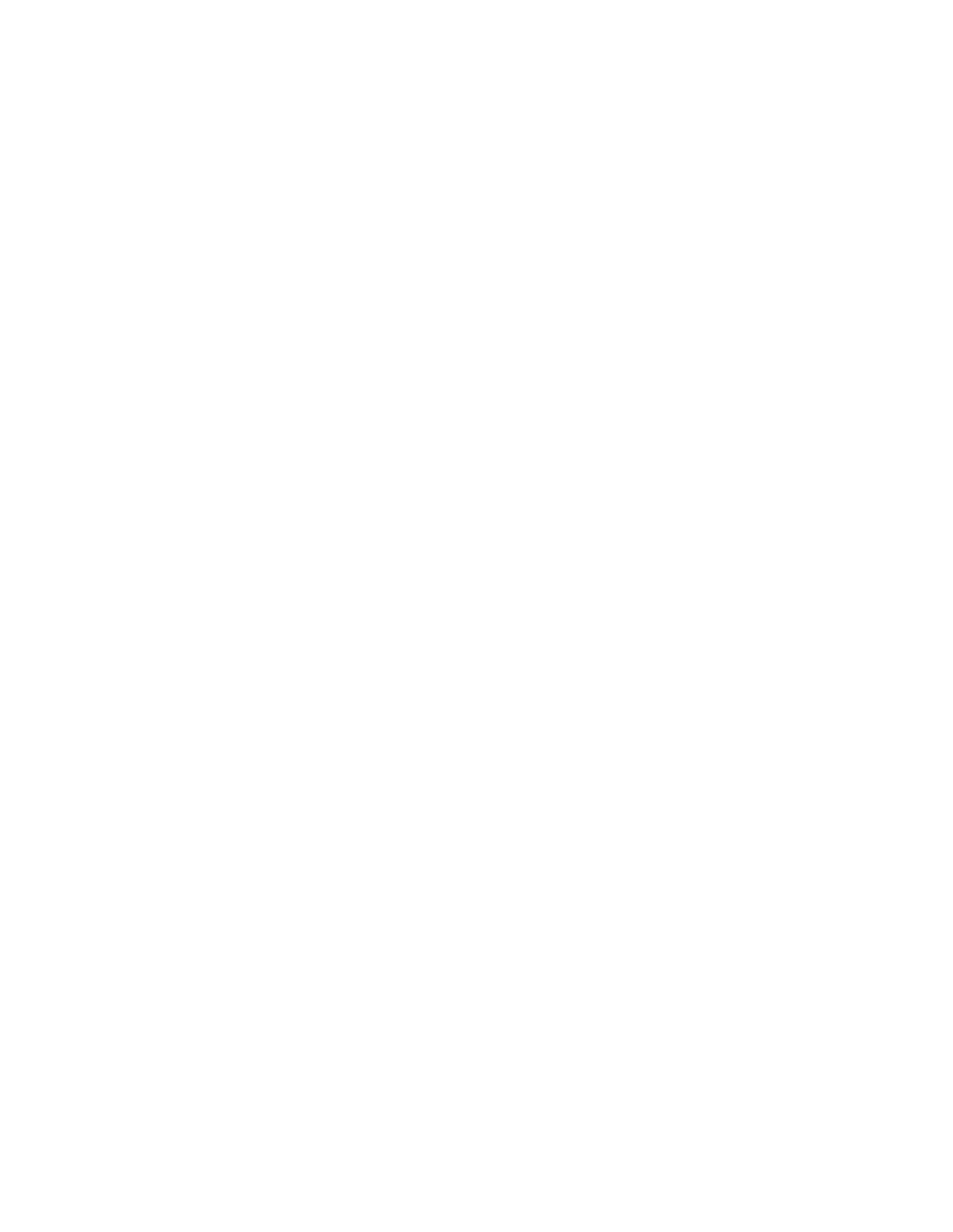# **II. Court-Based Procedures for Facilitating Effective Management of Prisoner Litigation**

This part describes the following approaches and procedures that district courts have adopted to promote effective management of prisoner litigation:

- procedures for facilitating efficient filing of prisoner cases;
- court-based approaches for providing counsel to indigent prisoners;
- court-annexed mediation programs;
- litigation tracks for prisoner cases;
- case-assignment systems;
- efficient use of court personnel; and
- methods of reducing travel of prisoners to proceedings outside the penal institution.

#### **A. Procedures for facilitating efficient filing of prisoner cases**

#### **1. Model forms and instructions**

Districts have adopted, by local rule or general order, model forms and instructions to facilitate the efficient filing of prisoner civil rights complaints, and they have taken steps to ensure that their forms and instructions for filing cases are made available to prisoners seeking to file such cases.18 Well-designed forms and instructions both assist the court and provide prisoners with important information about court rules and procedures governing the filing and prosecution of civil cases in the district.

The PLRA has no provisions governing model forms per se, but courts should review forms developed before the PLRA to ensure that they reflect the statute's procedural requirements (see sample forms in Appendix B).19

#### **2. Informational handouts**

Districts have also developed informational handouts for prisoners and other pro se litigants about

- standards to which pro se litigants are held in the district;
- risks and dangers of proceeding without an attorney;

 <sup>18.</sup> In other words, courts have done voluntarily in respect to prisoner civil rights cases what Rule 2(c) of the Rules Governing § 2254 Cases in the United States District Courts requires the clerk of court to do in respect to habeas corpus petitions: provide blank petition forms to all applicants upon request, free of charge.

<sup>19.</sup> *See also* Memorandum from Leonidas Ralph Mecham, Director of the Administrative Office of the U.S. Courts, to All Judges and Others (July 31, 1996) with attached Questions and Answers on the PLRA (containing examples of instructions, draft orders, forms, and letters) (July 31, 1996) (on file with the Administrative Office of the U.S. Courts).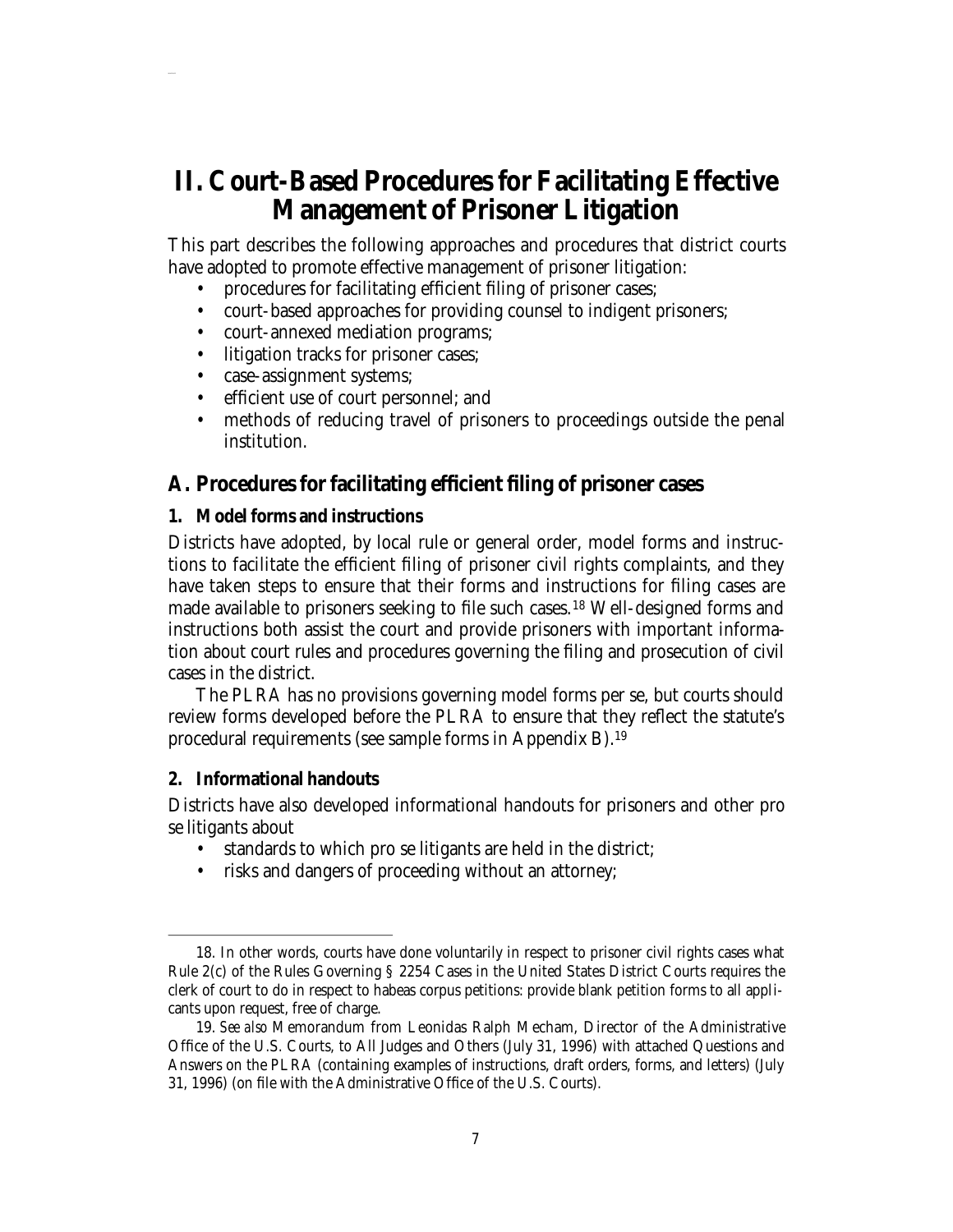- organizations and services in the district that provide legal assistance to prisoners and other pro se litigants seeking to file civil rights actions; and
- risks associated with frivolous filings and the availability of alternative forums.

The PLRA has no provisions governing informational handouts per se, but courts should review handouts developed before the PLRA to ensure that they reflect the statute's procedural requirements and advise prisoners that achieving IFP status does not relieve filers from the obligation to make partial payment of filing fees. (See Appendix C for sample applications to proceed IFP; Appendix D for sample complaints; and Appendix E for a sample notice of deficient pleading and a sample clerk's office post-complaint informational checklist.)

# **B. Court-based approaches for providing counsel to indigent prisoners**

Whether the court should seek to provide counsel to any particular prisoner is obviously a case-by-case decision, influenced by pre-PLRA statutory provisions and judicial interpretations of them. This section presents those provisions and interpretations.

Apart from the controlling law in any particular case, district courts, in concert with local bars, have developed a variety of procedures to make it more likely that counsel will be available to assist indigent prisoners in pursuing civil rights complaints, at least in plausibly meritorious cases. The PLRA does not affect these procedures, but it places restrictions on the payment of attorneys' fees for representing indigent prisoners.

To ensure that the court will have the information needed to respond to a motion for appointment of counsel under section  $1915(e)(1)$  (section  $1915(d)$ ) prior to the PLRA), each district should adopt a standard application for appointment of counsel (see Appendix F for a sample form).

The following are some of the approaches developed by courts to encourage the availability of counsel; they are not necessarily directed at indigent prisoners per se.

#### **1. Requiring pro bono legal service as a condition of membership in and admission to the bar**

Some districts, like the Southern, Northern, and Central Districts of Illinois, have adopted local rules that mandate legal service to indigents as a condition of admission to and membership in the court's bar.20 Such local rules are premised on the court's inherent authority and on provisions of the ABA's *Model Rules of Pro-*

 $\overline{a}$ 20. *See, e.g.*, S.D. Ill. Loc. R. 1(g) (each attorney admitted to the bar has a duty each year to accept at least one pro bono case).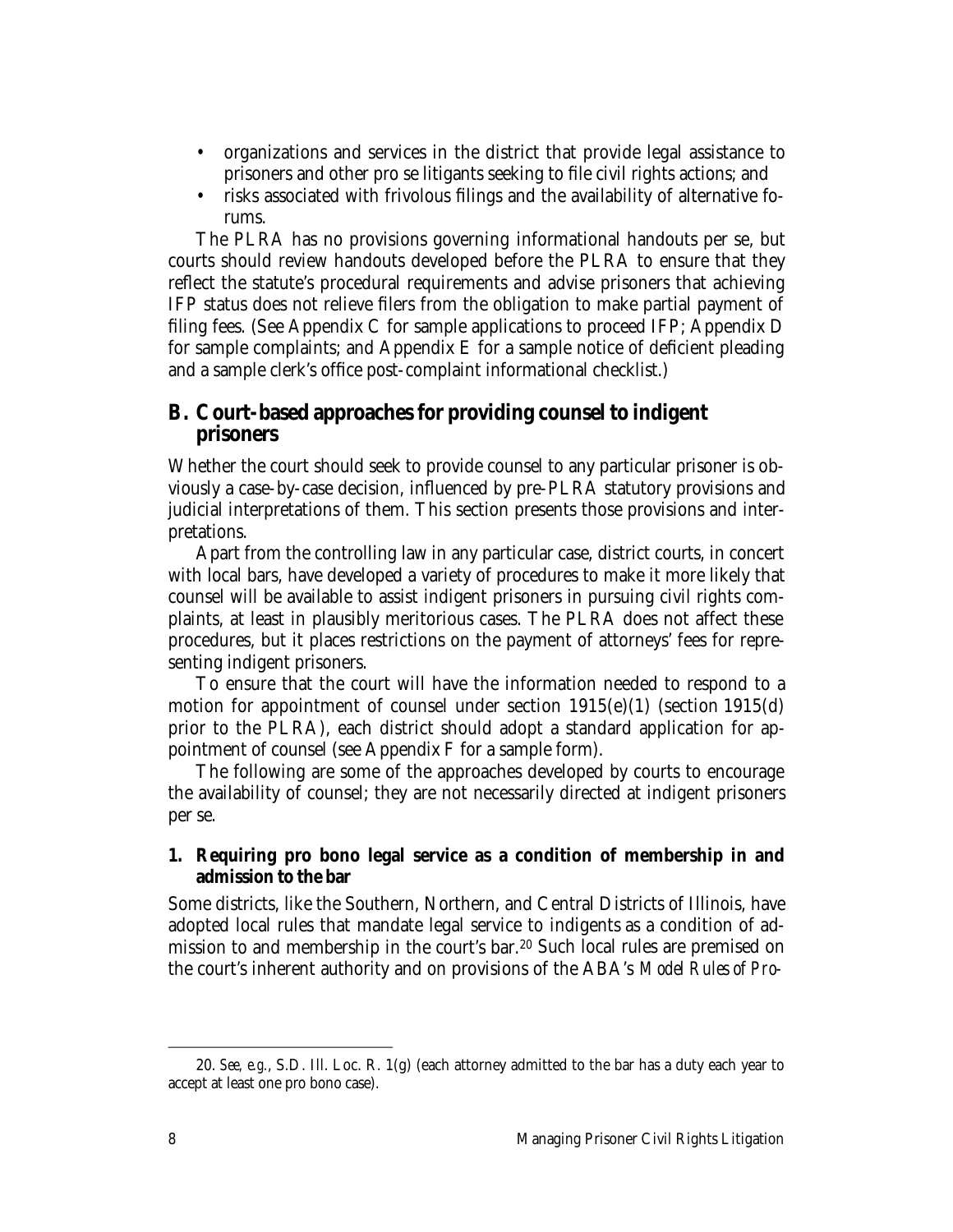*fessional Conduct*, which call upon lawyers to become actively involved in providing pro bono services to indigents as a professional responsibility.21

#### **2. Establishing volunteer panels of attorneys to provide legal services to indigent litigants**

A number of districts have civil pro bono panels of attorneys who volunteer to represent prisoners and other indigent pro se litigants. The panels are composed of attorneys in good standing who have been admitted to the district's federal bar and representatives of law school clinical legal education programs.22 In most districts, the panels are maintained by a committee of attorneys appointed by the court.

A judge who determines that counsel should be appointed to represent an indigent prisoner issues an order directing the clerk's office or the pro se law clerk to appoint an attorney from the panel to the case. The court then issues a notice to the appointed attorney setting forth the time period within which he or she must respond by entering an appearance or by withdrawing from the appointment (e.g., when the appointment poses a conflict of interest under Rule 1.7 of the ABA's *Model Rules of Professional Conduct*). The notice also states that there are no public funds available to cover the costs that will be incurred by the attorney. Most programs require the attorney to represent the indigent litigant throughout the proceedings in the district court, and a few require representation on appeal as well.

#### **3. Using unappropriated funds to reimburse volunteer attorneys' expenses**

Attorneys who are appointed on a voluntary basis to represent indigent litigants are responsible for advancing reasonable expenses, such as expert fees and the costs of telephone calls, mileage, copying, depositions, transcripts, and other discovery-related items in connection with the litigation. Although there is no statutory source of funding for such expenses, many districts use unappropriated court funds to reimburse volunteer attorneys for certain litigation-related expenses. Such funds include court library funds and interest on lawyers' trust accounts (IOLTA). Some districts, such as Nebraska and the Northern District of New York, have created federal practice funds, which are sustained by annual assessments ranging from \$15 to \$50 on all attorneys admitted to the district's bar. The Southern District of Florida has instituted a Volunteer Lawyers' Project to provide for payment of counsel and expenses in noncriminal indigent pro se litigation. Funding for the project is sustained by a voluntary \$25 annual assessment on all members of the district's bar. The pro se law clerk of the Northern District of New York maintains a pro bono panel, and attorneys are appointed as counsel, standby counsel, or trial counsel. Out-of-pocket expenses are reimbursed from the

 <sup>21.</sup> Model Rules of Professional Conduct Rule 6.1 (a lawyer should aspire to at least fifty hours of pro bono publico legal services per year).

<sup>22.</sup> *See*, *e.g.*, D.D.C. Loc. R. 702.1; D. Conn. Loc. R. 29; S.D. Ind. Loc. R. 4.6; E.D. Mo. Loc. R. 38; W.D. Tenn. Loc. R. 2.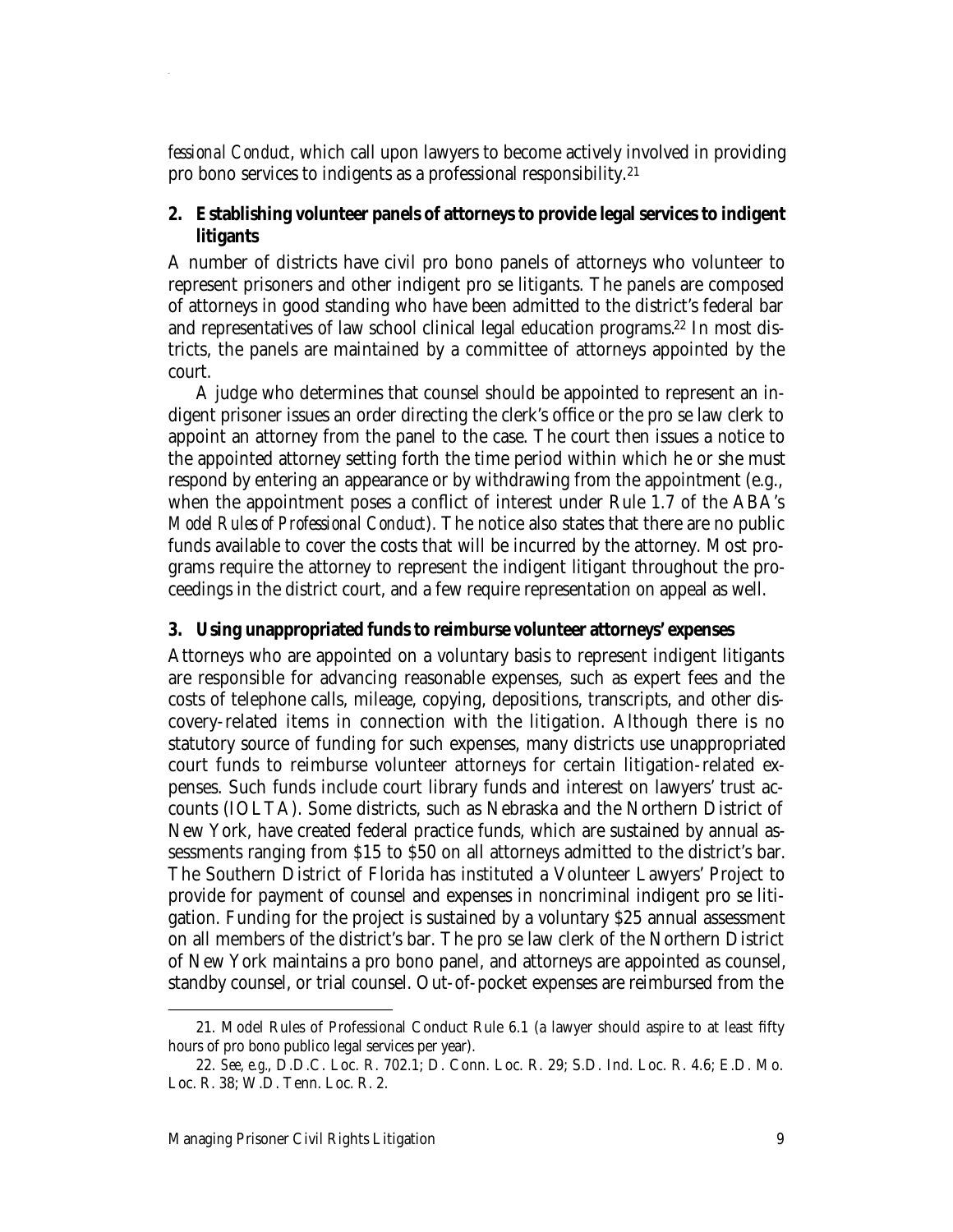pro bono fund. The Committee on Indigent Litigation of the U.S. District Court for the District of Columbia has created a separate section  $501(c)(3)$  nonprofit corporation to raise funds to assist appointed counsel in handling civil cases for indigent litigants.

# **4. Establishing education programs for lawyers**

Courts can increase the pool of attorneys willing and able to represent prisoners and other indigents in civil cases by sponsoring advocacy training and continuing legal education programs for volunteers. Some districts have local rules to accomplish this.23

# **C. Court-annexed mediation programs**

Most courts exempt prisoner cases and pro se cases from their alternative dispute resolution (ADR) programs. However, districts with court-annexed mediation programs should consider the opportunities these programs hold for providing assistance to indigent prisoners with civil rights claims. For example, the Northern District of California is considering creating a program with permanent staff, possibly law professors and students from law schools in the district, to serve as ombudsmen at prisons and to advise prisoners on civil rights and related issues.

# **D. Litigation tracks for prisoner cases**

# **1. Tracks established under CJRA plans**

Several districts have established a distinct track for prisoner cases under their Civil Justice Reform Act (CJRA) plans. Typically, these tracks involve issuing a standard scheduling order and setting deadlines for party joinder and discovery; some prescribe pretrial and trial procedures.

#### **2. Need for flexibility**

Although a relatively expedited track is appropriate for the bulk of prisoner civil rights litigation, there must be flexibility to screen out the few complex cases that arise in this area so that they can be placed on a special track. Typically, this determination will overlap substantially with the decision to seek counsel for the plaintiff.

# **E. Case-assignment systems**

Courts vary in their assignment schemes for prisoner civil rights cases. Common approaches include the following:

• individual assignment to a judge as a standard civil case (e.g., random assignment);

 <sup>23.</sup> *See*, *e.g.*, D. Md. Loc. R., Reg. 6; E.D.N.Y. Loc. R. app. A; D.D.C. Loc. R. 702.1(a)(2); E.D. Mo. Loc. R. 38(C) (providing for a consulting committee to assist volunteer counsel).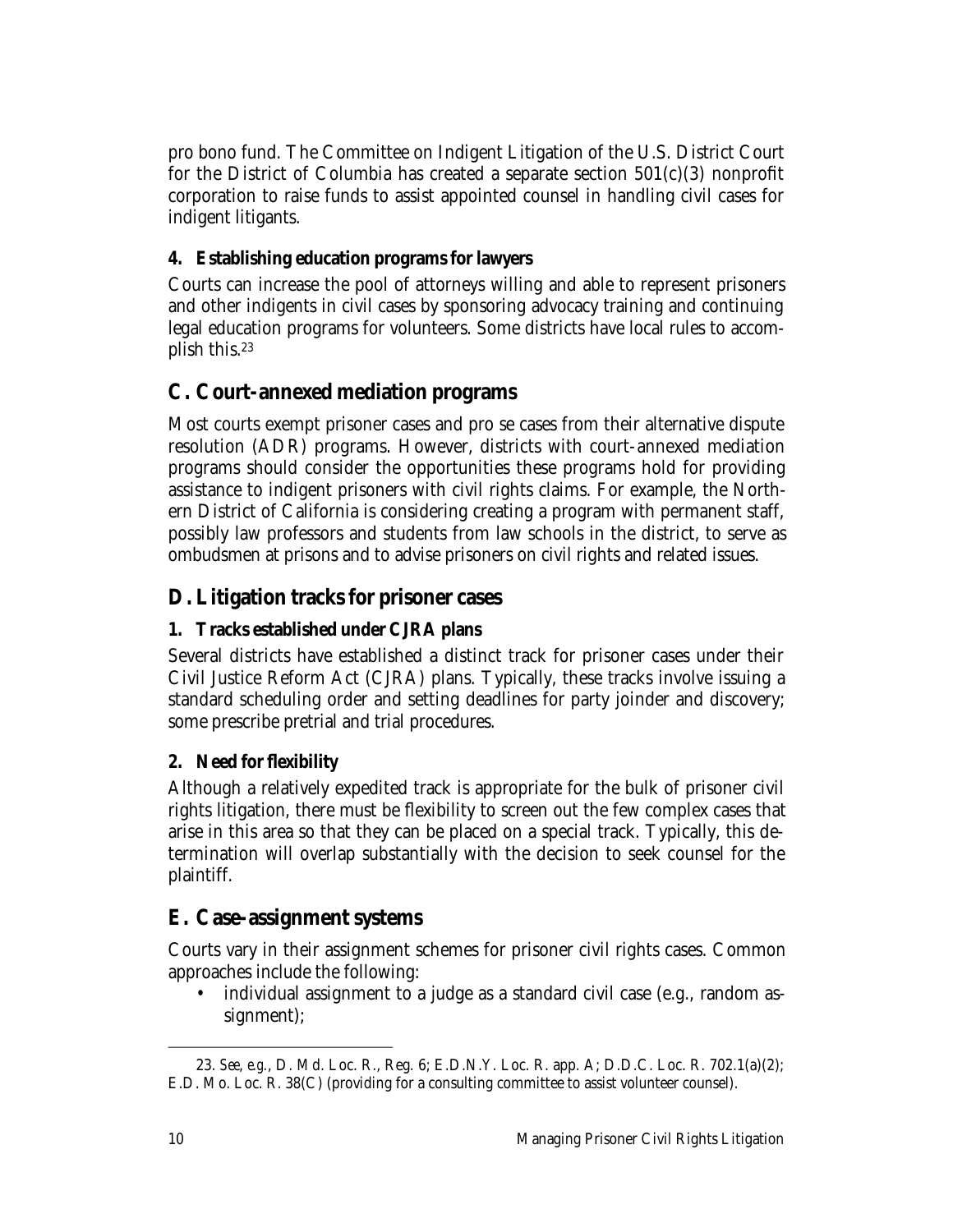- assignment to a judge paired with a magistrate judge;
- deferred assignment pending resolution of section 1915 issues;
- assignment of related cases or cases by the same plaintiff to the same judge or judge–magistrate judge pair; and
- a distinct track for prisoner cases under the district's CJRA plan and provision for screening complex cases using a standard scheduling order that sets deadlines for party joinder and discovery cutoff.

# **F. Efficient use of court personnel**

Courts vary in their use of magistrate judges and pro se law clerks to help manage prisoner civil rights litigation. The PLRA has no provisions that bear directly on this subject.

### **1. Discretion to use magistrate judges**

Magistrate judges play an important role in the district court's efforts to address the demands of its caseload. By statute, each district court has discretion to determine how best to use its magistrate judges. In exercising that discretion, the district court should view the position of magistrate judge as flexible in nature and tailor the role of the magistrate judge to the specific caseload needs of the district.

#### a. *District practices*

Each district court should decide whether managing prisoner litigation is the best use of magistrate judges' time, given their other responsibilities. Districts vary in the extent to which they use magistrate judges in managing prisoner civil rights cases. Some districts have local rules or general orders requiring that all prisoner civil rights cases be referred upon filing to a magistrate judge for determination of IFP status and for a preliminary review on the merits recommendation to the district judge.

# b. *Dispositive versus nondispositive matters*

In deciding how best to use magistrate judges in managing prisoner civil rights cases, the district court should consider the implications of 28 U.S.C. § 636(b) and Federal Rule of Civil Procedure 72(b) for the workload of the court. These provisions require de novo review of magistrate judges' decisions on dispositive matters.24 Unless the parties have consented to submit their cause to a magistrate judge for final disposition, the magistrate judge must prepare a written report and a recommended disposition for the district judge. Any portion of the magistrate judge's report to which a party objects is then subject to a de novo review by the district judge. The de novo review entails some duplication of effort by the court.

 <sup>24.</sup> *See* McCarthy v. Bronson, 500 U.S. 136 (1991); Roberts v. Manson, 876 F.2d 670 (8th Cir. 1989); Gee v. Estes, 829 F.2d 1005 (10th Cir. 1987); Spears v. McCotter, 766 F.2d 179 (5th Cir. 1985); Ford v. Estelle, 740 F.2d 374 (5th Cir. 1984).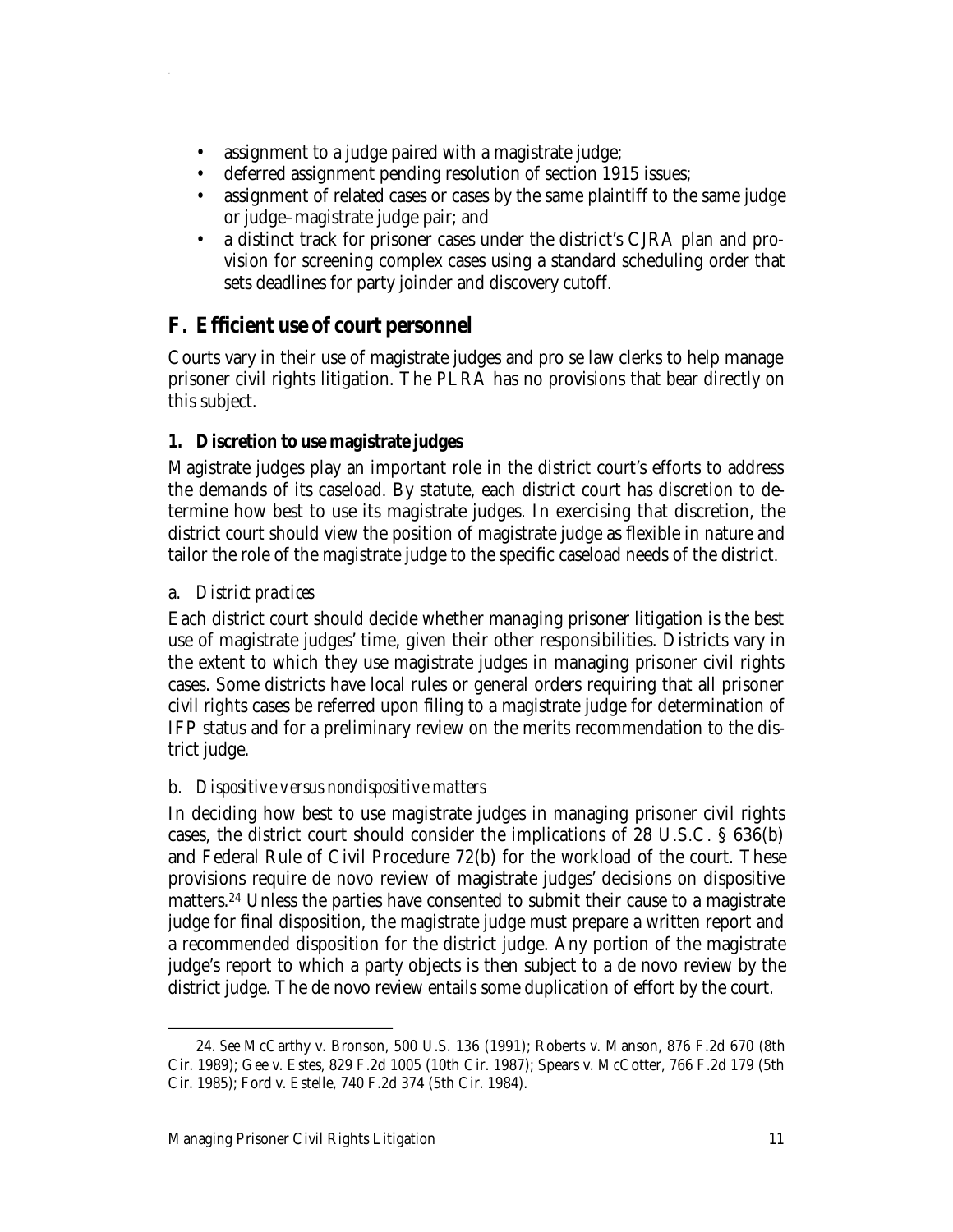In contrast, referral of nondispositive matters, such as discovery and other procedural motions, to the magistrate judge requires little or no further efforts on these matters by the district judge, since so few of the resulting determinations by magistrate judges are ever appealed. In addition, the district court should provide the parties with notice of the option to consent to submit their case to a magistrate judge at the time the case is conditionally filed. If the parties consent, the case can be reassigned to a magistrate judge, who can then rule on all motions without having to make a report and recommendation to the district court.

#### **2. Use of pro se law clerks**

Pro se law clerks perform important functions in assisting the district court in handling prisoner civil rights cases. Districts vary in the manner in which and extent to which they use pro se law clerks, and in the titles they give these attorneys. In some districts, pro se law clerks are called "staff attorneys."

#### a. *Identifying needs*

Districts that have pro se law clerks should examine whether they are entitled to any additional pro se law clerk positions based on their caseloads, needs, and the relevant policies established by the Judicial Conference of the United States. Districts that do not currently have a pro se law clerk should undertake a similar examination of their needs.

#### b. *Supervision*

Because pro se law clerks represent a limited resource for the court, each district should establish the most effective structure for supervising their efforts. As a matter of Judicial Conference policy, implemented by personnel administration rules, pro se law clerks are appointed and supervised by the chief district judge, although the chief judge may delegate that authority to another judge or to the clerk.25 The supervision should bear some relationship to the roles of the district and magistrate judges in prisoner cases. If these cases are routinely referred to a magistrate judge, then it may be best to have the magistrate judge supervise the pro se law clerk.

#### c. *Functions*

Each court should consider the most effective reporting channel for pro se law clerks. In most districts, the pro se law clerk screens all prisoner civil rights complaints that are filed prior to service. He or she screens the complaint and makes the initial recommendation as to IFP status and fee. Pro se law clerks appear to function best when they have direct lines of communication to the district and magistrate judges who are assigned prisoner cases. To facilitate communication

 <sup>25.</sup> Reports of the Proceedings of the Judicial Conference of the United States, Sept. 1994, at 48, and Sept. 1995, at 90.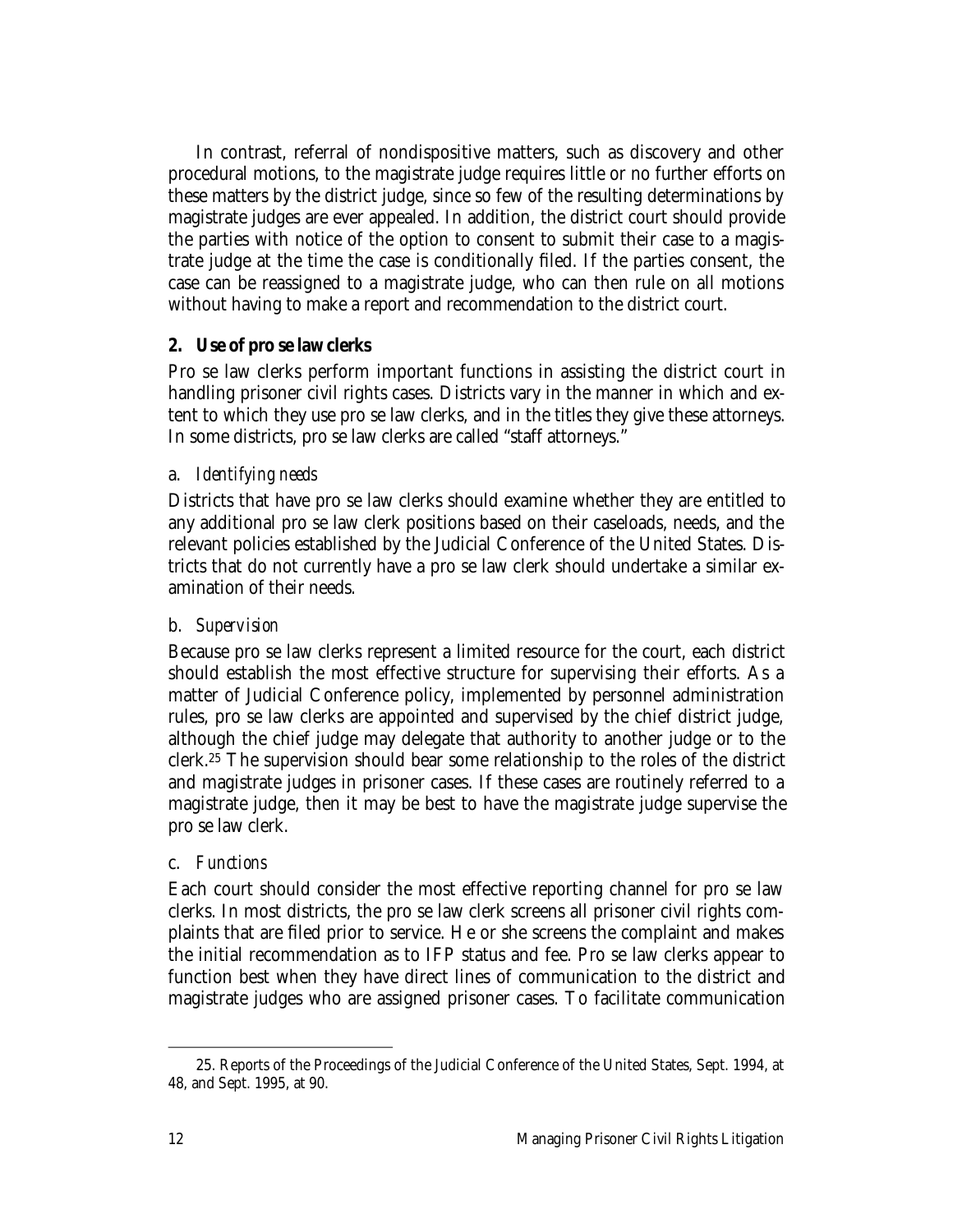and an effective working relationship, some districts, such as the District of Nebraska, have the pro se law clerk work in the magistrate judge's chambers.

### d. *Relationship to chambers law clerks*

The relationship of the pro se law clerk to the chambers law clerks of the judge assigned to the prisoner civil rights case should be made explicit. Certain aspects of prisoner cases, such as processing motions to dismiss and motions for summary judgment, dictate a close working relationship between the chambers law clerks and the pro se law clerk. Some districts rotate the pro se law clerk among their magistrate judges, so that the pro se law clerk acts as an additional chambers law clerk for a month in each magistrate judge's chambers.

# **G. Methods of reducing travel of prisoners to proceedings outside the penal institution**

Districts have developed a variety of means to conduct proceedings involving prisoners without removing the prisoner from the penal institution. Cooperation between the court and penal institutions is necessary to achieve effective travelreduction plans.

Depending on the institution's proximity to the court, cooperative arrangements between the court and the penal institution may significantly reduce the time and cost involved in resolving prisoner complaints. When used for status and evidentiary hearings, such arrangements promote early intervention by the court and quick dispositions. The PLRA provides that, to the extent practicable in prisoner cases, pretrial proceedings in which the prisoner's participation is required or permitted shall be conducted by telephone, videoconference, or other telecommunications technology without removing the prisoner from the facility in which he or she is confined.26 The statute also authorizes hearings at prison facilities, subject to agreement with state officials.27

#### **1. Arranging for space at institution**

Some courts have arranged for the use of a room or office at the penal institution in which the prisoner is incarcerated to conduct status and evidentiary hearings. If such space is not available, arrangements may be made to conduct such hearings in a local county or city courthouse near the institution.

#### **2. Attorney–client conferences at institution**

In cases in which the plaintiff is represented by counsel, the court should make arrangements with the penal institution to facilitate attorney–client conferences. Such arrangements may require nothing more than asking the institution to set aside appropriate space for the conferences.

 <sup>26. 42</sup> U.S.C. § 1997e(f)(1).

<sup>27. 42</sup> U.S.C. § 1997e(f)(2).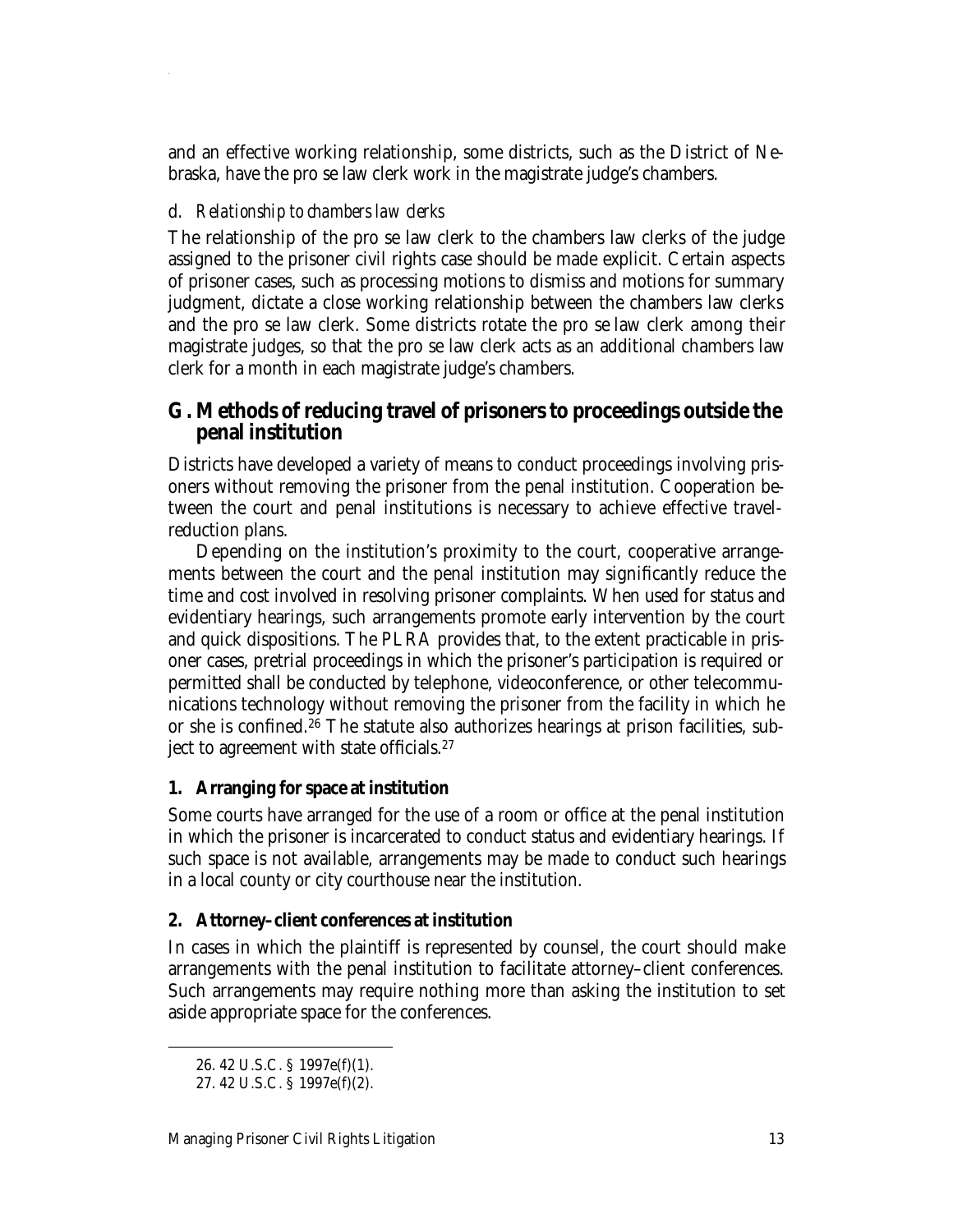#### **3. Use of telephone conferences or videoconferences**

Courts have also experimented with telephone and video hookups with prisons to allow the conduct of proceedings without bringing all participants to the courthouse. Telephone conferences or videoconferences can facilitate the effective management of prisoner cases by the court. If the complaint is not dismissed, the judge can conduct telephone conferences or videoconferences with the prisoner, defense counsel, and the pro se law clerk. The conferences should be recorded by a court reporter and can be used by the court to determine whether service of process will be waived by the defendant; to set a schedule for discovery, motions, and trial; and to address other discovery issues, such as depositions and document production.

The PLRA requires the use of telephone, videoconference, or other telecommunications technology, to the extent practicable, in any action brought with respect to prison conditions in pretrial proceedings requiring the prisoner plaintiff's participation. 28 Based on tests of videoconference technology in a small number of districts, the Judicial Conference, at its March 1996 meeting, endorsed videoconferences as a viable optional case-management tool in prisoner civil rights cases and authorized funding to expand the availability of the technology to courts meeting the criteria of the Conference's Committee on Court Administration and Case Management.29

#### **4. Transportation arrangements**

In prisoner cases, some transporting of prisoners to the court will be necessary, and thus the court should have in place arrangements for transporting petitioners and witnesses to and from the court when necessary. Often, the ability and funding to do so will be a function of the distance between the court and the penal institution, as well as other demands on the U.S. marshal. Arrangements may involve allocating responsibilities for recurring transportation and security between the court and the institution.

 <sup>28. 42</sup> U.S.C. § 1997e(f)(1).

<sup>29.</sup> Memorandum from Leonidas Ralph Mecham, Director of the Administrative Office of the U.S. Courts, to All Judges and Others (March 14, 1996) (on file with the Administrative Office of the U.S. Courts). Courts that construct videoconference capabilities for prisoner hearings should consider videoconferences' related uses in providing two-way video contact for judicial, educational, and administrative purposes and take reasonable steps to install technology compatible with these purposes.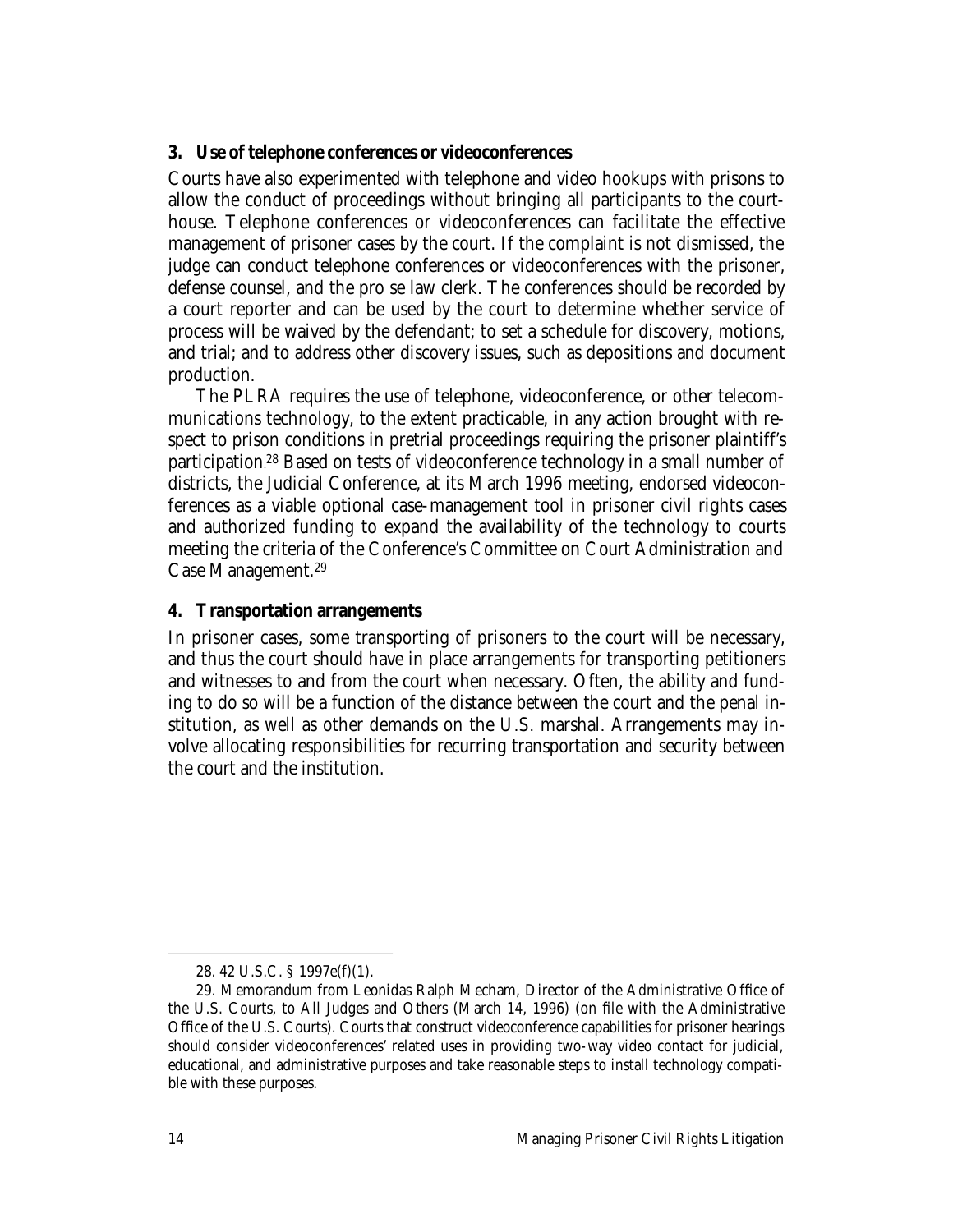# **III. Case-Specific Procedures for Facilitating Effective Management of Prisoner Litigation**

This part discusses procedures for the following decision points in managing a prisoner civil rights action:

- determining IFP status and the appropriate filing fee;
- ordering service of process;
- determining whether a claim or complaint should be dismissed;
- handling mandatory exhaustion of administrative remedies;
- determining whether and how to provide counsel;
- managing cases that survive the initial determination regarding frivolousness;
- determining sanctions to deter abusive prisoner litigation; and
- setting out appeal rights in final orders and IFP proceedings on appeal.

#### **A. Procedures for determining IFP status and the appropriate filing fee**

Prior to enactment of the PLRA, 28 U.S.C. § 1915(a) authorized the court to allow a prisoner to proceed IFP based on an affidavit that stated that the prisoner was "unable to pay" costs or give security for them and that described the action in question and why relief was justified. About half the district courts had local rules or informal procedures requiring IFP petitioners to pay some portion of the filing fee.30 The pre-PLRA statute authorized, but did not require, the court to dismiss the case if the prisoner's allegation of poverty was untrue or the action was frivolous or malicious.

The PLRA makes fairly extensive changes to section 1915. First, regardless of a prisoner's ability to qualify for IFP status, as explained below, new section 1915(g) precludes granting such status to any prisoner who has had three prisoner actions dismissed in federal court as frivolous or malicious, or for failing to state a claim on which relief could be granted, unless the prisoner is in imminent and serious physical danger.

Second, the prisoner's affidavit must "include a statement of all assets such prisoner possesses."31 In addition to the affidavit, the prisoner must file "a certified copy of the trust fund account statement . . . . for the prisoner for the 6-month period immediately preceding the filing of the complaint."32

 $\overline{a}$ 30. Marie Cordisco, *Pre-PLRA Survey Reflects Courts' Experiences with Assessing Partial Filing Fees in In Forma Pauperis Cases,* FJC Directions, no. 9, at 25 (Federal Judicial Center, June 1996).

<sup>31. 28</sup> U.S.C. § 1915(a)(1).

<sup>32.</sup> *Id.* § 1915(a)(2).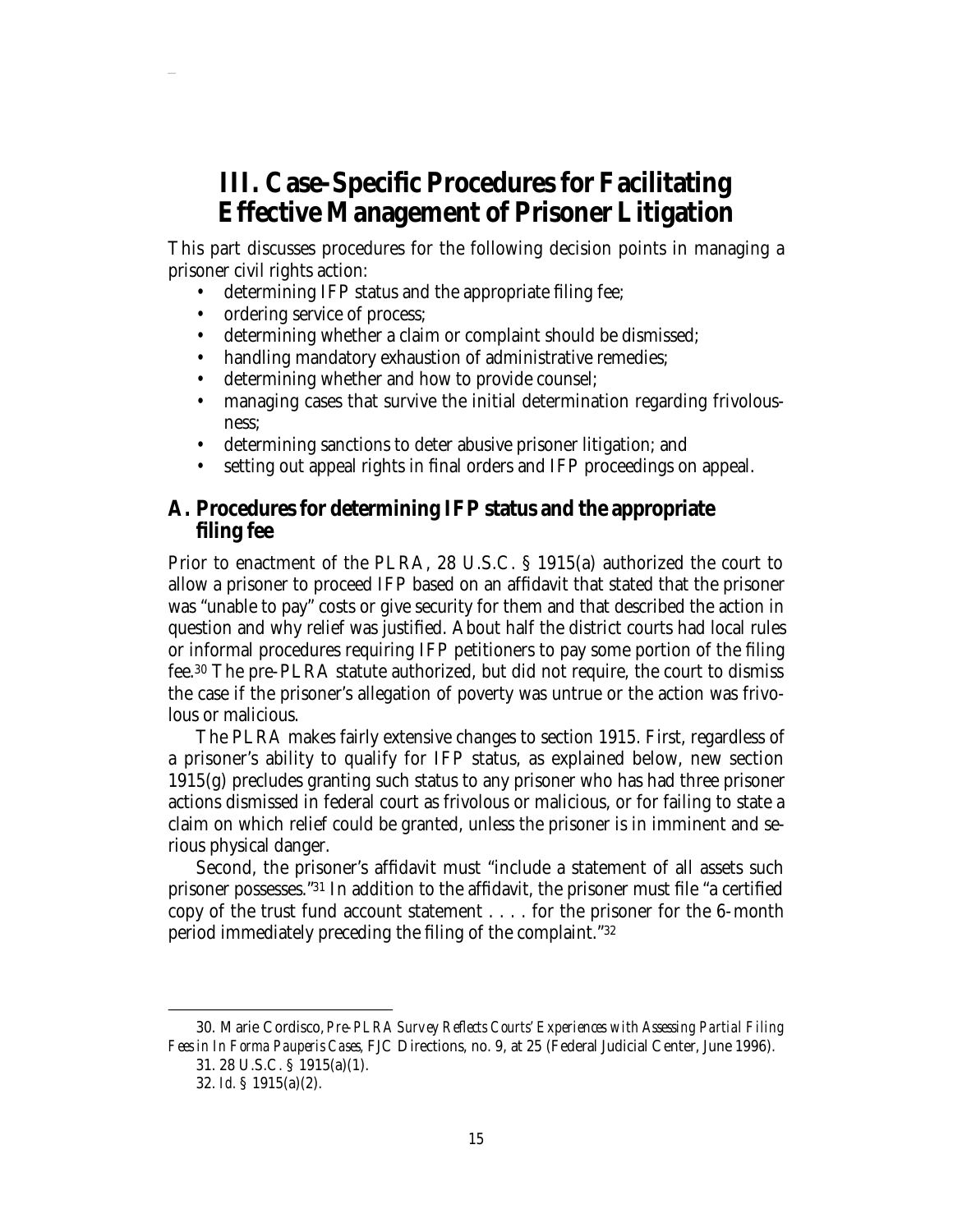Third, the PLRA requires the court to collect some or all of the filing fee from IFP petitioners, and it prescribes a formula for doing so in installments.33

Fourth, the PLRA requires the court to dismiss the case, at any point, even if the prisoner has paid some or all of the filing fee, if the court finds that the prisoner's allegation of poverty is untrue or that the action is "frivolous or malicious," "fails to state a claim on which relief may be granted," or "seeks monetary relief against a defendant who is immune from such relief."34

This section discusses

- the effect of previous frivolous filings on IFP status;
- determining indigence; and
- assessing the filing fee.

#### **1. Determining effect of previous frivolous filings on IFP status**

New section 1915(g) precludes a prisoner from proceeding IFP, regardless of inability to pay, "if the prisoner has, on 3 or more prior occasions, while incarcerated or detained in any facility, brought an action or appeal in a court of the United States that was dismissed on the grounds that it is frivolous, malicious, or fails to state a claim upon which relief may be granted, unless the prisoner is under imminent danger of serious physical injury." This section only precludes a prisoner from proceeding IFP with subsequent actions. It does not preclude a prisoner from proceeding with any action brought after three dismissals under the circumstances described in the section if a prisoner prepays the filing fee and does not seek leave to proceed IFP in the new action.

The PLRA provides no mechanism for identifying prisoners who have three or more such dismissals in their records, and at this time it appears that no judicial or executive branch agency is in a position to develop such a mechanism. Note that the provision is not limited to dismissals in the court in which the prisoner is currently filing. Even before enactment of the PLRA, some courts required petitioners to list the number of such dismissals in their complaint, thus opening the possibility of a defense effort to show perjury by finding such dismissals (see sample forms in Appendix B). It is anticipated that section 1915(g) may be the subject of challenges concerning its constitutionality and the scope of its application, including retroactive application to claims dismissed prior to enactment of the PLRA.

 <sup>33.</sup> *Id.* § 1915(b)(1).

<sup>34.</sup> *Id.* § 1915(e)(2). Section 1915(e)(2), on sua sponte dismissals, is treated in greater length in part III.C.2 *infra*, but is referenced here because it is related to the court's determination of claims for IFP status.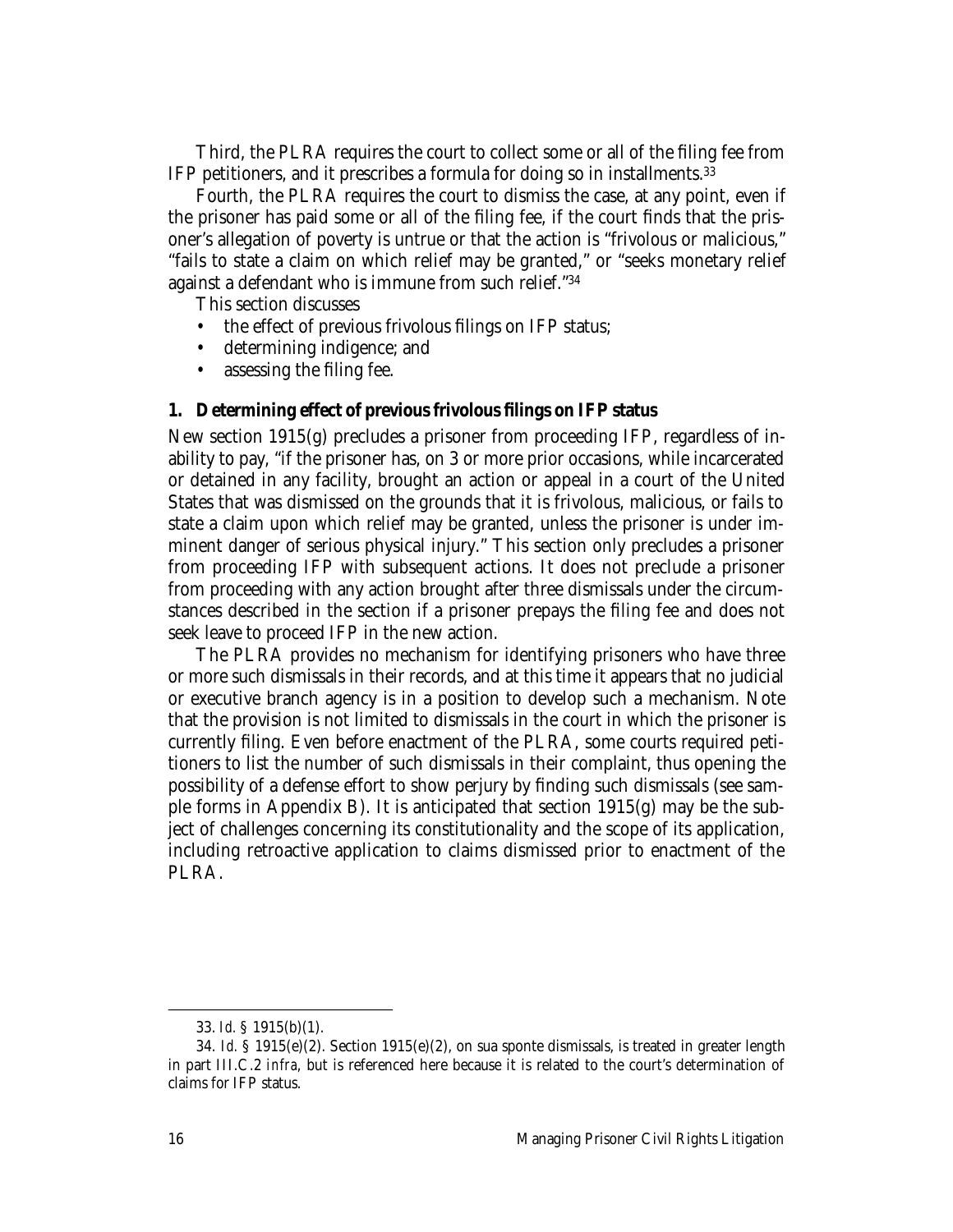#### **2. Determining indigence**

#### a. *Judicial standards for determining indigence*

(1) *PLRA provides procedures but no standards.* The court may grant IFP status unless it determines that the prisoner's allegation of poverty is untrue. The PLRA provides the procedure by which the court may invoke its discretion to grant IFP status; new section 1915(a)(1) directs the petitioner to submit an affidavit indicating that he or she is unable to pay the fees or to give security therefor, and section 1915(a)(2) requires additional documentation of the prisoner's assets. But neither the pre-PLRA statute nor the PLRA established criteria for determining indigence for IFP purposes. Thus, recourse to pre-PLRA case law may be helpful.

(a) *Complete destitution not required.* "Complete destitution" has not been a prerequisite for financial eligibility under section  $1915(a)$ .<sup>35</sup> Thus, a prisoner may not be required to choose between paying a filing fee and supporting himself or herself or a family.<sup>36</sup>

(b) *Factors to be considered.* In addition to gross income and assets, courts considered the applicant's "(1) marital status and number of dependents, (2) place of residence, (3) nature of employment, (4) earning potential even though unemployed, and (5) efforts to obtain employment."37 These factors may be less applicable to incarcerated litigants, for whom the state provides the necessities of life: housing, food, clothing, and medical care. In evaluating prisoners' petitions for IFP status, courts have considered the prisoner's expenses,38 whether the filing fee would require the prisoner's last dollar,<sup>39</sup> the balance in the prisoner's trust fund account,40 and how many suits the prisoner has pending in federal court. The last factor may also be an indicator of whether the plaintiff filed the suit in good faith.41

(2) *Pre-PLRA considerations.* Prior to enactment of the PLRA, courts considering the amount in a prisoner's trust fund account developed various standards for how that amount should figure in the IFP determination. Some courts treated the prisoner's earnings while incarcerated differently from outside income.

Some pre-PLRA local rules impose an inflexible dollar limit on the funds a prisoner may possess and still be granted IFP status. For example, the District of

 <sup>35.</sup> Adkins v. E.I. DuPont de Nemours & Co., 335 U.S. 331, 339 (1948) ("We think an affidavit is sufficient which states that one cannot because of his poverty 'pay or give security for the costs . . . and still be able to provide' himself and dependents 'with the necessities of life.'")

<sup>36.</sup> Lumbert v. Illinois Dep't of Corrections, 827 F.2d 257, 260 (7th Cir. 1987). Robert S. Catz & Thad M. Guyer, *Federal In Forma Pauperis Litigation: In Search of Judicial Standards,* 31 Rutgers L. Rev. 655, 664 (1978).

<sup>37.</sup> Catz & Guyer, *supra* note 36, at 664.

<sup>38</sup>*. In re* Epps, 888 F.2d 964, 968 (2d Cir. 1989).

<sup>39.</sup> Carter v. Telectron, Inc., 452 F. Supp. 939, 943 (S.D. Tex. 1976).

<sup>40</sup>*. In re* Epps*,* 888 F.2d at 967–68. Under the PLRA, courts must consider the balance in the prisoner's trust fund account, as noted earlier.

<sup>41</sup>*. Carter*, 452 F. Supp. at 999. *See also* Collier v. Tatum, 722 F.2d 653, 657 (11th Cir. 1983).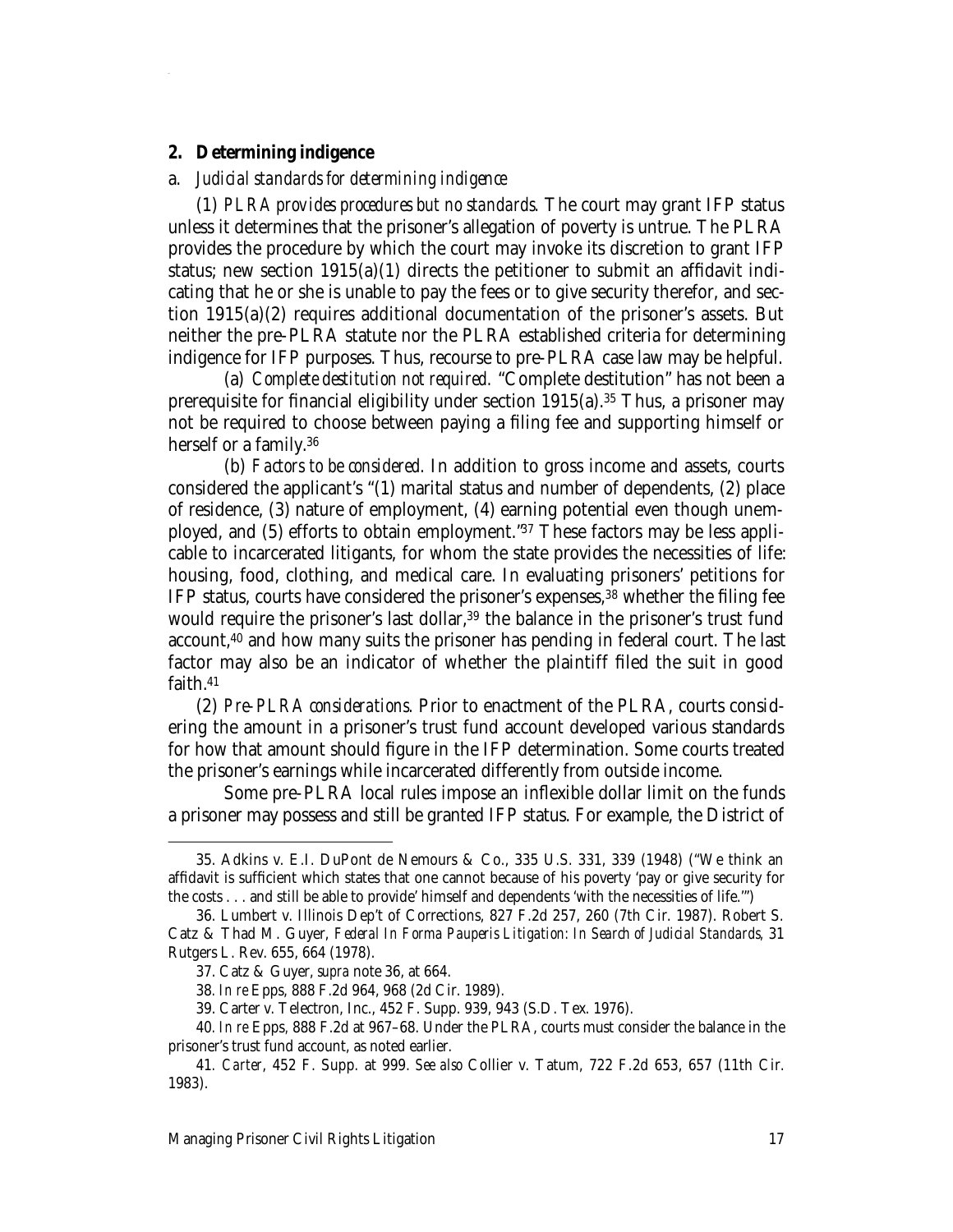Arizona's Local Rule 3.2 provides that a prisoner who has more than \$400 on deposit in a prison trust fund account must pay the full filing fee.42 The courts of appeals have questioned such inflexible standards, finding them an undue restriction on the prisoner's access to the courts, at least when the balance of the prisoner's trust fund account was only slightly higher than the court's presumptive dollar limit.43 Objections to these inflexible standards may have led to the development of partial filing fees based on a prisoner's current and past economic situation.

#### b. *Procedures for determining indigence*

#### (1) *Testing for sufficiency of affidavit required by new section 1915(a)(1)*

(a) *Forms.* Many districts find it useful to provide simple, understandable affidavit forms for a petitioner to submit with the IFP application.<sup>44</sup> Such forms usually require petitioners to itemize the amount and sources of their income, including Social Security payments, rents, interest, dividends, pensions, annuities or life insurance, gifts, and inheritances.<sup>45</sup> In addition, the petitioner usually must list other assets, such as real estate, stocks, bonds, notes, and automobiles, and must identify all dependents. PLRA procedures require such specific information, in addition to documentation from the penal institution. Some courts, such as the

 <sup>42.</sup> We conducted a Westlaw search in August 1996 and found eight district courts that had provisions in their local rules placing a dollar limit on a prisoner's ability to proceed IFP when bringing a claim pursuant to 42 U.S.C. § 1983. These districts, their applicable rules, and their dollar limits are as follows: D. Ariz., Loc. R. 3.2(c) (\$400); S.D. Cal., Loc. R. 9.4(c) (\$400); M.D. Fla. Loc. R. 4.14 (\$120); D. Kan., Loc. R. 9.1 (\$150); D.N.J., Loc. R. 29(c) (\$200); D. Nev., Loc. R. 1-3 (set by court order); W.D. Okla., Loc. R. 4.3(c) (\$200); and W.D. Mo. Loc. R. 9(3) (\$1,200). Some of these districts also have procedures requiring prisoners to pay at least a partial filing fee in civil rights cases. *See infra* part III.A.3. As noted earlier, the PLRA requires an initial partial filing fee and monthly payments thereafter.

<sup>43</sup>*. See, e.g.*, Souder v. McGuire, 516 F.2d 820, 823–24 (3d Cir. 1975) (District established availability of more than \$50 in prisoner's trust fund account as sufficient to deny indigence status. Court reversed a denial of indigence status where prisoner had \$50.07 in his account supplemented by a \$7.50 per week stipend.); *In re* Smith, 600 F.2d 714, 716 (8th Cir. 1979) (Court reversed a denial of IFP status where prisoner had \$65.85 in his trust fund account, stating that the exercise of a court's discretion in determining "whether a petitioner qualifies as a pauper under section 1915 . . . should not be applied to deny access to the federal courts simply because of the plaintiff's ability to pay for small physical or material comforts.").

<sup>44.</sup> Zaun v. Dobbin, 628 F.2d 990, 992 n.2 (7th Cir. 1980) (The standardized financial affidavit form adopted by the Northern District of Illinois to be used by all persons seeking to proceed IFP under 28 U.S.C. § 1915, which requires the affiant to set forth "with certainty and particularity information relating to his marital status, residence, employment and income, property owned, cash on hand, and outstanding obligations" does not conflict with the affidavit requirements set forth in Adkins v. E.I. DuPont de Nemours & Co., 335 U.S. 331 (1948)).

<sup>45</sup>*. See* Trygue Lie Bulled v. Pallavicini, No. 93-55792, 1994 WL 88759, at \*3 (9th Cir. Mar. 16, 1994). *See also* Recommended Procedures for Handling Prisoner Civil Rights Cases in the Federal Courts (Federal Judicial Center rev. 1980) at 93 (Sample Form: "Declaration in Support of Request to Proceed *In Forma Pauperis*").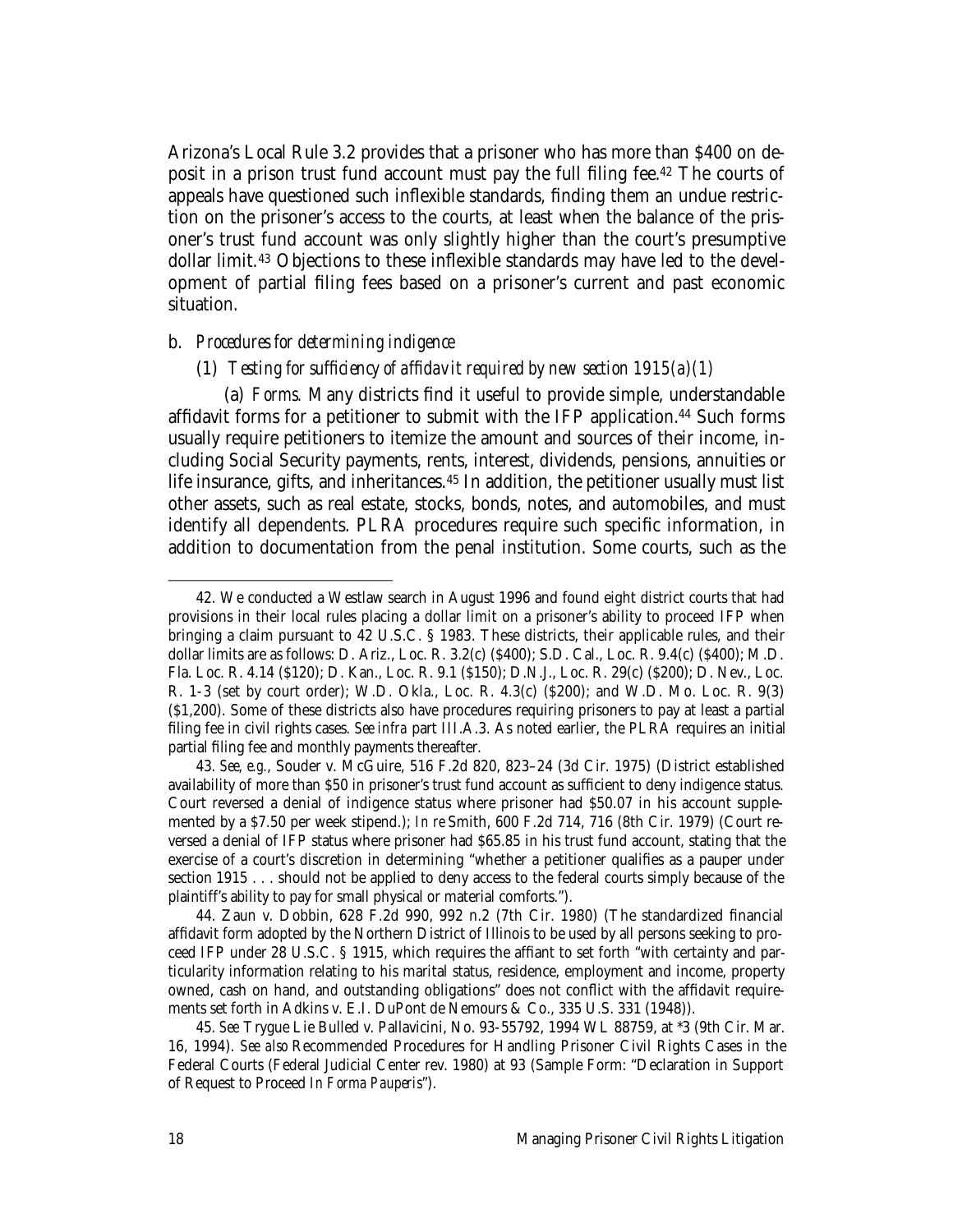District of Massachusetts, continue to require indigent petitioners to submit AO Form 240 (1/94), "Application to Proceed Without Prepayment of Fees and Affidavit," along with the complaint. Information presented on AO Form 240 is then used to determine whether the requirements of section 1915(a)(1) have been satisfied.

(b) *Establishing poverty.* Prior to enactment of the PLRA, it was held to be sufficient for the affidavit to state that because of poverty, the prisoner could not meet court costs and "still be able to 'provide himself and his dependents with the necessities of life,'"46 as long as the prisoner stated the facts necessary to establish poverty "with some particularity, definiteness, and certainty."47 The courts have inquired into a petitioner's financial status and have denied petitions for IFP status filed by individuals "unable, or unwilling, to verify [their] poverty."48

(2) *Inquiring behind the affidavit.* Even prior to enactment of the PLRA, some courts required prisoners to present more information than the statutorily required affidavit, but the PLRA now requires courts to check also for a trust fund account balance certification.49

(3) *Delegating the determination of indigence*

(a) *"Unable to pay" standard.* The task of initially determining whether a prisoner meets the "unable to pay" standard of new section 1915(a) may be delegated to a magistrate judge, a pro se law clerk, or other court personnel. At least prior to enactment of the PLRA, districts that considered trust fund accounts or other financial information beyond a simple declaration of poverty by the prisoner and districts that used a partial filing fee scale found it especially useful to delegate the determination to court staff. Under the PLRA, courts must scrutinize prisoners' financial status more closely, making delegation to court staff even more practical.

(b) *Role of magistrate judge.* Section 636(b)(1)(A) gives a U.S. magistrate judge the authority to "hear and determine" nondispositive pretrial matters without the consent of the parties. This authority includes granting leave to proceed

 <sup>46.</sup> Rowland v. California Men's Colony, 506 U.S. 194 (1993) (quoting Adkins v. E.I. DuPont de Nemours & Co., 335 U.S. 331, 339 (1948)).

<sup>47.</sup> United States v. McQuade, 647 F.2d 938, 940 (9th Cir. 1981), *cert. denied*, 455 U.S. 958 (1982) (quoting Jefferson v. United States, 277 F.2d 723, 725 (9th Cir. 1960), *cert. denied*, 364 U.S. 896 (1960)). As noted, under the PLRA a prisoner must submit additional, specific documentation to establish poverty.

<sup>48</sup>*. Jefferson*, 277 F.2d at 725. *See also Rowland*, 506 U.S. at 194; *McQuade*, 647 F.2d at 940.

<sup>49.</sup> Note that this has been the practice in districts where the relevant court of appeals has either required or expressed a preference for the two-step procedure for granting IFP status. These courts have accepted a case for filing based solely on whether the affiant is economically eligible. For a listing of these circuits, see *supra* note 42. *See also infra* part III.A.3 for a discussion concerning whether, prior to enactment of the PLRA, the grant of IFP status was preferred as a onestep or two-step process. *See also* William B. Turner, *When Prisoners Sue: A Study of Prisoner Section 1983 Suits in the Federal Courts,* 92 Harv. L. Rev. 610, 649 (1979); Recommended Procedures, *supra* note 45, at 57.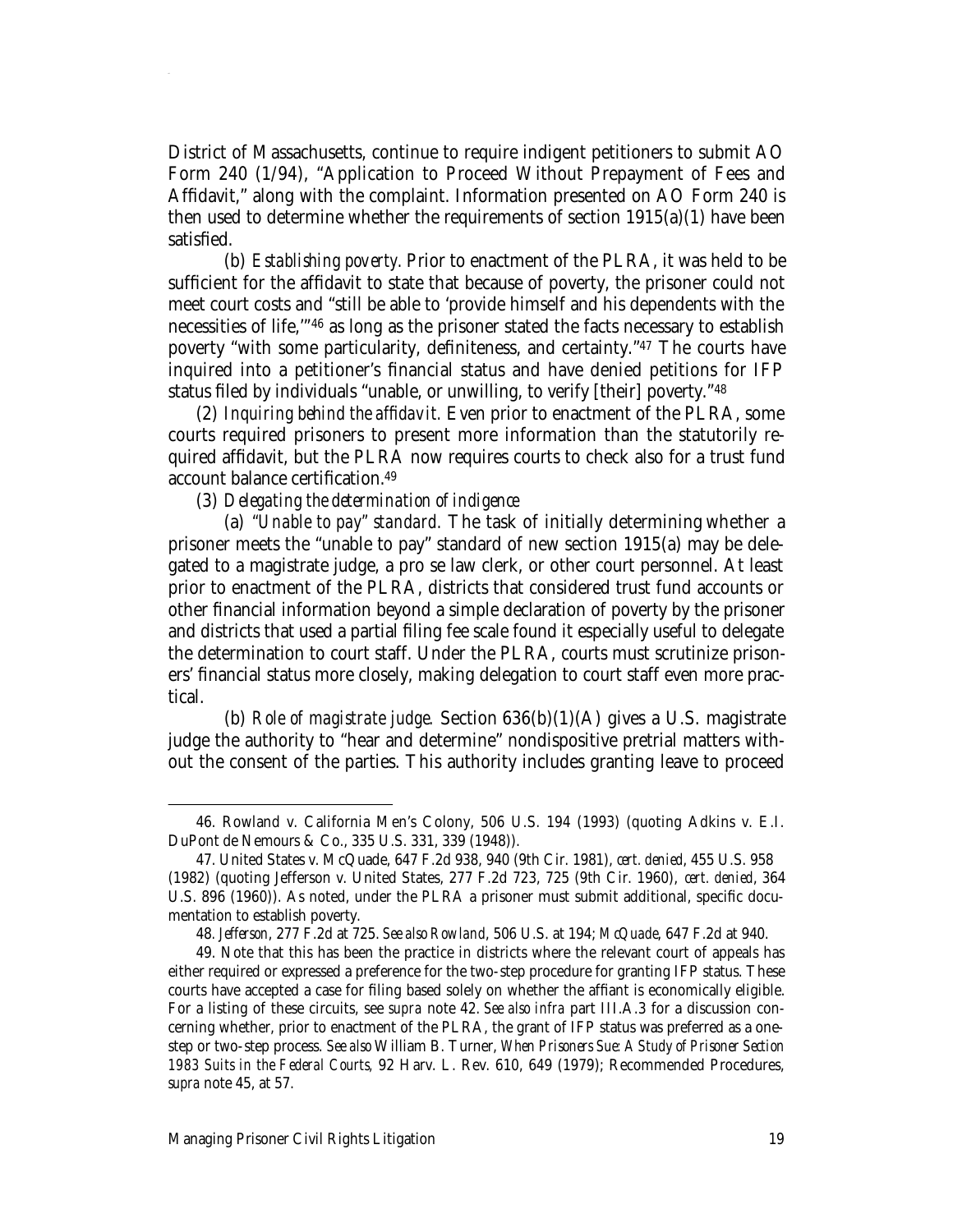IFP, but does not include authority to deny a petition to proceed IFP.50 Denial of IFP status is a dispositive matter that requires the action of a district judge, but such action may be taken on the report and recommendations of a magistrate judge under 28 U.S.C. § 636(b)(1)(B).51

#### (4) *Making findings for denial of IFP status*

(a) *Statement of reasons.* It was not always clear under old section 1915(a) whether a court was required to make findings or give a statement of reasons for denying a petition to proceed IFP. The PLRA does not, by its terms, clarify this question. The PLRA mandates dismissal of the complaint when the allegation of poverty is untrue, or the action or appeal is frivolous or malicious, fails to state a claim on which relief may be granted, or seeks monetary relief against a defendant who is immune from the relief being sought. The PLRA is silent as to whether such a dismissal should be accompanied by a statement of reasons. Under case law prior to the PLRA, the denial of an application to proceed IFP was deemed an appealable determination,52 and some courts of appeals required the district court to explain its decision that the petitioner failed to meet the requirements of old section 1915(a).53 There is no reason to believe that the courts of appeals that required the district court to offer findings or a statement of reasons for denying an IFP petition under old section 1915(a) will not continue to do so under the amended provisions.

(b) *Appeal.* Under Federal Rule of Appellate Procedure 24(a), a party who did not proceed IFP in district court but who desires to do so on appeal must first make a motion to the trial judge. If the motion is granted, the party may file the appeal with IFP status without further approval from the court of appeals. If the district court denies the motion, the party may renew it in the court of appeals. Rule 24(a) requires that the party attach to the motion "a copy of the statement of

53*. See* Ginelli v. Los Angeles Fire Dep't, No. 94-55200, 1994 WL 693143 (9th Cir. Dec. 9, 1994) (where deficiency of showing of indigence not evident from facts in affidavit, order denying IFP application vacated and case remanded for an explanation of district court's conclusion); Alvarez v. INS, No. 94-1907, 1995 WL 49114 (6th Cir. Feb. 7, 1995) (vacating order denying IFP application solely on affidavit of indigence, because the district court did not state reasons for denial and its rationale was not apparent from the record. "[A] remand is necessary because it is not possible to determine whether the district court abused its discretion in denying the application."). *See also* Adesanya v. West America Bank, No. 90-15439, 1991 WL 138841 (9th Cir. July 26, 1991) (The district court abused its discretion by dismissing case with prejudice as a sanction before ruling on plaintiff's IFP request under section 1915(a). "The court should have made a finding as to indigence and, if it found . . . [plaintiff] was indigent, should have directed . . . service of process unless the complaint was frivolous.").

 <sup>50.</sup> *See* Woods v. Dahlberg, 894 F.2d 187, 187–88 (6th Cir. 1990).

<sup>51.</sup> Section 636(b)(1) provides a ten-day period for a party to file objections to the magistrate judge's report and recommendations.

<sup>52.</sup> Roberts v. U.S. Dist. Ct., 339 U.S. 844, 845 (1950) (per curiam) (denial of a motion to proceed IFP is appealable under 28 U.S.C. § 1291). The decision is reviewed under an abuse-ofdiscretion standard. *See, e.g.*, O'Loughlin v. Doe, 920 F.2d 614, 616 (9th Cir. 1990); Phipps v. King, 866 F.2d 824, 825 (6th Cir. 1988).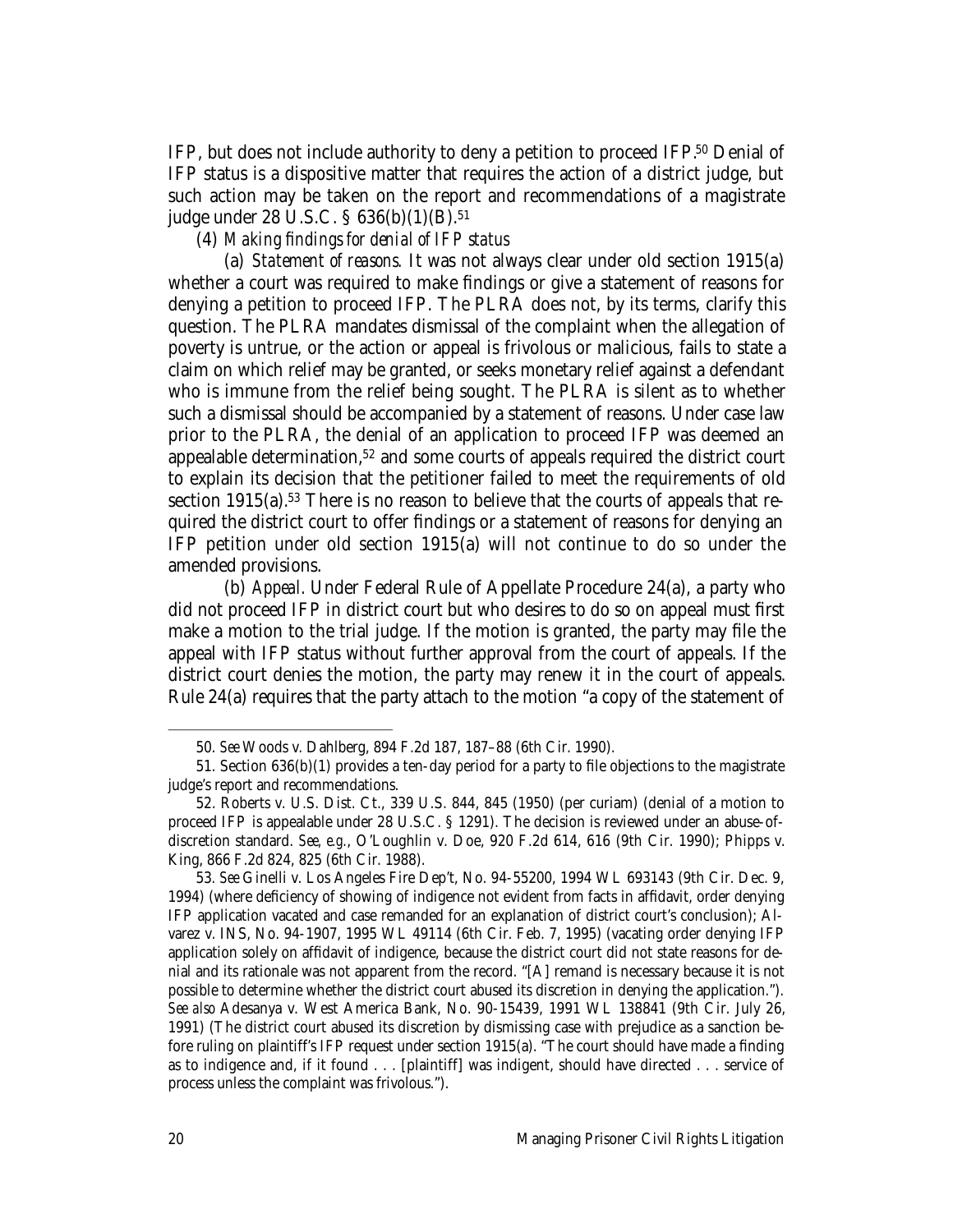reasons given by the district court for its action."54 In addition, if the party was granted leave to proceed IFP in the district court and desires to do so on appeal and if the district court denies the motion and certifies that the appeal would not be taken in good faith, Rule 24(a) requires that the district court "state in writing the reasons for such certification or finding."55

#### **3. Assessing the filing fee**

Under section 1915, prior to the PLRA and under the PLRA, the court may allow a prisoner to proceed IFP without prepayment of the filing fee. Prior to the PLRA, the court had the discretion of requiring such a petitioner to make partial payment of the filing fee as funds became available. The PLRA amends section 1915 to add section (b), which requires the court to assess and collect the filing fee as described below (see Appendix G for sample orders for payment of the filing fee).

It should be noted, however, that when there are insufficient funds in the prisoner's account to pay the filing fee, the Administrative Office of the U.S. Courts has indicated that "[t]he court's primary responsibility under this statute is to receive the funds provided by the prisoner or by prison agency officials. There is no duty on the part of the courts to attempt to collect these funds."56 At least one district, Massachusetts, has developed an "Order on Application to Proceed Without Prepayment of Fees" that (1) specifies the amount of the initial partial filing fee, if any, and (2) directs the U.S. marshal to serve a "Notice for Payment of Prisoner Filing Fees" notifying the institution that has custody of the prisoner that a case has been filed in the district court and that the prisoner has a filing-fee assessment that is to be paid to the court.

#### a. *Initial partial filing fee*

An initial partial filing fee will be assessed, consisting of 20% of the greater of "(A) the average monthly deposits to the prisoner's account; or (B) the average monthly balance in the prisoner's account for the 6-month period immediately preceding the filing of the complaint or notice of appeal."57

The PLRA specifies the time period for determining the average monthly balance but not that for determining the average monthly deposits. Statutory construction principles lead to a presumption that Congress intended no time limit; this would require courts to calculate the average monthly deposits during the entire period of incarceration. However, some courts have adopted a practice of cal-

 <sup>54.</sup> *See* Sills v. Bureau of Prisons, 761 F.2d 792, 795 (D.C. Cir. 1988) (The required statement of reasons under Fed. R. App. P. 24(a) must present more than simple conclusions.)

<sup>55.</sup> *See* further discussion of this point at *infra* part III.H.

<sup>56.</sup> Memorandum from Joseph J. Bobek, Assistant Director and Chief Financial Officer of the Administrative Office of the U.S. Courts, to All Appellate and District Court Clerks (June 5, 1996) (on file with the Administrative Office of the U.S. Courts).

<sup>57. 28</sup> U.S.C. § 1915(b)(1).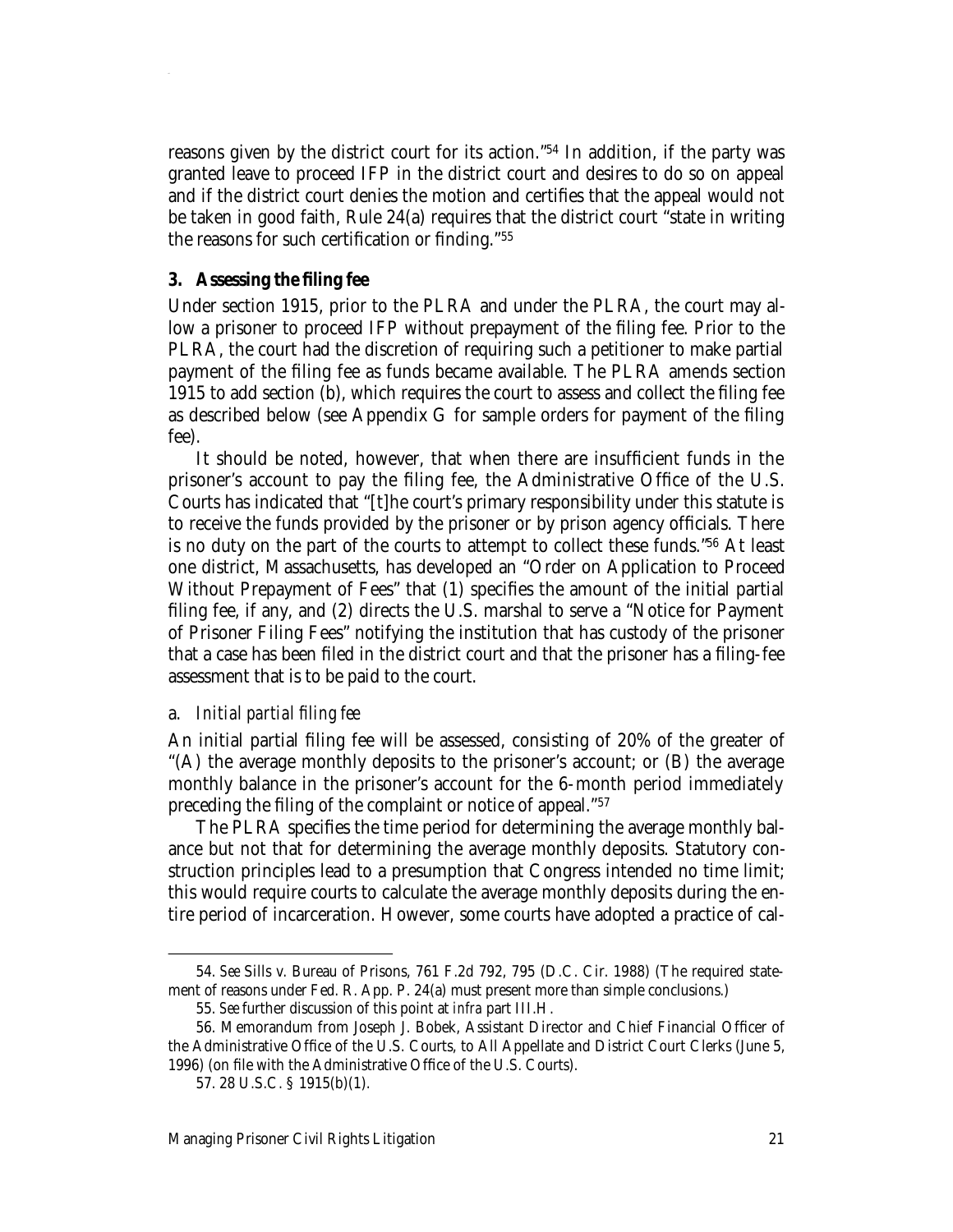culating average monthly deposits during the six-month period included in the IFP application, or the average monthly balance in the prisoner's account for the six-month period immediately preceding the filing of the action.

#### b. *Monthly payments*

After the initial partial filing fee is paid as described above, the prisoner is required, by new section 1915(b)(2), to make monthly payments of 20% of the preceding month's income credited to the prisoner's account until the full filing fee has been paid. These monthly payments are to be forwarded to the court by the penal institution that has custody of the prisoner each time the prisoner's trust fund account contains more than \$10.

It appears that the filing fee has to be collected, including any court-imposed installment payments, regardless of whether the complaint has been dismissed on one of the grounds enumerated in section 1915(e)(2)(B). A primary objective of the PLRA is to discourage frivolous or meritless complaints by prisoners. If the prisoner's obligation to pay the fee survives dismissal of the complaint, at least two objectives are met: (1) there is a disincentive for prisoners to file frivolous complaints; and (2) the overall purpose of filing fees to support the administrative cost of court operations is achieved.

#### c. *Effect of partial payment on determination of frivolousness or maliciousness*

Prior to the PLRA, the circuit courts differed in their reading of the effect of partial payment on the section 1915(d) determination of frivolousness or maliciousness.

(1) *Sua sponte dismissal.* Before enactment of the PLRA, several courts of appeals held that a district court could not sua sponte dismiss an action as frivolous under 28 U.S.C. § 1915(d) after the plaintiff paid a partial filing fee.58 These courts reasoned that dismissal for frivolousness after payment of the partial fee was inconsistent with Federal Rule of Civil Procedure 4(a), which requires a summons to issue once a complaint is filed (a complaint is considered filed as soon as the plaintiff pays a filing fee),<sup>59</sup> and with Federal Rule of Civil Procedure 15(a), which requires that the plaintiff be given an opportunity to amend a complaint before sua sponte dismissal by the court.<sup>60</sup>

(2) *Section 1915 dismissal.* Several districts abandoned their partial-payment plans partly or wholly because of concern that these plans would limit their discretion under section 1915 to dismiss frivolous claims.61 Note that the PLRA re-

 <sup>58.</sup> Butler v. Leen, 4 F.3d 772 (9th Cir. 1993); Clark v. Ocean Brand Tuna, 974 F.2d 48, 50 (6th Cir. 1992); Grissom v. Scott, 934 F.2d 656, 657 (5th Cir. 1991); Herrick v. Collins, 914 F.2d 228, 230 (11th Cir. 1990); *In re* Funkhouser, 873 F.2d 1076, 1077 (8th Cir. 1989); Bryan v. Johnson, 821 F.2d 455, 458 (7th Cir. 1987).

<sup>59</sup>*. See, e.g.*, Franklin v. State of Oregon, State Welfare Div., 662 F.2d 1337, 1340–41 (9th Cir. 1981).

<sup>60</sup>*. See, e.g., Clark*, 974 F.2d at 50.

<sup>61</sup>*. See* Cordisco, *supra* note 30.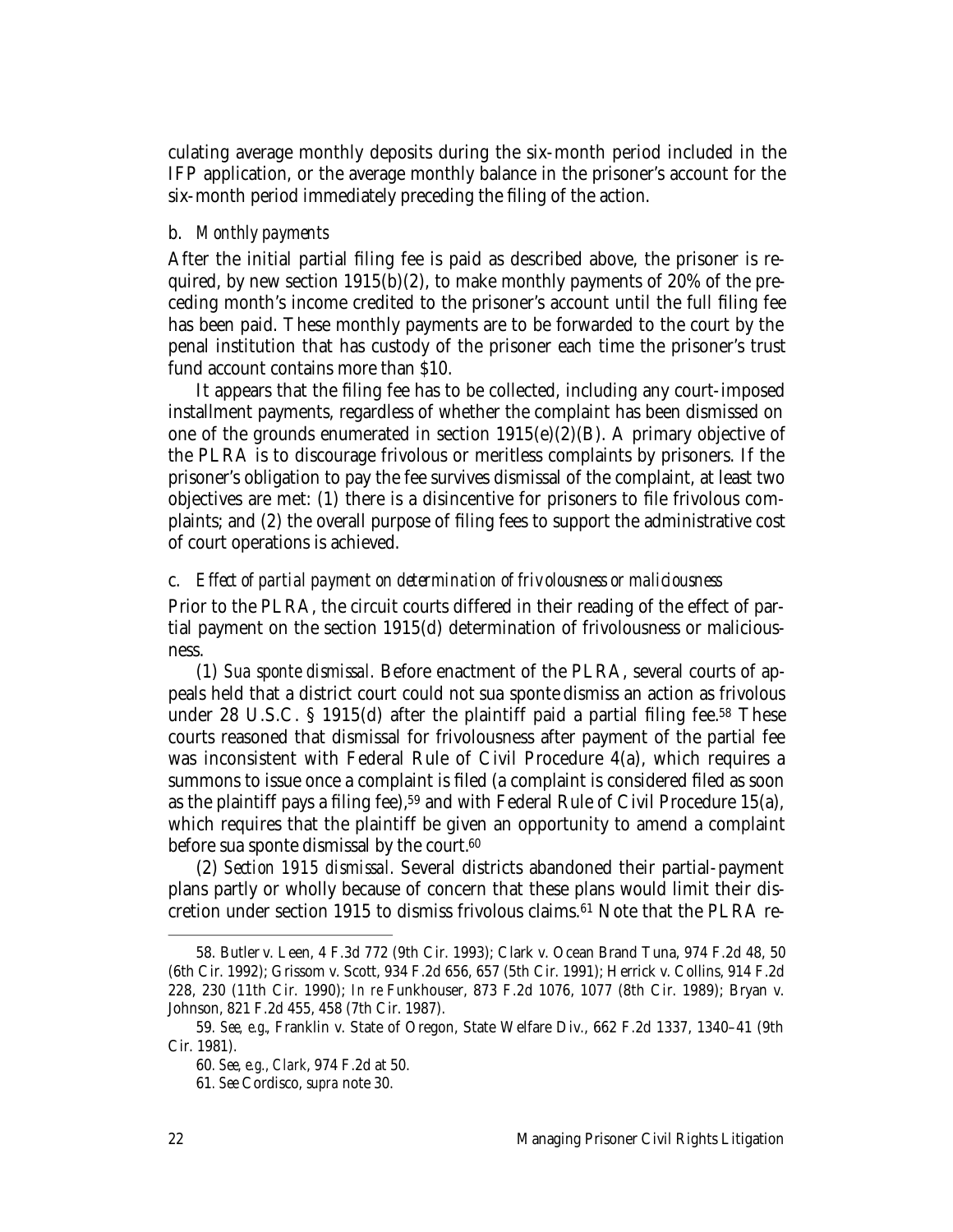quires the officers of the court to "issue and serve all process, and perform all duties in such cases."62 It remains to be seen whether this provision conflicts with Federal Rule of Civil Procedure 4(b).<sup>63</sup>

(3) *Opportunity to amend complaint.* Apart from the PLRA, once the fee is paid, the complaint is considered filed and the plaintiff acquires the same rights to procedural protection from early dismissal that fully paid litigants have. However, it remains an unsettled issue whether a sua sponte dismissal under section 1915 after payment of a partial filing fee or after collection of some, but not all, monthly payments under the PLRA violates Federal Rule of Civil Procedure 15(a), which gives the plaintiff an opportunity to amend the complaint once before dismissal.

(4) *Section 1915(d) dismissals.* Although in some circuits the district court could not dismiss an action under old section 1915(d) after payment of a partial filing fee, the court could still dismiss certain counts or defendants under section 1915(d) after payment but before service or amendment of the complaint.64 The action survived even if some counts or defendants were dismissed for frivolousness.

(5) *Delaying receipt of partial filing fee.* Districts with partial-payment plans could avoid the timing problem with respect to dismissals under old section 1915(d) by structuring their IFP screening procedures so that the court did not actually receive the filing-fee payment until after it had determined whether the entire complaint was "frivolous" or "malicious."

(a) *Requiring fee after merits determination.* More specifically, if the court determined that the petitioner was financially eligible for IFP status, but that such status should be conditioned on receipt of a partial filing fee, the court could refrain from requiring that the fee be paid until after it had examined the merits of the complaint. If the entire complaint could be dismissed under old section 1915(d), the court could do so without requiring payment of the partial fee. If a section 1915(d) dismissal was not warranted, the court could order the petitioner to pay the partial filing fee and allow the case to proceed.

(b) *One-step procedure.* The deferred-payment approach was easily adaptable to the one-step screening procedure in which the court examined the merits of the claim before granting IFP status and allowing the complaint to be filed.

(c) *Two-step procedure.* The deferred-payment approach was also amenable to the two-step procedure wherein if the court found that a petitioner was financially eligible for IFP status under section 1915(a) but was able to pay a partial filing fee, IFP status could still be granted and the complaint filed before the court received the partial fee. However, the granting of IFP status would be a temporary

 <sup>62. 28</sup> U.S.C. § 1915(d), *as amended by* Act of April 26, 1996.

<sup>63.</sup> *Id*.

<sup>64</sup>*. See, e.g.,* Butler v. Leen, 4 F.3d 772, 772 (9th Cir. 1993) ("We hold only that the district court should not have dismissed this action before service of process.").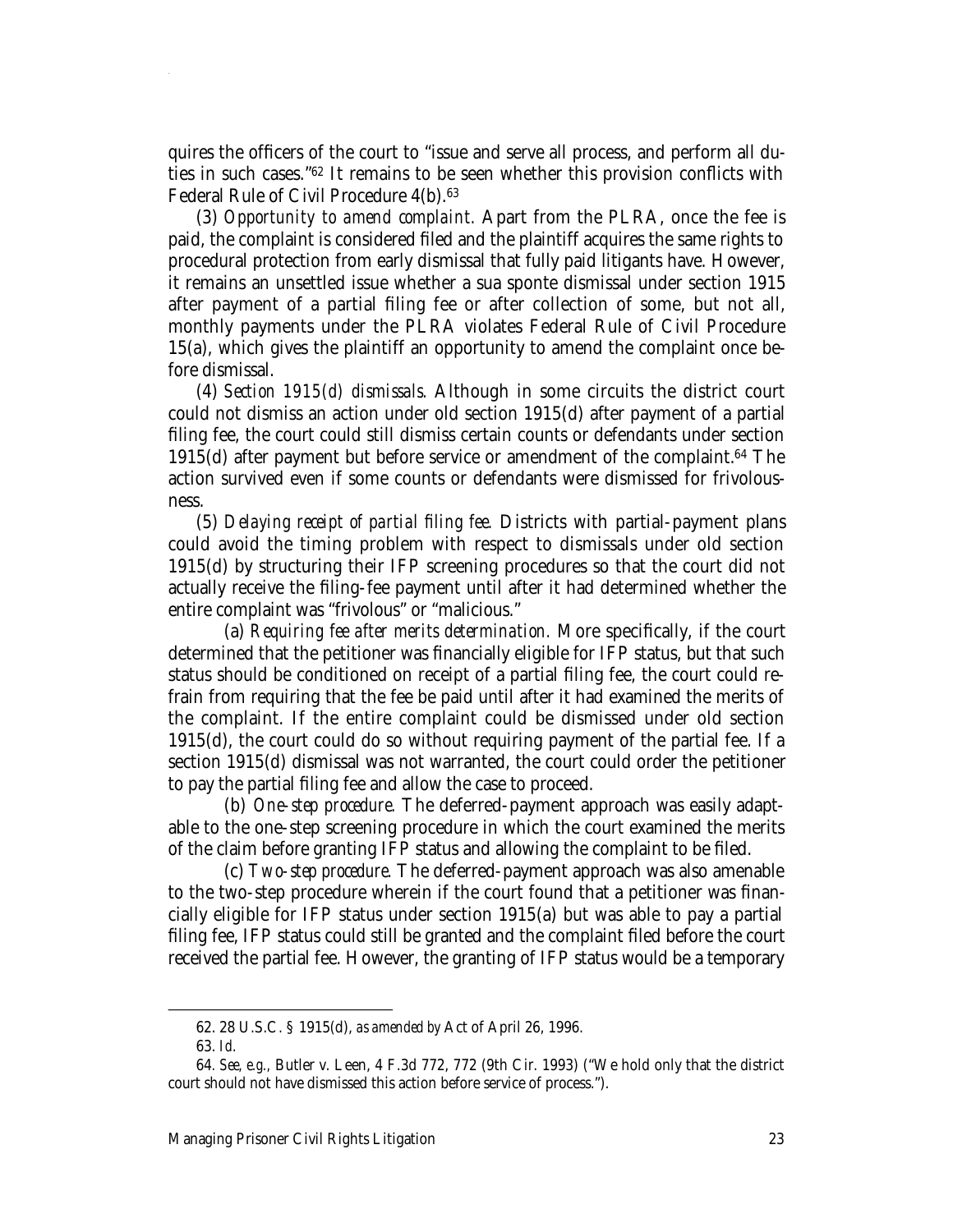and provisional filing conditioned on the court's decision to dismiss the case under old section 1915(d) before requiring the partial fee to be paid. $65$ 

# **B. Procedures for ordering service of process**

#### **1. Absence of procedural protections in the PLRA**

The PLRA articulates no procedural protections before dismissal of a complaint for frivolousness, maliciousness, failure to state a claim upon which relief may be granted, or seeking monetary damages against a defendant who is immune from such relief.<sup>66</sup>

### **2. Absence of direction to the court in the PLRA**

Under the PLRA, there is no direction to the court concerning dismissal of a complaint for frivolousness, maliciousness, failure to state a claim upon which relief may be granted, or seeking monetary damages against a defendant who is immune from such relief before service of process.<sup>67</sup> The PLRA requires the court to dismiss a complaint on one of the enumerated grounds at any time during the litigation, presumably including before service of process.68

#### **3. Time requirements**

New section 1915(d) incorporates old section 1915(c)'s requirement that officers of the court, such as U.S. marshals, issue and serve all process in IFP cases. Federal Rule of Civil Procedure 4(m) requires the plaintiff to serve the summons and complaint on the defendant within 120 days after the complaint was filed or else the action will be dismissed without prejudice, unless the plaintiff can show "good cause" why timely service was not effected. Because a prisoner litigant relies on a U.S. marshal for service, the issue of when that reliance may constitute good cause for failing to comply with the 120-day time limit of Rule 4(m) has arisen.

 <sup>65.</sup> This practice of not requiring the actual payment of the partial filing fee to the court until the merits of the petitioner's complaint have been examined was used by the U.S. District Court for the District of Nevada. Earlier, the District of Nevada had required payment of the fee before it conducted a review of the merits under section 1915(d). Later, if the entire complaint warranted dismissal under section 1915(d), the court refunded the prisoner the amount he or she had paid as a partial filing fee, granted the prisoner full IFP status, and then dismissed the complaint under section 1915(d). However, the district stopped this later practice after a decision by the Ninth Circuit held that once the prisoner pays the fee and it is received by the court (even if the court refunds the fee at a later time), the case must proceed as a normal civil action. *See* Klein v. Elliot, No. 94-15574, 1994 WL 659081 (9th Cir. Nov. 22, 1994).

<sup>66. 28</sup> U.S.C. §§ 1915(e)(2), 1915A(b).

<sup>67. 28</sup> U.S.C. §§ 1915(e)(2), 1915A(b).

<sup>68. 28</sup> U.S.C. §§ 1915(e)(2)(b), 1915A(a), (b).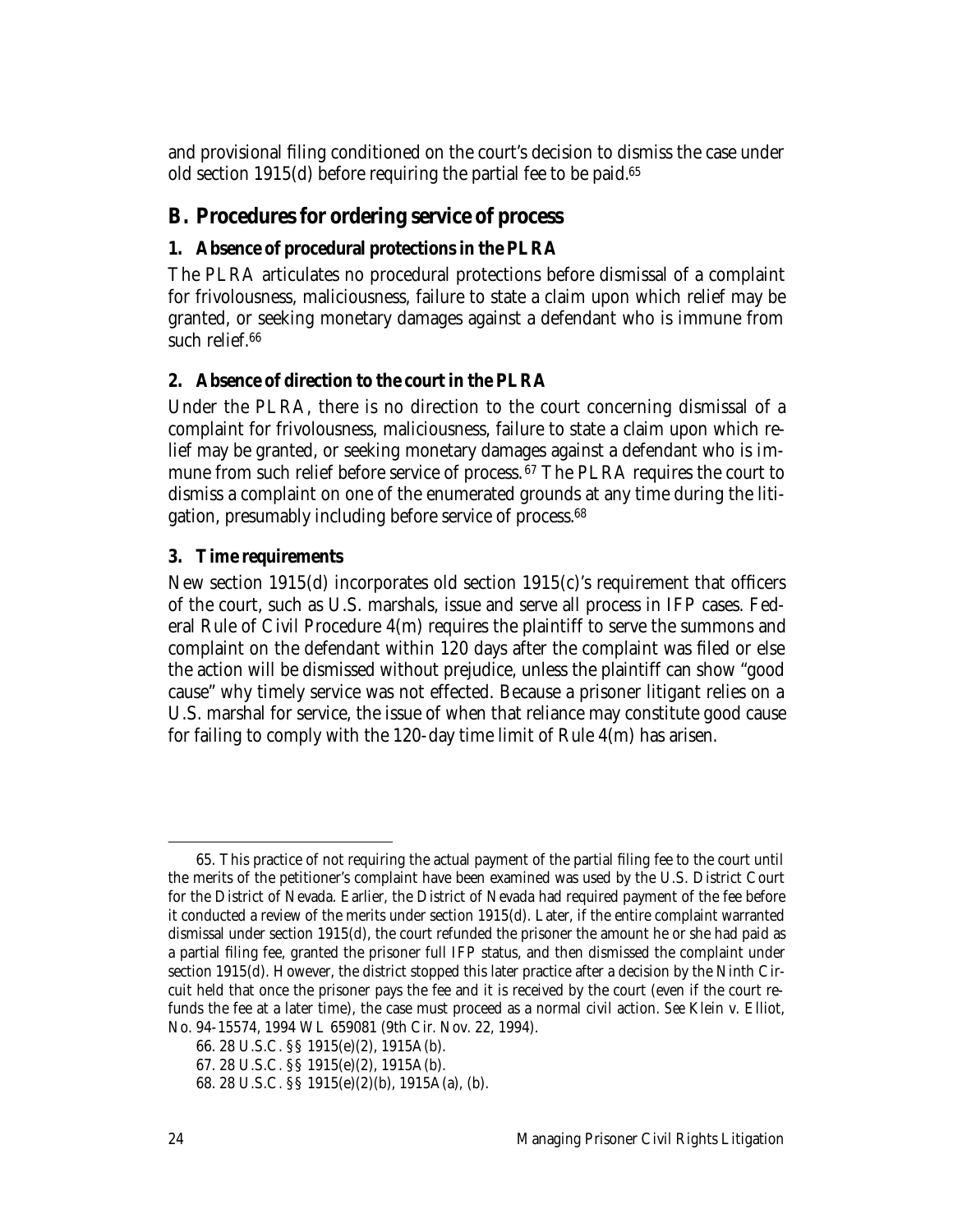#### **4. Service in IFP cases**

If at filing the prisoner is unable to pay the full filing fee, the court can grant the prisoner IFP status and the U.S. marshal can then make service of process on his or her behalf (see Appendix H for sample orders directing service by the U.S. marshal). If a plaintiff pays the district court filing fee and gives the clerk a summons for each defendant in the proper form, issuance and service of process is required.69 Federal Rule of Civil Procedure 4(b) requires the clerk to issue a summons for service on the defendant if the plaintiff gives the clerk the summons in proper form. IFP plaintiffs are not responsible for service of process.70 The court can dismiss an IFP action without following these procedures only when the court lacks subject-matter jurisdiction.<sup>71</sup>

#### **5. Service when full filing fee is paid**

Even if the prisoner pays the full filing fee, it appears that under new section 1915(d) the court can still grant the prisoner leave to proceed IFP, thereby permitting service of process by the U.S. marshal without the prisoner having to pay and arrange for service.

#### **6. Procedures under old section 1915(a)**

When a plaintiff proceeded IFP under old section 1915(a), the district court could dismiss the complaint for lack of subject-matter jurisdiction without issuance of process. That section authorized a district court to dismiss an IFP action for frivolousness or maliciousness, but it did not define any procedural protections required before such a dismissal. The difficult issue treated inconsistently by the courts was whether an IFP complaint over which the court had subject-matter jurisdiction could be dismissed as frivolous under old section 1915(d) without issuance of process.72 The majority of circuits that addressed the question of dismissal without service of process under old section 1915 allowed dismissal of frivolous cases before issuance of process.73

In *Puett v. Blandford*,<sup>74</sup> the Ninth Circuit adopted the reasoning of two other circuits that had considered the issue of dismissal for failure to effect service under

 <sup>69</sup>*. See* Fed. R. Civ. P. 4(b).

<sup>70.</sup> Fed. R. Civ. P. 4(c)(2).

<sup>71.</sup> Fed. R. Civ. P. 12(h)(3).

<sup>72</sup>*. See* Franklin v. Cupp, 745 F.2d 1221, 1226 n.4 (9th Cir. 1984) (lists cases decided by the Ninth Circuit that were inconsistent as to whether dismissal under section 1915(d) as originally enacted required prior procedural protections).

<sup>73.</sup> *See, e.g.,* Ali v. Higgs, 892 F.2d 438 (5th Cir. 1990), *cert. denied*, 441 U.S. 966 (1979); Phillips v. Mashburn, 746 F.2d 782, 784 (11th Cir. 1984). *But see* Lewis v. New York, 547 F.2d 4, 5 (2d Cir. 1976); Bayron v. Trudeau, 702 F.2d 43, 45 (2d Cir. 1983) (holding that it was an error to dismiss under section 1915(d) before service of process); Martin-Trigona v. Stewart, 691 F.2d 856, 857 (8th Cir. 1982) (per curiam); Collins v. Cundy, 603 F.2d 825, 827–28 (10th Cir. 1979) (per curiam); Boyce v. Alizaduh, 595 F.2d 948, 950 (4th Cir. 1979).

<sup>74. 912</sup> F.2d 270, 274–75 (9th Cir. 1990).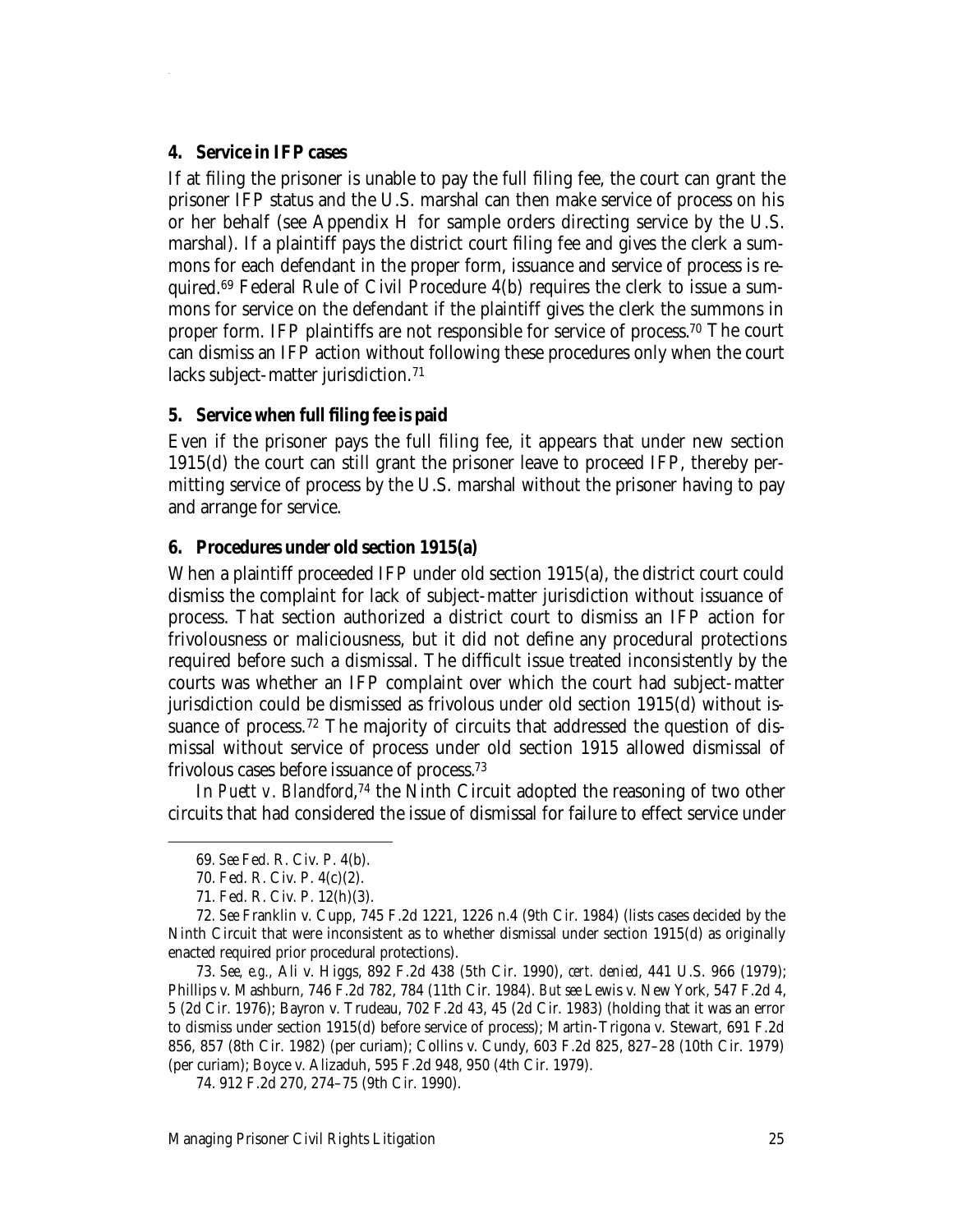old section  $1915(c)^{75}$  and held that "an incarcerated pro se plaintiff proceeding in forma pauperis is entitled to rely on the U.S. marshal for service of the summons and complaint, and having provided the necessary information to help effectuate service, plaintiff should not be penalized by having his or her action dismissed for failure to effect service where the U.S. marshal or the court clerk has failed to perform the duties required of each of them under 28 U.S.C. § 1915(c) and Rule 4 of the Federal Rules of Civil Procedure." Finding that failure to obtain proof of service was not due to the plaintiff's neglect, the court stated that a local rule that did not require the marshal to effect personal service after having failed at mail service cannot be read to "impinge on the rights of pro se plaintiffs proceeding in forma pauperis to adequate assistance by the U.S. marshal in the service of a summons and complaint" and that adequate assistance entails the court's enforcement of a more effective method of service (personal service), especially since it is specifically required under the Federal Rules of Evidence.76

#### **C. Procedures for determining whether a claim or complaint should be dismissed**

Experience with prisoner civil rights litigation has revealed that, even under the most liberal standards, much of this litigation is frivolous or otherwise appropriate for dismissal. This section discusses

- how districts have allocated responsibility for the initial review of prisoner IFP complaints;
- the PLRA's four mandates for dismissal; and
- procedures for determining dismissal.

Pre-PLRA law authorized, but did not mandate, dismissal of prisoner civil rights suits. The PLRA has several sections that mandate dismissal based on judicial determinations.77 Before describing the statutory grounds for dismissal, however, it is worth noting the fairly well-established position that courts should construe pleadings more liberally for pro se parties than for represented parties.78 This rule helps ensure that meritorious positions are recognized and that the litigant is afforded an opportunity to appear and be heard. The claims of pro se parties

 <sup>75.</sup> Rochon v. Dawson, 828 F.2d 1107, 1110 (5th Cir. 1987) (The plaintiff should not be penalized for failure of U.S. Marshals Service to properly effect service if such failure was not plaintiff's fault. Dismissal of plaintiff's action was upheld in this case because he did not request that the marshal properly serve the appropriate defendant when he was aware that the marshal's attempts at service by mail had failed.); Romandette v. Weetabix Co., 807 F.2d 309, 311–12 (2d Cir. 1986) (dismissal was improper because plaintiff exhibited good cause for failure to meet the 120-day limit for effecting service).

<sup>76</sup>*. Puett,* 912 F.2d at 276. *See* Fed. R. Civ. P. 4(e) (amended 1993).

<sup>77.</sup> The next section, D, treats the PLRA section that precludes courts from accepting filings from prisoners who have not exhausted administrative remedies.

<sup>78.</sup> *See* Haines v. Kerner, 404 U.S. 519, 520–21 (1972) (pleadings of pro se litigants should be held to less stringent standards than those drafted by lawyers). *See also* Hughes v. Rowe, 449 U.S. 5, 9 (1980).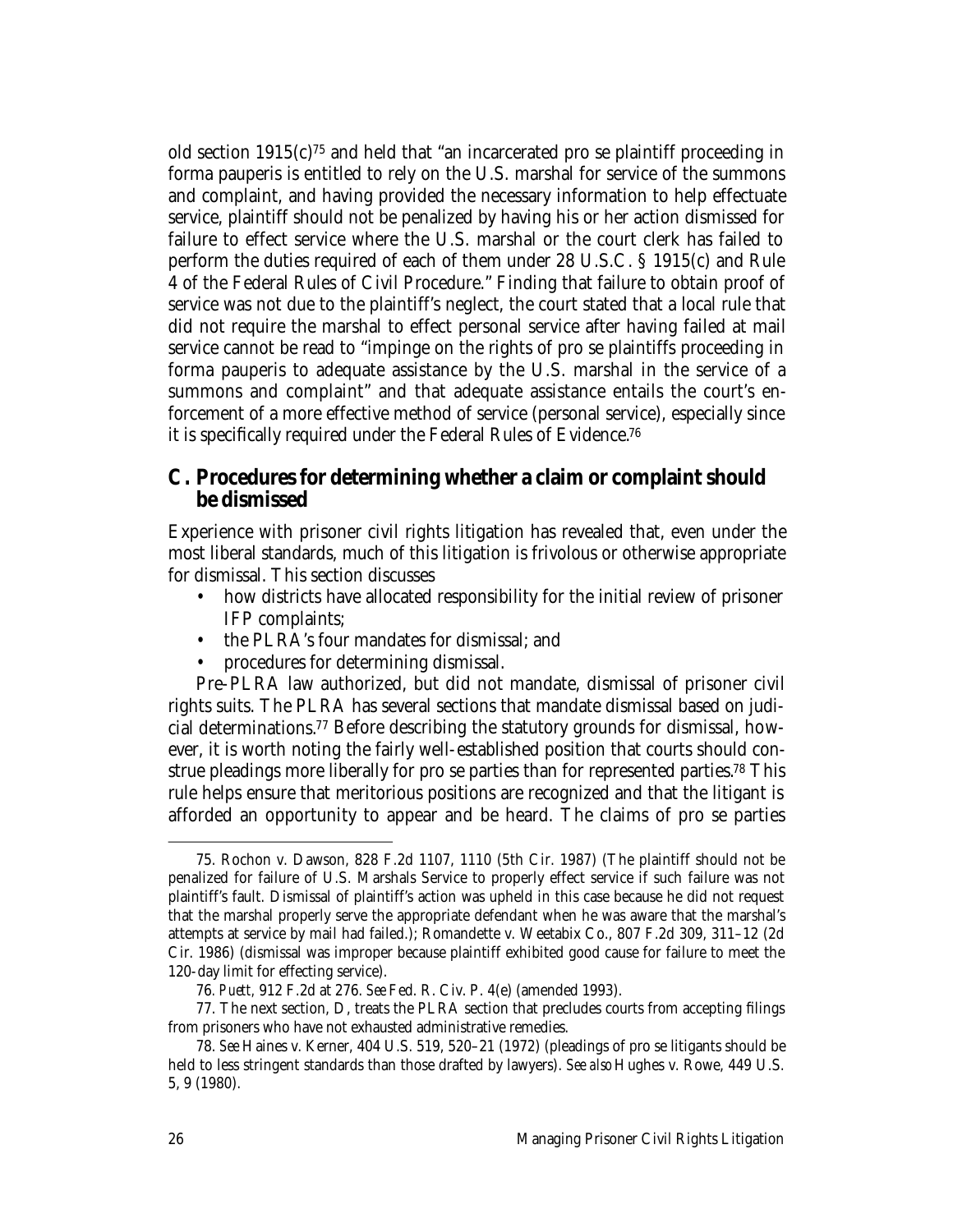should be given adequate consideration even if such parties fail to comply with technical procedural requirements and formalities.79

### **1. Initial decision maker**

Districts vary in how they allocate responsibility for the initial review of IFP complaints under section 1915, depending on their staffing (whether they have pro se law clerks) and on their priorities for their magistrate judges. In some districts, district judges review IFP complaints. In other districts, they share this responsibility with magistrate judges. Still other courts divide the responsibility of reviewing IFP complaints between the chambers clerks and pro se law clerks. (See Appendix H for sample initial orders regarding prisoner IFP applications.)

Districts with pro se law clerks often have them make the initial determination of whether an IFP complaint should be dismissed pursuant to section 1915. Pro se law clerks, because they concentrate on prisoner civil rights and habeas corpus cases, quickly become experts not only on the substantive law but also at deciphering often illegible handwriting, identifying the prisoner's claims, and determining the actual relief the prisoner seeks.

### **2. Standards for determining whether to dismiss**

The PLRA created three new U.S. Code subsections that provide grounds for dismissal of a complaint:

- *28 U.S.C. § 1915(e)(2).* Section 804 of the PLRA amended 28 U.S.C. § 1915(d), part of the section governing IFP petitions, and redesignated it as section 1915(e). Under new section 1915(e)(2), the court must dismiss a complaint at any time, even though part or all of the filing fee has been paid, if the court determines the existence of a statutory ground for dismissal.
- *28 U.S.C. § 1915A*. Section 805 of the PLRA inserts section 1915A, a new section on screening prisoner civil rights actions, after section 1915. Section 1915A(a) directs the court to conduct an initial review of a civil action by a prisoner seeking relief from a governmental entity or employee, before docketing if possible, or, in any event, as soon as practicable after docketing, and to identify cognizable claims or dismiss the complaint, or parts thereof, on the grounds listed. Although placed next to the IFP statute, the language of section 1915A does not restrict screening to prisoner

 <sup>79.</sup> *See* Kelley v. Secretary, U.S. Dept. of Labor, 812 F.2d 1378, 1380 (Fed. Cir. 1987) (leniency with respect to mere formalities should be extended to a pro se party, but a court may not similarly take a liberal view of jurisdictional requirements and set a different rule for pro se litigants); Balistreri v. Pacifica Police Dep't, 901 F.2d 696, 699 (9th Cir. 1988) (courts have a duty to ensure that pro se litigants do not lose the right to a hearing on the merits of a claim as a result of ignorance of technical procedural requirements). *See also* Brown v. Frey, 806 F.2d 801, 804 (8th Cir. 1986).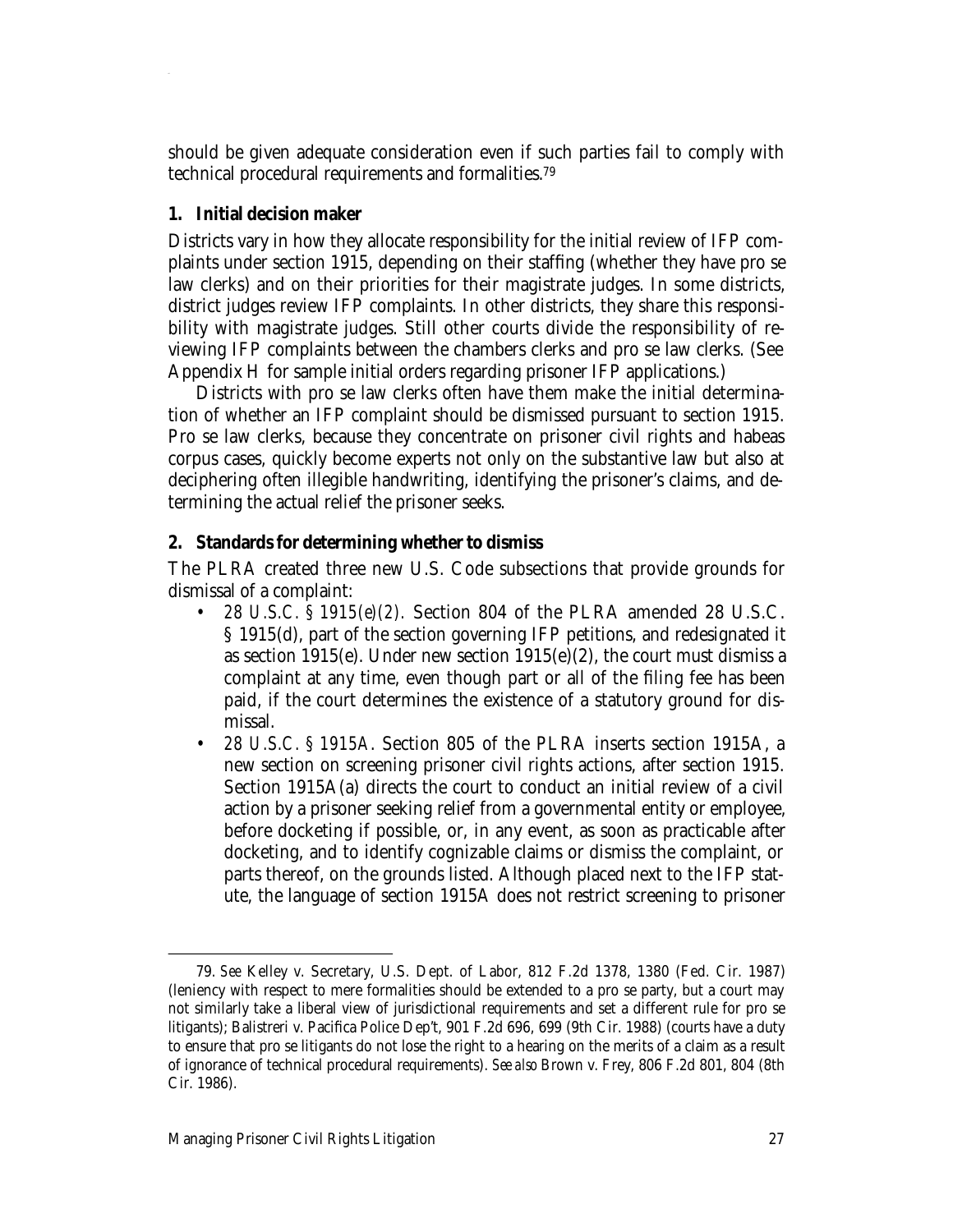complaints brought IFP, nor does it restrict screening to prisoner actions challenging the conditions of confinement.

• *42 U.S.C. § 1997e*. The PLRA substantially revises old section 1997e, which is now entitled "Suits by Prisoners." Under 42 U.S.C. § 1997e  $(c)(1)$ , a court must, on its own motion or on motion of a party, dismiss a prisoner action challenging conditions of confinement under federal law if the court determines the action meets a ground for dismissal.

The grounds for dismissal are as follows:

- "the allegation of poverty is untrue":
- the action or complaint "is frivolous or malicious";
- the action or complaint "fails to state a claim on which relief may be granted"; and
- the action or complaint "seeks monetary relief from a defendant who is immune from such relief."

In addition, new subsection 1997e(e), although titled "Limitation on Recovery," prohibits a prisoner from bringing a "federal civil action . . . for mental or emotional injury suffered while in custody without a prior showing of physical injury."

The following discussion describes the grounds for dismissal and how the courts treated similar grounds in pre-PLRA cases.

### a. *Allegation of poverty is untrue*

This ground is found only in the IFP statute, that is, at 28 U.S.C. § 1915(e)  $(2)(A)$ . The language of section 1915(e)(2) does not, on its face, limit dismissals to prisoner cases challenging the conditions of confinement.

Although amended sections 1915(a) and (b) provide that prisoners who cannot afford to prepay the filing fee must pay a portion of the filing fee as an initial payment, the PLRA does not specify a cutoff for determining indigence.80

### b. *Action or complaint is "frivolous" or "malicious"*

This ground is found in the IFP statute (at  $28 \text{ U.S.C. }$  §  $1915(e)(2)(B)(i)$ ), in the new section entitled "Screening" (at 28 U.S.C. § 1915A(b)(1)), and in the "Suits by Prisoners" section (at  $42$  U.S.C.  $\S$  1997 $e(c)(1)$ ).

Because none of the sections define "frivolous" or "malicious," pre-PLRA case law may provide guidance as to the meaning of the terms, which were found in old section 1915(d). "Maliciousness" is seldom used as an independent ground for dismissing prisoner pro se cases. Typically, a finding of maliciousness is tantamount to a finding of many prior instances of frivolousness. Thus, courts have found that a suit is properly dismissed as malicious where a plaintiff has already engaged in a multitude of identical or closely similar suits and the issues have already been determined.81

 $\overline{a}$ 

<sup>80.</sup> For more on prisoners applying to proceed IFP, *see supra* part I.B.

<sup>81</sup>*. See, e.g., In re* Tyler*,* 677 F. Supp. 1410 (D. Neb. 1987), *aff'd*, 839 F.2d 1290 (8th Cir. 1988); Daye v. Bounds*,* 509 F.2d 66 (4th Cir.), *cert. denied,* 421 U.S. 1002 (1975); *see also* Cooper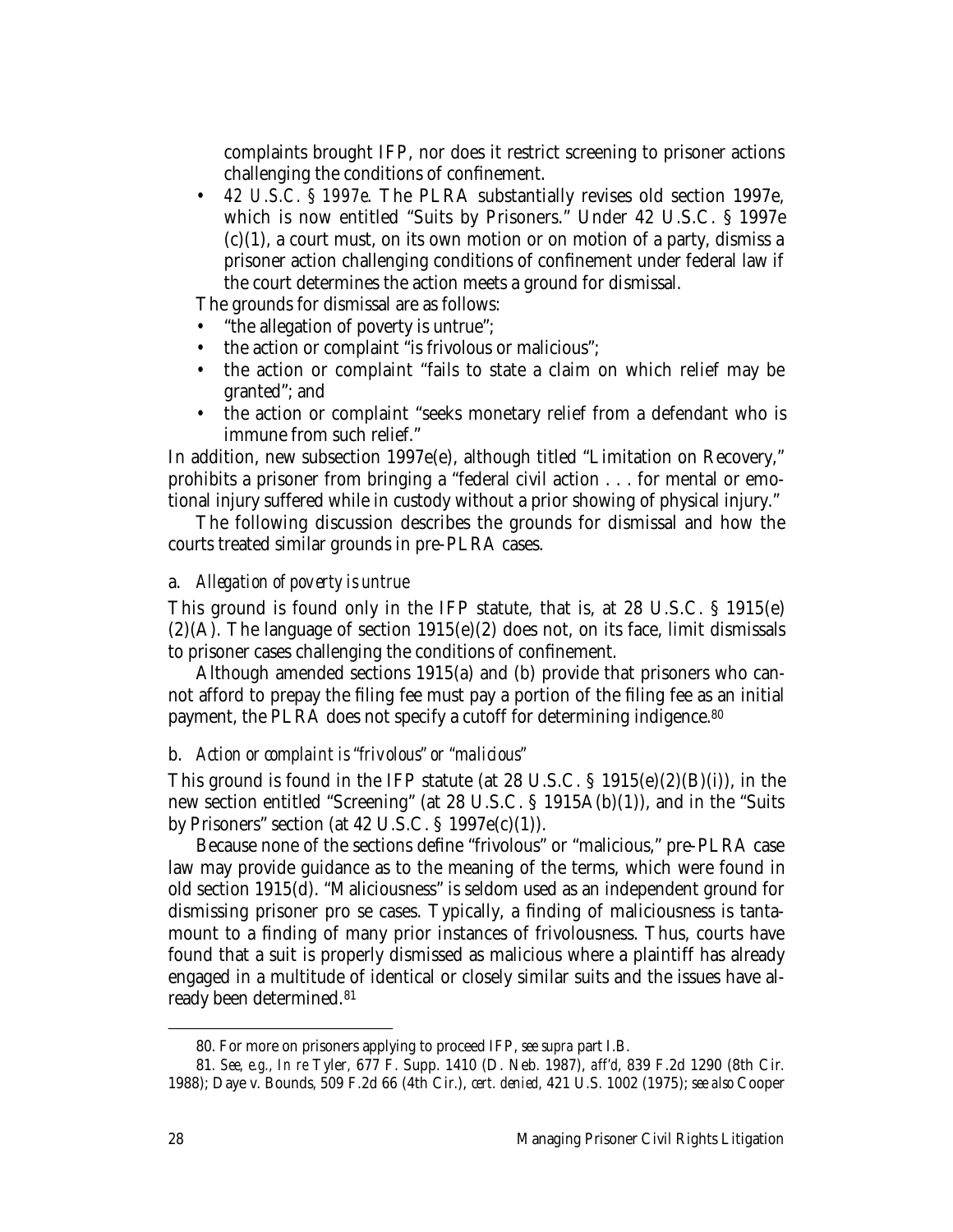Although there is little case-law discussion of what constitutes "malicious" litigation by a prisoner proceeding IFP, many cases have discussed the proper definition of "frivolous" in the section 1915 context. A complaint is frivolous for purposes of the section 1915 decision if the complaint lacks an arguable basis either in law or in fact. Thus, many complaints are dismissed for one or both of two broad reasons: the facts alleged are essentially "fanciful" or "delusional," or the facts alleged do not amount to a legally cognizable claim.

(1) *Dismissal as factually baseless.* Where the allegations in a complaint are of a delusional nature (e.g., cosmic rays being directed at the plaintiff's head) or clearly baseless, the court may dismiss the complaint under section 1915.82 However, it is important to distinguish between delusional litigants and delusional claims. Delusional or otherwise disturbed prisoners are as likely as—if not more likely than—other prisoners to be subjected to treatment that amounts to a constitutional violation. Moreover, they may be less able to obtain counsel, even of the jailhouse variety. Thus, it is important to look to the nature of the claim, rather than the claimant alone.83

(2) *Dismissal as legally meritless.* A complaint may also be dismissed where it is "based on an indisputably meritless legal theory."84 For example, courts have allowed dismissal of complaints on review under old section 1915(d) where it was undeniable that the defendant was immune from suit or where the claim alleged the infringement of a right that did not exist.

Because the section 1915(e) review is intended to foster a system that treats paying and nonpaying litigants alike, a claim that is arguable should survive the review, even if it is likely to be ultimately unsuccessful against a motion for summary judgment or at trial.85

 $\overline{a}$ 

v. Delo, 997 F.2d 376, 377 (8th Cir. 1993) (allowing dismissal of a complaint that was duplicative of a complaint previously dismissed as frivolous); Pittman v. Moore, 980 F.2d 994, 995 (5th Cir. 1993) (holding that prisoner's IFP civil rights action was "malicious" and subject to dismissal where it duplicated allegations in pending action in another district court); Aziz v. Burrows, 796 F.2d 1158 (8th Cir. 1992) (allowing dismissal under former section 1915(d) of duplicative but meritorious complaint).

<sup>82.</sup> Watson v. Caton, 984 F.2d 537, 539 (1st Cir. 1993). For an example of such allegations, see Pusch v. Social Sec. Admin., 811 F. Supp. 383 (C.D. Ill. 1993) (among other claims against many defendants, plaintiff accused the *State Journal Register*, a newspaper, of failing to spread the word regarding her status as the "third party of the Holy Trinity" and of her purported crucifixion in Los Angeles).

<sup>83.</sup> *See* Fratus v. Deland, 49 F.3d 673 (10th Cir. 1995); Northington v. Jackson, 973 F.2d 1518 (10th Cir. 1992) (prisoner's delusional behavior during telephonic evidentiary hearing not sufficient basis for dismissal where allegations themselves were not "fantastic or delusional").

<sup>84.</sup> Hall v. Bellmon, 935 F.2d 1106, 1109 (10th Cir. 1991) (citing Neitzke v. Williams, 490 U.S. 319, 327 (1989)). For more on claims against immune defendants, see part III.C.2.d.

<sup>85.</sup> Cofield v. Alabama Pub. Serv. Comm'n, 936 F.2d 512, 515 (11th Cir. 1991).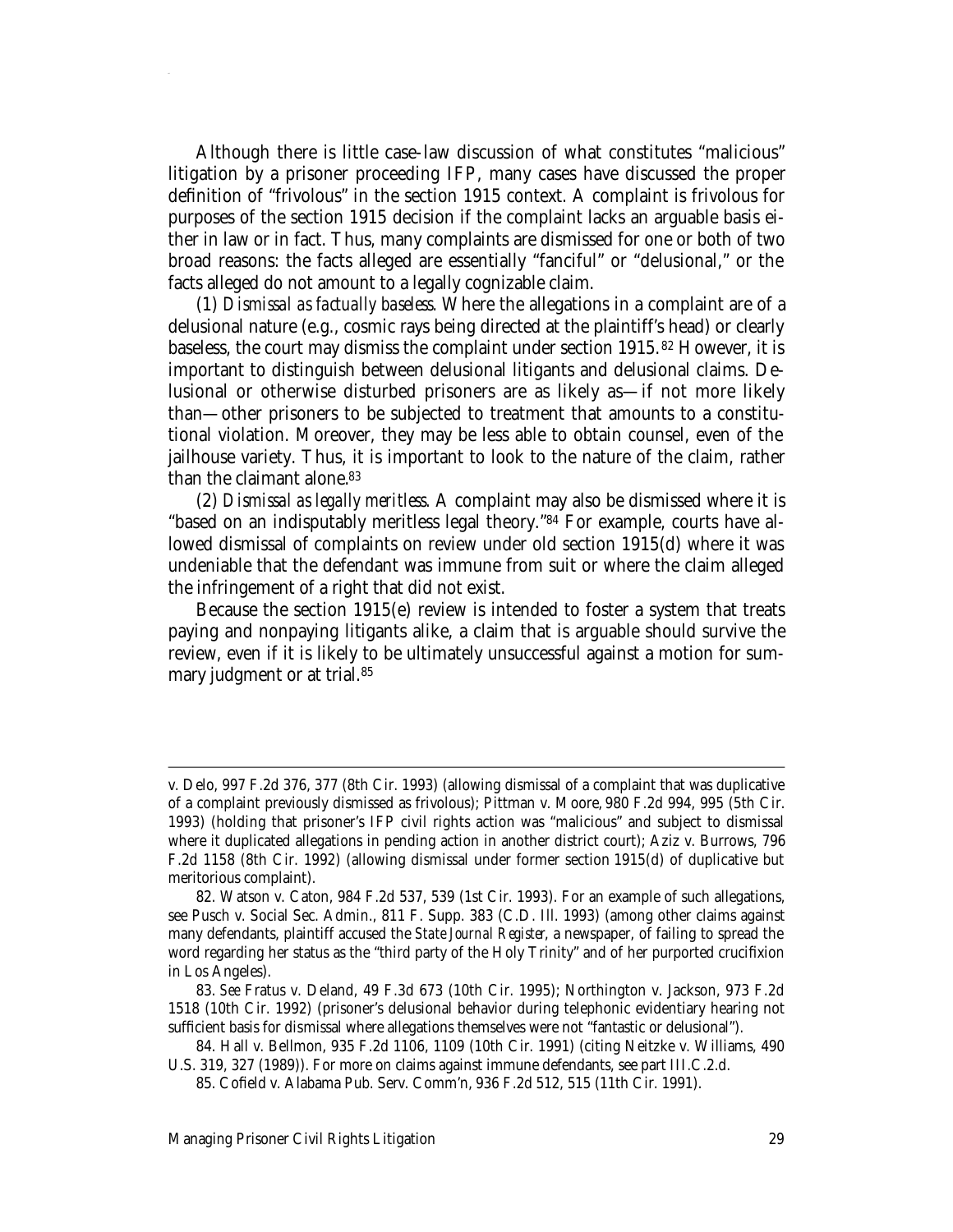#### c. *Action or complaint "fails to state a claim on which relief may be granted"*

This ground is found in the IFP statute (at  $28$  U.S.C.  $\S$  1915(e)(2)(B)(ii)), in the new section entitled "Screening" (at 28 U.S.C. § 1915A(b)(1)), and in the "Suits by Prisoners" section (at  $42$  U.S.C. §  $1997e(c)(1)$ ).

Before enactment of the PLRA, courts could not automatically dismiss as frivolous complaints that failed to state a claim.86 In *Neitzke,* the Supreme Court ruled that old section 1915(d)'s standard for "frivolous or malicious" was not coterminous with the standard for dismissing a complaint under Federal Rule of Civil Procedure 12(b)(6) for failure to state a claim upon which relief may be granted.87 That is, a complaint filed IFP that failed to state a claim sufficient to survive a motion to dismiss under Rule  $12(b)(6)$  was not automatically frivolous under old section 1915(d). Precedents that permitted dismissal under old section 1915(d) for claims in which the plaintiff's "realistic chance of ultimate success is slight" probably did not survive the Court's decisions in *Neitzke* and in *Denton v. Hernandez.*88 Under the new code sections added by the PLRA, courts must dismiss for failure to state a claim at any time. Therefore, dismissal at a later stage of the proceedings under Federal Rule of Civil Procedure 12(b)(6) remains an appropriate means of dismissal.

A complaint is not subject to dismissal for failure to state a claim "unless it appears beyond doubt that the plaintiff can prove no set of facts in support of his claim which would entitle him to relief."89 The pro se plaintiff's complaint must be construed liberally under this standard.<sup>90</sup> Nevertheless, it may be dismissed if supported only by vague and conclusory allegations.<sup>91</sup>

#### d. *Action or complaint "seeks monetary relief from a defendant who is immune from such relief"*

This ground is found in the IFP statute (at  $28 \text{ U.S.C.}$  §  $1915(e)(2)(B)(iii)$ ), in the new section entitled "Screening" (at 28 U.S.C. § 1915A(b)(2)), and in the "Suits by Prisoners" section (at  $42$  U.S.C. §  $1997e(c)(1)$ ).

Before enactment of the PLRA, some courts allowed complaints to proceed against those who were immune from money damages because the immunity defense could be waived. Other courts dismissed similar complaints on initial review.<sup>92</sup> Under section 1915(e)(2), the court must dismiss a claim for money damages at any time it determines a defendant is immune from such a claim.

 <sup>86.</sup> *See Neitzke,* 490 U.S. at 319.

<sup>87.</sup> *Id*. at 322.

<sup>88. 504</sup> U.S. 25 (1992). *See, e.g.,* Booker v. Koonce, 2 F.3d 114, 115 (5th Cir. 1993).

<sup>89.</sup> Conley v. Gibson, 355 U.S. 41, 45–46 (1957).

<sup>90.</sup> Haines v. Kerner, 404 U.S. 519, 520 (1972) (pro se complaint held to "less stringent standards than formal pleadings drafted by lawyers").

<sup>91.</sup> Northington v. Jackson, 973 F.2d 1518 (10th Cir. 1992).

<sup>92.</sup> *See* Yellen v. Cooper, 828 F.2d 1471, 1475–76 (10th Cir. 1987).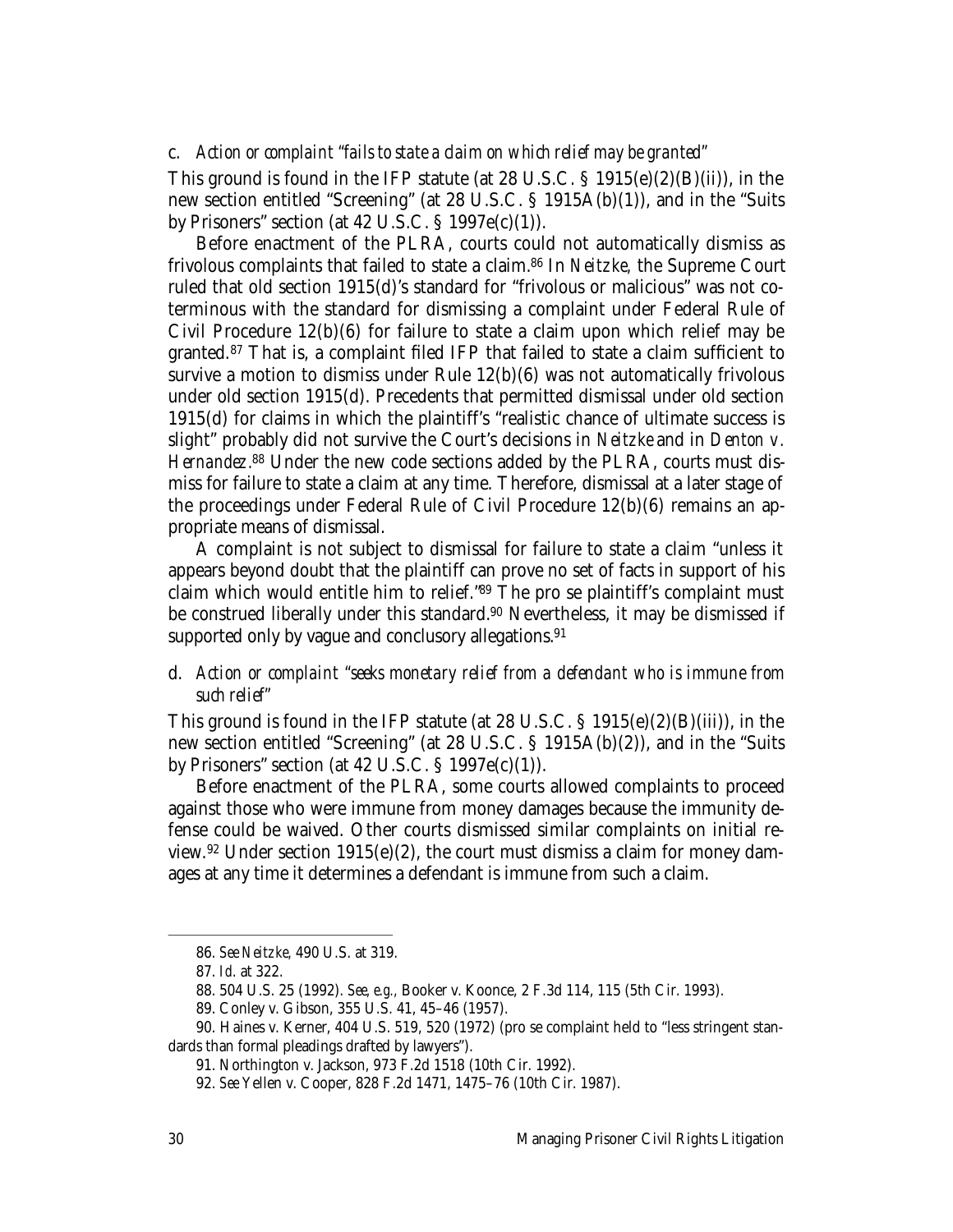The PLRA does not distinguish between absolute immunity and qualified immunity, nor does it address pleading requirements for prisoners who sue defendants that are immune from monetary relief. Absolute immunity is a more readily identifiable ground for dismissal on initial review than qualified immunity, which may require factual development before a court can make a determination on immunity. Because section 1915(e)(2) directs courts to dismiss defendants immune from damages at any time, however, courts still may dismiss immune defendants after the initial review stage, for example, on a motion under Rule 12(b)(6) or Rule 56.

## e. *Prior showing of physical injury*

The IFP statute was amended to limit recovery by any prisoner for mental or emotional injury suffered while in custody to instances in which there has been a prior showing of physical injury. Technically, this amendment is not a grounds for dismissal. It, nonetheless, limits the kind of claim that a prisoner can file under the IFP statute.

### **3. Procedure for determining dismissal**

### a. *Timing*

Before enactment of the PLRA, courts differed about the appropriate time to make the determination under old section 1915(d).<sup>93</sup> Section 1915(e)(2) directs courts to dismiss a claim at any time they determine one of the four grounds for dismissal is present. Section 1915A(a) contemplates dismissal at the initial review stage based on the three grounds it lists. Section 1997e(c) provides for dismissal based on the three grounds it lists, on a motion by either the court or a party after the prisoner has exhausted administrative remedies; but if the claim on its face requires dismissal, the court may dismiss it without the exhaustion of administrative remedies.

## b. *Dismissal of a case on pleadings alone*

Prisoner pro se complaints can be difficult to decipher and, like other pro se pleadings, they must be construed with some liberality. Before enactment of the PLRA, although courts had broad discretion in determining whether to dismiss IFP complaints as frivolous, they had to have information sufficient to allow them to exercise that discretion. The PLRA does not change that discretion, at least with regard to frivolousness and maliciousness. Thus, it is generally inappropriate for a court to dismiss an inadequate pleading by a pro se plaintiff merely because the court cannot determine from the face of the pleading whether the complaint has merit. Instead, the court should inquire into the basis of the action to determine whether a complaint that appears to be meritless might be amended to raise a nonfrivolous or otherwise arguably meritorious claim.

 <sup>93.</sup> *See supra* part III.A.1–2.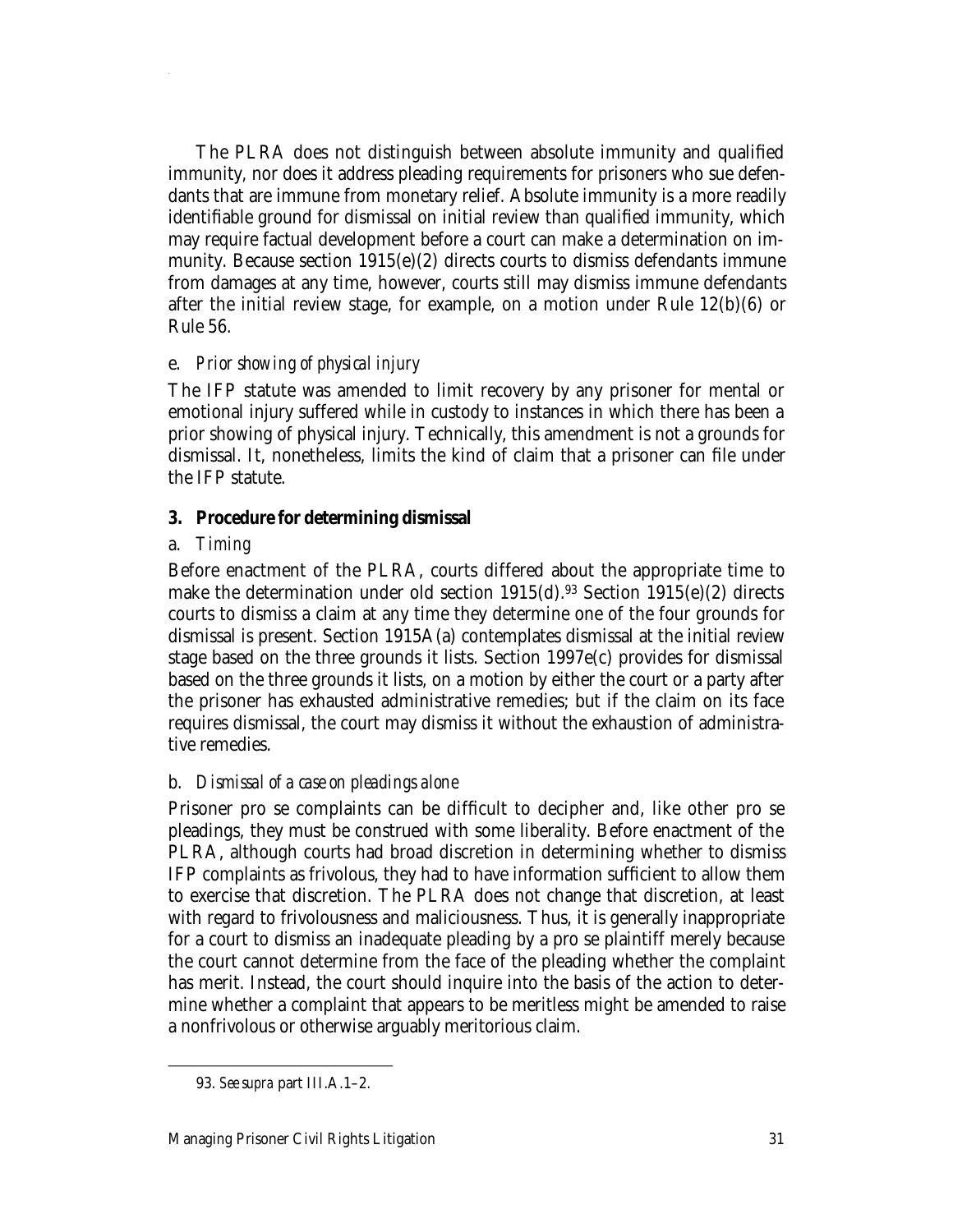Although courts have great discretion in how to make this inquiry, use of one or another of the techniques discussed below is often helpful and sometimes required.94

### c. *Development of a record on which to determine whether to dismiss*

In considering dismissal of a prisoner's action under the provisions of section  $1915(e)(2)$ ,  $1915A(b)$ , or  $1997d(c)$ , a court may consult its own records and take judicial notice of previous actions by the same prisoner. Pre-PLRA holdings recognized that many frivolous actions by the same litigant may indicate an abuse of the IFP procedure.95 The PLRA has gone further, adding 28 U.S.C. § 1915(g), which states that a prisoner may not bring a complaint IFP if the prisoner has had three or more complaints dismissed as frivolous or malicious, or for failure to state a claim on which relief may be granted, "unless the prisoner is under imminent danger of serious physical injury."

In addition, courts have several options for gathering other information necessary to the determination. The PLRA probably does not affect the availability of these options.

(1) *Hearing to explore the factual basis of the claim (*Spears *hearing).* In many courts, information about the basis of an inartfully drawn complaint is gathered in a hearing, typically conducted by a magistrate judge. The hearing, called a "*Spears* hearing" after the case *Spears v. McCotter,*96 is "in the manner of a motion for more definite statement." That is, it is not intended to resolve matters in dispute, but to determine whether a prisoner who has filed an inadequate pleading can allege facts sufficient to make out a colorable claim. However, the hearing can also provide an opportunity to encourage informal resolution of the matter by the parties and therefore obviate the need for a judicial disposition.<sup>97</sup>

In some instances *Spears* hearings are best conducted at the penal institution, but they may also be held telephonically.98 As discussed in part II.G *supra*, the PLRA also encourages hearings by videoconference or other telecommunications technology. In many districts, hearings are held before (or contemporaneously with) any response from the state. However, in some districts that use both

 <sup>94.</sup> *See, e.g.,* Eason v. Thaler, 14 F.3d 8, 9 (5th Cir. 1994) (where section 1983 complaint's legal basis was not "indisputably meritless" and facts alleged were not "fantastic or delusional," district court abused its discretion by dismissing complaint without using either a hearing or a questionnaire to determine whether prisoner could have presented a nonfrivolous claim).

<sup>95.</sup> Taylor v. Gibson, 529 F.2d 709 (5th Cir. 1976); Van Meter v. Morgan, 518 F.2d 366 (8th Cir.), *cert. denied,* 423 U.S. 896 (1975).

<sup>96. 766</sup> F.2d 179 (5th Cir. 1985).

<sup>97.</sup> The *Spears* hearing approach has been recognized by the Supreme Court and adopted by many courts. *See, e.g.,* Neitzke v. Williams, 490 U.S. 319 (1989); Reeves v. Collins, 27 F.3d 174 (5th Cir. 1994); Eason v. Thaler, 14 F.3d 8 (5th Cir. 1994); Perryman v. Bless, No. 86-5528, 1987 WL 36958, at \*1 (6th Cir. April 24, 1987). For a discussion of the scope and purposes of a *Spears* hearing, see Wilson v. Barrientos, 926 F.2d 480 (5th Cir. 1991).

<sup>98.</sup> Gee v. Estes, 829 F.2d 1005 (10th Cir. 1987).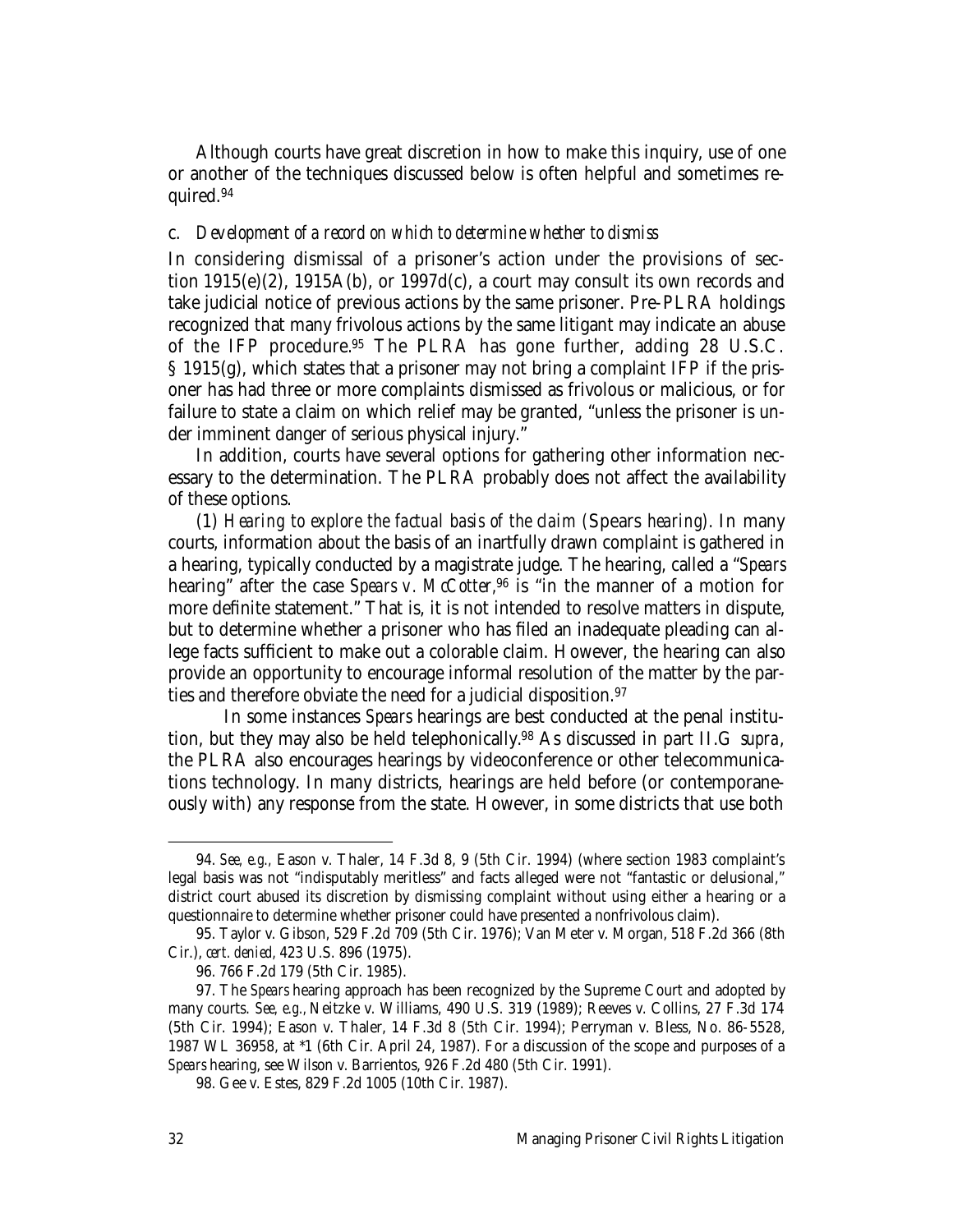*Martinez* reports (described below) and *Spears* hearings, such as the Southern and Middle Districts of Alabama, the hearings are generally held after the court receives the *Martinez* reports from the defendants.

(2) *Questionnaires directed to prisoner plaintiffs* (Watson *questionnaires*). Some courts use questionnaires to obtain the sort of information obtained in a *Spears* hearing.99 Like the *Spears* hearing, these questionnaires are intended to "bring into focus the factual and legal bases of prisoners' claims."100 Several circuits have implicitly or explicitly recognized questionnaires directed to incarcerated litigants as an appropriate means by which district courts can gather information.

(3) *Report by institutional defendant* (Martinez *report*). Many courts have found it useful to require the penal institution to supply preliminary information about a prisoner's complaint and the surrounding circumstances. Under this procedure, the penal institution (usually a defendant in the action) is ordered to investigate the plaintiff's claims, report on the investigation, and supply standard information before the matter proceeds. The report should be accompanied by copies of all relevant documents, including medical reports if relevant. Although the responsibility to prepare a report must remain with the party ordered to do so (typically prison officials), the respondent may in some instances wish to incorporate the findings of other agencies or organizations.101 (Appendix I contains sample forms that direct a defendant to investigate the allegations of the complaint and report to the court by a specified date.) These reports are sometimes called *Martinez* reports, after the case in which the U.S. Court of Appeals for the Tenth Circuit approved their use.102 As with *Spears* hearings, some courts permit the report of the institutional defendant to be made telephonically in appropriate cases.

By ordering a defendant to file a *Martinez* report early in the litigation, the court can in some cases save time and effort—either that required to dispose of frivolous cases on motion or that required to deal formally with a problem the penal institution might be able and willing to address informally. Even reports that did not support a dismissal under old section 1915(d) were useful in a later stage of the litigation. However, there are limits to how a court can use a *Martinez* report.

 <sup>99.</sup> *See, e.g.,* Watson v. Ault, 525 F.2d 886 (5th Cir. 1976).

<sup>100.</sup> *Id*. at 892.

<sup>101</sup>*. See, e.g.,* Worley v. Sharp, 759 F.2d 786, 787 (10th Cir. 1985) (prison officials were free to incorporate information from health department in *Martinez* report, but duty to prepare report was nondelegable).

<sup>102.</sup> Martinez v. Aaron, 570 F.2d 317 (10th Cir. 1978). The *Martinez* procedure is further explained in Gee v. Estes*,* 829 F.2d 1005 (10th Cir. 1987).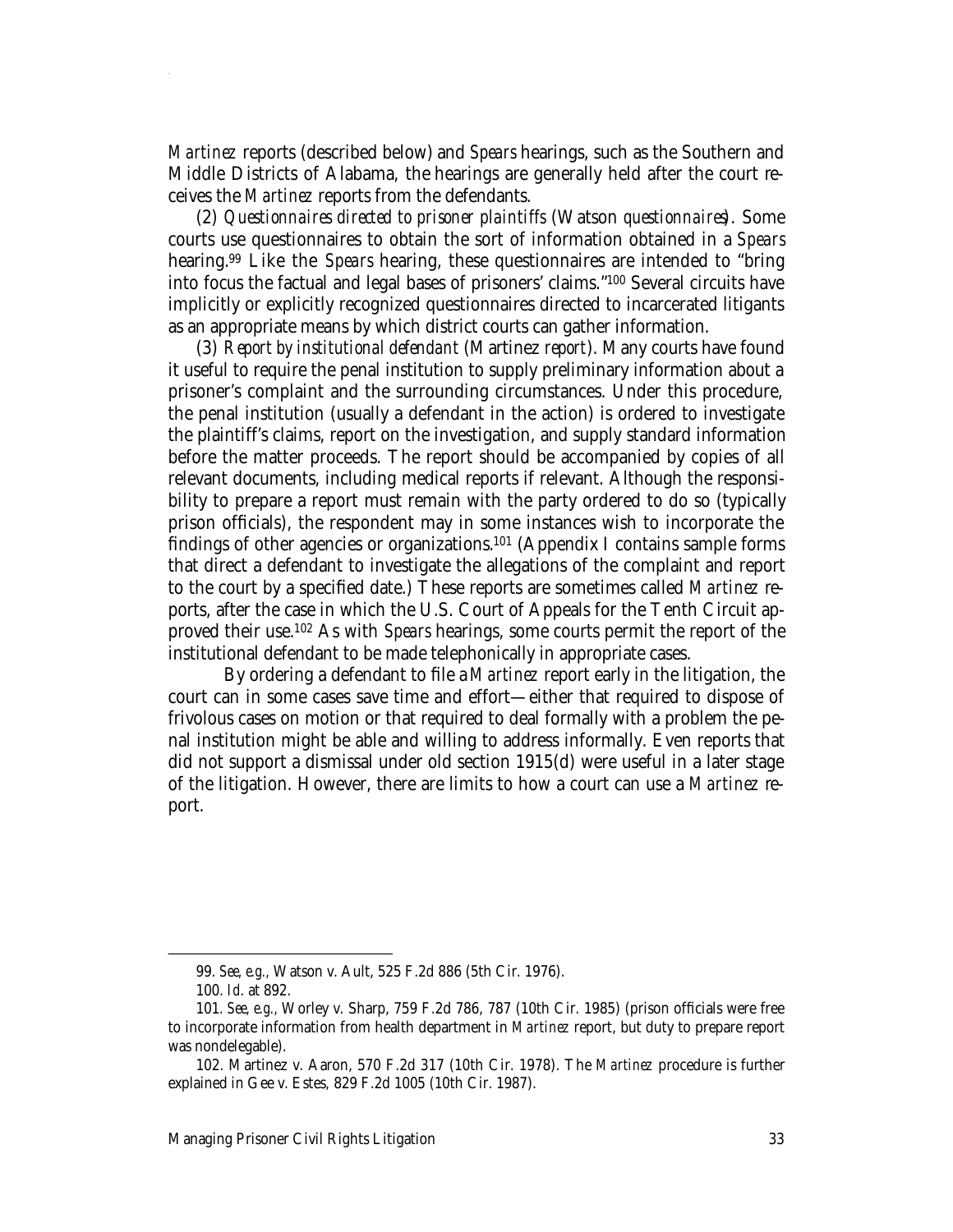### **4. Need for statement of reasons to support dismissal**

Unless the basis for dismissal is evident on the face of the complaint, it is good practice, and sometimes required, to state the grounds for dismissal clearly on the record.103

# **D. Mandatory exhaustion of administrative remedies**

The PLRA creates major changes in 42 U.S.C. § 1997e. Old section 1997e authorized the court to stay a prisoner's suit for 180 days while the prisoner exhausted administrative remedies, but only if the U.S. Attorney General had certified, or the court had determined, that the administrative remedies were in compliance with "minimum acceptable standards" that the Attorney General was to promulgate, based on guidelines in section 1997e.

The PLRA amended section 1997e(b) to eliminate the requirement that the Attorney General provide minimum acceptable standards for development and implementation of administrative remedies. New section 1997e(b) essentially is a redesignation of old section 1997e(d). New section 1997e(b) continues the old statute's provision that the failure of a state to adopt or adhere to an administrative grievance procedure is not a basis for an action under section 1997a (allowing the Attorney General to bring a cause of action challenging the conditions of penal institutions in certain circumstances) or under section 1997c (allowing the Attorney General to intervene in certain actions challenging conditions of confinement). The PLRA also amended 42 U.S.C. § 1997e(c) to eliminate the requirement that the Attorney General develop a procedure for prompt review and certification of grievance procedures at jails and other penal institutions of states and political subdivisions of states.

### **1. Court's discretion to stay an action pending administrative exhaustion**

Section 1997e(a) now provides that "[n]o action shall be brought with respect to prison conditions . . . by a prisoner . . . until such administrative remedies as are available are exhausted." The court no longer has the option to stay actions while prisoners exhaust such remedies, and there is no longer any requirement that either the Attorney General certify or the court find that those administrative remedies are acceptable.

Neither the new version nor the old version of the statute defines exhaustion. Under old section 1997e, courts held that to meet the exhaustion requirement, the prisoner had to exhaust all levels of administrative remedy that were available

 <sup>103.</sup> Cases discussing dismissal under old section 1915(d) include Moore v. Mabus, 976 F.2d 268 (5th Cir. 1992) (finding need for adequate record development and adequate statement of dismissal); Phipps v. King, 866 F.2d 824 (6th Cir. 1988) (same); Ely v. United States Postal Serv., 1987 U.S. App. LEXIS 9452 (D.C. Cir. June 30, 1987) (stressing importance of a clear statement of reasons); Levoy v. Mills, 788 F.2d 1437 (10th Cir. 1986) (same). *But see* Sills v. Bureau of Prisons, 761 F.2d 792 (D.C. Cir. 1985) (excusing the lack of an explanation where the basis for dismissal is evident on the face of the complaint).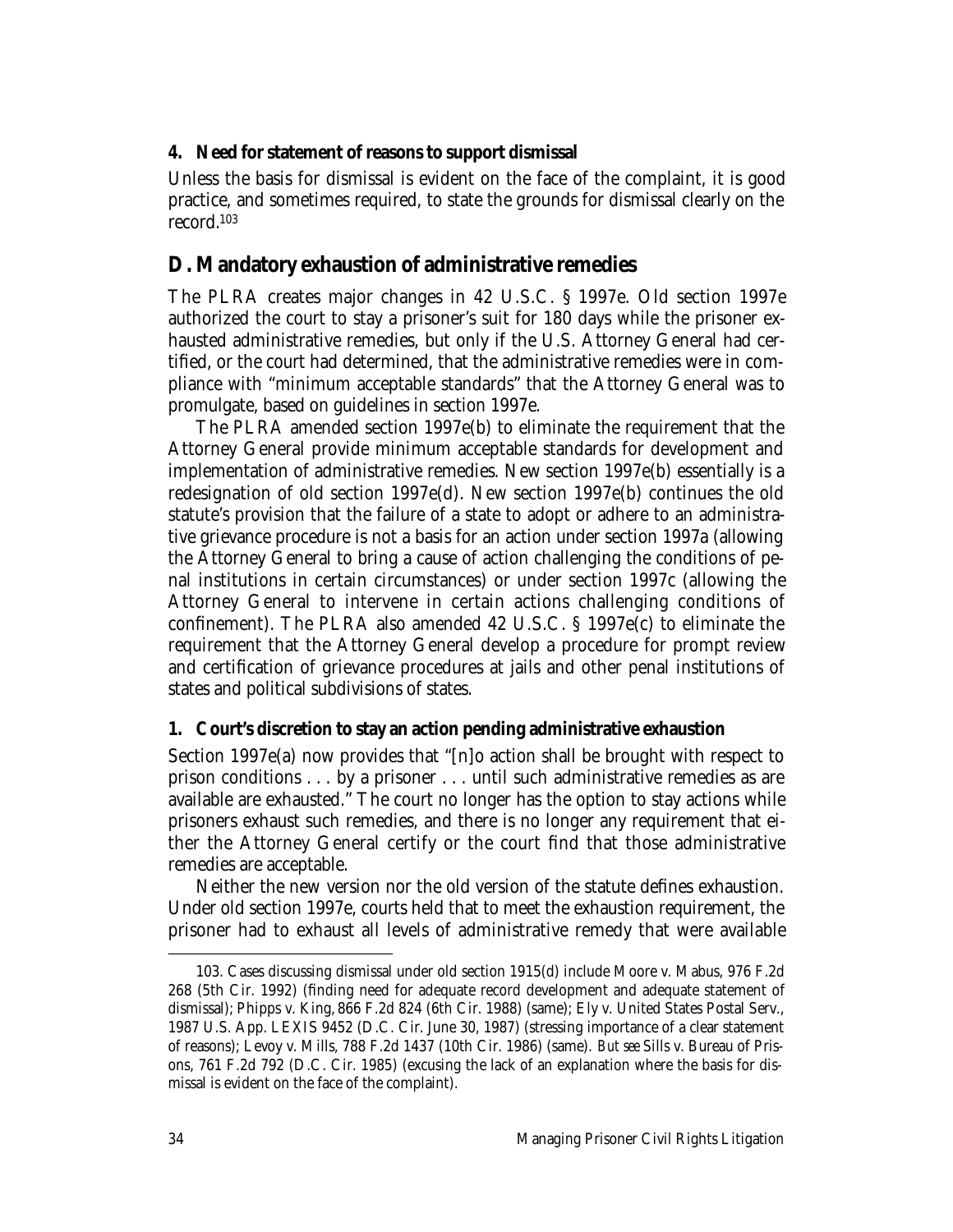within the 180-day continuance period provided under the section.<sup>104</sup> In addition, a penal institution may have been deemed to have waived the exhaustion requirement by, for example, dismissing without further review the prisoner's administrative complaint.105 (See Appendix J for a sample findings and recommendations report by a U.S. magistrate judge dismissing a case for failure to exhaust administrative remedies.)

It remains to be determined whether a prisoner must exhaust administrative remedies when the particular relief sought in the federal action is unavailable under the administrative remedy.

Section  $1915(e)(2)$  does not specify that a court must dismiss a complaint, despite collection of the filing fee, when a prisoner fails to exhaust administrative remedies before attempting to bring a federal action challenging conditions of confinement. Therefore, it appears that if a court determines that a prisoner cannot bring a cause of action because of the prisoner's failure to exhaust administrative remedies, the prisoner will not be charged the filing fee. A dismissal under section 1997e, likewise, appears not to count against the prisoner in the future for purposes of section 1915(g).

### **2. Impact of dismissal on filing fee requirement is unclear**

Amended section 1997e(c)(2) further provides that if a claim, on its face*,* meets any of the above-mentioned grounds for dismissal, the court may dismiss it without requiring exhaustion of administrative remedies. The statute does not specify whether such a dismissal requires the prisoner to pay the filing fee. It is likely, however, that such a dismissal would count against the prisoner in the future for purposes of section 1915(g).

#### **3. Pro se law clerk's role and administrative remedies available**

The pro se law clerk can play a major role in handling exhaustion questions. First, to determine the available administrative remedies, the pro se law clerk should consult the state statutes and regulations applicable to the prisoner litigant. In addition, the pro se law clerk should require the prisoner petitioner to indicate whether he or she is aware of the grievance procedures in place at the penal institution. The prisoner petitioner can also be asked whether he or she used the procedures and if so, to what extent. If the prisoner petitioner did not use the grievance procedures, some effort should be made to determine why. The prisoner might indicate, for example, that he or she is under imminent danger of serious physical injury, thereby invoking the exception to the prohibition on filing three or more claims that were dismissed as frivolous, malicious, or failing to state a claim upon which relief could be granted.

 <sup>104.</sup> Lewis v. Meyer, 815 F.2d 43 (7th Cir. 1987); Maulick v. Central Classification Bd., 659 F. Supp. 24 (E.D. Va. 1986).

<sup>105.</sup> Robinson v. Young, 674 F. Supp. 1356 (W.D. Wis. 1987).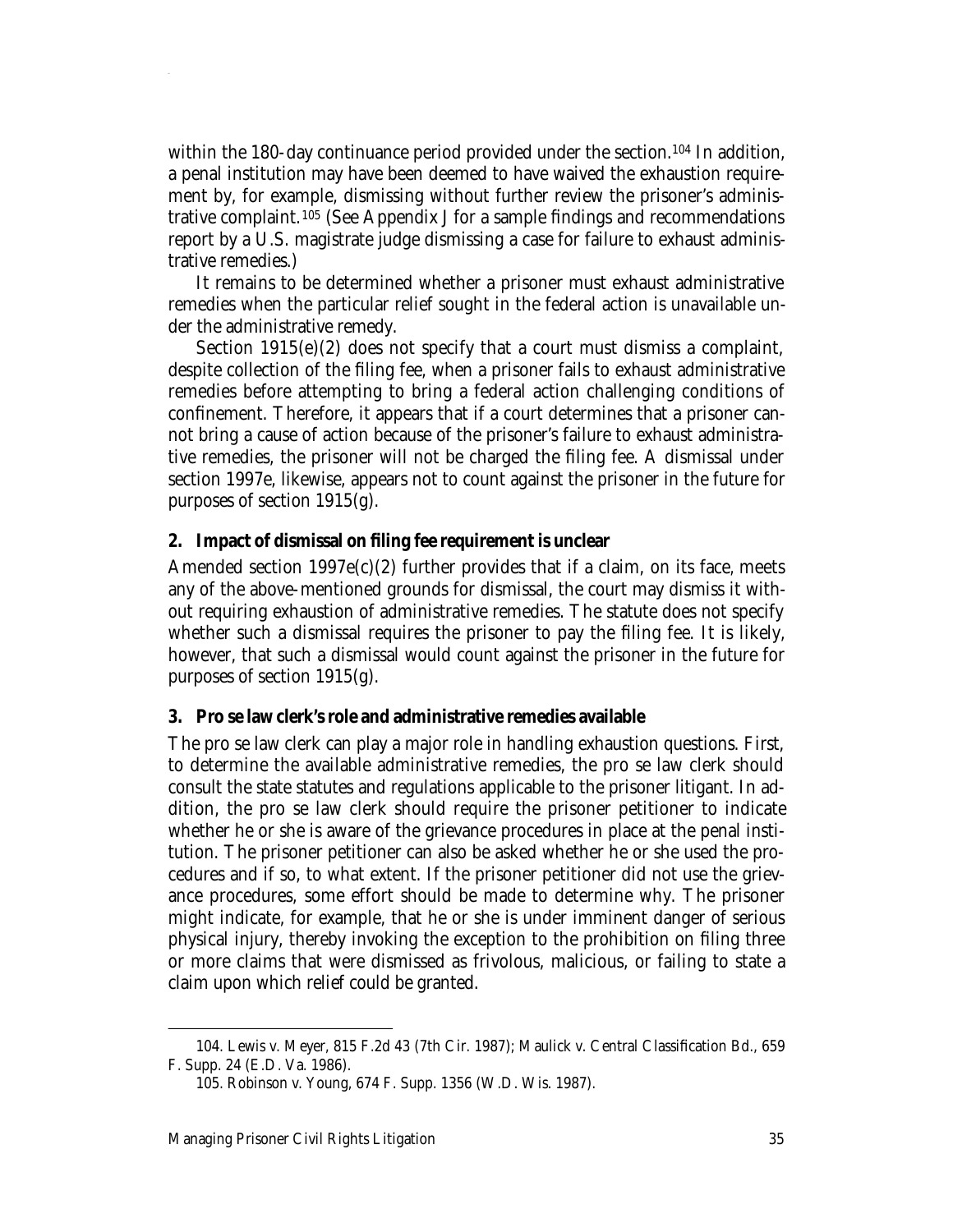To determine the available administrative remedies, courts should consult the state statutes and regulations applicable to the prisoner litigant.

# **E. Procedures for determining whether and how to provide counsel**

Unlike criminal defendants, prisoners and indigents filing civil actions have no constitutional right to counsel. It is therefore within the broad discretion of the court to determine whether and how to appoint counsel in prisoner civil rights cases. However, the exercise of the court's discretion should be guided and informed by a number of statutory and case-law-derived factors. Courts should also consider the implications of any court-based programs for providing legal services to prisoners, as discussed in part II.B *supra*.

This section discusses

- statutory authority;
- factors to consider in the exercise of discretion to request representation of the plaintiff; and
- discretion to refuse to request counsel to represent the plaintiff.

## **1. Statutory authority**

Section 1915(e)(1) of title 28 of the U.S. Code now provides that the "court may request an attorney to represent any person unable to afford counsel." This language is not significantly different from that of old section 1915(d), and thus pre-PLRA case law can provide guidance in interpreting the court's options and obligations. The court has the discretion to ask an attorney to represent an indigent prisoner, but generally cannot compel the attorney to do so. The U.S. Supreme Court has held that old section 1915(d) authorizes the court to request, but not require, attorneys to represent indigent civil litigants.106

## **2. Factors to consider in exercise of discretion to request representation of plaintiff**

a. *Non–case-related factors*

In deciding whether to grant a motion for appointment of counsel, the court should bear in mind that there are no federal funds available for payment of attorneys' fees in cases in which an attorney accepts the request to serve under section 1915(e)(1). An attorney who accepts the court's request under section  $1915(e)(1)$ to represent an indigent prisoner in a civil case must do so on an unpaid, or pro bono, basis. There is the possibility in section 1983 cases and other civil rights cases that attorneys' fees may be awarded under 42 U.S.C. § 1988 if the prisoner prevails. There is the additional possibility that attorneys' fees may be recovered if a contingency-fee arrangement exists and the plaintiff prevails.

The PLRA makes substantial changes to the attorneys' fee provisions of 42 U.S.C. § 1988 for prisoner cases, imposing significant limitations on an award of

 <sup>106.</sup> Mallard v. United States Dist. Ct., 490 U.S. 296 (1989).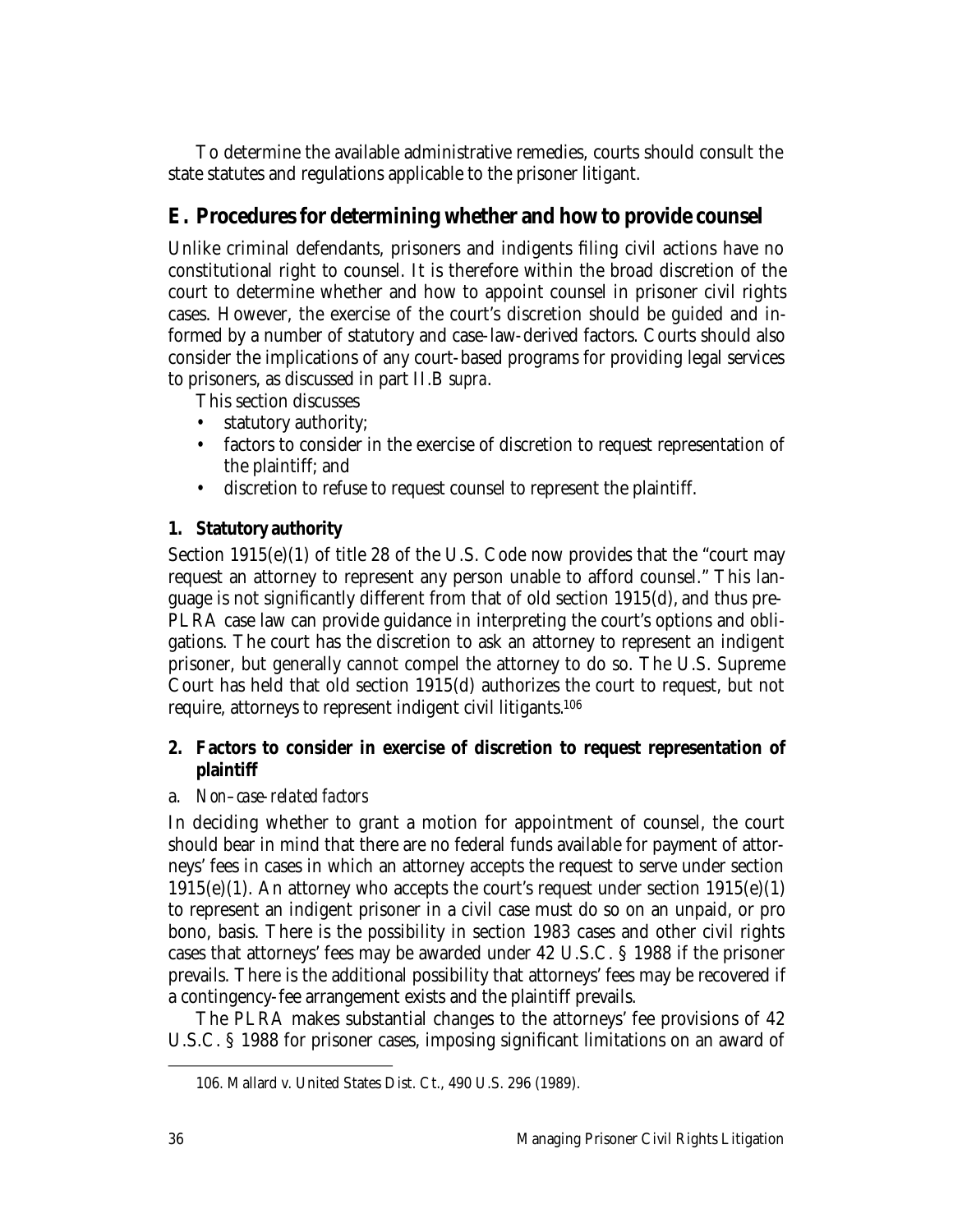attorneys' fees in such cases. Under the Act, attorneys' fees shall not be awarded unless the fees were directly and reasonably incurred in proving an actual violation of the plaintiff's rights protected by a statute pursuant to which a fee may be awarded under 42 U.S.C. § 1988 *and* the fees are proportionately related to courtordered relief for the violation or were directly and reasonably incurred in enforcing relief ordered for the violation.107 The Act also limits the hourly rate in these cases to a maximum of 150% of the hourly rate established under 18 U.S.C. § 3006A for payment of court-appointed counsel. A prisoner can enter into an agreement to pay greater attorneys' fees, but the greater fees must be paid by the prisoner rather than by the defendant. Finally, the Act provides that when a prisoner is awarded monetary damages, a portion of the judgment not exceeding 25% shall be applied to satisfy an award of attorneys' fees against the defendant and that "[i]f the award of attorneys' fees is not greater than 150% of the judgment, the excess shall be paid by the defendant."

Some districts have established programs to help attorneys meet out-of-pocket expenses entailed in such representation.108 Also, new section 1915(c), like old section 1915(b), provides for certain expenses, such as those for printing the record on appeal or preparing a transcript of a proceeding before a magistrate judge, to be paid by the Director of the Administrative Office, once a prisoner has paid the partial filing fee.

#### b. *Case-related factors*

(1) *Advantages of appointing counsel.* Although courts were generally reluctant to appoint counsel in most indigent prisoner civil rights cases under old section 1915(d), the district court may, in the exercise of sound discretion, make such appointments. In exercising its discretion, the court should recognize that there are advantages to having all parties in a civil action represented by counsel. Among the advantages are an increased chance that justice between the parties will be achieved and a likely decrease in the expenditure of the court's time and effort.

(2) *Old section 1915(d) considerations.* The most common factor considered by courts when determining whether to appoint counsel under old section 1915(d) was whether the plaintiff's claim appeared to have sufficient merit to survive a motion for dismissal or summary judgment. Although some courts treated this determination as a basic factual one that varied from case to case, relevant precedent suggests that it is best made on the basis of both the factual and legal sufficiency of the complaint. If the court finds that the claim lacks sufficient merit to warrant appointment of counsel, it may deny the motion and direct the plaintiff to proceed pro se.

In order for the court to appoint counsel under old section 1915(d), a number of circuits required the court to find also that exceptional circumstances existed in the case. Exceptional circumstances and the existence of those circum-

 <sup>107. 42</sup> U.S.C. § 1997e(d).

<sup>108.</sup> *See supra* part II.B.3.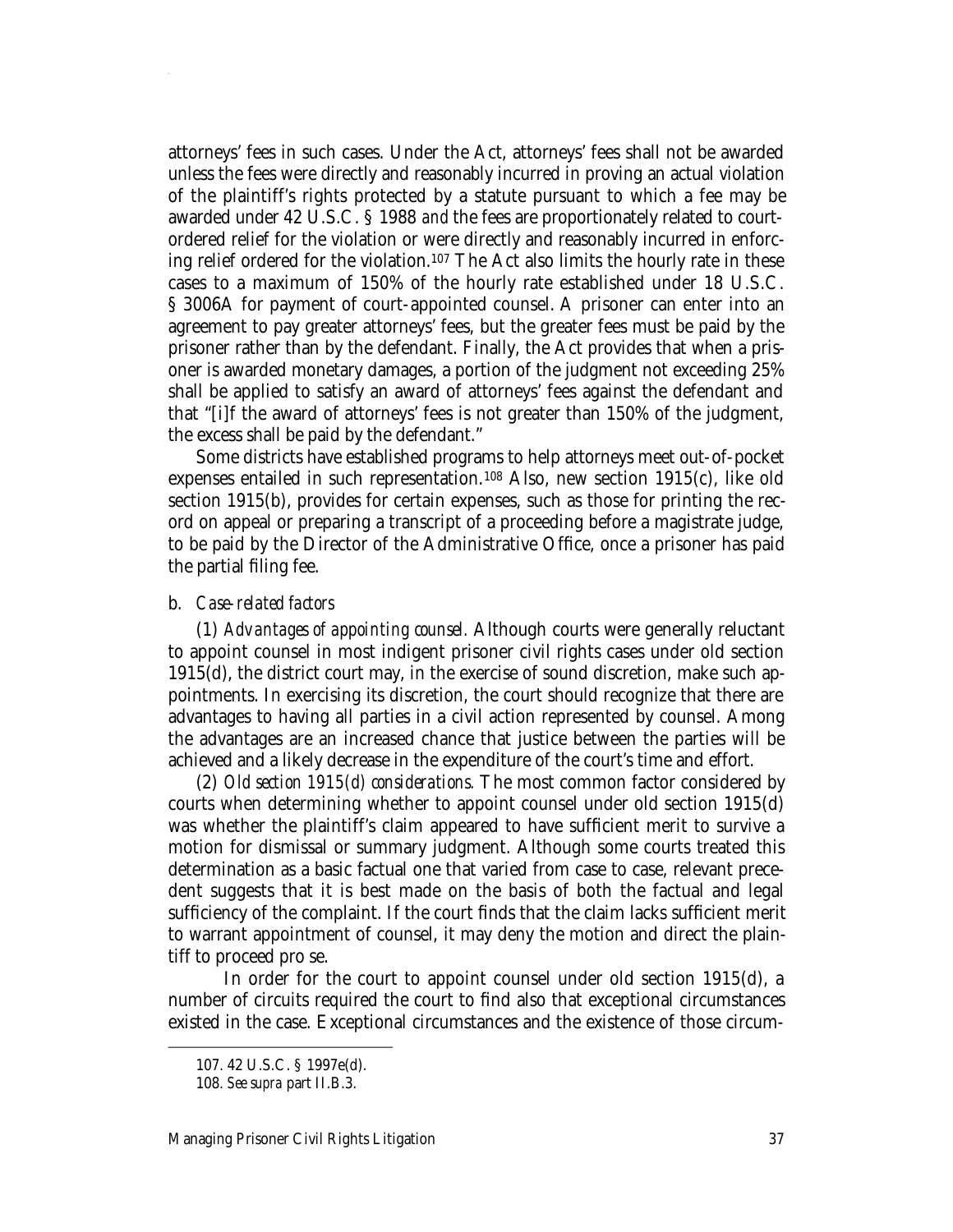stances turn on the type of case, its complexity, and the abilities of the plaintiff. Exceptional circumstances have been held to include such nonexclusive factors as the nature of and complexity of the factual issues raised in the claim; the plaintiff's apparent physical and intellectual abilities to investigate the issues and prosecute the action without counsel; whether the law to be applied is complex or unsettled; the financial resources of the plaintiff; and whether the plaintiff has made a diligent good-faith, but unsuccessful, effort to secure counsel.109

The issue of whether exceptional circumstances were present to permit the court to appoint counsel almost always arose in cases in which the indigent plaintiff appealed the district court's denial of the motion for appointment of counsel under old section 1915(d). In such cases, the appellate courts examined the lower court's refusal to appoint counsel in terms of whether the denial constituted an abuse of discretion.

#### **3. Discretion to refuse to request counsel to represent plaintiff**

#### a. *Abuse of discretion*

Courts of appeals held that a district court's failure or refusal to appoint counsel for indigent civil rights plaintiffs under old section 1915(d) could constitute an abuse of discretion. Generally, the courts held that the denial of counsel would not be deemed an abuse of discretion unless it resulted in a fundamental unfairness impinging on the due process rights of the plaintiff.110 It was an abuse of discretion for the district court to refuse to appoint counsel for a prisoner because the court did not recognize its authority to make such appointments under old section 1915. Courts should recognize that most prisoners lack the resources, knowledge, and experience necessary to find an attorney who will represent them without charge.111

Some circuits imposed an obligation on the district court to appoint counsel even in the absence of funds to pay attorneys for representing indigent prisoners under old section 1915(d). Both the Ninth Circuit and the Tenth Circuit held that indigent litigants are presumptively incapable of prosecuting civil rights cases, and a denial of a request for appointment of counsel is therefore inherently preju-

 <sup>109.</sup> Tabron v. Grace, 6 F.3d 147 (3rd Cir. 1993), *cert. denied*, 114 S. Ct. 1306 (1994) (where the court found there was nothing to suggest that appointment of counsel was permissible only in some limited set of circumstances.); Farmer v. Hass, 990 F.2d 319 (7th Cir. 1993) (criticizing *Maclin's* multifactorial test), *cert. denied*, 114 S. Ct. 438 (1993); Dean v. Barber, 951 F.2d 1210 (11th Cir. 1992); Terrell v. Brewer, 935 F.2d 1015 (9th Cir. 1991); Long v. Shillinger, 927 F.2d 525 (10th Cir. 1991); DesRosiers v. Moran, 949 F.2d 15 (1st Cir. 1991); Cooper v. Sargenti Co., 877 F.2d 170 (2d Cir. 1989); Jackson v. Dallas Police Dep't, 811 F.2d 260 (5th Cir. 1986); Whisenant v. Yuam, 739 F.2d 160 (4th Cir. 1984); Maclin v. Freake, 650 F.2d 885 (7th Cir. 1981).

<sup>110.</sup> *See* McCarthy v. Weinberg, 753 F.2d 836 (10th Cir. 1985); *Maclin*, 650 F.2d at 887.

<sup>111.</sup> *See* McDonald v. Head Crim. Ct. Supervisor Officer, 850 F.2d 121 (2d Cir. 1988); McKeever v. Israel, 689 F.2d 1315 (7th Cir. 1982). The principal holding of these cases is that the court must support its refusal with a statement of substantial reasons. For further discussion, see *supra* part II.B.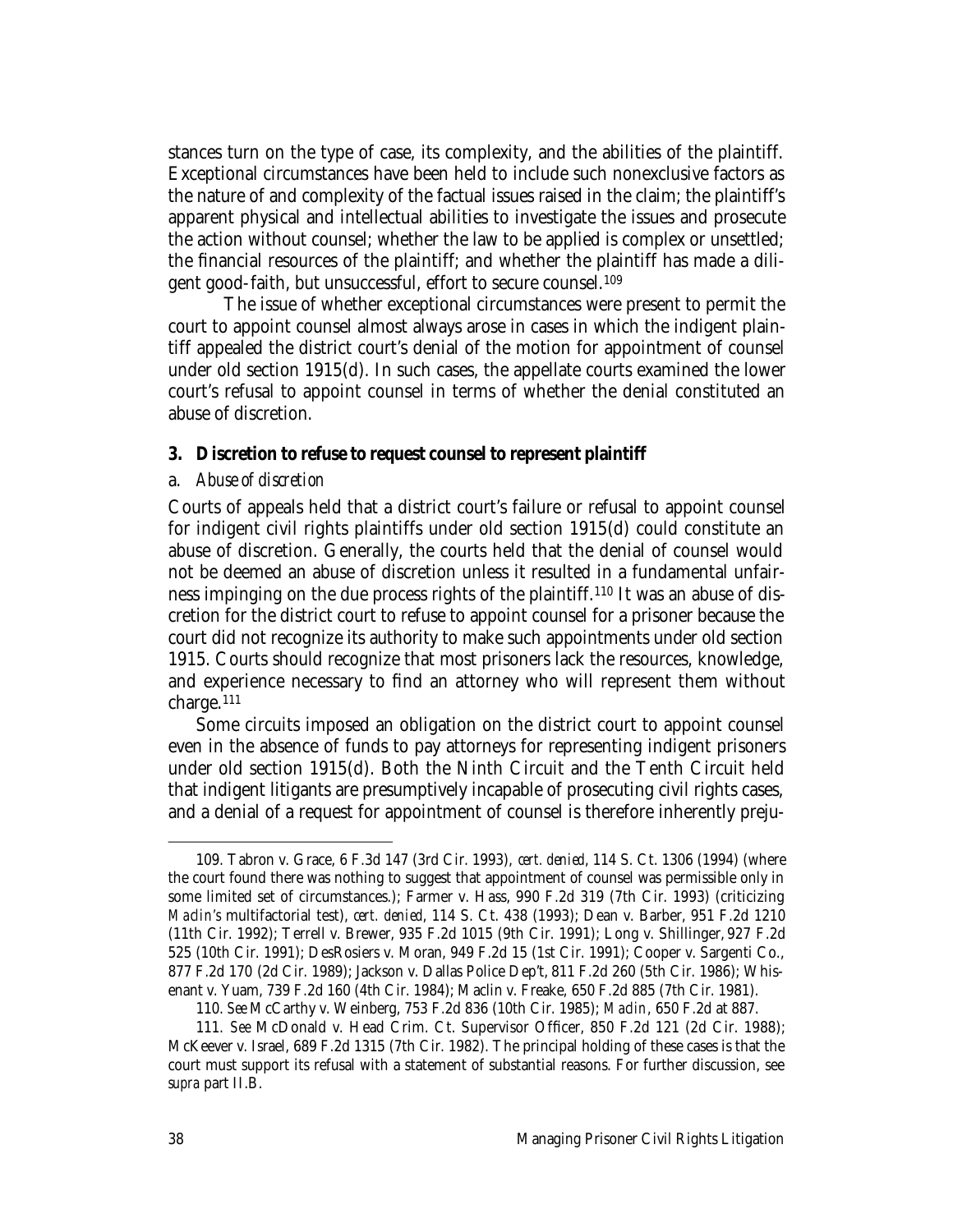dicial.112 However, the court's obligation to appoint counsel under section 1915 does not authorize it to require or compel an unwilling attorney to represent an indigent litigant in a civil case.<sup>113</sup>

## b. *Findings needed to support denial of motion*

Under old section 1915(d), the courts of appeals held that it was necessary for the district court to make findings to support a denial of a motion for appointment of counsel. If the court denies a motion for appointment of counsel, it must state its reasons on the record for review by the court of appeals; otherwise, it is an abuse of discretion.114 The district court has the discretion to deny a motion for appointment of counsel whenever it finds that the indigent litigant

- has failed to state a factually or legally valid claim on which relief can be granted;
- has not demonstrated exceptional circumstances that would support appointment of counsel in his or her case;
- has claims based on facts that are straightforward and largely undisputed, and none of the claims present difficult or complex factual issues;
- faces no significant difficulties in investigating his or her case; or
- does not exhibit or allege any physical or mental difficulties that would prevent him or her from adequately preparing or presenting his or her case.

The court has the discretion to deny the motion for appointment of counsel after a finding of the unavailability of counsel. The court has no absolute duty to appoint counsel in response to a request. The disposition of a request for appointment of counsel is reviewed for abuse of discretion.115

## c. *Appointment of volunteer advisory counsel*

For some cases, it may be appropriate for the court to consider alternatives, such as appointment of volunteer advisory counsel. The court may decide that the nature and circumstances of the indigent plaintiff's case are such that the interests of justice would be best served by providing the plaintiff with limited access to counsel. If the court appoints an attorney who will serve as volunteer advisory counsel to the plaintiff, it will reduce the attorney's obligations while ensuring that the plaintiff's efforts to prosecute his or her civil rights claim are guided by some measure of legal expertise.

 <sup>112.</sup> Bradshaw v. Zoological Soc'y of San Diego, 662 F.2d 1301 (9th Cir. 1981), *later proceeding,* Bradshaw v. U.S. Dist. Ct., 742 F.2d 515 (9th Cir. 1984); Castner v. Colorado Springs Cablevision, 979 F.2d 1417 (10th Cir. 1992).

<sup>113.</sup> Mallard v. United States Dist. Ct., 490 U.S. 296, 297 (1989).

<sup>114.</sup> Howland v. Kilquist, 833 F.2d 639 (7th Cir. 1987).

<sup>115.</sup> Terrell v. Brewer, 935 F.2d 1015, 1017 (9th Cir. 1991).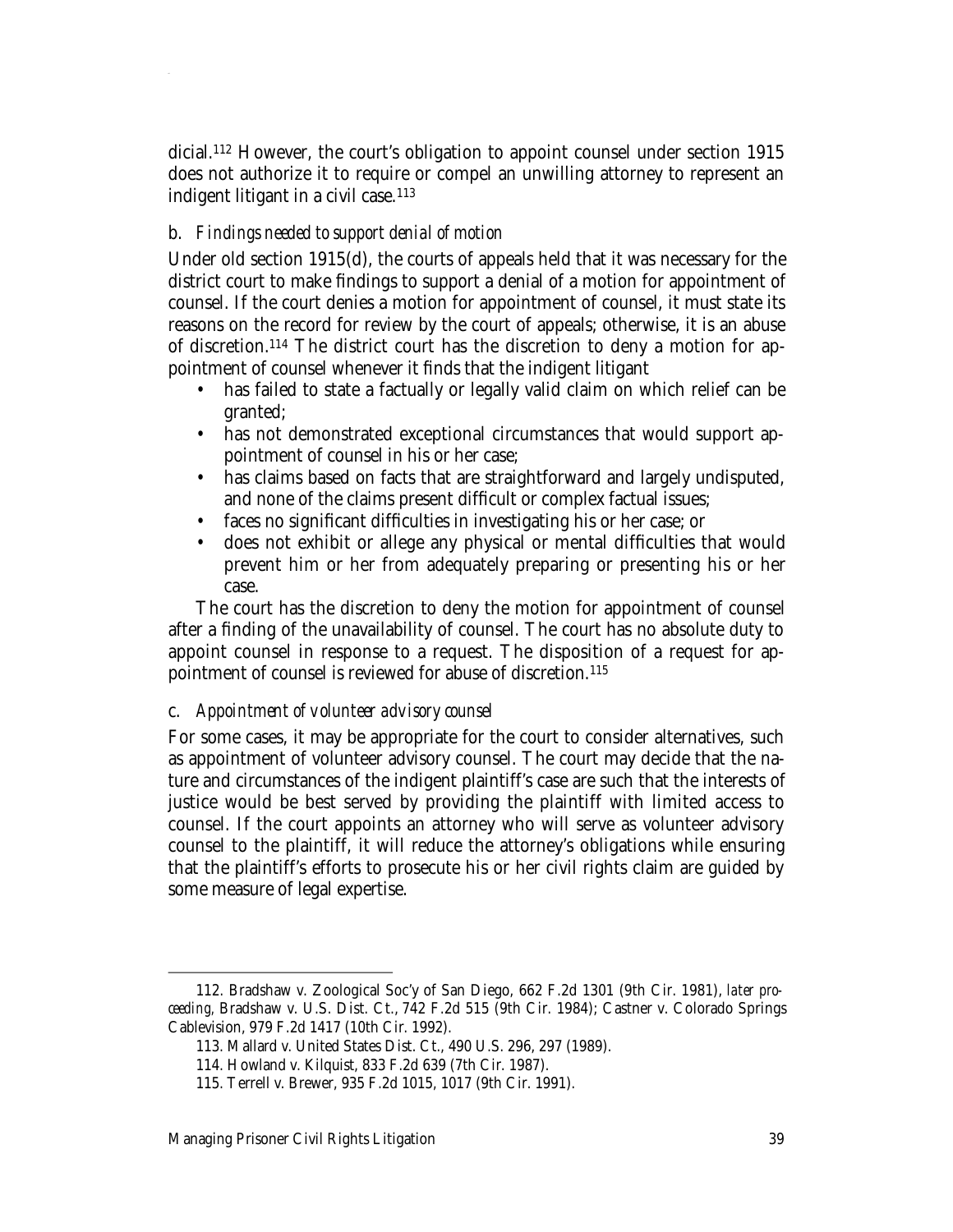# **F. Procedures for managing cases that survive the initial determination regarding frivolousness**

Once the court has determined that a case may have sufficient merit to warrant granting IFP status, and occasionally the appointment of counsel, basic casemanagement principles come into play. To be useful in prisoner litigation, general case-management principles must be tailored to the special circumstances and restrictions of such litigation. This section discusses some of the approaches districts have developed to handle prisoner cases fairly and efficiently.

By and large, the PLRA does not appear to limit case-management procedures devised prior to its passage. However, the Act has stricter requirements for the appointment of special masters and places limitations on the relief to be granted.

This section discusses

- alternative means of resolving the complaint;
- the defendant's obligation to reply;
- proceedings after the *Martinez* report, including renewed consideration of dismissal under section 1915(e)(2) and motions under Rule 56 or Rule 12(b)(6);
- Rule 16 conferences;
- discovery by and from the plaintiff;
- trial; and
- remedies and relief.

# **1. Alternative means of resolving the complaint**

The general applicability of the court's ADR procedures to prisoner pro se litigation is a court-wide decision (see part II.C *supra*). However, particular situations in prisoner litigation call for creativity in solving problems without a judicial resolution.

## a. *Use of mediators*

Mediators can be effective in making prompt, informal investigations of the facts with a view to identifying the problem and finding a resolution. They are particularly useful when it appears that the condition in the penal institution is temporary, easily remedied, or easily investigated, or when they can make clear to the prisoner that complaints such as "bad food" do not usually amount to constitutional violations and might be better addressed outside conventional litigation channels.

## b. *Use of volunteer masters*

Volunteer masters have been effective in investigating prisoner complaints and attempting to mediate them, and in investigating the facts and making a report to the court that can inform further proceedings.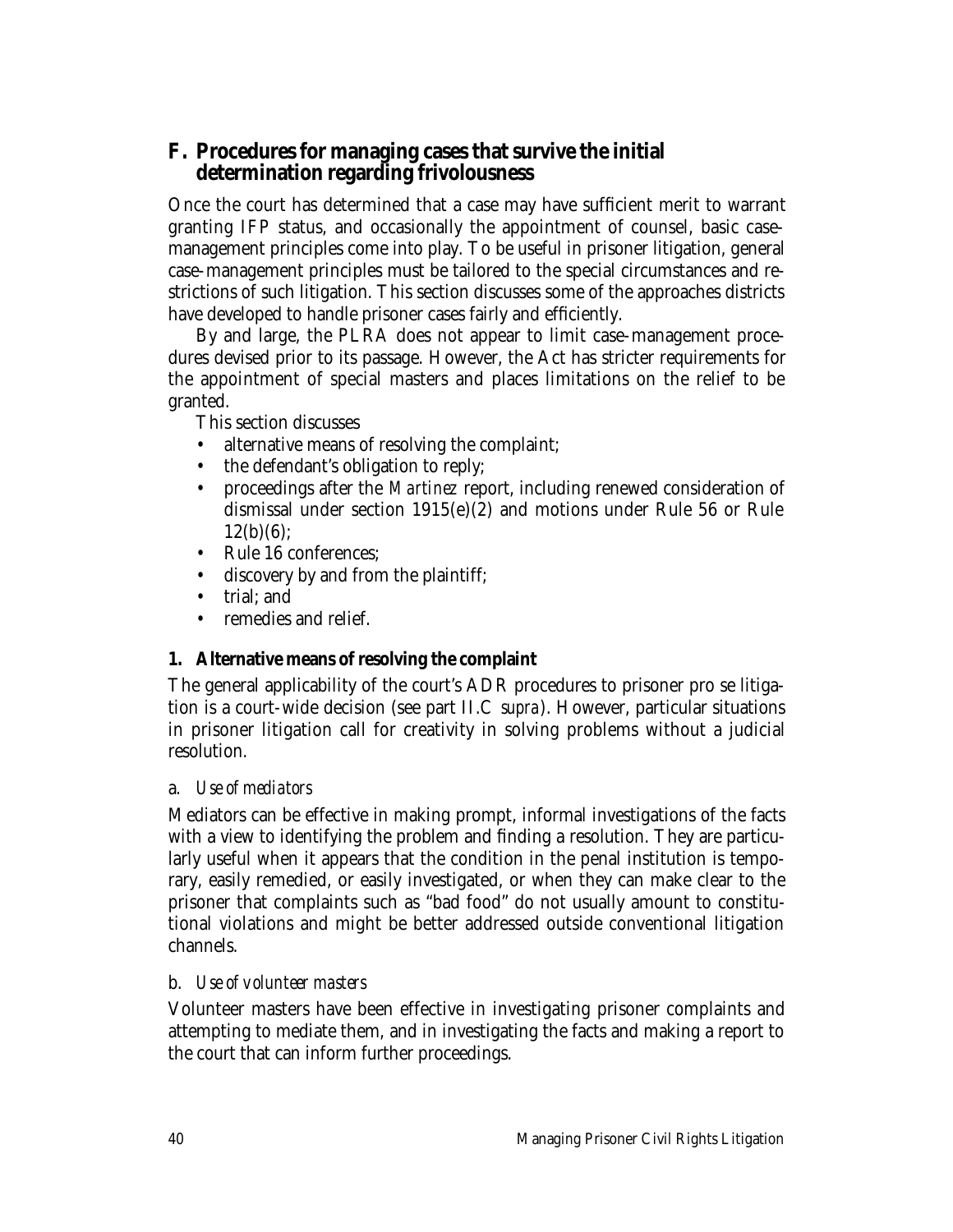#### c. *Use of special masters*

Special masters appointed under Federal Rule of Civil Procedure 53 have been most useful in major prison litigation involving many complainants or complex factual issues, such as prison construction requirements. However, courts should use special masters sparingly when the costs, which the parties may be unable to bear, outweigh the benefits of proceeding quickly to a judicial resolution.

Several PLRA provisions concern appointment, compensation, and duties of special masters in cases involving prison conditions, all of which are contained in amendments to 18 U.S.C.  $\S$  3626.<sup>116</sup> Section 3626(f)(1)(A) authorizes the court to appoint a special master "who shall be disinterested and objective and who will give due regard to the public safety to conduct hearings on the record and prepare proposed findings of fact." Section 3626(g)(8) defines special master as "any person appointed by a Federal court pursuant to Rule 53 of the Federal Rules of Civil Procedure or pursuant to any inherent power of the court to exercise the powers of a master, regardless of the title or description given by the court." Section  $3626(f)(1)(B)$  directs that appointment of a special master during the remedial phase of prison conditions litigation be accompanied by a finding that "the remedial phase will be sufficiently complex to warrant the appointment."

Section  $3626(f)(2)$  directs the court, on a determination that appointment of a special master is necessary, to request from each party a list of not more than five candidates and to give each party the opportunity to remove up to three candidates from the other party's list. The court chooses the master from the remaining candidates. Section  $3626(f)(3)$  authorizes an interlocutory appeal from an order appointing a special master, on the ground of partiality.

Section 3626(f)(4) limits compensation for a special master to "an hourly rate not greater than the hourly rate under 18 U.S.C. § 3006A for court-appointed counsel, plus costs reasonably incurred by the special master." Such compensation and costs are to be paid with federal judiciary monies.

Section  $3626(f)(5)$  directs the court to review the appointment of a special master every six months to determine whether the special master's services continue to be required.

Finally, section  $3626(f)(6)$  imposes four limitations on the special masters appointed. The special master (1) may be authorized to conduct hearings and make proposed findings of fact, which must be made on the record; (2) shall not make any findings or communications ex parte; (3) may assist in the development of remedial plans; and (4) may be removed at any time, but the appointment must end at the termination of relief.

 <sup>116.</sup> Civil action with respect to prison conditions is defined as "any civil proceeding arising under Federal law with respect to the conditions of confinement or the effects of actions by government officials on the lives of persons confined in prison, but does not include habeas corpus proceedings challenging the fact or duration of confinement in prison." 18 U.S.C.  $\frac{5}{3626(g)(2)}$ .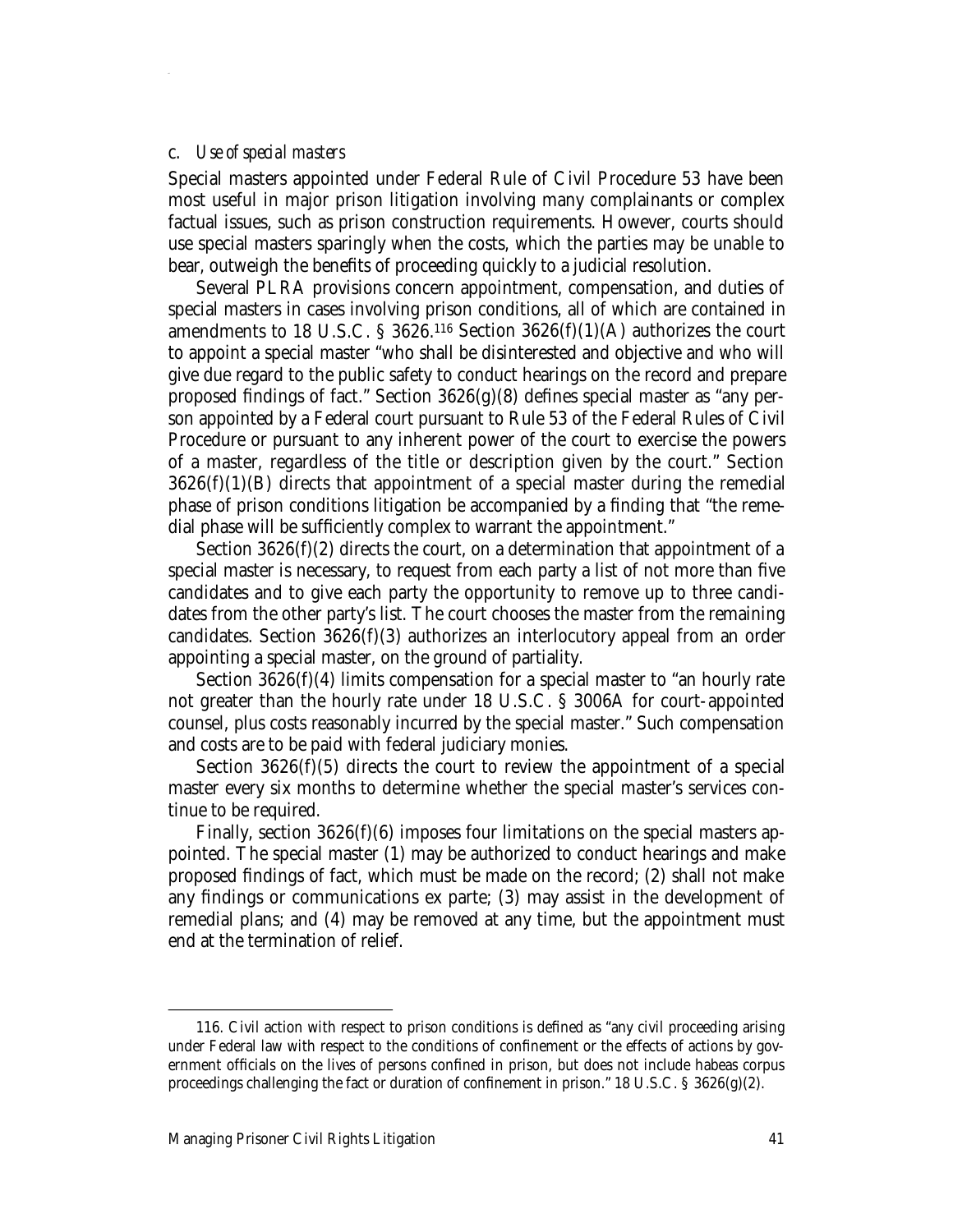### d. *Settlement options should be explored*

Even when the complaint has proceeded to trial, settlement of prisoner civil rights suits, like that of other civil cases, is a possibility that should be explored. Some judges have had success with telephone settlement conferences, particularly where the claimed damages are minimal and the prisoner can achieve satisfaction with little financial outlay by the state. However, other judges report that state penal institutions are unwilling to cooperate with most settlement efforts because they are afraid it will simply invite more complaints against the penal institution.

### **2. Defendant's obligation to reply**

New section 1997e(g) provides that any defendant may waive the right to reply to any prisoner action, and that "[n]o relief shall be granted to the plaintiff unless a reply has been filed." The statute further provides that "[t]he court may require any defendant to reply to a complaint . . . if it finds that the plaintiff has a reasonable opportunity to prevail on the merits."

Most courts are making the finding stated in the statute and ordering defendants to reply to the complaint in an initial review order or an order for service of process, or both. Since the new standards for screening prisoner complaints require the court to determine at the outset that the complaint contains a claim that would survive a motion under Federal Rule of Civil Procedure 12(b)(6), the finding of a reasonable opportunity to prevail on the merits appears proper based on a determination that the complaint contains at least one such claim.117

### **3. Proceedings after the** *Martinez* **report**

### a. *Renewed consideration of dismissal under section 1915(e)(2) if appropriate*

Although *Martinez* reports are filed by the defendant (sometimes attached to an answer), once the plaintiff has had an opportunity to respond and has not disputed the description of the prison's policies and procedures, some courts treat these reports as attachments to the complaint.118 In theory, this characterization could allow the court to revisit the initial section 1915(e)(2) determination and act on the plaintiff's "complaint" alone. Indeed, the court is required to dismiss the complaint under new section  $1915(e)(2)$  later in the proceeding if it determines that the allegation of poverty is untrue; or that the action is frivolous or malicious, or fails to state a claim on which relief may be granted; or that the plaintiff seeks monetary relief against a defendant who is immune from such relief. However, unless the report demonstrates that the allegation of poverty is false, the better course may be to dismiss the complaint under Federal Rule of Civil Procedure 12(b)(6) or Federal Rule of Civil Procedure 56, if appropriate.<sup>119</sup>

 $\overline{a}$ 

<sup>117.</sup> *See* Cofield v. Alabama Pub. Serv. Comm'n, 936 F.2d 512, 517 (11th Cir. 1991).

<sup>118.</sup> *See, e.g.,* Hall v. Bellmon, 935 F.2d 1106 (10th Cir. 1991).

<sup>119.</sup> It is important to note that under new 28 U.S.C. § 1915(g), a dismissal for failure to state a claim is included as a "strike" against a prisoner's future ability to bring civil litigation IFP.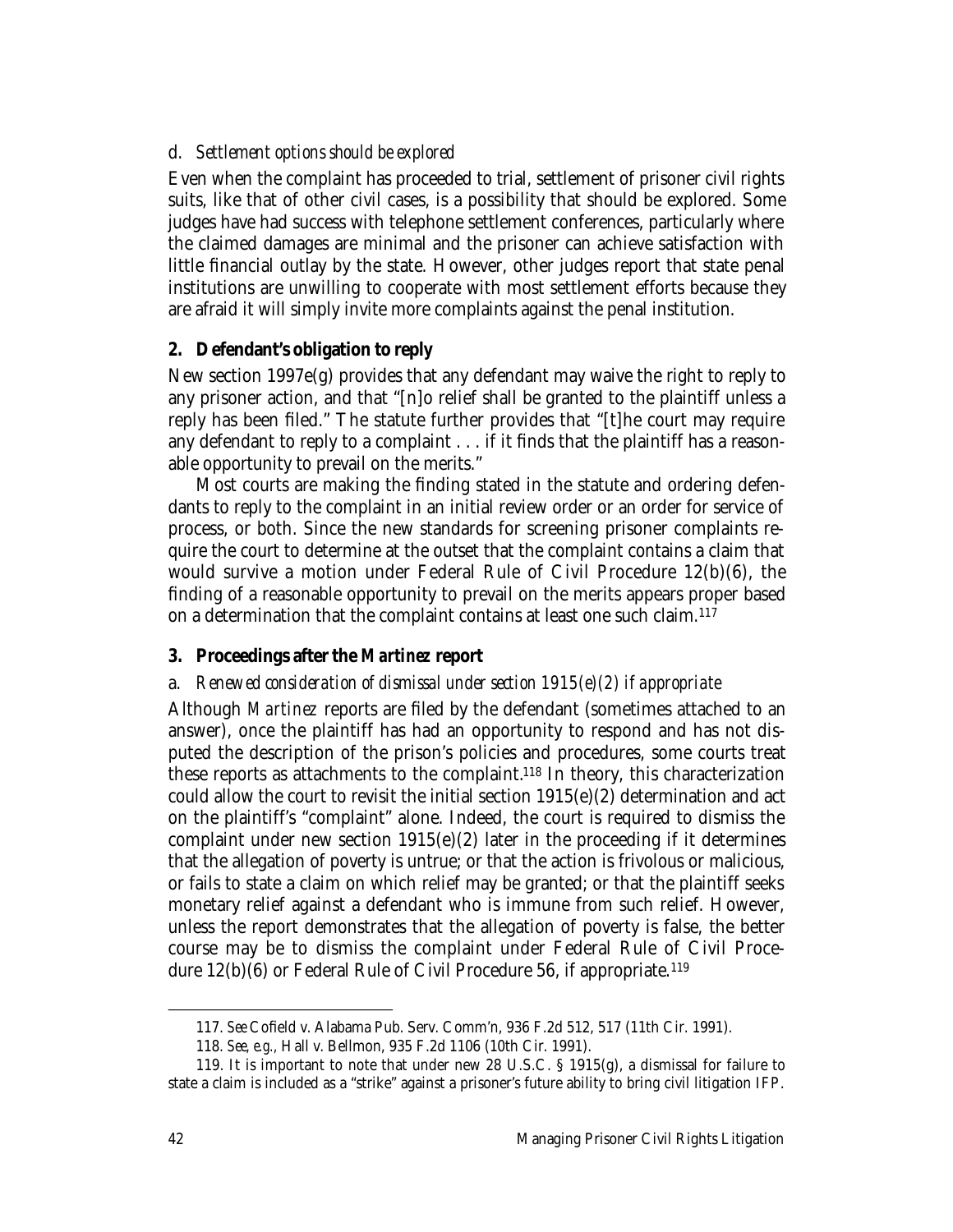#### b. *Motions under Rule 12(b)(6) or Rule 56*

As discussed in part III.C.2 *supra*, new section 1915A(b) requires courts to screen all prisoner complaints to determine, *inter alia,* whether the claims raised therein are frivolous or malicious, or whether the case fails to state a claim on which relief may be granted, and it requires courts to dismiss the complaint or any portion thereof that does not meet the statutory requirements. Nothing in the statute expressly precludes a defense motion to dismiss pursuant to Federal Rule of Civil Procedure 12(b)(6), and claims that are not determined to be frivolous or malicious pursuant to new section 1915(e) may nonetheless be the proper subjects of defense motions to dismiss or for summary judgment.

It is critical that the prisoner receive notice of the meaning of the motion and the consequences of not responding. Several courts have held that pro se litigants are entitled to specific notification of the consequences of failing to respond properly to a motion for summary judgment.120 Courts adopting such a rule generally have explained that a pro se litigant (particularly a prisoner) served with a summary judgment motion may be unaware that a response is necessary. Without specific notification, the pro se litigant might believe that the motion can be addressed at trial. Thus, the court ought to provide the pro se litigant with information concerning the type of response that is required and the consequences of failing to provide such a response. Such notice can be incorporated in standard forms, but the language should be clear and unambiguous (see Appendix H-5 for an example).

(1) *Motions to dismiss under Federal Rule of Civil Procedure 12(b)(6).* A complaint is not subject to dismissal under Federal Rule of Civil Procedure 12(b)(6)'s standard "unless it appears beyond doubt that the plaintiff can prove no set of facts in support of his claim which would entitle him to relief."121 The pro se plaintiff's complaint must be construed liberally under this standard.122 Nevertheless, it may be dismissed if supported only by vague and conclusory allegations.123

(2) *Motions for summary judgment under Federal Rule of Civil Procedure 56.* Under Federal Rule of Civil Procedure 56(c), a district court may grant summary judgment "if the pleadings, depositions, answers to interrogatories, and admissions on file, together with the affidavits, if any, show that there is no genuine is-

 $\overline{a}$ 

*See supra* part III.A.1.

<sup>120.</sup> *See, e.g.,* Arreola v. Mangaong, 65 F.3d 801, 802 (9th Cir. 1995) (per curiam) (court must provide pro se prisoners with notice of the requirements for summary judgment before having it entered against them). *See also* Timms v. Frank*,* 953 F.2d 281, 285 (7th Cir. 1992); Klingele v. Eikenberry, 849 F.2d 409, 411–12 (9th Cir. 1988); United States v. One Colt Python .357 Caliber Revolver, 845 F.2d. 287, 289 (11th Cir. 1988); Sellers v. M.C. Floor Crafters, Inc., 842 F.2d 639 (2d Cir. 1988); Ross v. Franzen, 777 F.2d 1216, 1219 (7th Cir. 1985); Ham v. Smith, 653 F.2d 628, 630 (D.C. Cir. 1981); Roseboro v. Garrison, 528 F.2d 309 (4th Cir. 1975).

<sup>121.</sup> Conley v. Gibson, 355 U.S. 41, 45–46 (1957).

<sup>122.</sup> Haines v. Kerner, 404 U.S. 519, 520 (1972) (pro se complaint held to "less stringent standards than formal pleadings drafted by lawyers").

<sup>123.</sup> Northington v. Jackson, 973 F.2d 1518 (10th Cir. 1992).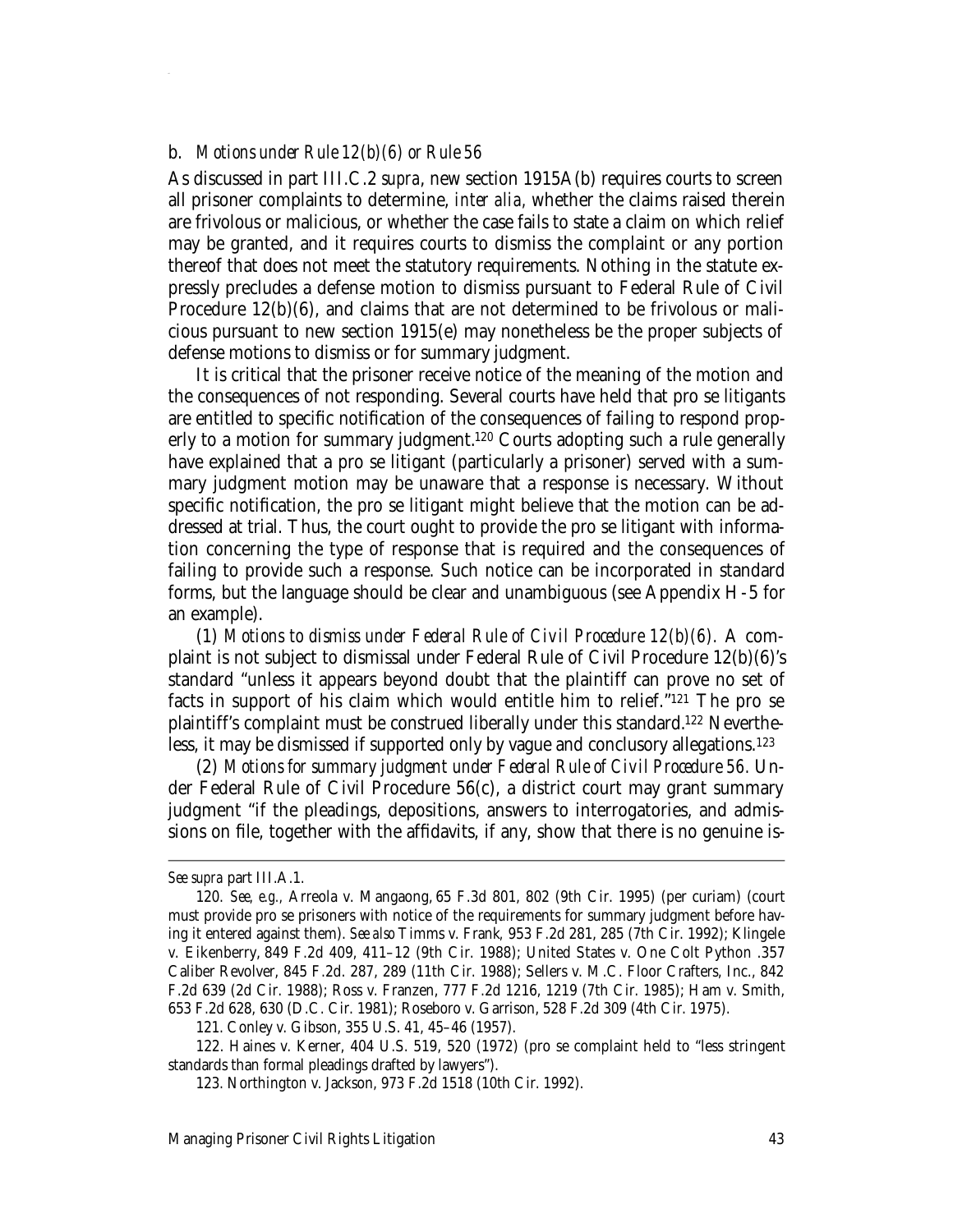sue as to any material fact and that the moving party is entitled to judgment as a matter of law." Again, notice to the party adversely affected (typically the prisoner pro se litigant) is critical.124

#### c. *Use of* Martinez *reports in motions practice*

In both Rule 12(b)(6) and Rule 56 contexts, it is critical that the prisoner be given notice and an opportunity to respond.125 The court may consider the contents of a *Martinez* report in disposing of the case. At least some courts consider the report a document outside the pleadings. Thus, under Rule 12(c), a motion for judgment on the pleadings must be converted to a motion for summary judgment.126

Although a *Martinez* report should function as an aid to the court in determining whether an inartfully drawn pro se complaint has some possible legal basis, it cannot by itself support the resolution of material factual issues.127 It has also been held that in making the Rule 12(b)(6) determination as to whether the plaintiff's complaint alone is legally sufficient to state a claim for which relief may be granted, a court may not look to the *Martinez* report, or to any other pleading outside the complaint itself, to refute facts specifically pled by a plaintiff or to resolve factual disputes.128

However, once the plaintiff has had an opportunity to respond to the report and note errors, the report may become part of the case file as an attachment to a responsive pleading, such as a Rule 12(b)(6) motion to dismiss for failure to state a claim or a Rule 56 motion for summary judgment. Thus, with proper procedures, the discovery phase and the motions phase of the case may be completed at about the same time.

 <sup>124.</sup> *See, e.g., id.* at 1521 (applying to the pro se prisoner context the language of Torres v. First State Bank of Sierra County, 550 F.2d 1255, 1257 (10th Cir. 1977), that the Rule 56(c) provisions for notice and an opportunity to respond with affidavits are mandatory, and that "[n]oncompliance therewith deprives the court of authority to grant summary judgment." For further discussion see Note, *An Extension of the Right of Access: The Pro Se Litigant's Right to Notification of the Requirements of the Summary Judgment Rule,* 35 Fordham L. Rev. 1109 (1987).

<sup>125.</sup> The new provisions of 28 U.S.C  $\S$  1915(e)(2) and 1915A do not contain any specific requirement for notice prior to dismissal for failure to state a claim under those sections.

<sup>126.</sup> Ketchum v. Cruz, 961 F.2d 916, 919 (10th Cir. 1992) (it was plain error to dismiss mental patient's civil rights complaint on the pleadings after a *Martinez* report without giving plaintiff notice that defendant's motion to dismiss was being converted to a summary judgment motion).

<sup>127.</sup> *Northington*, 973 F.2d at 1521 (on summary judgment, *Martinez* report is treated as an affidavit, and the court is not authorized to accept its fact findings if the prisoner has presented conflicting evidence) (citing Gee v. Estes, 829 F.2d 1005, 1007 (10th Cir. 1987), and Collins v. Cundy, 603 F.2d 824, 825 (10th Cir. 1979)).

<sup>128.</sup> Swoboda v. Dubach, 992 F.2d 286, 290 (10th Cir. 1993) (citing Reed v. Dunham, 893 F.2d 285, 287 n.2 (10th Cir. 1990)); Sampley v. Ruettgers, 704 F.2d 491, 493 n.3 (10th Cir. 1983).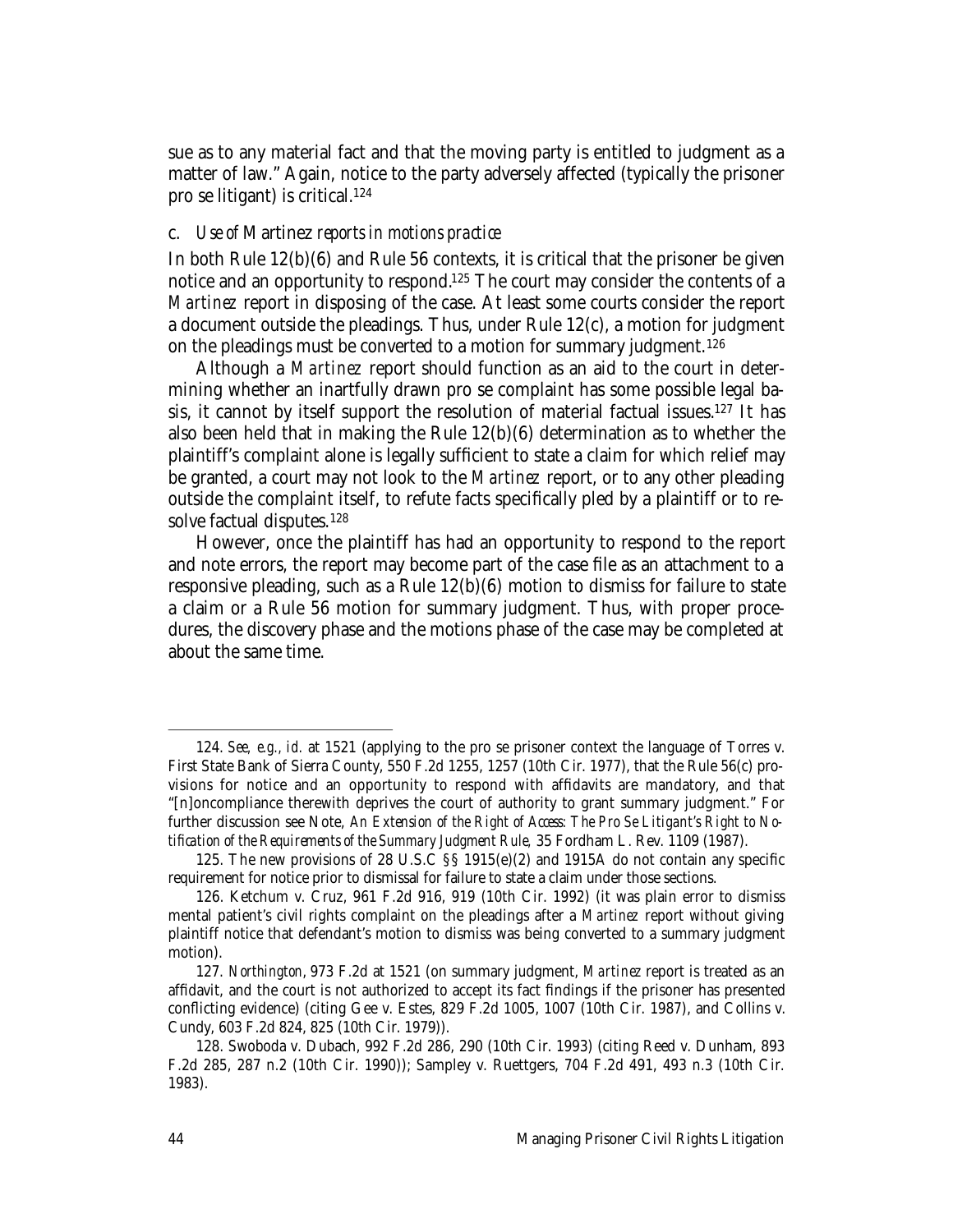### **4. Rule 16 conferences**

Federal Rule of Civil Procedure 16 indicates that courts may direct unrepresented parties to appear for a conference before trial, but many districts have exempted prisoner civil rights cases, or even all pro se cases, from their Rule 16 requirements. Depending on local conditions, Rule 16 conferences can be useful even in prisoner civil rights cases, particularly to identify and narrow issues. Although courts will not want to increase the incentive for prisoners to file complaints by holding conferences at the courthouse, many of the purposes of a Rule 16 conference can be achieved without the prisoner's appearance at court.

### a. *Alternative procedures for holding Rule 16 conferences in prisoner civil rights cases*

Telephone conferences, which are increasingly being used in other civil litigation, can be useful tools for scheduling and status conferences in prisoner civil rights cases. In addition, telephone conferences conducted by a judge provide personal attention that is sufficient in some cases to satisfy a prisoner that someone outside the prison is paying attention and has some power to rectify prison conditions. As noted in part II.G *supra*, the PLRA urges, to the extent practicable, that courts use telecommunications technology for pretrial proceedings in prisoner cases so that the prisoner is not removed from the prison facility, and it encourages courts to hold hearings at prison facilities, with telecommunications links to other parties, subject to the agreement of state officials.

## b. *Obtaining information from the prisoner*

Using standardized complaint forms in prisoner cases serves the purposes of discovery.129 A typical standardized complaint form asks the prisoner to state exactly what happened, what forms the basis of the constitutional violation, and so forth. However, the prisoner's responses may not provide sufficient information to allow the court to make a reasoned threshold determination. A questionnaire directed to the prisoner can help ascertain the specifics of the complaint.

## c. *Issuing a scheduling order that sets deadlines*

Federal Rule of Civil Procedure 16(b) requires the court to issue a scheduling order, regardless of whether a pretrial conference is held. There is an exception for "categories of actions exempted by district rule as inappropriate." In a case involving a pro se prisoner, however, this order can be very important. Pro se litigants are generally unfamiliar with court rules and procedures and the need for deadlines, and, therefore, the order should clearly set out the possible consequences if the deadlines are not followed.130

 $\overline{a}$ 

<sup>129.</sup> *See supra* part II.A.

<sup>130.</sup> Prior to enactment of the PLRA, courts also ordered the state to address the issue of whether the institution's grievance procedures, if not certified by the Attorney General, were "otherwise fair and effective." *See supra* part III.D.1.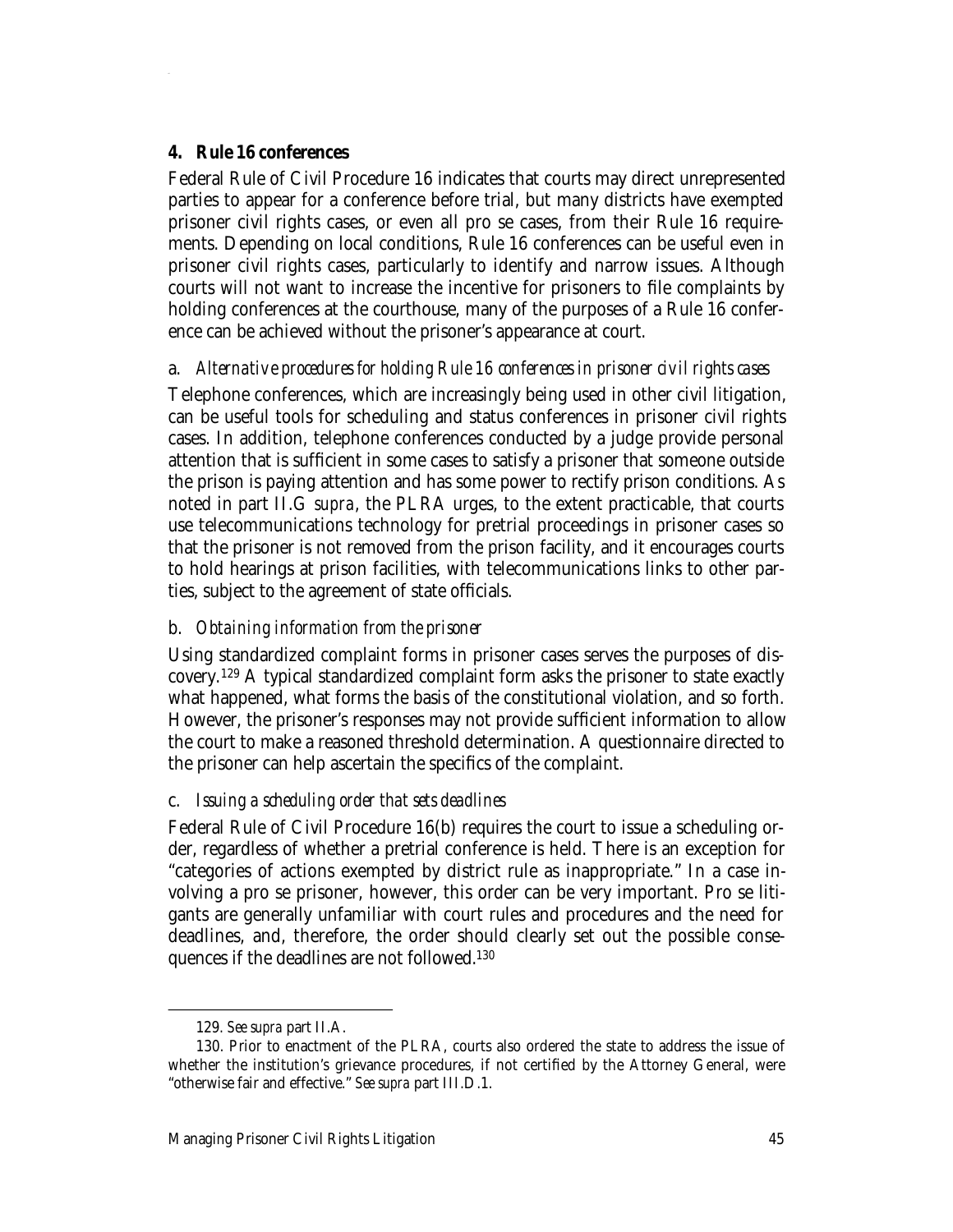### **5. Discovery by and from the plaintiff**

#### a. *Determining whether discovery is necessary*

In most instances, if a court uses a *Martinez* report or other preliminary investigation tool, there is sufficient information to make a decision on the case at the threshold level. That is, many complaints, even if fully explained and supported, do not rise to the level of a constitutional violation and therefore are not cognizable. In some instances, however, a plaintiff may make a claim that is insufficient as a matter of law (e.g., it does not allege personal involvement) but might become sufficient with additional discovery.<sup>131</sup> Some courts require prisoners to apply to the court for leave to take additional discovery.

#### b. *Selecting adequate and least disruptive means*

When a deposition is required, courts should permit the least disruptive discovery method adequate to the task. Just as a questionnaire may be used to obtain information from the plaintiff, a deposition using written questions might be more suitable for discovery from the defendant than a live deposition conducted by an unrepresented litigant.

#### c. *Ensuring continuous court control to avoid abuse*

Cases that appear likely to require discovery beyond what the court's automatic procedures require for prisoner civil rights litigation may be best supervised by a magistrate judge. Regardless of who takes control, however, close supervision by the court is necessary to avoid abuses.132 Although monetary discovery sanctions are not always appropriate or effective in IFP cases, other discovery sanctions are available under Federal Rule of Civil Procedure Rule 37.133 For example, where a plaintiff refuses to participate in the discovery process and defies a court order to do so, dismissal of the complaint may be appropriate.134 Although the behavior of pro se litigants may be judged more leniently than that of represented litigants, the factors to be considered in the decision whether to dismiss the complaint for both types of litigants are essentially the same:

• the public's interest in expeditious resolution of litigation;

 <sup>131.</sup> *See, e.g*., Murphy v. Kellar, 950 F.2d 290 (5th Cir. 1992) (where prisoner complained of assault by incompletely identified guards and inmates, it was error to dismiss the complaint as frivolous without allowing discovery to determine whether alleged attackers could have been properly identified through discovery).

<sup>132.</sup> *See infra* part II.F.

<sup>133.</sup> However, when monetary sanctions are in order, they are generally limited to attorneys' fees and reasonable expenses. Jackson v. Carl, No. 91-16344, 1992 WL 212168 (9th Cir. Sept. 1, 1992).

<sup>134.</sup> Willner v. Univ. of Kansas, 848 F.2d 1023, 1030 (10th Cir. 1988), *cert. denied*, 488 U.S. 1031 (1989) (upholding dismissal under Rule 37 where nonprisoner pro se plaintiff failed, despite warning, to submit supplemental answers to interrogatories); Sere v. Bd. of Trustees of the Univ. of Illinois, 852 F.2d 285, 289–90 (7th Cir. 1988); National Hockey League v. Metropolitan Hockey Club, Inc., 427 U.S. 639, 642 (1976) (per curiam).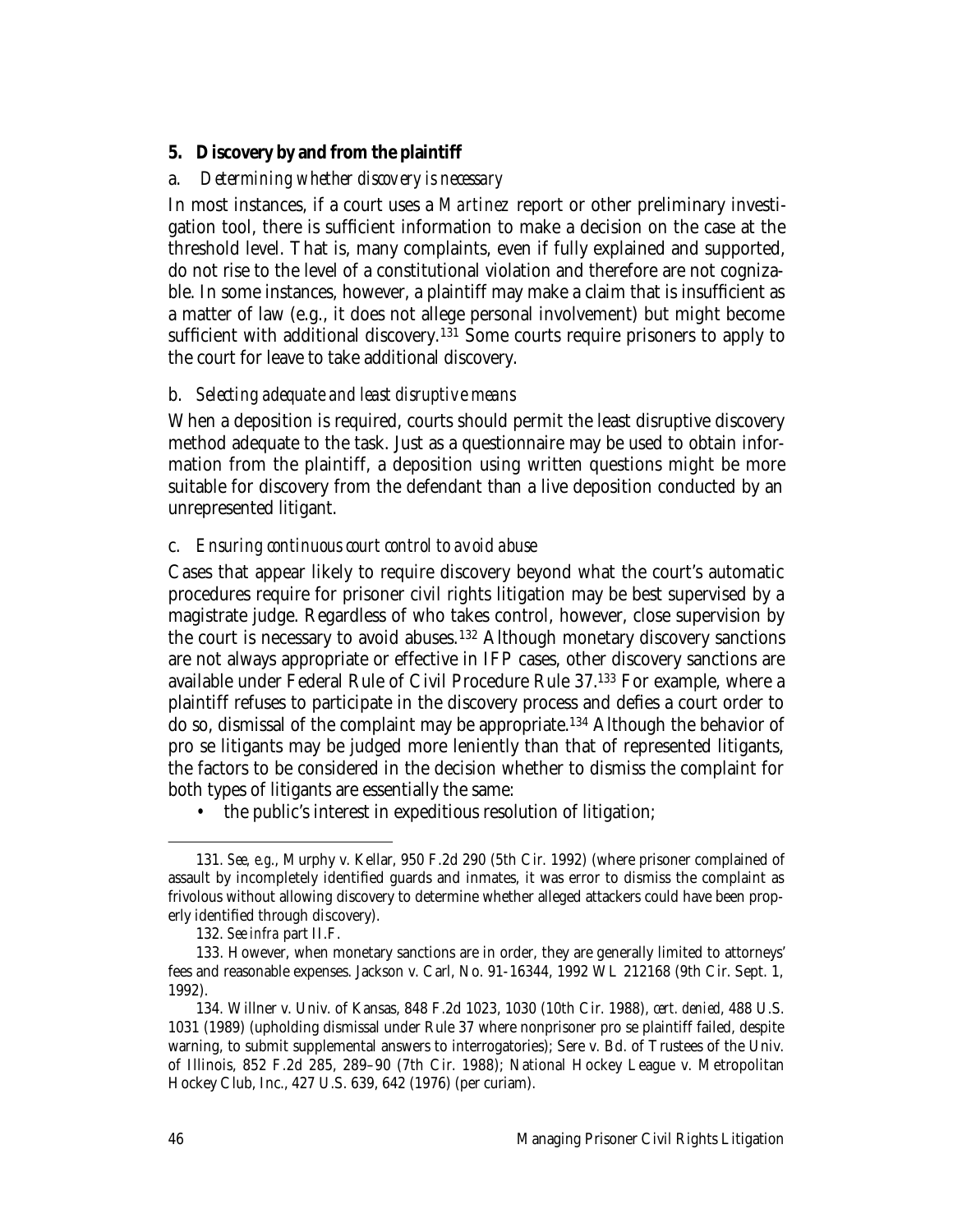- the court's need to manage its dockets;
- the public policy favoring disposition of cases on the merits;
- the risk of prejudice to the party seeking sanctions; and
- the availability of less drastic sanctions.<sup>135</sup>

However, it was held that a plaintiff who appeared for his deposition but refused to answer questions was not subject to sanctions under Rule 37 because the word "appear" in the rule is to be construed strictly.136 If the litigant appears but refuses to cooperate, the court must first enter an order that, if violated, will subject the litigant to sanctions.

The sanction of dismissal is an extreme remedy and should not be imposed if lesser sanctions will suffice. Thus, in most prisoner civil rights litigation, the decision will come down to the last factor—whether there are less drastic sanctions that will remedy the problem or that, as a matter of fairness, ought to be tried first. Because monetary sanctions are often unavailing, preclusion of evidence may be called for rather than dismissal. This may turn an otherwise viable case into a summary judgment case. As a last resort, however, dismissal as a sanction is appropriate.137

While the district court has great discretion in this area, subject to review for clear error of judgment, its discretion is narrower when the sanction is dismissal than when other sanctions are used. For dismissal to be appropriate, the party's noncompliance must reflect "willfulness, fault, or bad faith."138 Such noncompliance may be found in "disobedient conduct not shown to be outside the control of the litigant."139

#### **6. Trial**

Some judges conclude that it is most efficient to appoint counsel in any prisoner pro se civil rights case that proceeds to trial if counsel can be found and the prisoner consents. However, if the prisoner is to handle the trial alone, the court needs to provide guidance and be patient. As in the early stages of this sort of litigation, explanatory brochures and sample documents can be useful in educating pro se litigants. Pretrial requirements, such as the preparation of a pretrial order, can be daunting for an unrepresented party. Trial judges should explain the purpose of the pretrial order and provide explicit guidance, preferably forms, to en-

 <sup>135.</sup> Wanderer v. Johnston, 910 F.2d 652, 656 (9th Cir. 1990) (applied to prisoner case in Morris v. Martin, No. 93-15086, WL 364345 (9th Cir. Sept. 16, 1993)).

<sup>136.</sup> Estrada v. Rowland, 69 F.3d 405 (9th Cir. 1995); SEC v. Research Automation Corp., 521 F.2d 585, 589 (2d Cir. 1975).

<sup>137.</sup> *See* Woods v. Davis, No. 92-15804, 1993 WL 43841 (9th Cir. Feb. 22, 1993) (district court properly dismissed complaint as a sanction for plaintiff's refusal to be deposed despite court's Rule 30(a) order giving leave for defendant to depose him; monetary sanctions would have been a "hollow gesture," and prisoner appeared "more desirous of litigating for its own sake rather than achieving the relief sought").

<sup>138.</sup> *See* Fjelstad v. American Honda Motor Co., 762 F.2d 1334, 1339 (9th Cir. 1985).

<sup>139.</sup> Henry v. Gill Indus., Inc*.* 983 F.2d 943, 946 (9th Cir. 1993).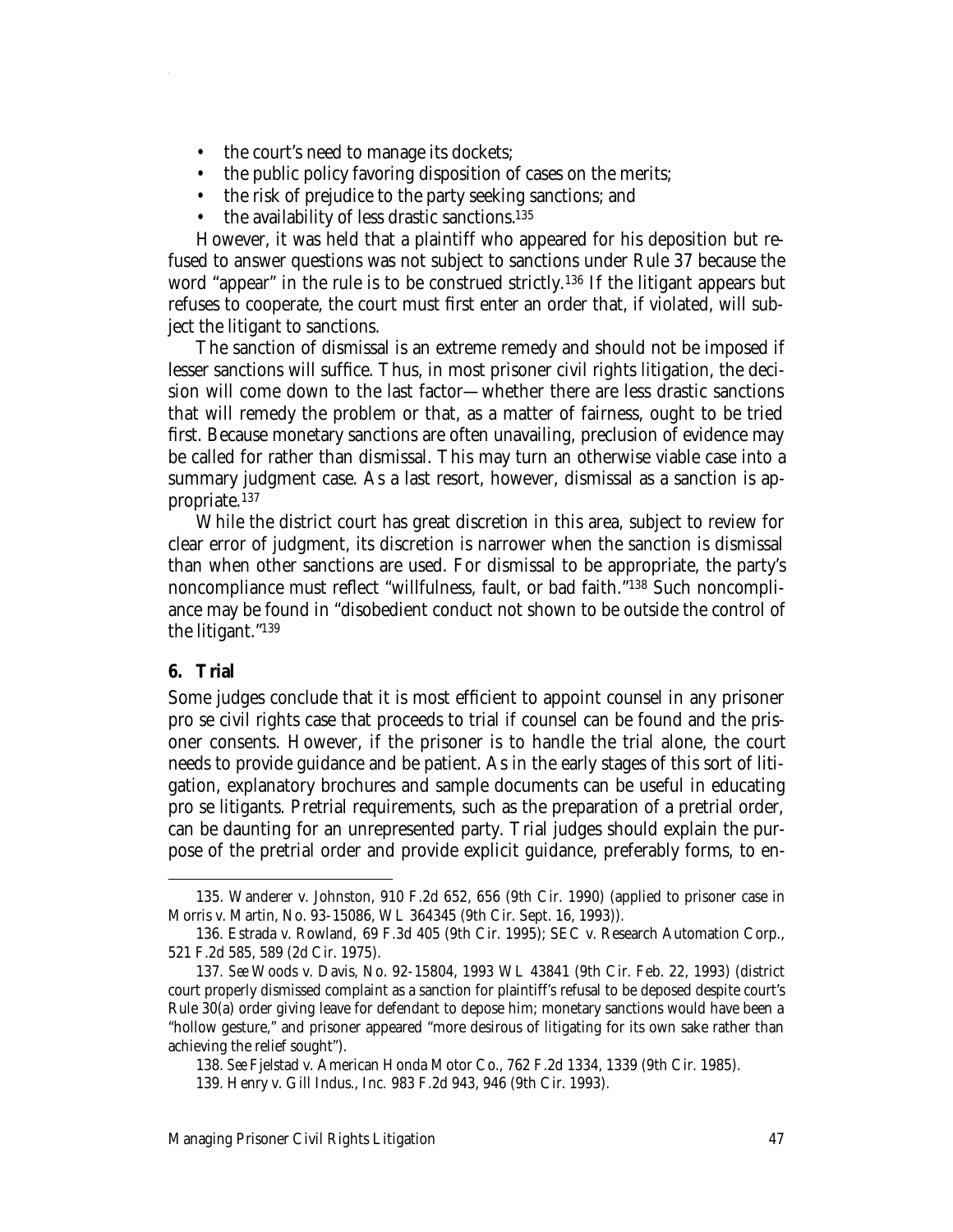courage the satisfactory completion of the task. For example, forms can be provided requiring the prisoner to specify witnesses and exhibits. In addition, they can set out the special procedures relevant to prisoners, such as how to obtain the presence of witnesses.

### **7. Remedies and relief**

The PLRA contains several provisions governing relief in prisoner cases, primarily through amendments to 18 U.S.C. § 3626. The provisions governing prospective relief are made applicable by the statute to all prospective relief entered before, on, or after April 26, 1996, the date of enactment of the PLRA.140

#### a. *Discretion to grant prospective relief*

Prospective relief in prison conditions cases must extend "no further than necessary to correct the violation of the federal right of a particular plaintiff or plaintiffs."141 To grant or approve prospective relief, the court must find that the relief is narrowly drawn, extends no further than necessary to correct the violation of the federal right, and is the least intrusive means necessary to correct the violation of the federal right.142 In addition, "[t]he court shall give substantial weight to any adverse impact on public safety or the operation of a criminal justice system caused by the relief."143 The court may not order prospective relief that requires or permits a government official to exceed his or her authority under state or local law unless (1) federal law permits the relief to be ordered in violation of state law; (2) the relief is necessary to correct the violation of a federal right; and (3) no other relief will correct the violation of the federal right.144 Courts are not authorized by this statute to order the construction of prisons or the raising of taxes.145

Consent decrees shall not be entered or approved unless they comply with section 3626(a)'s limitations on relief.146 The limitations do not apply to private settlement agreements if the terms of such agreements are not subject to court enforcement other than reinstatement of the action.<sup>147</sup>

Prospective relief in prison conditions cases is terminable on the motion of any party or intervenor either two years after the date the court granted or approved the relief, one year after the date the court entered an order denying the termination of prospective relief, or, for orders issued before enactment of the PLRA, two years after the date of enactment.<sup>148</sup> In addition, a defendant or inter-

- 140. *See* section 802(b)(1).
- 141. 18 U.S.C. § 3626(a)(1)(A).
- 142. *Id.*
- 143. *Id.*
- 144. *Id*. § 3626(a)(1)(B).
- 145. *Id*. § 3626(a)(1)(C).
- 146. *Id*. § 3626(c)(1).
- 147. *Id.* § 3626(c)(2).
- 148. *Id*. § 3626(b)(1).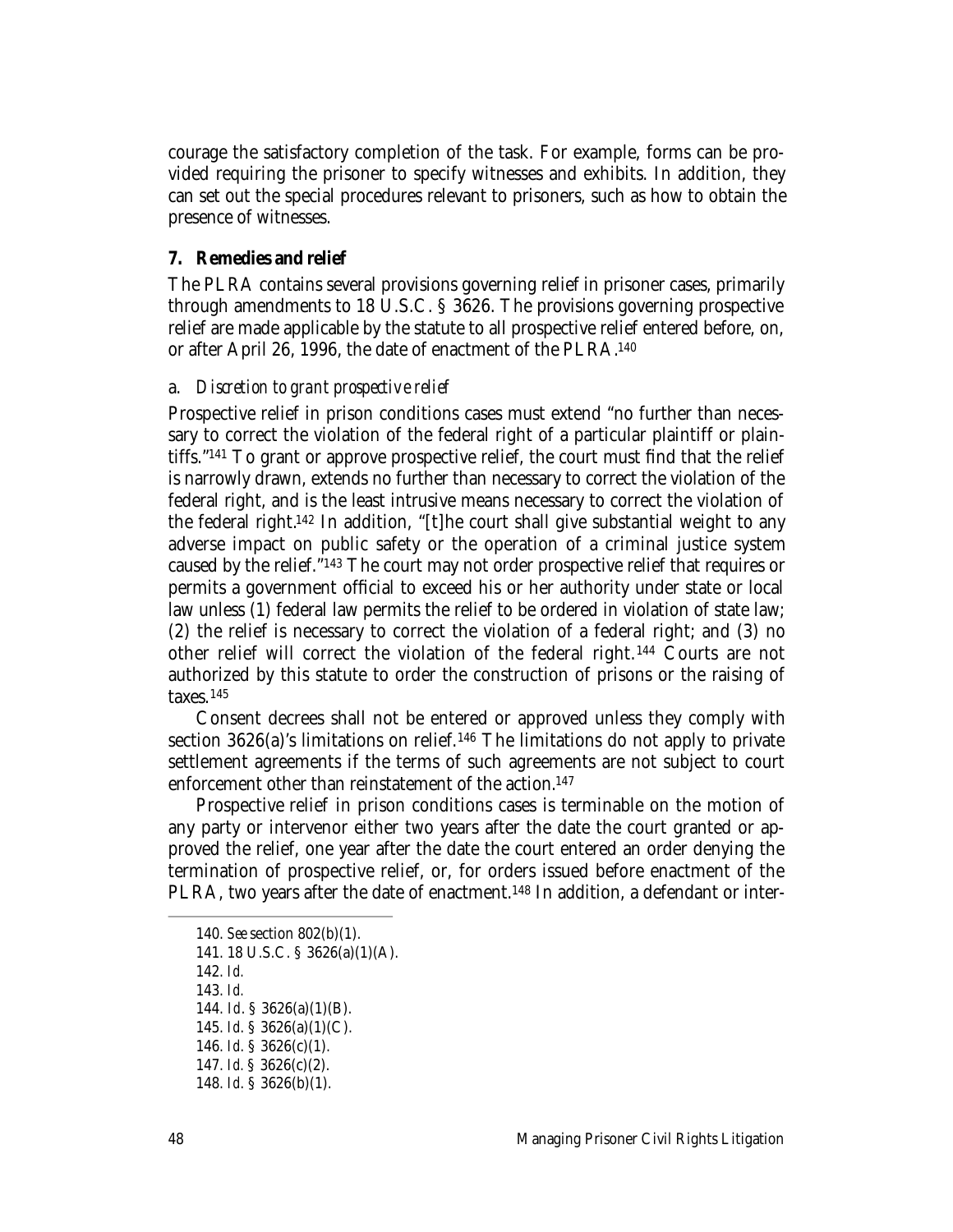venor is entitled to immediate termination of prospective relief ordered if the court is unable to find that the relief is narrowly drawn, extends no further than necessary to correct the violation of the federal right, and is the least intrusive means to correct the violation.149 The court must make those findings in writing based on the record.150

Any prospective relief that is the subject of a pending motion to terminate is automatically stayed during the period beginning either on the 30th day after a motion is made under section  $3626(b)(1)$  or (b)(2) or on the 180th day after a motion is made pursuant to any other provision of law.<sup>151</sup> The stay ends the date the court enters a final order ruling on the motion.152

#### b. *Discretion to grant preliminary injunctive relief*

Preliminary injunctive relief in prison conditions cases is governed by the same standards as those for prospective relief.<sup>153</sup> In addition, preliminary injunctions in prison conditions cases must automatically expire ninety days after the date they are entered unless the court makes the findings necessary for a final order and enters the final order before the expiration of the ninety-day period.154

#### c. *Discretion to enter prisoner release orders*

Prisoner release orders are defined as "any order, including a temporary restraining order or preliminary injunctive relief, that has the purpose or effect of reducing or limiting the prison population, or that directs the release from or nonadmission of prisoners to a prison."155 Prisoner release orders may only be entered by a threejudge court in accordance with 28 U.S.C. § 2284.156 The three-judge court must be requested to enter the prisoner release order by the plaintiff seeking the order, and may be requested to do so sua sponte by a judge presiding over a prison conditions case.157 Any state or local official or governmental entity involved in the appropriation of funds for construction, operation, or maintenance of prison facilities, or the prosecution or custody of persons who may be released from or not admitted to a prison as a result of a prisoner release order are granted standing to oppose issuance of, and to seek termination of, prisoner release orders, and to intervene in any proceeding related to such relief.158

No prisoner release order shall be entered unless a court has previously ordered less intrusive relief that has failed to remedy the deprivation of the federal

 149. *Id*. § 3626(b)(2). 150. *Id*. § 3626(b)(3). 151. *Id*. § 3626(e)(2)(A). 152. *Id*. § 3626(e)(2)(B). 153. *Id*. § 3626(a)(2). 154. *Id.* § 3626(a)(2). 155. *Id.* § 3626(g)(4). 156. *Id.* § 3626(a)(3)(B). 157. *Id*. § 3626(a)(3)(C)–(D). 158. *Id*. § 3626(a)(3)(F).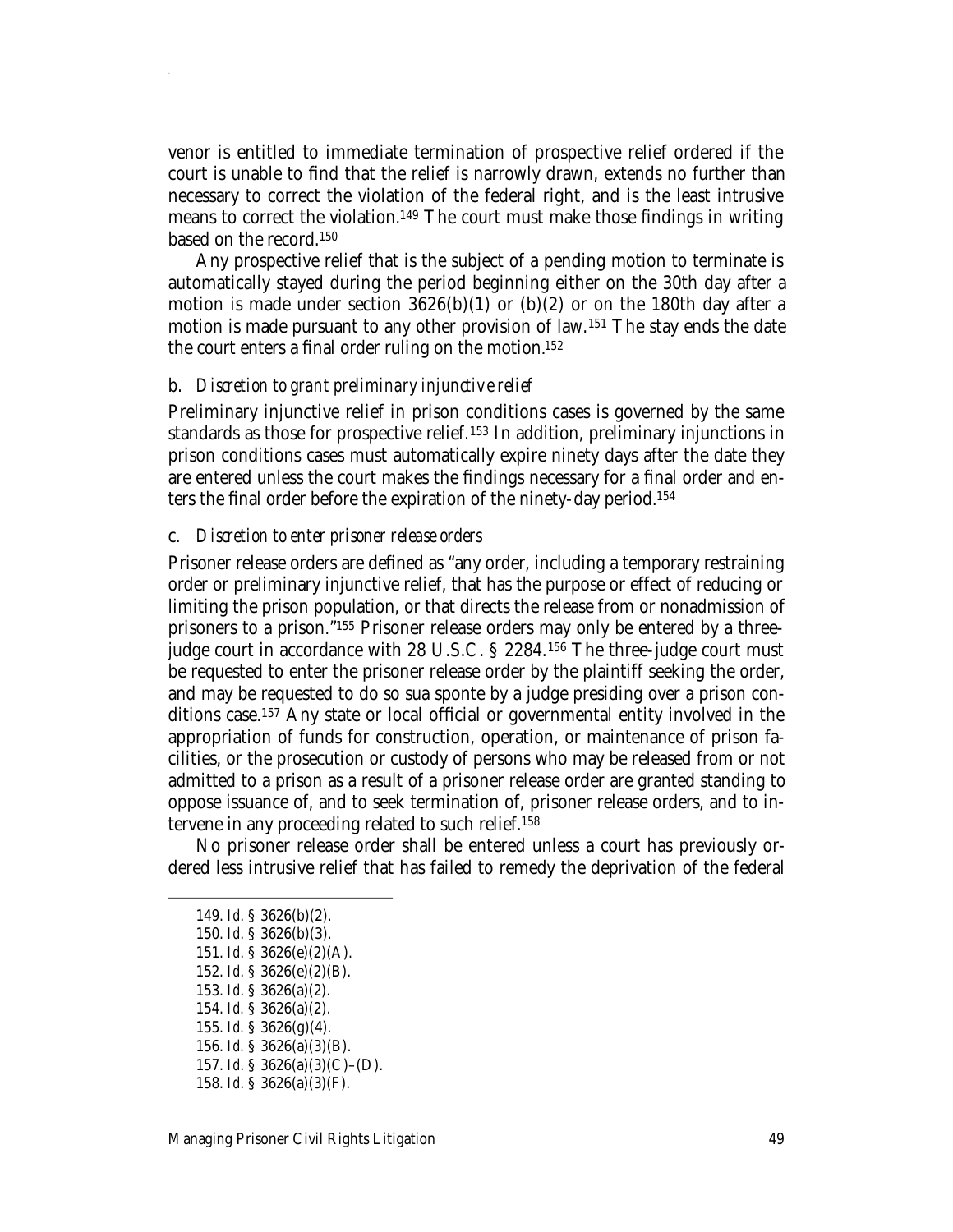right sought to be remedied through the prisoner release order and the defendant has had a reasonable amount of time to comply with the previous court orders.<sup>159</sup> In addition, the three-judge court must find that crowding is the primary cause of the violation of a federal right; and that no other relief will remedy the violation of the federal right.160

Section 1997e of title 42 of the U.S. Code, as amended, sets out a number of other limitations on the relief that can be granted by the district court.

### d. *Compensatory damages*

Compensatory damages awarded to a prisoner in connection with a civil action brought against any federal, state, or local jail, prison, or correctional facility are to be applied directly to the payment of any outstanding restitution orders against the prisoner.161 Any monies remaining after full payment of all outstanding restitution orders are to be forwarded to the prisoner.<sup>162</sup> In addition, prior to paying any compensatory damages, the court must make reasonable efforts to notify the prisoner's crime victims concerning the pending payment.163

### e. *Attorneys' fees*

New 42 U.S.C.  $\S$  1997e(d)(B)(i) requires that up to 25% of any monetary judgment awarded to a prisoner be applied to an attorneys' fee award against the defendant in that action. The statute further provides that "[i]f the award of attorneys' fees is not greater than 150% of the judgment, the excess shall be paid by the defendant." The statute is silent concerning cases in which the attorneys' fee award is greater than 150% of the judgment, although it also requires that the amount of the attorneys' fees be "proportionately related" to court-ordered relief.

# **G. Determining sanctions to deter abusive prisoner litigation**

As noted earlier, by creating 28 U.S.C. § 1915(g), the PLRA precludes prisoners from proceeding IFP if they have filed three previous complaints that were dismissed as frivolous or malicious, or for failing to state a claim upon which relief could be granted. Other mechanisms for deterring abusive litigation have been developed by the courts and are described in this section.

As a general rule, any person appearing pro se should be expected to comply with the district's local rules and the federal rules of procedure.<sup>164</sup> Otherwise, par-

 <sup>159.</sup> *Id*. § 3626(a)(3)(A).

<sup>160.</sup> *Id*. § 3626(a)(3)(E).

<sup>161.</sup> PLRA § 807.

<sup>162.</sup> *Id.*

<sup>163.</sup> *Id.* at § 808.

<sup>164.</sup> *See, e.g.,* Lockhart v. Sullivan, 925 F.2d 214, 216 n.1 (7th Cir. 1991); Moon v. Newsome, 863 F.2d 835, 837 (11th Cir. 1989); Farnsworth v. City of Kansas City, Mo., 863 F.2d 33, 34 (8th Cir. 1988), *cert. denied*, 493 U.S. 820 (1989); Kelley v. Secretary, U.S. Dept. of Labor, 812 F.2d 1378, 1380 (Fed. Cir. 1987); Carter v. Commissioner of Internal Revenue, 784 F.2d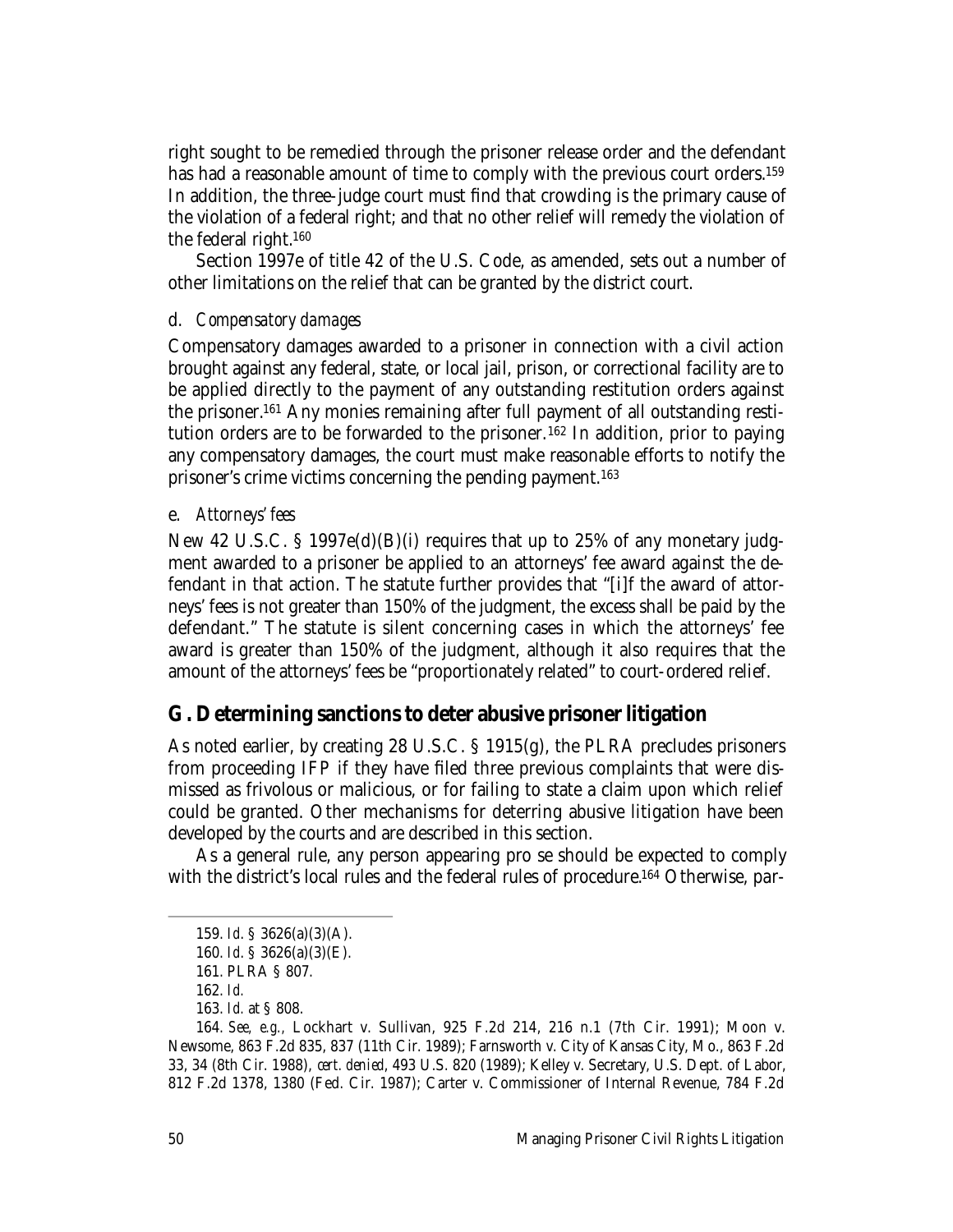ties appearing without legal counsel might be placed in a better position than those represented by counsel.

As discussed earlier, the civil rules that address the problems of frivolous filings and discovery abuse in individual cases are fully applicable to prisoner civil rights cases, although their effectiveness may be limited in cases in which the prisoner's poverty makes economic sanctions an incomplete remedy. It is within the inherent powers of the court to impose appropriate restrictions on abusive IFP litigation.165 However, certain principles and procedures must be observed.

The purpose of sanctions is to discourage frivolous litigation and to relieve defendants of unjustified expenses.166 Litigants proceeding IFP are not automatically exempted from sanctions merely by virtue of their poverty, and courts should not necessarily fail to consider whether sanctions are warranted merely because the litigant is proceeding pro se or IFP. Indeed, at least one court of appeals has held that when a defendant files a motion for sanctions against a pro se plaintiff under Rule 11, the district court must determine whether sanctionable behavior occurred and is not free simply to decline "to impose sanctions on a pro se plaintiff."167

#### **1. Warning of possible sanctions**

Before imposing sanctions, particularly one as severe as dismissal, courts must give pro se litigants sufficient warning of the possible consequences of their behavior.168

#### **2. Severity of sanction**

Courts have several options for sanctioning repetitive or malicious litigants. Generally, the least restrictive sanction adequate under the circumstances should be imposed.169 However, for repeat litigants, courts may consider similar conduct in other litigation in determining what level of sanction is appropriate. And it is not necessarily an abuse of discretion to dismiss a complaint even if some less severe sanction remains untried if the litigant is clearly on notice of the possible result.<sup>170</sup>

 $\overline{a}$ 1006, 1008 (9th Cir. 1986); Brown v. Frey, 806 F.2d 801, 804 (8th Cir. 1986); Birl v. Estelle, 660 F.2d 592 (5th Cir. 1981) (merely proceeding pro se does not automatically entitle prisoner to extension of jurisdictional filing requirement, or resolution of "excusable neglect" issue in his favor).

<sup>165.</sup> *See In re* McDonald, 489 U.S. 180 (1989).

<sup>166.</sup> Roche v. Adkins, No. 92-3321, 1993 WL 262009 (7th Cir. May 14, 1993).

<sup>167.</sup> Warren v. Guelker, 29 F.3d 1386, 1390 (9th Cir. 1994).

<sup>168.</sup> *Farnsworth*, 863 F.2d at 34; Sere v. Board of Trustees of Univ. of Illinois, 852 F.2d 285 (7th Cir. 1988); Prince v. Poulos, 876 F.2d 30 (5th Cir. 1989); Spiller v. U.S.V. Lab., Inc., 842 F.2d 535 (1st Cir. 1988).

<sup>169.</sup> Outley v. New York, 837 F.2d 587 (2d Cir. 1988).

<sup>170.</sup> *Spiller,* 842 F.2d at 537.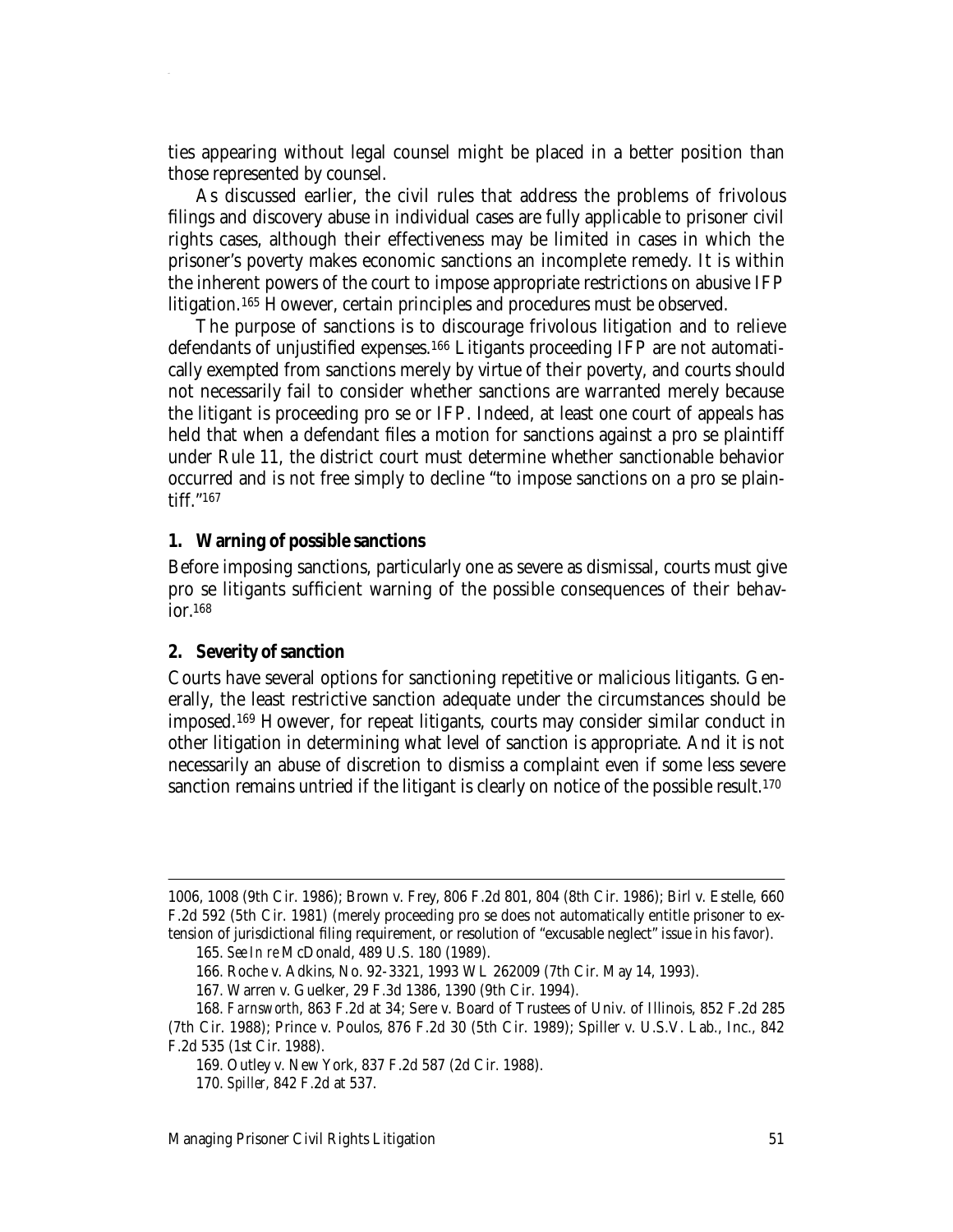#### **3. Escalation of sanctions**

When the least severe sanction does not cure the abusive litigant's behavior, the court may need to increase the severity, continuing to warn the litigant of the likely consequences of the behavior.171

### **4. Type of sanction**

### a. *Monetary sanctions*

Although the majority of pro se litigants (and, by definition, all litigants properly proceeding IFP) have few assets that would make an award of monetary sanctions worthwhile to their opponents, such sanctions can still be an appropriate way to try to modify abusive litigants' behavior. Like a partial filing fee, monetary sanctions can make it less likely that a prisoner will pursue worthless claims or engage in truly abusive litigation. However, the prisoner's ability to pay must be considered in determining the sanction.172

### b. *Access restrictions*

Although prisoners have a fundamental right to bring meritorious claims, some restrictions on access to the courts have been upheld as reasonable responses to abusive litigation, and new section 1915(g) presents a clear restriction on access to IFP filing by prisoners with three or more previous filings that were frivolous or malicious, or failed to state a claim upon which relief could be granted. Courts planning to impose access restrictions should ensure that the prisoner to be restricted has notice of and an opportunity to respond to the restriction, and that access to the courts to maintain proper claims is not entirely foreclosed. The following sorts of access restrictions have been upheld in various situations.

(1) *Barring filing of some claims without prefiling review by the court*. Some of the courts of appeals have recognized the authority of the district court to bar prisoners who have filed numerous complaints in the past from filing a new complaint unless that complaint has been reviewed by the court.173

 <sup>171.</sup> *See, e.g.,* Navarro v. Cohan, 856 F.2d 141, 142 (11th Cir. 1988) (upholding dismissal where district court warned litigant, issued show cause order, and imposed fine before dismissing complaint, noting "[a]lthough the district court noted dismissal was a last resort, it was time for the last resort").

<sup>172.</sup> *In re* Kunstler, 914 F.2d 505, 524 (4th Cir. 1990), *cert. denied,* 499 U.S. 969 (1991). *See also* Dodd Ins. Services, Inc. v. Royal Ins. Co. of America, 935 F.2d 1152 (10th Cir. 1991); Miltier v. Downes, 935 F.2d 660 (4th Cir. 1991).

<sup>173.</sup> *In re* Burnley, 988 F.2d 1, 3–4 (4th Cir. 1992) (district court could impose prefiling review requirement on litigant); Cofield v. Alabama Pub. Serv. Comm'n, 936 F.2d 512, 518 (11th Cir. 1991); Chipps v. U.S. Dist. Ct. for the Middle Dist. of Pa., 882 F.2d 72, 73 (3d Cir. 1989); *In re* Davis, 878 F.2d 211 (7th Cir. 1989) (litigant who had filed thirty-one actions over fortymonth period, most of them frivolous or duplicative, could be required to submit proposed complaints to a committee of judges before commencing another suit); Flint v. Haynes, 651 F.2d 970, 974 (4th Cir. 1981), *cert. denied*, 454 U.S. 1151 (1982) (approving prefiling review of complaints brought by prisoners with a history of litigiousness) (dictum). *See also In re* Martin-Trigona, 9 F.3d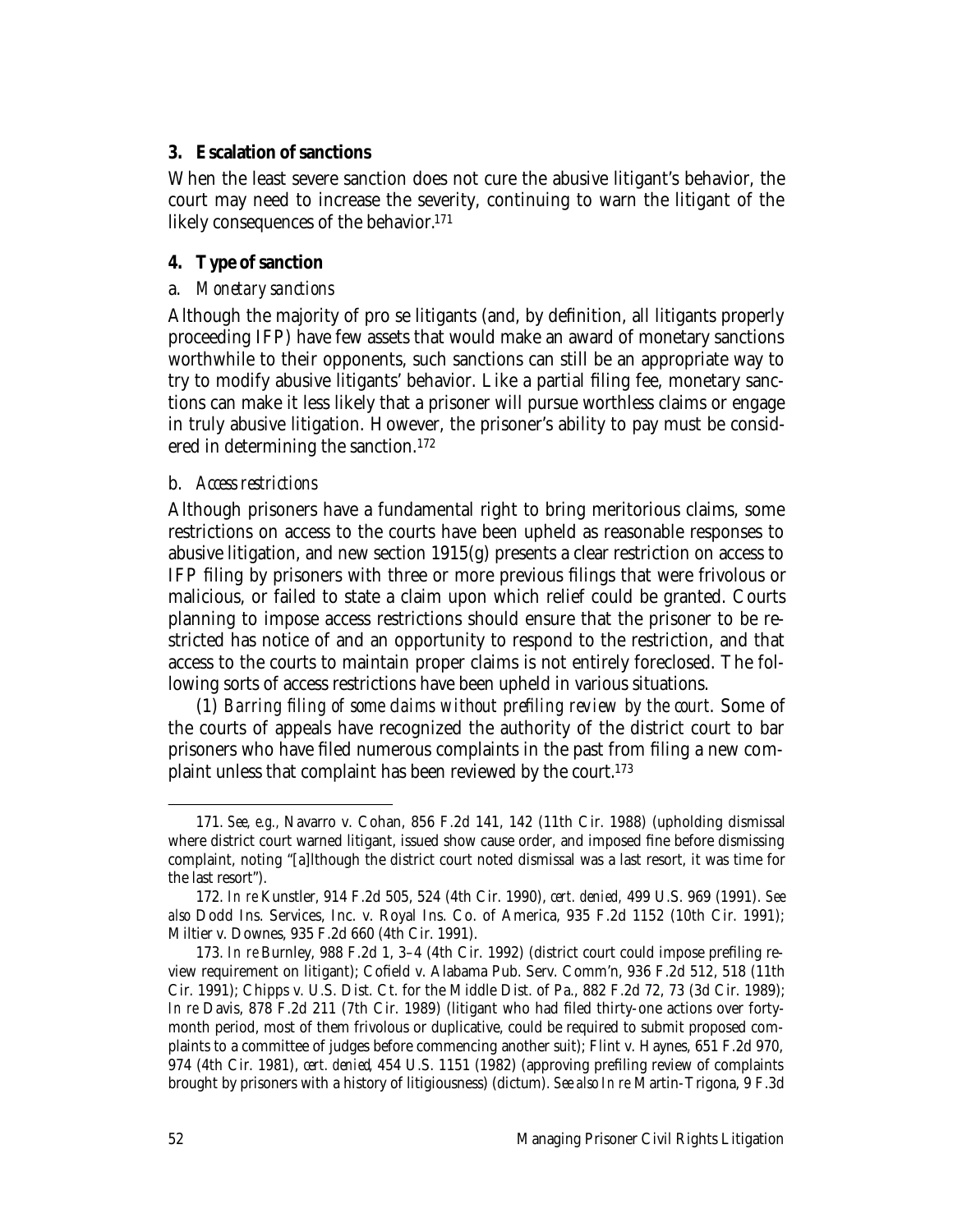(2) *Barring filing of any additional pro se complaints without leave of court*.174 However, requiring a prisoner to obtain the permission of the chief judge before filing another complaint has been held to be too stringent a sanction where less severe sanctions were not exhausted and where the petitioner's "abusive" practices were far less egregious than those of other litigants not similarly sanctioned.<sup>175</sup>

(3) *Barring pro se filing of certain kinds of claims.*176 Generally, courts are freer to constrain future filings relating to the same essential claims or factual situations than to issue blanket orders forbidding all pro se claims.

(4) *Barring filing of more than a certain number of IFP complaints.* At least one court of appeals has limited a litigious prisoner to a specified maximum number of filings per year.177

(5) *Barring filing of claims other than specific kinds, such as those containing specific allegations of physical harm or threats.*<sup>178</sup> Although courts have wide discretion to fashion remedies to deal with abusive or repetitive litigation, they cannot foreclose the right of access entirely by constructing blanket orders that close the courthouse doors.<sup>179</sup>

#### c. *Nonmonetary sanctions short of access restrictions*

 $\overline{a}$ 

Although judges have designed creative sanctions for attorneys and represented parties, particularly under Rule 11, nonmonetary sanctions are usually inappropriate for nonlawyer litigants.180

The PLRA authorizes the court to revoke the earned good-time credit under 18 U.S.C. § 3624(b) of a prisoner who brings a civil action if the court finds that

226 (2d Cir. 1993) (court of appeals can require litigants to seek leave to appeal by motion to a single judge).

174. *See* Ketchum v. Cruz, 961 F.2d 916, 921 (10th Cir. 1992) (approving restrictions on mental patient's pro se access to court where court's order precisely indicated how plaintiff could obtain leave to file actions pro se if necessary); Tripati v. Beaman, 878 F.2d 351 (10th Cir. 1989) (approving restrictions on litigants with a documented history of vexatious, abusive actions, so long as restraining court publishes guidelines about what plaintiff must do to obtain the court's permission to file an action).

175. Mendoza v. Lynaugh, 989 F.2d 191, 194 (5th Cir. 1993). And even vexatious litigants should not be broadly refused IFP status prospectively. *Cofield*, 936 F.2d at 517.

176. *See, e.g., In re* McDonald, 489 U.S. 180 (1989) (per curiam) (directing Supreme Court clerk not to accept further IFP petitions for extraordinary writs from petitioner who had made seventy-three filings with the Court in approximately eighteen years, including nineteen for extraordinary relief; not precluding petitioner from filing IFP requests for other relief).

177. *Franklin v. Murphy,* 745 F.2d 1221, 1231–32 (9th Cir. 1984) (prisoner limited to six IFP filings per year).

178. Green v. White, 616 F.2d 1054, 1055 (8th Cir. 1980). *See also* Abdullah v. Gatto, 773 F.2d 487 (2d Cir. 1985) (per curiam) (district court can deny IFP applications for cases except those in which prisoner challenges his or her conviction or the terms of his or her imprisonment).

179. *Cofield*, 936 F.2d at 517. *See* Procup v. Strickland, 792 F.2d 1069, 1074 (11th Cir. 1986) (en banc) (per curiam) (excessive to foreclose a litigant, even a litigious one, from filing complaints without counsel, because that effectively "foreclosed . . . any access to the court").

180. Becker v. Dougherty, 145 F.R.D. 441, 443 n.4 (E.D. Mich. 1993).

Managing Prisoner Civil Rights Litigation 53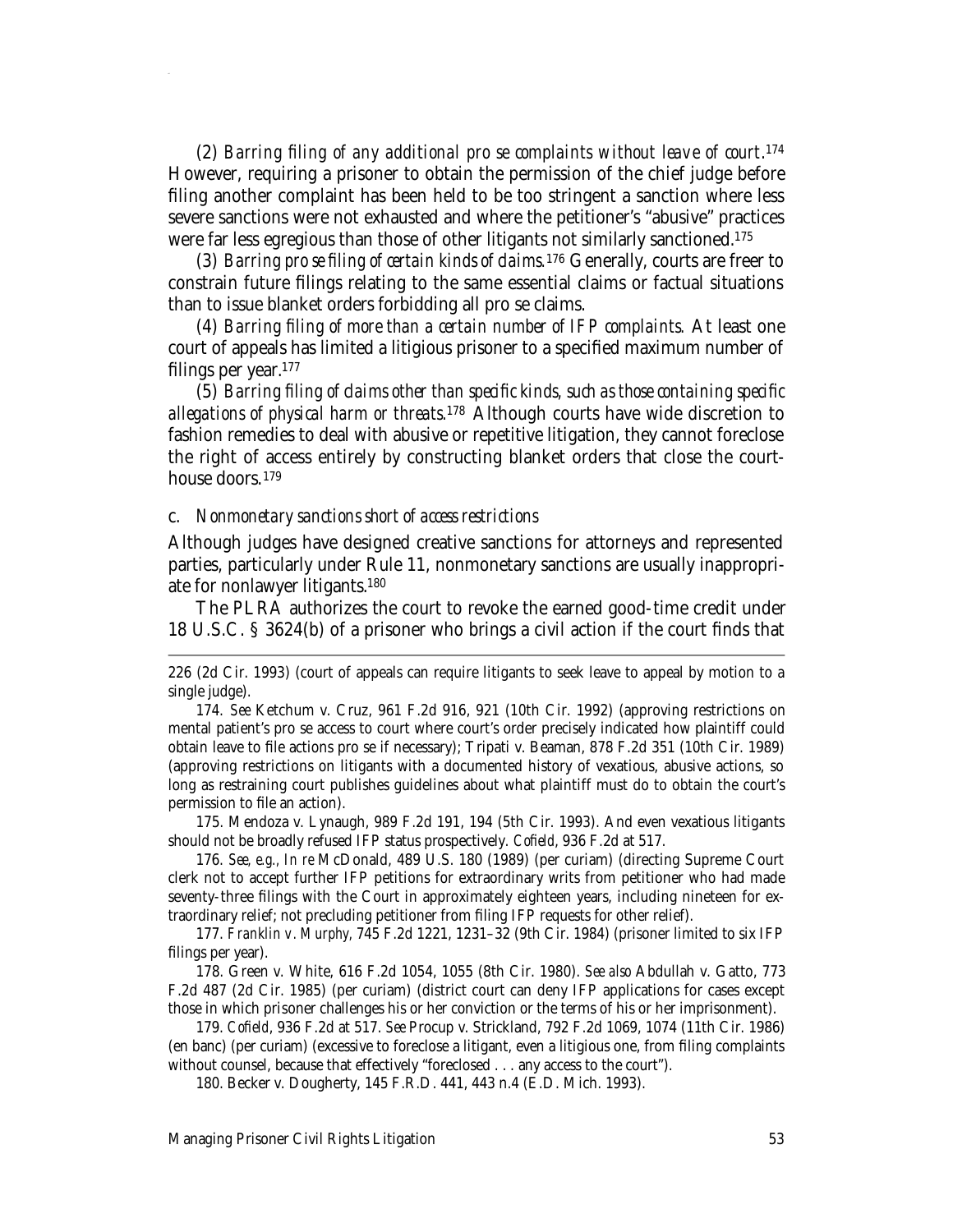(1) the claim was filed for a malicious purpose; (2) the claim was filed solely to harass the party against which it was filed; or (3) the claimant testified falsely or otherwise knowingly presented false evidence or information to the court.181 Several states have passed similar statutes.182

# **H. Appeal rights in final orders and IFP proceedings on appeal**

## **1. Final orders and appeal rights**

It is generally a good idea to set out in the final order a statement regarding the prisoner's right to appeal. This statement need not be elaborate or encouraging; it should be enough to notify the prisoner of the right to appeal, the applicability of Federal Rules of Appellate Procedure 3 and 4, and the necessity of moving for any extension of time during the second thirty-day period.<sup>183</sup>

### **2. Proceeding IFP on appeal**

Under amended section  $1915(a)(2)$  and (b), prisoners seeking to bring an appeal IFP must pay the \$105 filing fee under the same procedure specified in sections 1915(a) and (b) for paying the \$120 filing fee for the complaint.184 Similarly, the appeal must be dismissed if it meets the grounds listed in section 1915(e)(2) or section 1915(g).<sup>185</sup>

The PLRA does not provide a method for coordinating the appeal fee payments between the district court and the court of appeals. One circuit, in a recent decision, outlined the following procedure.186

### a. *Prisoner proceeded IFP in district court*

If the prisoner proceeded IFP in the district court and the status was not revoked, the court of appeals will ask the district court to indicate within twenty-one days whether the appeal is taken in good faith under 28 U.S.C. § 1915(a)(3). If the court of appeals receives no response within twenty-one days, it will assume that IFP status is not revoked.

If IFP status is not revoked, the court of appeals will require the prisoner to file an affidavit of poverty as required by subsection  $1915(a)(1)$ , along with a certified copy of the prison trust fund account for the preceding six months.

 <sup>181. 28</sup> U.S.C. § 1932.

<sup>182.</sup> *See, e.g.,* Tex. Gov't Code Ann. § 498.0045 (West 1996); Iowa Code Ann. § 610A.3. (West 1996).

<sup>183.</sup> *See* Wilder v. Chairman of the Central Classification Bd., 926 F.2d 367, 371 (4th Cir. 1991), *cert. denied,* 502 U.S. 832 (1991). *See also* United States ex rel. Leonard v. O'Leary, 788 F.2d 1238, 1240 (7th Cir. 1986); Pryor v. Marshall, 711 F.2d 63, 65 n.4 (6th Cir. 1983); Mayfield v. U.S. Parole Comm'n, 647 F.2d 1053, 1055 n.5 (10th Cir. 1981).

<sup>184.</sup> *See supra* part III.A.3.

<sup>185.</sup> *See supra* part III.C.

<sup>186.</sup> Leonard v. Lacy, 65 U.S.L.W. 2124 (2d Cir. 1996).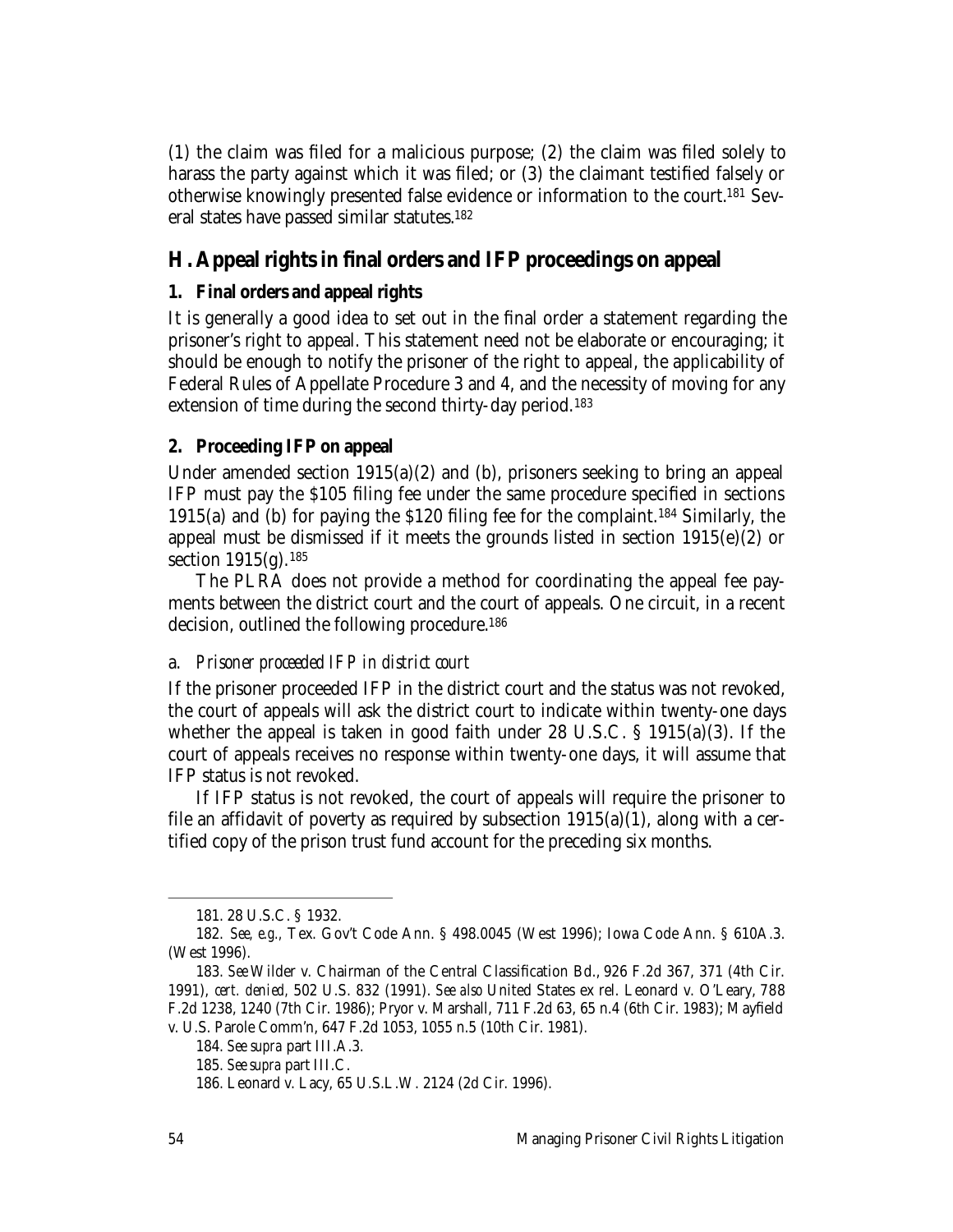#### b. *Calculation and payment of filing fee on appeal*

If IFP status is revoked or the prisoner never had IFP status in the district court and moves to proceed IFP on appeal, the court of appeals must take steps to ensure compliance with the PLRA's fee requirement before reviewing the appeal for frivolousness.

Before the court of appeals considers IFP status, the prisoner is required to submit a signed authorization for the prison to (1) provide a certified copy of his or her prison trust fund account covering the preceding six months; and (2) calculate and disburse funds from the account in amounts specified by 28 U.S.C. § 1915(b). If the court of appeals then denies in forma pauperis status, the prisoner will have already been directed to pay the full fee to the district court and to show cause why the appeal should not be dismissed as frivolous under 28 U.S.C. § 1915(e)(2). The fees are then debited from the prisoner's account regardless of the outcome of the appeal.

Upon receipt of the prisoner's authorization, the appeal is processed in the normal fashion and may be dismissed if it is determined to be frivolous. The clerk's office is required to inform the prison having custody of the prisoner the amount of fees that are to be disbursed and the court to which payments are to be made. It then becomes the obligation of the prison to send to the court the initial partial filing fee and the follow-up monthly payments until the entire \$105 has been paid. Failure of the agency to remit any of the required payment will not adversely affect the prisoner's appeal.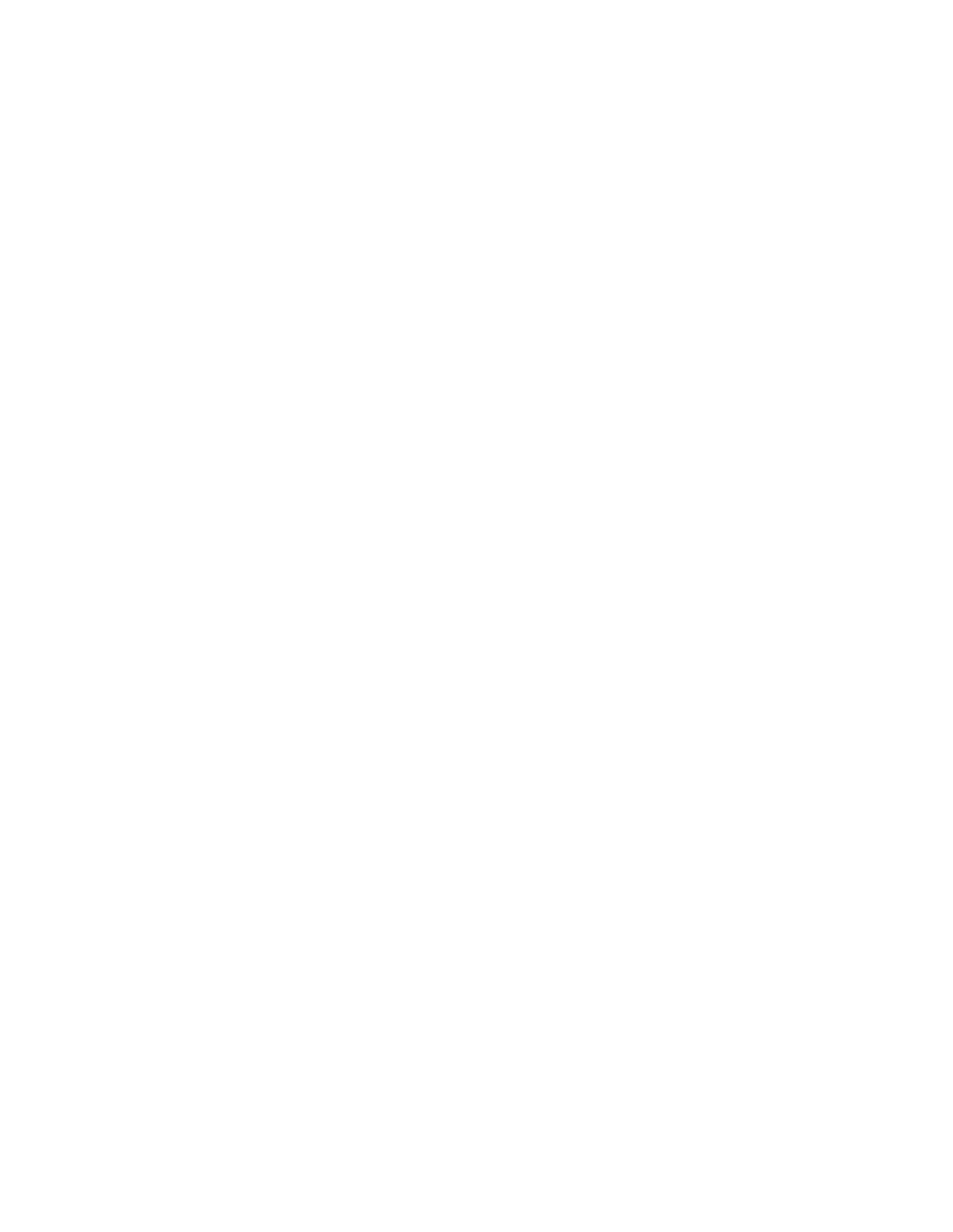**Appendix A. Outline of the Prison Litigation Reform Act of 1995 (PLRA), Text of the PLRA, and Text of 28 U.S.C. § 1915 As Amended by the PLRA**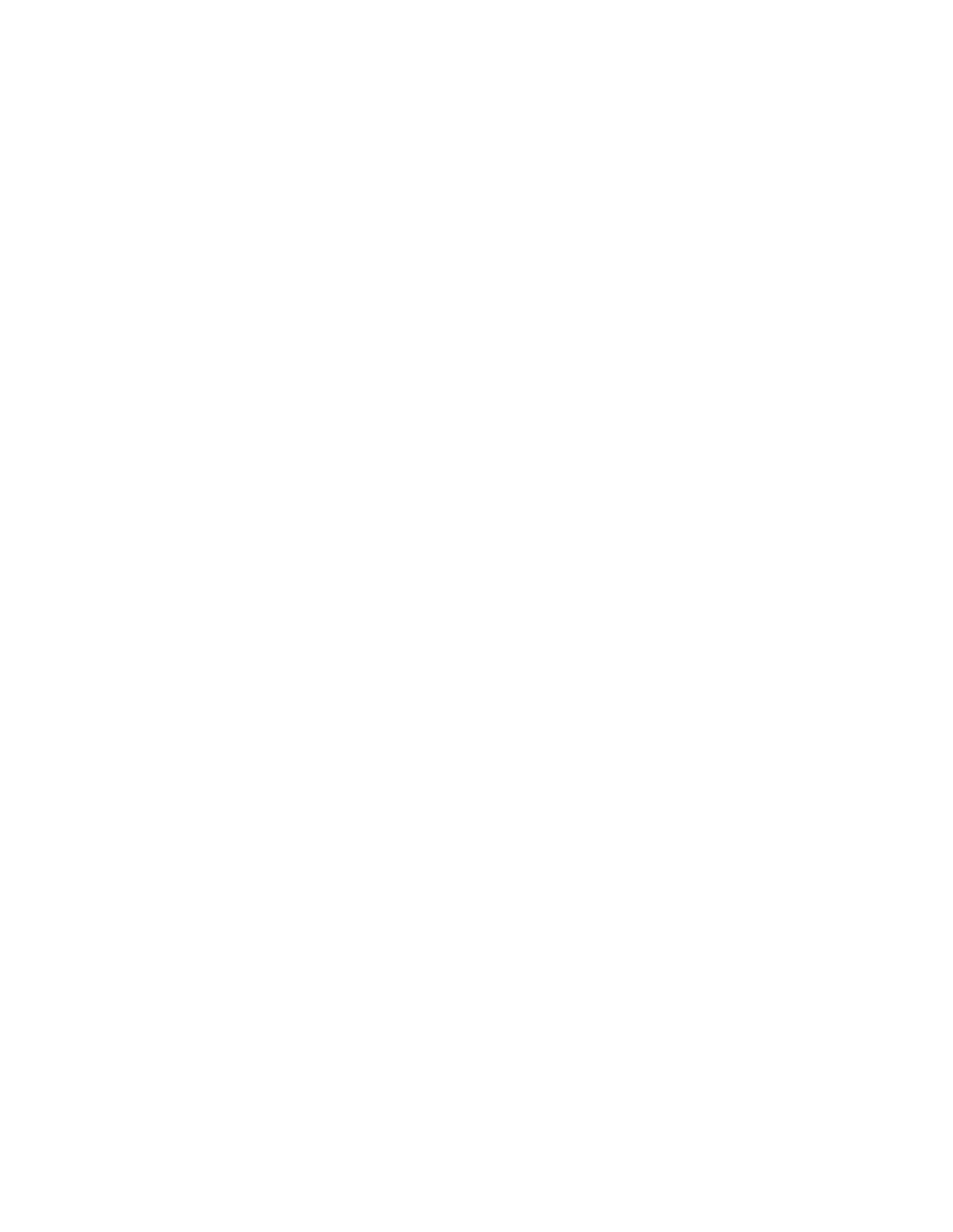## **Appendix A-1 Outline of the Prison Litigation Reform Act of 1995**

Sec. 801: Short Title

Sec. 802: Appropriate Remedies for Prison Conditions (*Amends 18 U.S.C. § 3626*)

- (a) In General (specifies amendment of 18 U.S.C. § 3626)
	- (a) Requirements for Relief
		- (1) Prospective Relief
		- (2) Preliminary Injunctive Relief
		- (3) Prisoner Release Order
	- (b) Termination of Relief
		- (1) Termination of Prospective Relief
		- (2) Immediate Termination of Prospective Relief
		- (3) Limitation (findings necessary for relief)
		- (4) Termination or Modification of Relief
	- (c) Settlements
		- (1) Consent Decrees
		- (2) Private Settlement Agreements
	- (d) State Law Remedies
	- (e) Procedure for Motions Affecting Prospective Relief
		- (1) Generally
		- (2) Automatic Stay
	- (f) Special Masters
		- (1) In General
		- (2) Appointment
		- (3) Interlocutory Appeal
		- (4) Compensation
		- (5) Regular Review of Appointment
		- (6) Limitations on Powers and Duties
	- (g) Definitions
		- (1) Consent Decree
		- (2) Civil Action with Respect to Prison Conditions
		- (3) Prisoner
		- (4) Prisoner Release Order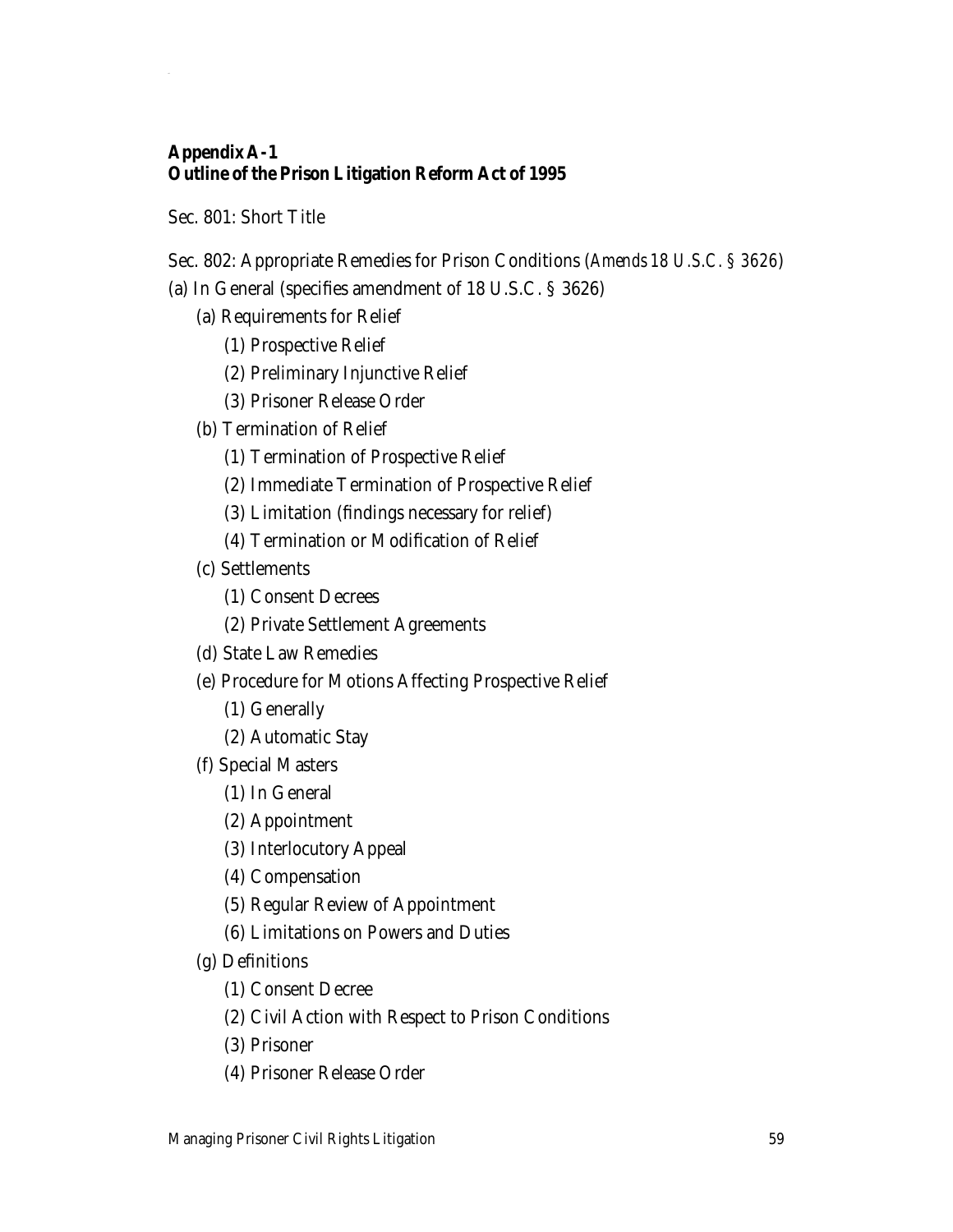(5) Prison

(6) Private Settlement Agreement

- (7) Prospective Relief
- (8) Special Master
- (9) Relief

(b) Application of Amendment

- (1) In General (retroactive application)
- (2) Technical Amendment
- (c) Clerical Amendment

Sec. 803: Amendments to Civil Rights of Institutionalized Persons Act (*Amends 42 U.S.C. § 1997a et seq.*)

Subparagraphs (a), (b), (c), (e), and (f) make minor amendments to the language of 42 U.S.C. §§ 1997a–c, f, and h.

Subparagraph (d), "Suits by Prisoners," amends section 1997e as follows:

Sec. 7. Suits by Prisoners

(a) Applicability of Administrative Remedies

(b) Failure of State to Adopt or Adhere to Administrative Grievance Pro-

cedure

- (c) Dismissal
- (d) Attorney's Fees
- (e) Limitation on Recovery
- (f) Hearings
- (g) Waiver of Reply
- (h) Definition of "Prisoner"

Sec. 804: Proceedings In Forma Pauperis (*Amends 28 U.S.C. § 1915 and 11 U.S.C. § 523(a*))

(Text of new 28 U.S.C. § 1915 is provided in Appendix A-3 *infra.*)

Adds (f), (g), and (h) to section 1915.

Adds (17) to 11 U.S.C. § 523(a), providing that bankruptcy does not allow a debtor to avoid payment of filing fees.

Sec. 805: Judicial Screening (*Amends 28 U.S.C. Chapter 123*) Adds section 1915A.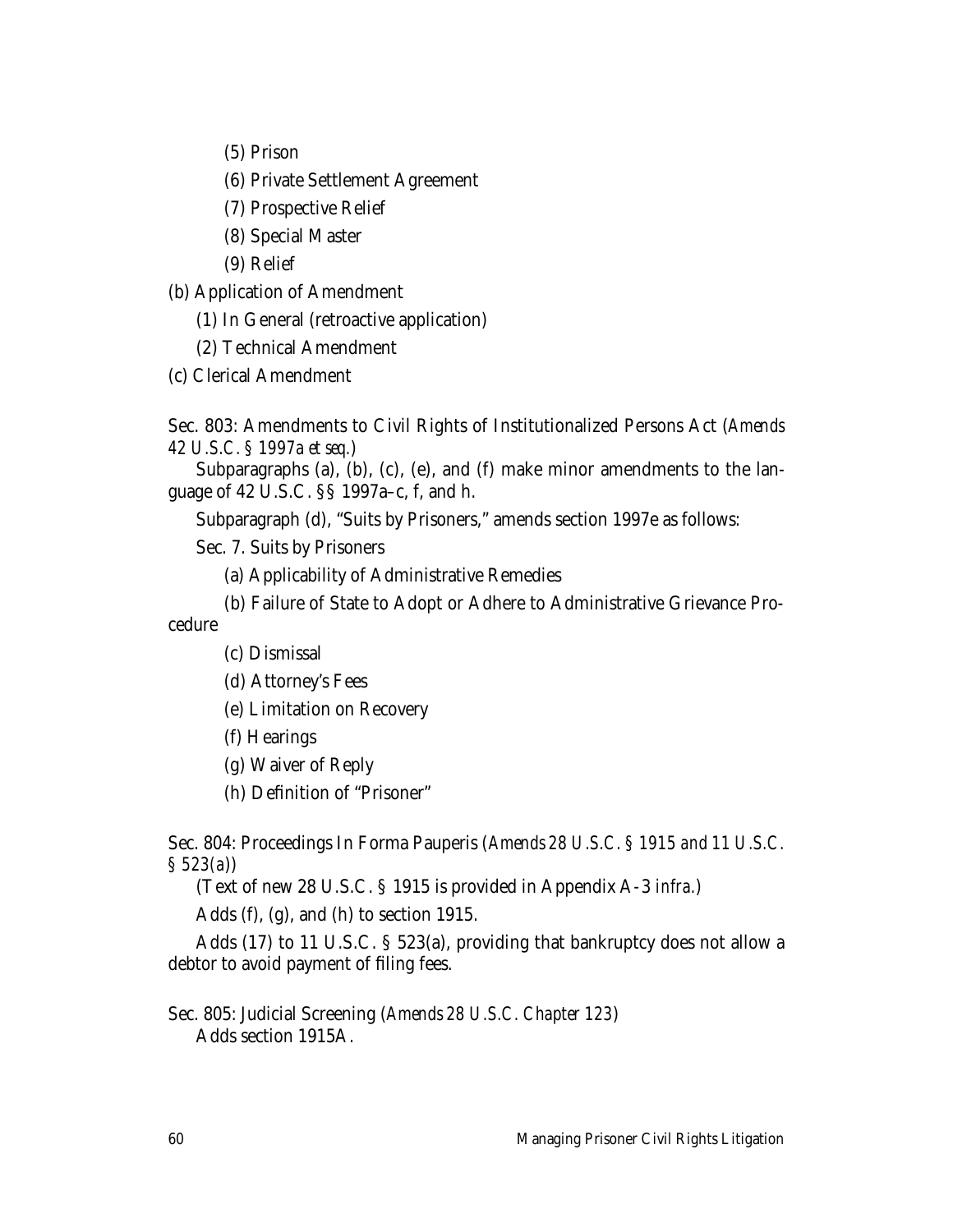Sec. 806: Federal Tort Claims (*Amends 28 U.S.C. § 1346(b)*)

Changes (b) to  $(b)(1)$  and adds  $(b)(2)$ , requiring a showing of physical injury before a convicted felon sues a federal officer for mental or emotional injury.

Sec. 807: Payment of Damage Award in Satisfaction of Pending Restitution Orders (*Does not specify amendment of existing statute*)

Sec. 808: Notice to Crime Victims of Pending Damage Award (*Does not specify amendment of existing statute*)

Sec. 809: Earned Release Credit or Good Time Credit Revocation (*Amends 28 U.S.C. Chapter 123 and 18 U.S.C. § 3624(b)*)

Adds section 1932 to 28 U.S.C., entitled "Revocation of earned release credit."

Changes language of 18 U.S.C. § 3624(b) regarding earned good-time credit for federal prisoners.

Sec. 810: Severability (*Does not specify amendment of existing statute*)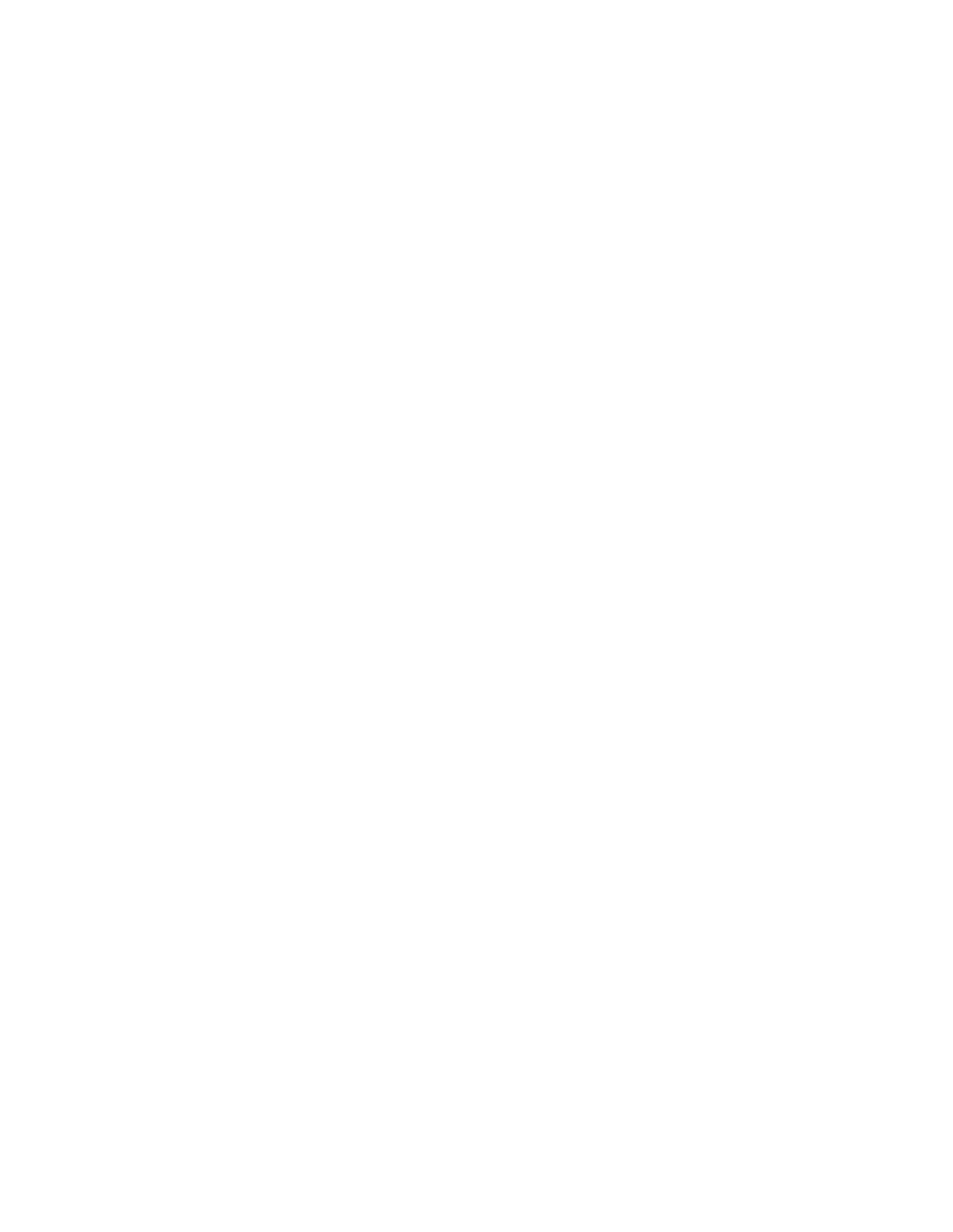**Appendix A-2 Text of the PLRA**

### **PL 104–134, April 26, 1996, 110 Stat 1321**

104th Congress—Second Session

April 26, 1996

# **OMNIBUS CONSOLIDATED RESCISSIONS AND APPROPRIATIONS ACT OF 1996**

An Act making appropriations for fiscal year 1996 to make a further down payment toward a balanced budget, and for other purposes.

Be it enacted by the Senate and House of Representatives of the United States of America in Congress assembled,

## **TITLE VIII—PRISON LITIGATION REFORM**

# **SEC. 801. SHORT TITLE.**

This title may be cited as the "Prison Litigation Reform Act of 1995."

#### **SEC. 802. APPROPRIATE REMEDIES FOR PRISON CONDITIONS.**

(a) IN GENERAL.—Section 3626 of title 18, United States Code, is amended to read as follows:

### **"§ 3626. Appropriate remedies with respect to prison conditions** "(a)REQUIREMENTS FOR RELIEF.—

"(1) PROSPECTIVE RELIEF.—(A) Prospective relief in any civil action with respect to prison conditions shall extend no further than necessary to correct the violation of the Federal right of a particular plaintiff or plaintiffs. The court shall not grant or approve any prospective relief unless the court finds that such relief is narrowly drawn, extends no further than necessary to correct the violation of the Federal right, and is the least intrusive means necessary to correct the violation of the Federal right. The court shall give substantial weight to any adverse impact on public safety or the operation of a criminal justice system caused by the relief.

"(B) The court shall not order any prospective relief that requires or permits a government official to exceed his or her authority under State or local law or otherwise violates State or local law, unless—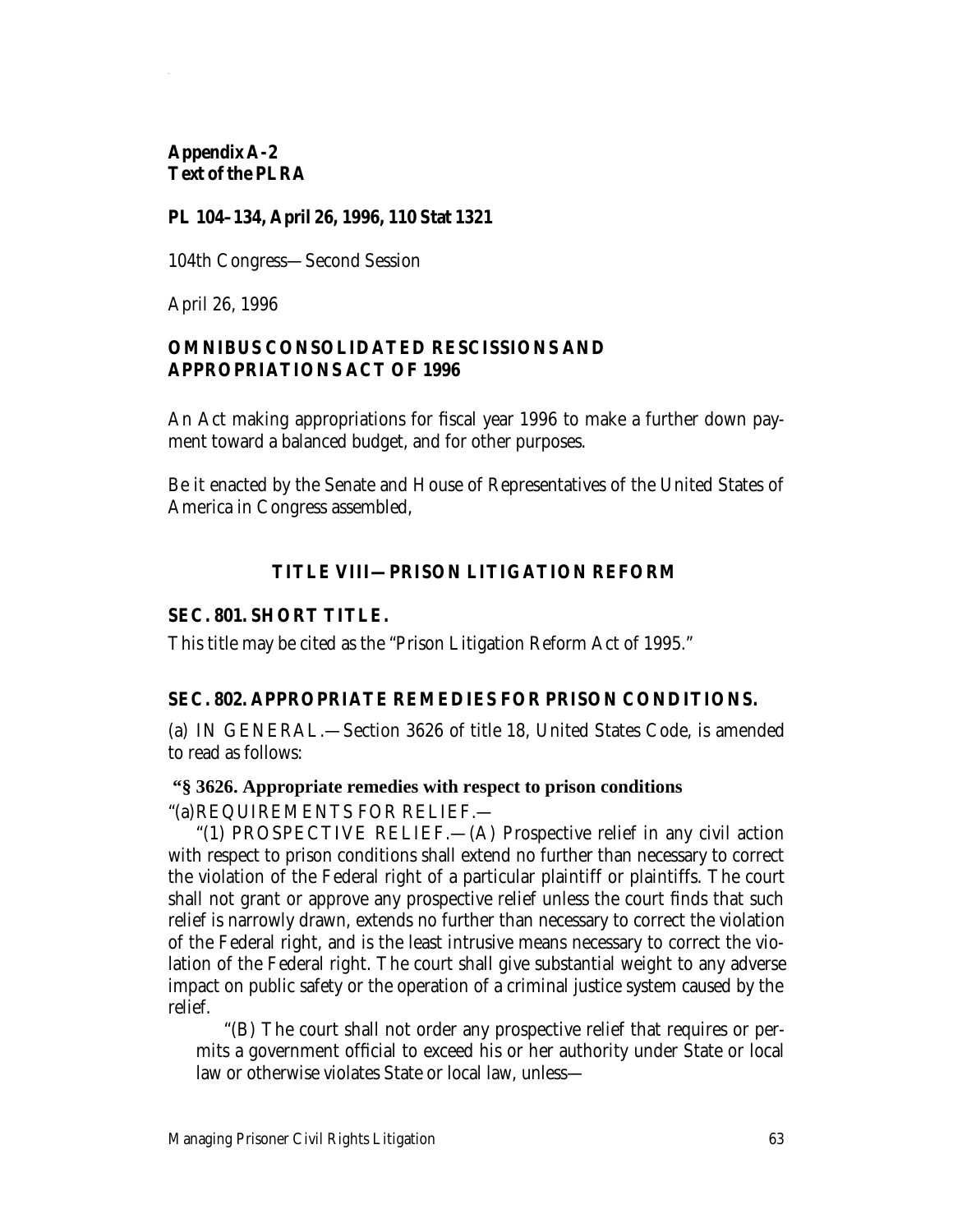"(i) Federal law permits such relief to be ordered in violation of State or local law;

"(ii) the relief is necessary to correct the violation of a Federal right; and

"(iii) no other relief will correct the violation of the Federal right.

"(C) Nothing in this section shall be construed to authorize the courts, in exercising their remedial powers, to order the construction of prisons or the raising of taxes, or to repeal or detract from otherwise applicable limitations on the remedial powers of the courts.

"(2) PRELIMINARY INJUNCTIVE RELIEF.—In any civil action with respect to prison conditions, to the extent otherwise authorized by law, the court may enter a temporary restraining order or an order for preliminary injunctive relief. Preliminary injunctive relief must be narrowly drawn, extend no further than necessary to correct the harm the court finds requires preliminary relief, and be the least intrusive means necessary to correct that harm. The court shall give substantial weight to any adverse impact on public safety or the operation of a criminal justice system caused by the preliminary relief and shall respect the principles of comity set out in paragraph  $(1)(B)$  in tailoring any preliminary relief. Preliminary injunctive relief shall automatically expire on the date that is 90 days after its entry, unless the court makes the findings required under subsection (a)(1) for the entry of prospective relief and makes the order final before the expiration of the 90-day period.

"(3) PRISONER RELEASE ORDER.—(A) In any civil action with respect to prison conditions, no prisoner release order shall be entered unless—

> "(i) a court has previously entered an order for less intrusive relief that has failed to remedy the deprivation of the Federal right sought to be remedied through the prisoner release order; and

> "(ii) the defendant has had a reasonable amount of time to comply with the previous court orders.

"(B) In any civil action in Federal court with respect to prison conditions, a prisoner release order shall be entered only by a three-judge court in accordance with section 2284 of title 28, if the requirements of subparagraph (E) have been met.

"(C) A party seeking a prisoner release order in Federal court shall file with any request for such relief, a request for a three-judge court and materials sufficient to demonstrate that the requirements of subparagraph (A) have been met.

"(D) If the requirements under subparagraph (A) have been met, a Federal judge before whom a civil action with respect to prison conditions is pending who believes that a prison release order should be considered may sua sponte request the convening of a three-judge court to determine whether a prisoner release order should be entered.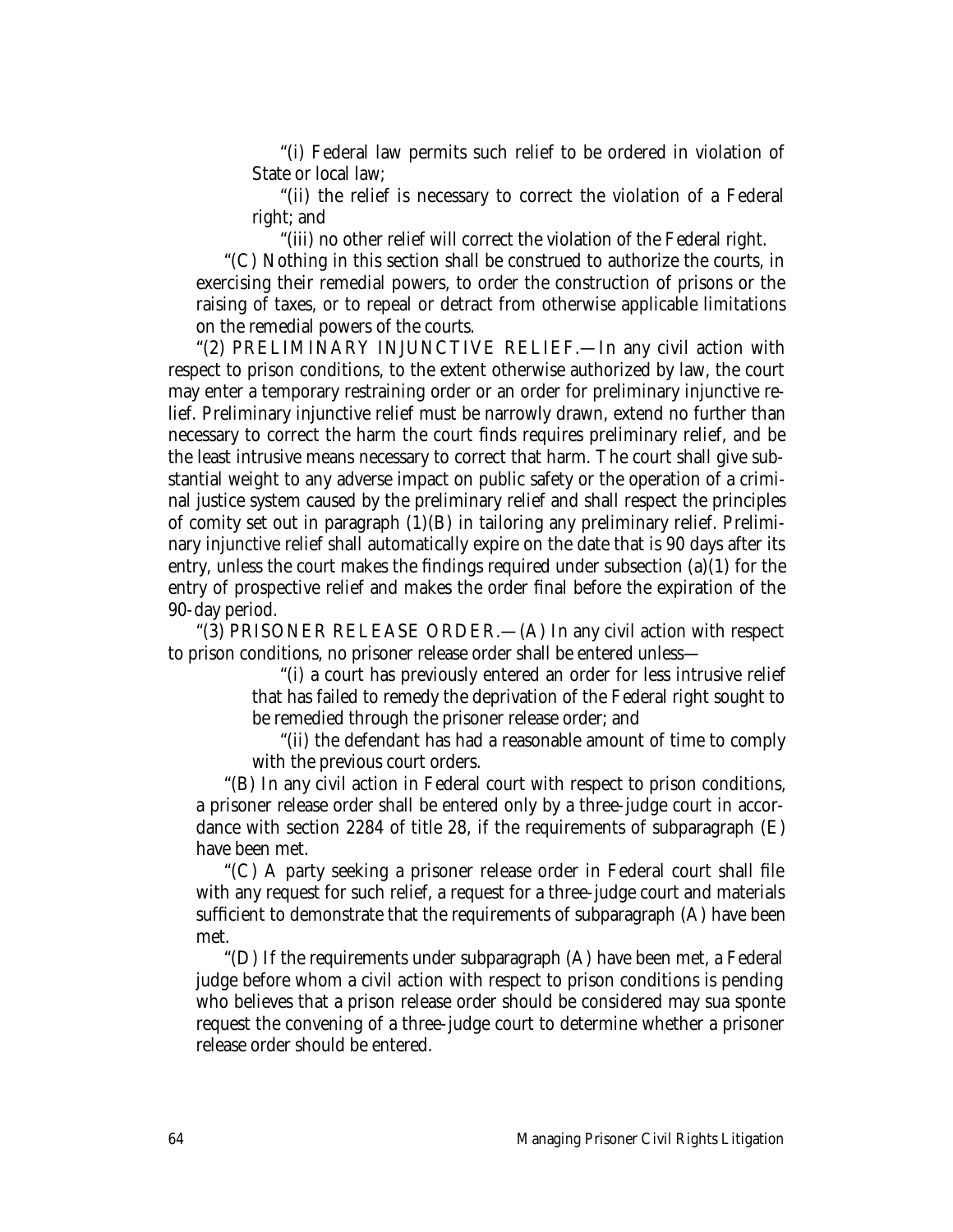"(E) The three-judge court shall enter a prisoner release order only if the court finds by clear and convincing evidence that—

"(i) crowding is the primary cause of the violation of a Federal right; and

"(ii) no other relief will remedy the violation of the Federal right.

"(F) Any State or local official or unit of government whose jurisdiction or function includes the appropriation of funds for the construction, operation, or maintenance of program facilities, or the prosecution or custody of persons who may be released from, or not admitted to, a prison as a result of a prisoner release order shall have standing to oppose the imposition or continuation in effect of such relief and to seek termination of such relief, and shall have the right to intervene in any proceeding relating to such relief.

"(b) TERMINATION OF RELIEF.—

"(1) TERMINATION OF PROSPECTIVE RELIEF.—(A) In any civil action with respect to prison conditions in which prospective relief is ordered, such relief shall be terminable upon the motion of any party or intervenor—

> "(i) 2 years after the date the court granted or approved the prospective relief;

> "(ii) 1 year after the date the court has entered an order denying termination of prospective relief under this paragraph; or

> "(iii) in the case of an order issued on or before the date of enactment of the Prison Litigation Reform Act, 2 years after such date of enactment.

"(B) Nothing in this section shall prevent the parties from agreeing to terminate or modify relief before the relief is terminated under subparagraph (A).

"(2) IMMEDIATE TERMINATION OF PROSPECTIVE RELIEF.—In any civil action with respect to prison conditions, a defendant or intervenor shall be entitled to the immediate termination of any prospective relief if the relief was approved or granted in the absence of a finding by the court that the relief is narrowly drawn, extends no further than necessary to correct the violation of the Federal right, and is the least intrusive means necessary to correct the violation of the Federal right.

"(3) LIMITATION.—Prospective relief shall not terminate if the court makes written findings based on the record that prospective relief remains necessary to correct a current or ongoing violation of the Federal right, extends no further than necessary to correct the violation of the Federal right, and that the prospective relief is narrowly drawn and the least intrusive means to correct the violation.

"(4) TERMINATION OR MODIFICATION OF RELIEF.—Nothing in this section shall prevent any party or intervenor from seeking modification or termination before the relief is terminable under paragraph (1) or (2), to the extent that modification or termination would otherwise be legally permissible.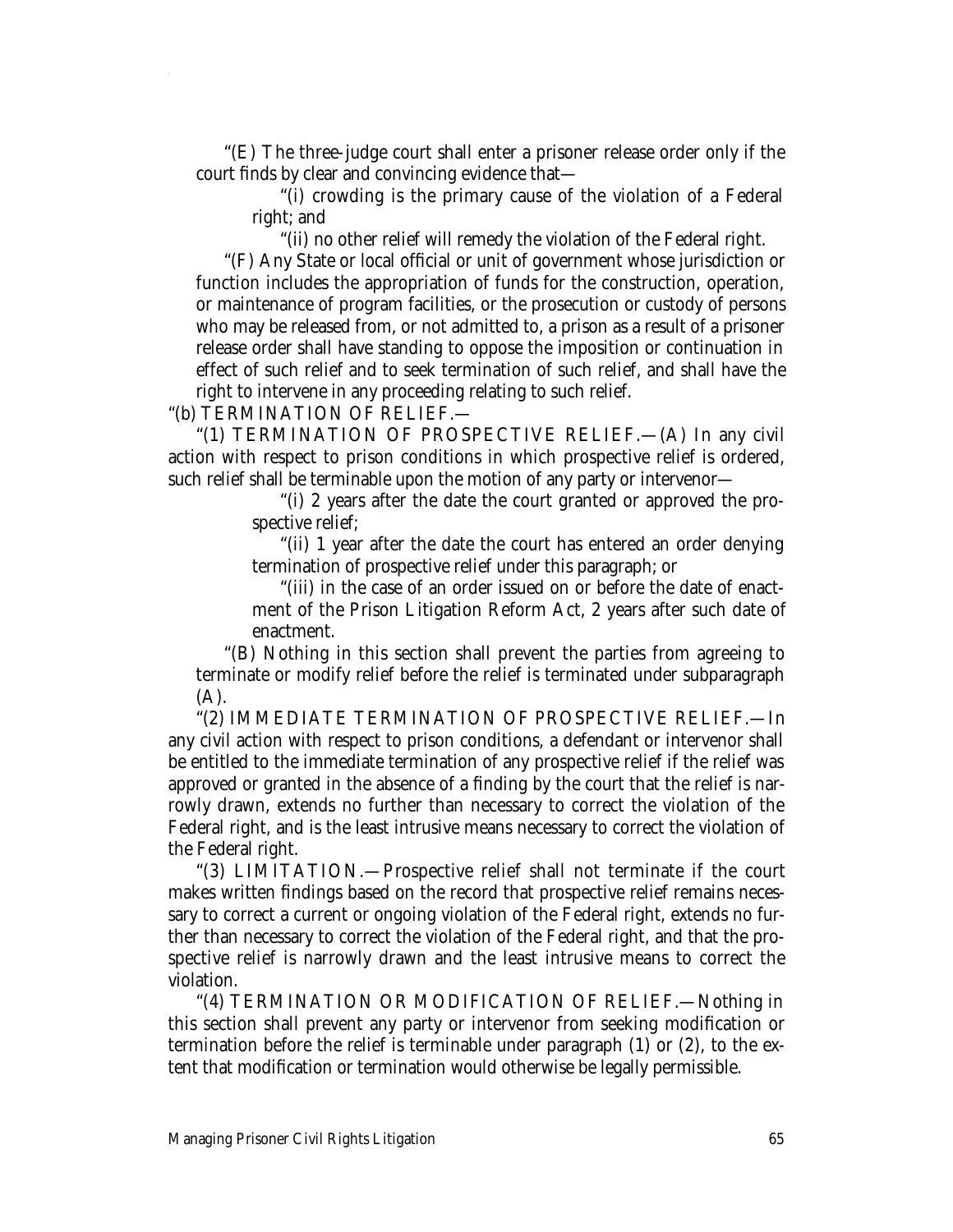"(c) SETTLEMENTS.—

"(1) CONSENT DECREES.—In any civil action with respect to prison conditions, the court shall not enter or approve a consent decree unless it complies with the limitations on relief set forth in subsection (a).

"(2) PRIVATE SETTLEMENT AGREEMENTS.—(A) Nothing in this section shall preclude parties from entering into a private settlement agreement that does not comply with the limitations on relief set forth in subsection (a), if the terms of that agreement are not subject to court enforcement other than the reinstatement of the civil proceeding that the agreement settled.

"(B) Nothing in this section shall preclude any party claiming that a private settlement agreement has been breached from seeking in State court any remedy available under State law.

"(d) STATE LAW REMEDIES.—The limitations on remedies in this section shall not apply to relief entered by a State court based solely upon claims arising under State law.

"(e) PROCEDURE FOR MOTIONS AFFECTING PROSPECTIVE RELIEF.—

"(1) GENERALLY.—The court shall promptly rule on any motion to modify or terminate prospective relief in a civil action with respect to prison conditions.

"(2) AUTOMATIC STAY.—Any prospective relief subject to a pending motion shall be automatically stayed during the period—

" $(A)(i)$  beginning on the 30th day after such motion is filed, in the case of a motion made under paragraph (1) or (2) of subsection (b); or

> "(ii) beginning on the 180th day after such motion is filed, in the case of a motion made under any other law; and

"(B) ending on the date the court enters a final order ruling on the motion. "(f) SPECIAL MASTERS.—

"(1) IN GENERAL.—(A) In any civil action in a Federal court with respect to prison conditions, the court may appoint a special master who shall be disinterested and objective and who will give due regard to the public safety, to conduct hearings on the record and prepare proposed findings of fact.

"(B) The court shall appoint a special master under this subsection during the remedial phase of the action only upon a finding that the remedial phase will be sufficiently complex to warrant the appointment.

"(2) APPOINTMENT.—(A) If the court determines that the appointment of a special master is necessary, the court shall request that the defendant institution and the plaintiff each submit a list of not more than 5 persons to serve as a special master.

"(B) Each party shall have the opportunity to remove up to 3 persons from the opposing party's list.

"(C) The court shall select the master from the persons remaining on the list after the operation of subparagraph (B).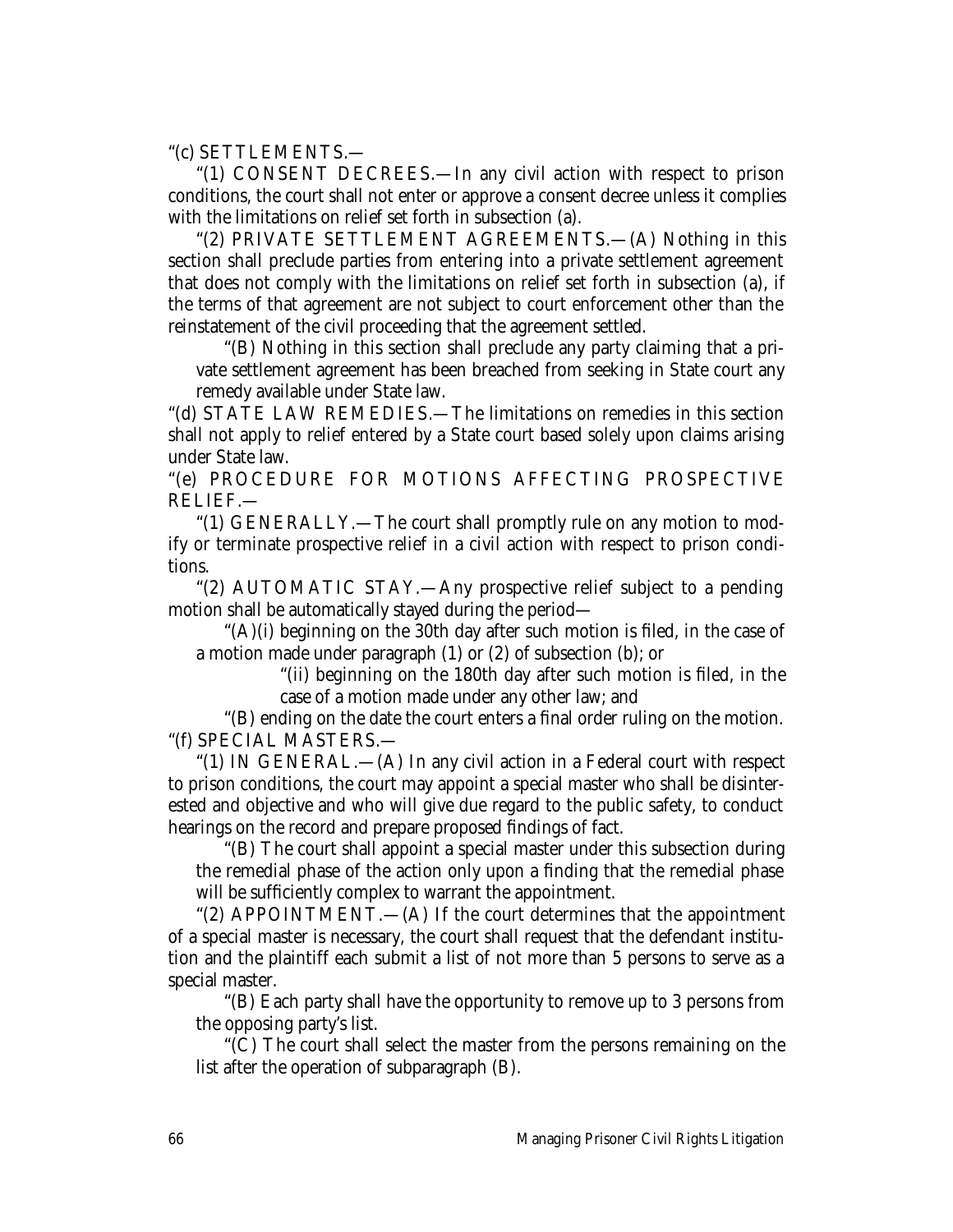"(3) INTERLOCUTORY APPEAL.—Any party shall have the right to an interlocutory appeal of the judge's selection of the special master under this subsection, on the ground of partiality.

"(4) COMPENSATION.—The compensation to be allowed to a special master under this section shall be based on an hourly rate not greater than the hourly rate established under section 3006A for payment of court-appointed counsel, plus costs reasonably incurred by the special master. Such compensation and costs shall be paid with funds appropriated to the Judiciary.

"(5) REGULAR REVIEW OF APPOINTMENT.—In any civil action with respect to prison conditions in which a special master is appointed under this subsection, the court shall review the appointment of the special master every 6 months to determine whether the services of the special master continue to be required under paragraph (1). In no event shall the appointment of a special master extend beyond the termination of the relief.

(6) LIMITATIONS ON POWERS AND DUTIES.—A special master appointed under this subsection—

"(A) may be authorized by a court to conduct hearings and prepare proposed findings of fact, which shall be made on the record;

"(B) shall not make any findings or communications ex parte;

"(C) may be authorized by a court to assist in the development of remedial plans; and

"(D) may be removed at any time, but shall be relieved of the appointment upon the termination of relief.

"(g) DEFINITIONS.—As used in this section—

"(1) the term 'consent decree' means any relief entered by the court that is based in whole or in part upon the consent or acquiescence of the parties but does not include private settlements;

"(2) the term 'civil action with respect to prison conditions' means any civil proceeding arising under Federal law with respect to the conditions of confinement or the effects of actions by government officials on the lives of persons confined in prison, but does not include habeas corpus proceedings challenging the fact or duration of confinement in prison;

"(3) the term 'prisoner' means any person subject to incarceration, detention, or admission to any facility who is accused of, convicted of, sentenced for, or adjudicated delinquent for, violations of criminal law or the terms and conditions of parole, probation, pretrial release, or diversionary program;

"(4) the term 'prisoner release order' includes any order, including a temporary restraining order or preliminary injunctive relief, that has the purpose or effect of reducing or limiting the prison population, or that directs the release from or nonadmission of prisoners to a prison;

"(5) the term 'prison' means any Federal, State, or local facility that incarcerates or detains juveniles or adults accused of, convicted of, sentenced for, or adjudicated delinquent for, violations of criminal law;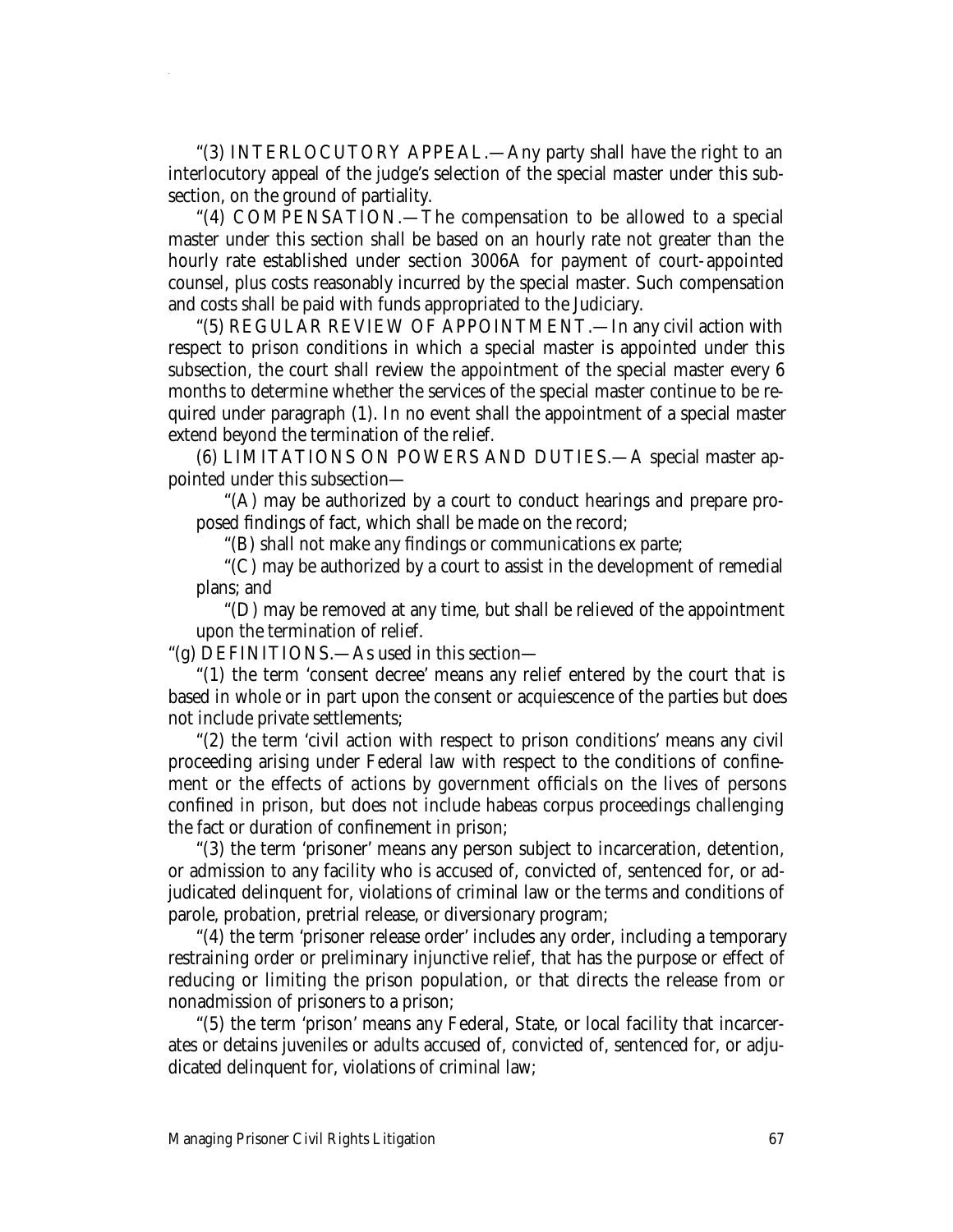"(6) the term 'private settlement agreement' means an agreement entered into among the parties that is not subject to judicial enforcement other than the reinstatement of the civil proceeding that the agreement settled;

"(7) the term 'prospective relief' means all relief other than compensatory monetary damages;

"(8) the term 'special master' means any person appointed by a Federal court pursuant to Rule 53 of the Federal Rules of Civil Procedure or pursuant to any inherent power of the court to exercise the powers of a master, regardless of the title or description given by the court; and

"(9) the term 'relief' means all relief in any form that may be granted or approved by the court, and includes consent decrees but does not include private settlement agreements.".

(b) APPLICATION OF AMENDMENT.—

(1) IN GENERAL.—Section 3626 of title 18, United States Code, as amended by this section, shall apply with respect to all prospective relief whether such relief was originally granted or approved before, on, or after the date of the enactment of this title.

(2) TECHNICAL AMENDMENT.—Subsections (b) and (d) of section 20409 of the Violent Crime Control and Law Enforcement Act of 1994 are repealed.

(c) CLERICAL AMENDMENT.—The table of sections at the beginning of subchapter C of chapter 229 of title 18, United States Code, is amended to read as follows:

"3626. Appropriate remedies with respect to prison conditions.".

## **SEC. 803. AMENDMENTS TO CIVIL RIGHTS OF INSTITUTIONALIZED PERSONS ACT.**

(a) INITIATION OF CIVIL ACTIONS.—Section 3(c) of the Civil Rights of Institutionalized Persons Act (42 U.S.C. 1997a(c)) (referred to in this section as the "Act") is amended to read as follows:

"(c) The Attorney General shall personally sign any complaint filed pursuant to this section.".

(b) CERTIFICATION REQUIREMENTS.—Section 4 of the Act (42 U.S.C. 1997b) is amended—

 $(1)$  in subsection  $(a)$ —

(A) by striking "he" each place it appears and inserting "the Attorney General"; and

(B) by striking "his" and inserting "the Attorney General's"; and (2) by amending subsection (b) to read as follows:

"(b) The Attorney General shall personally sign any certification made pursuant to this section."

(c) INTERVENTION IN ACTIONS.—Section 5 of the Act (42 U.S.C. 1997c) is amended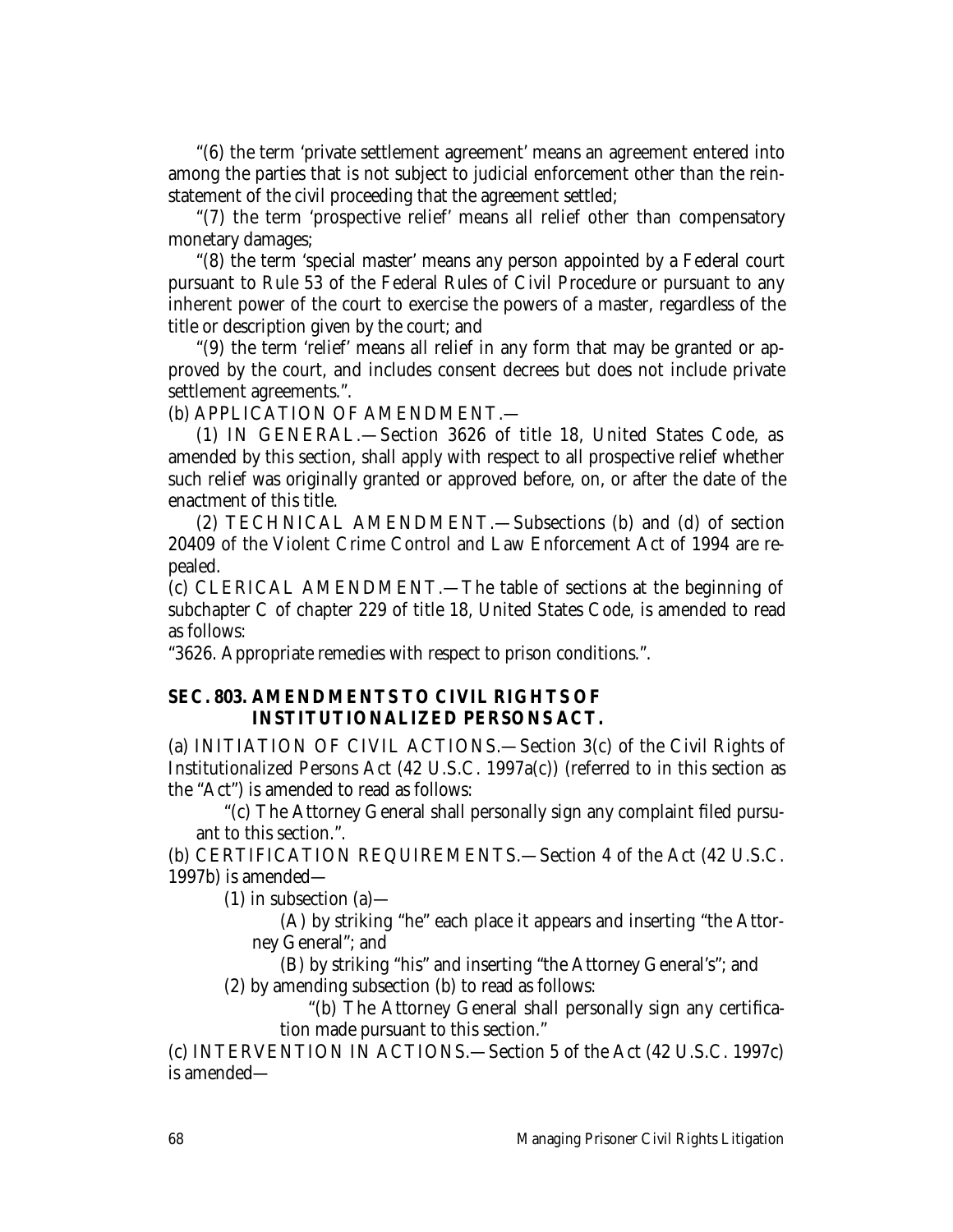$(1)$  in subsection  $(b)$ —

(A) in paragraph (1), by striking "he" each place it appears and inserting "the Attorney General"; and

(B) by amending paragraph (2) to read as follows:

"(2) The Attorney General shall personally sign any certification made pursuant to this section."; and

(2) by amending subsection (c) to read as follows:

"(c) The Attorney General shall personally sign any motion to intervene made pursuant to this section.".

(d) SUITS BY PRISONERS.—Section 7 of the Act (42 U.S.C. 1997e) is amended to read as follows:

### **"SEC. 7. SUITS BY PRISONERS.**

"(a) APPLICABILITY OF ADMINISTRATIVE REMEDIES.—No action shall be brought with respect to prison conditions under section 1979 of the Revised Statutes of the United States (42 U.S.C. 1983), or any other Federal law, by a prisoner confined in any jail, prison, or other correctional facility until such administrative remedies as are available are exhausted.

"(b) FAILURE OF STATE TO ADOPT OR ADHERE TO ADMINIS-TRATIVE GRIEVANCE PROCEDURE.—The failure of a State to adopt or adhere to an administrative grievance procedure shall not constitute the basis for an action under section 3 or 5 of this Act.

"(c) DISMISSAL.—(1) The court shall on its own motion or on the motion of a party dismiss any action brought with respect to prison conditions under section 1979 of the Revised Statutes of the United States (42 U.S.C. 1983), or any other Federal law, by a prisoner confined in any jail, prison, or other correctional facility if the court is satisfied that the action is frivolous, malicious, fails to state a claim upon which relief can be granted, or seeks monetary relief from a defendant who is immune from such relief.

"(2) In the event that a claim is, on its face, frivolous, malicious, fails to state a claim upon which relief can be granted, or seeks monetary relief from a defendant who is immune from such relief, the court may dismiss the underlying claim without first requiring the exhaustion of administrative remedies.

"(d) ATTORNEY'S FEES.—(1) In any action brought by a prisoner who is confined to any jail, prison, or other correctional facility, in which attorney's fees are authorized under section 2 of the Revised Statutes of the United States (42 U.S.C. 1988), such fees shall not be awarded, except to the extent that—

"(A) the fee was directly and reasonably incurred in proving an actual violation of the plaintiff's rights protected by a statute pursuant to which a fee may be awarded under section 2 of the Revised Statutes; and

"(B)(i) the amount of the fee is proportionately related to the court ordered relief for the violation; or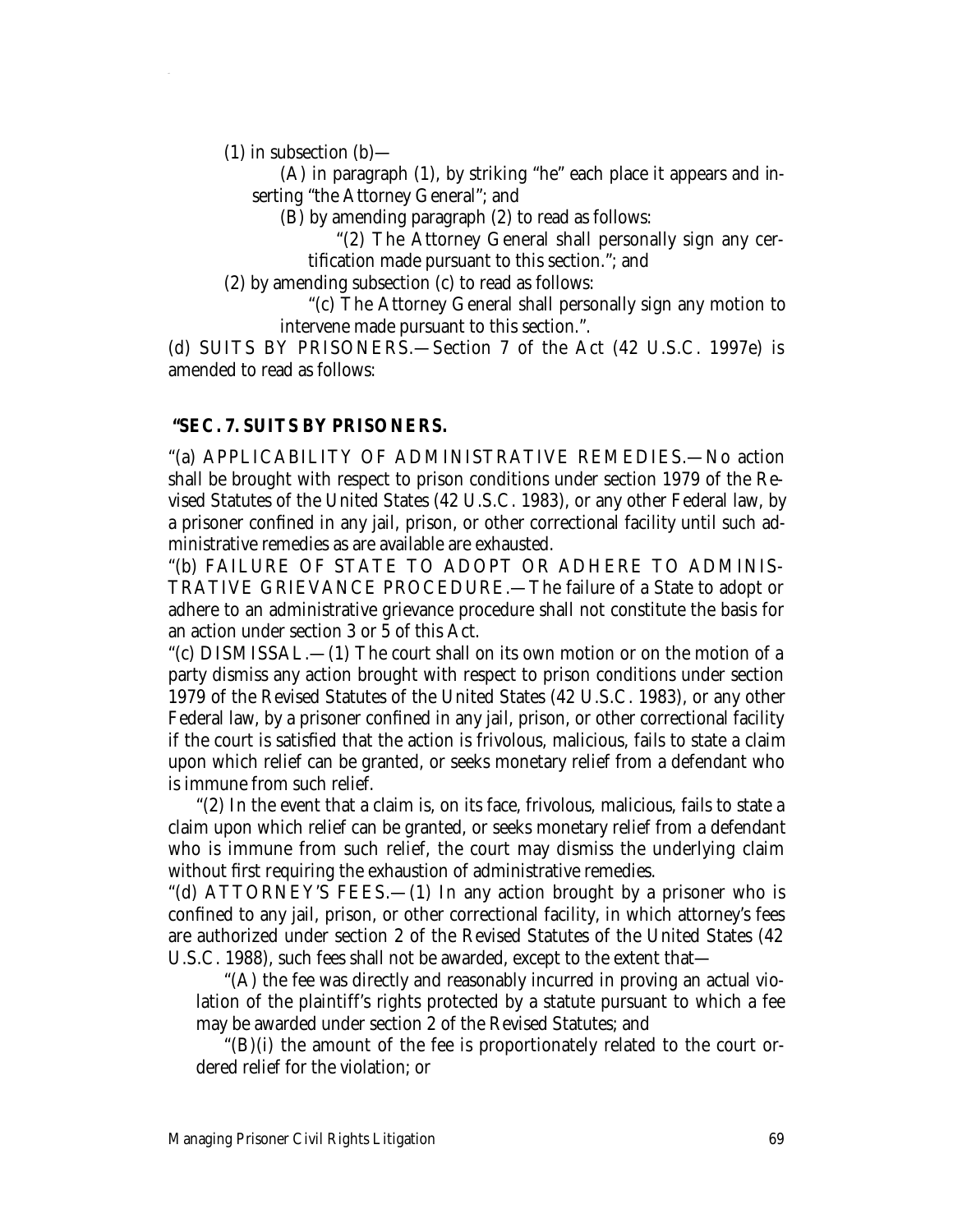"(ii) the fee was directly and reasonably incurred in enforcing the relief ordered for the violation.

"(2) Whenever a monetary judgment is awarded in an action described in paragraph (1), a portion of the judgment (not to exceed 25 percent) shall be applied to satisfy the amount of attorney's fees awarded against the defendant. If the award of attorney's fees is not greater than 150 percent of the judgment, the excess shall be paid by the defendant.

"(3) No award of attorney's fees in an action described in paragraph (1) shall be based on an hourly rate greater than 150 percent of the hourly rate established under section 3006A of title 18, United States Code, for payment of courtappointed counsel.

"(4) Nothing in this subsection shall prohibit a prisoner from entering into an agreement to pay an attorney's fee in an amount greater than the amount authorized under this subsection, if the fee is paid by the individual rather than by the defendant pursuant to section 2 of the Revised Statutes of the United States (42 U.S.C. 1988).

"(e) LIMITATION ON RECOVERY.—No Federal civil action may be brought by a prisoner confined in a jail, prison, or other correctional facility, for mental or emotional injury suffered while in custody without a prior showing of physical injury.

"(f) HEARINGS.—(1) To the extent practicable, in any action brought with respect to prison conditions in Federal court pursuant to section 1979 of the Revised Statutes of the United States (42 U.S.C. 1983), or any other Federal law, by a prisoner confined in any jail, prison, or other correctional facility, pretrial proceedings in which the prisoner's participation is required or permitted shall be conducted by telephone, video conference, or other telecommunications technology without removing the prisoner from the facility in which the prisoner is confined.

"(2) Subject to the agreement of the official of the Federal, State, or local unit of government with custody over the prisoner, hearings may be conducted at the facility in which the prisoner is confined. To the extent practicable, the court shall allow counsel to participate by telephone, video conference, or other communications technology in any hearing held at the facility.

"(g) WAIVER OF REPLY.—(1) Any defendant may waive the right to reply to any action brought by a prisoner confined in any jail, prison, or other correctional facility under section 1979 of the Revised Statutes of the United States (42 U.S.C. 1983) or any other Federal law. Notwithstanding any other law or rule of procedure, such waiver shall not constitute an admission of the allegations contained in the complaint. No relief shall be granted to the plaintiff unless a reply has been filed.

"(2) The court may require any defendant to reply to a complaint brought under this section if it finds that the plaintiff has a reasonable opportunity to prevail on the merits.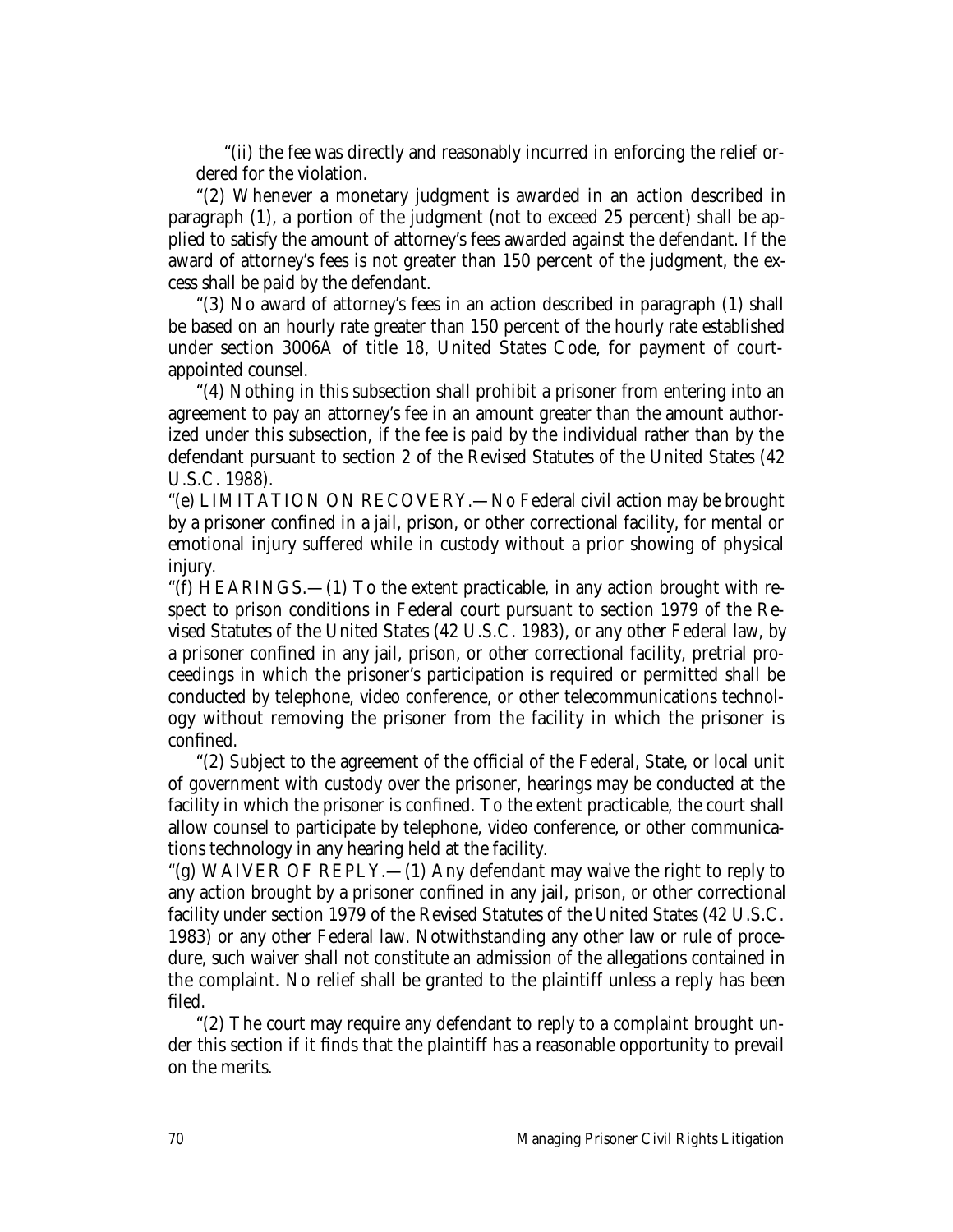"(h) DEFINITION.—As used in this section, the term 'prisoner' means any person incarcerated or detained in any facility who is accused of, convicted of, sentenced for, or adjudicated delinquent for, violations of criminal law or the terms and conditions of parole, probation, pretrial release, or diversionary program."

(e) REPORT TO CONGRESS.—Section 8 of the Act (42 U.S.C. 1997f) is amended by striking "his report" and inserting "the report".

(f) NOTICE TO FEDERAL DEPARTMENTS.—Section 10 of the Act (42 U.S.C. 1997h) is amended—

(1) by striking "his action" and inserting "the action"; and

(2) by striking "he is satisfied" and inserting "the Attorney General is satisfied".

### **SEC. 804. PROCEEDINGS IN FORMA PAUPERIS.**

(a) FILING FEES.—Section 1915 of title 28, United States Code, is amended— (1) in subsection (a)—

(A) by striking "(a) Any" and inserting "(a)(1) Subject to subsection (b), any";

(B) by striking "and costs";

(C) by striking "makes affidavit" and inserting "submits an affidavit that includes a statement of all assets such prisoner possesses";

(D) by striking "such costs" and inserting "such fees";

(E) by striking "he" each place it appears and inserting "the person";

(F) by adding immediately after paragraph (1), the following new paragraph:

"(2) A prisoner seeking to bring a civil action or appeal a judgment in a civil action or proceeding without prepayment of fees or security therefor, in addition to filing the affidavit filed under paragraph (1), shall submit a certified copy of the trust fund account statement (or institutional equivalent) for the prisoner for the 6-month period immediately preceding the filing of the complaint or notice of appeal, obtained from the appropriate official of each prison at which the prisoner is or was confined."; and

(G) by striking "An appeal" and inserting "(3) An appeal";

(2) by redesignating subsections (b), (c), (d), and (e) as subsections (c), (d), (e), and (f), respectively;

(3) by inserting after subsection (a) the following new subsection:

" $(b)(1)$  Notwithstanding subsection (a), if a prisoner brings a civil action or files an appeal in forma pauperis, the prisoner shall be required to pay the full amount of a filing fee. The court shall assess and, when funds exist, collect, as a partial payment of any court fees required by law, an initial partial filing fee of 20 percent of the greater of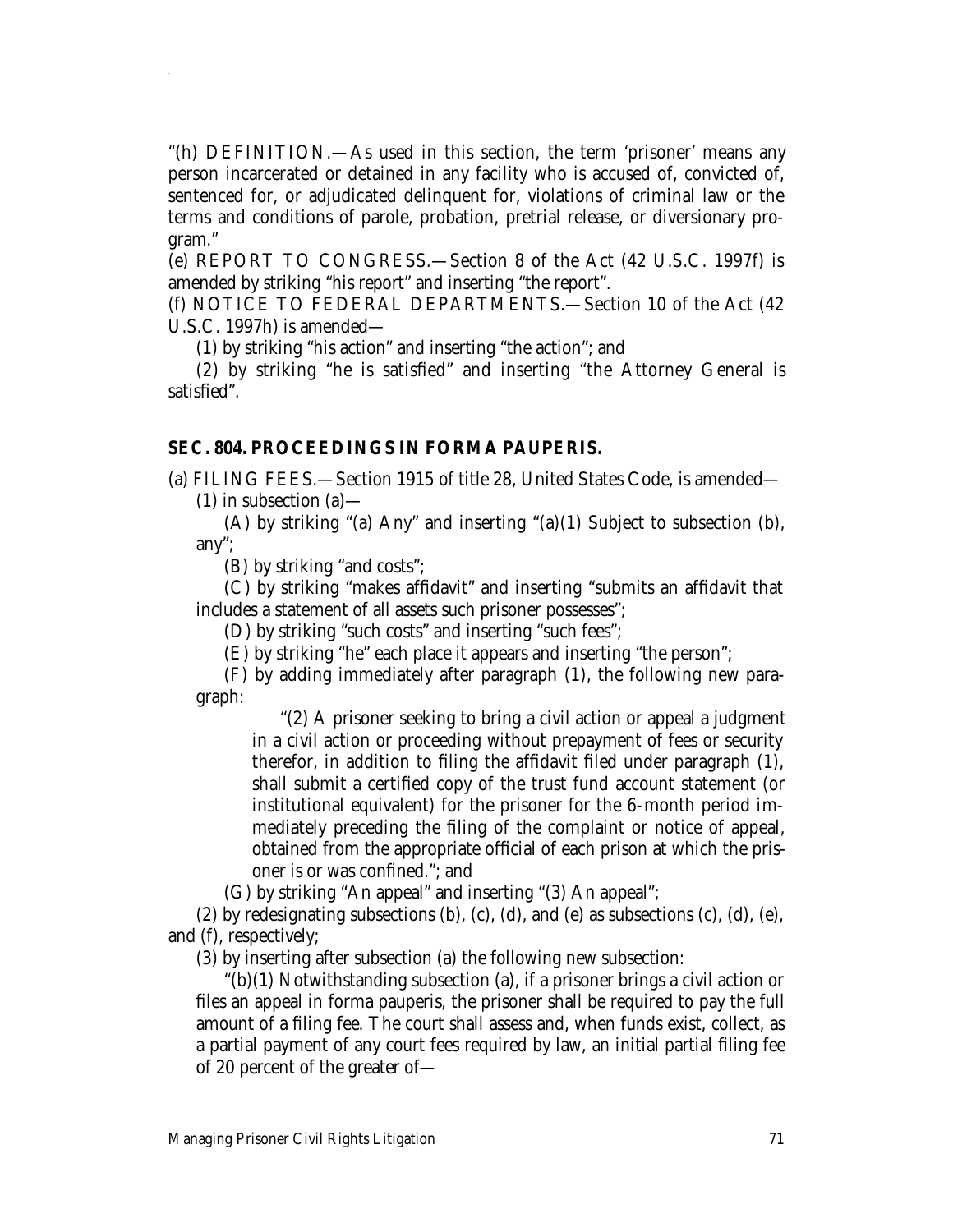"(A) the average monthly deposits to the prisoner's account; or

"(B) the average monthly balance in the prisoner's account for the 6-month period immediately preceding the filing of the complaint or notice of appeal.

"(2) After payment of the initial partial filing fee, the prisoner shall be required to make monthly payments of 20 percent of the preceding month's income credited to the prisoner's account. The agency having custody of the prisoner shall forward payments from the prisoner's account to the clerk of the court each time the amount in the account exceeds \$10 until the filing fees are paid.

"(3) In no event shall the filing fee collected exceed the amount of fees permitted by statute for the commencement of a civil action or an appeal of a civil action or criminal judgment.

"(4) In no event shall a prisoner be prohibited from bringing a civil action or appealing a civil or criminal judgment for the reason that the prisoner has no assets and no means by which to pay the initial partial filing fee.";

(4) in subsection (c), as redesignated by paragraph (2), by striking "subsection (a) of this section" and inserting "subsections (a) and (b) and the prepayment of any partial filing fee as may be required under subsection (b)"; and

(5) by amending subsection (e), as redesignated by paragraph (2), to read as follows:

"(e)(1) The court may request an attorney to represent any person unable to afford counsel.

"(2) Notwithstanding any filing fee, or any portion thereof, that may have been paid, the court shall dismiss the case at any time if the court determines that—

"(A) the allegation of poverty is untrue; or

"(B) the action or appeal—

"(i) is frivolous or malicious;

"(ii) fails to state a claim on which relief may be granted; or

"(iii) seeks monetary relief against a defendant who is immune from such relief.".

(b) EXCEPTION TO DISCHARGE OF DEBT IN BANKRUPTCY PROCEEDING.—Section 523(a) of title 11, United States Code, is amended—

(1) in paragraph (16), by striking the period at the end and inserting "; or "; and

(2) by adding at the end the following new paragraph:

"(17) for a fee imposed by a court for the filing of a case, motion, complaint, or appeal, or for other costs and expenses assessed with respect to such filing, regardless of an assertion of poverty by the debtor under section 1915(b) or (f) of title 28, or the debtor's status as a prisoner, as defined in section 1915(h) of title 28.".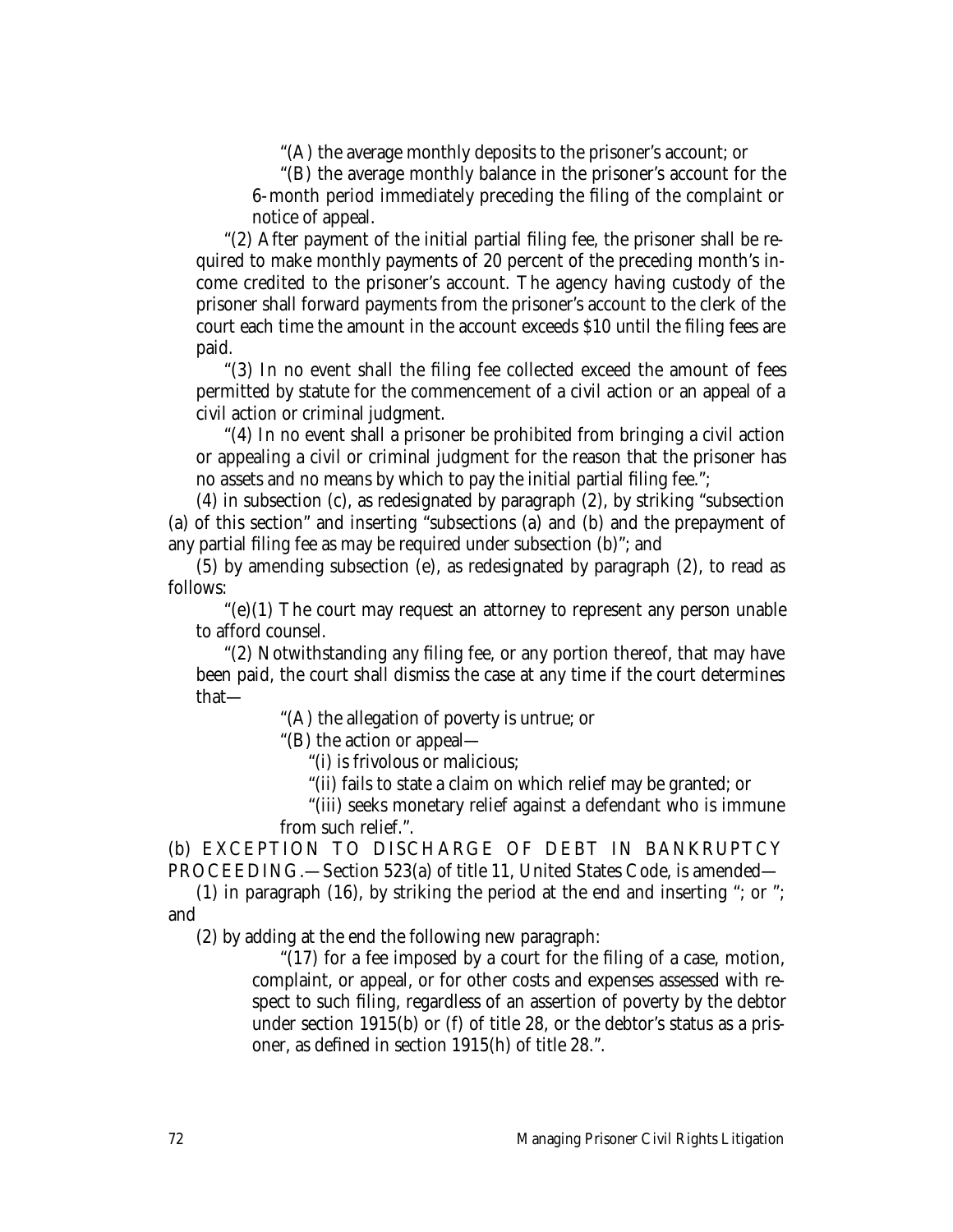(c) COSTS.—Section 1915(f) of title 28, United States Code (as redesignated by subsection  $(a)(2)$ , is amended—

(1) by striking "(f) Judgment" and inserting " $(f)(1)$  Judgment";

(2) by striking "cases" and inserting "proceedings"; and

(3) by adding at the end the following new paragraph:

" $(2)(A)$  If the judgment against a prisoner includes the payment of costs under this subsection, the prisoner shall be required to pay the full amount of the costs ordered.

 "(B) The prisoner shall be required to make payments for costs under this subsection in the same manner as is provided for filing fees under subsection (a)(2).

"(C) In no event shall the costs collected exceed the amount of the costs ordered by the court.".

(d) SUCCESSIVE CLAIMS.—Section 1915 of title 28, United States Code, is amended by adding at the end the following new subsection:

> "(g) In no event shall a prisoner bring a civil action or appeal a judgment in a civil action or proceeding under this section if the prisoner has, on 3 or more prior occasions, while incarcerated or detained in any facility, brought an action or appeal in a court of the United States that was dismissed on the grounds that it is frivolous, malicious, or fails to state a claim upon which relief may be granted, unless the prisoner is under imminent danger of serious physical injury."

(e) DEFINITION.—Section 1915 of title 28, United States Code, is amended by adding at the end the following new subsection:

"(h) As used in this section, the term 'prisoner' means any person incarcerated or detained in any facility who is accused of, convicted of, sentenced for, or adjudicated delinquent for, violations of criminal law or the terms and conditions of parole, probation, pretrial release, or diversionary program.".

#### **SEC. 805. JUDICIAL SCREENING.**

(a) IN GENERAL.—Chapter 123 of title 28, United States Code, is amended by inserting after section 1915 the following new section:

### **"§ 1915A. Screening**

"(a) SCREENING.—The court shall review, before docketing, if feasible or, in any event, as soon as practicable after docketing, a complaint in a civil action in which a prisoner seeks redress from a governmental entity or officer or employee of a governmental entity.

"(b) GROUNDS FOR DISMISSAL.—On review, the court shall identify cognizable claims or dismiss the complaint, or any portion of the complaint, if the complaint—

"(1) is frivolous, malicious, or fails to state a claim upon which relief may be granted; or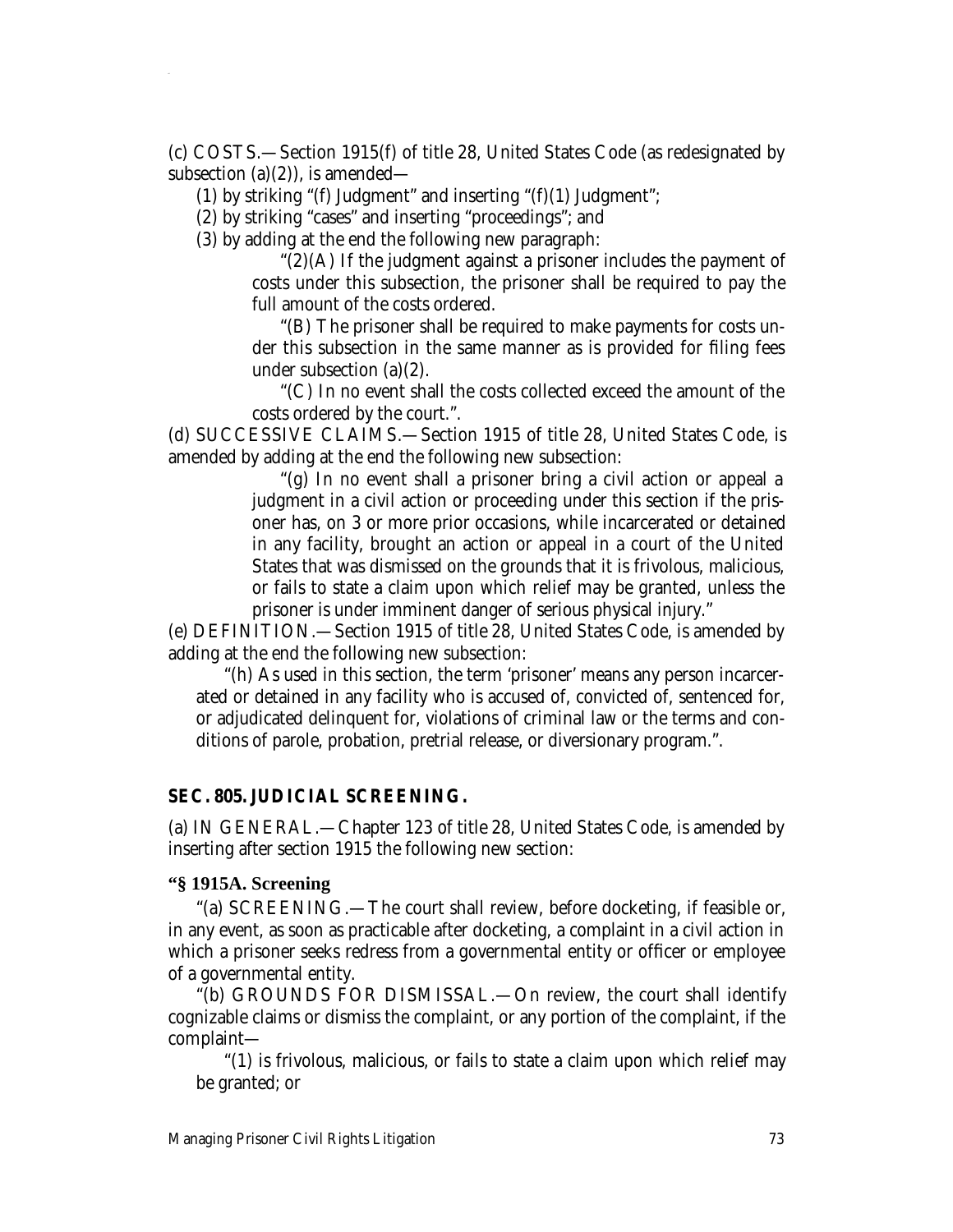"(2) seeks monetary relief from a defendant who is immune from such relief.

"(c) DEFINITION.—As used in this section, the term 'prisoner' means any person incarcerated or detained in any facility who is accused of, convicted of, sentenced for, or adjudicated delinquent for, violations of criminal law or the terms and conditions of parole, probation, pretrial release, or diversionary program.".

(b) TECHNICAL AMENDMENT.—The analysis for chapter 123 of title 28, United States Code, is amended by inserting after the item relating to section 1915 the following new item:

"1915A. Screening.".

### **SEC. 806. FEDERAL TORT CLAIMS.**

Section 1346(b) of title 28, United States Code, is amended—

(1) by striking "(b)" and inserting " $(b)(1)$ "; and

(2) by adding at the end the following:

"(2) No person convicted of a felony who is incarcerated while awaiting sentencing or while serving a sentence may bring a civil action against the United States or an agency, officer, or employee of the Government, for mental or emotional injury suffered while in custody without a prior showing of physical injury.".

### **SEC. 807. PAYMENT OF DAMAGE AWARD IN SATISFACTION OF PENDING RESTITUTION ORDERS.**

Any compensatory damages awarded to a prisoner in connection with a civil action brought against any Federal, State, or local jail, prison, or correctional facility or against any official or agent of such jail, prison, or correctional facility, shall be paid directly to satisfy any outstanding restitution orders pending against the prisoner. The remainder of any such award after full payment of all pending restitution orders shall be forwarded to the prisoner.

### **SEC. 808. NOTICE TO CRIME VICTIMS OF PENDING DAMAGE AWARD.**

Prior to payment of any compensatory damages awarded to a prisoner in connection with a civil action brought against any Federal, State, or local jail, prison, or correctional facility or against any official or agent of such jail, prison, or correctional facility, reasonable efforts shall be made to notify the victims of the crime for which the prisoner was convicted and incarcerated concerning the pending payment of any such compensatory damages.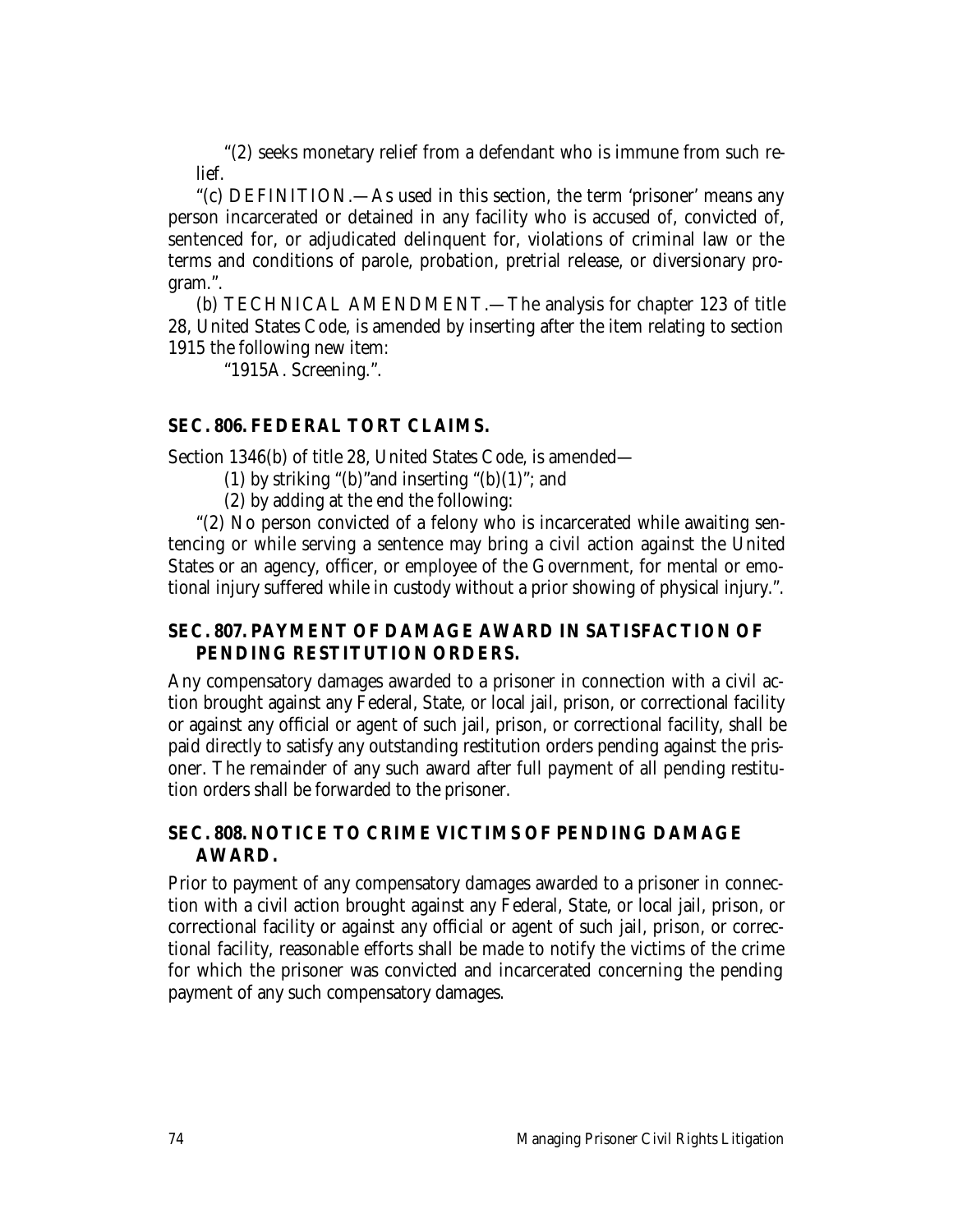## **SEC. 809. EARNED RELEASE CREDIT OR GOOD TIME CREDIT REVOCATION.**

(a) IN GENERAL.—Chapter 123 of title 28, United States Code, is amended by adding at the end the following new section:

#### **"§ 1932. Revocation of earned release credit**

"In any civil action brought by an adult convicted of a crime and confined in a Federal correctional facility, the court may order the revocation of such earned good time credit under section 3624(b) of title 18, United States Code, that has not yet vested, if, on its own motion or the motion of any party, the court finds that—

"(1) the claim was filed for a malicious purpose;

"(2) the claim was filed solely to harass the party against which it was filed; or

"(3) the claimant testifies falsely or otherwise knowingly presents false evidence or information to the court."

(b) TECHNICAL AMENDMENT.—The analysis for chapter 123 of title 28, United States Code, is amended by inserting after the item relating to section 1931 the following:

"1932. Revocation of earned release credit.".

(c) AMENDMENT OF SECTION 3624 OF TITLE 18.—Section 3624(b) of title 18, United States Code, is amended—

(1) in paragraph  $(1)$ —

(A) by striking the first sentence;

(B) in the second sentence—

(i) by striking "A prisoner" and inserting "Subject to paragraph (2), a prisoner";

(ii) by striking "for a crime of violence,"; and

(iii) by striking "such";

(C) in the third sentence, by striking "If the Bureau" and inserting "Subject to paragraph (2), if the Bureau";

(D) by striking the fourth sentence and inserting the following: "In awarding credit under this section, the Bureau shall consider whether the prisoner, during the relevant period, has earned, or is making satisfactory progress toward earning, a high school diploma or an equivalent degree."; and

(E) in the sixth sentence, by striking "Credit for the last" and inserting "Subject to paragraph (2), credit for the last"; and

(2) by amending paragraph (2) to read as follows:

"(2) Notwithstanding any other law, credit awarded under this subsection after the date of enactment of the Prison Litigation Reform Act shall vest on the date the prisoner is released from custody.".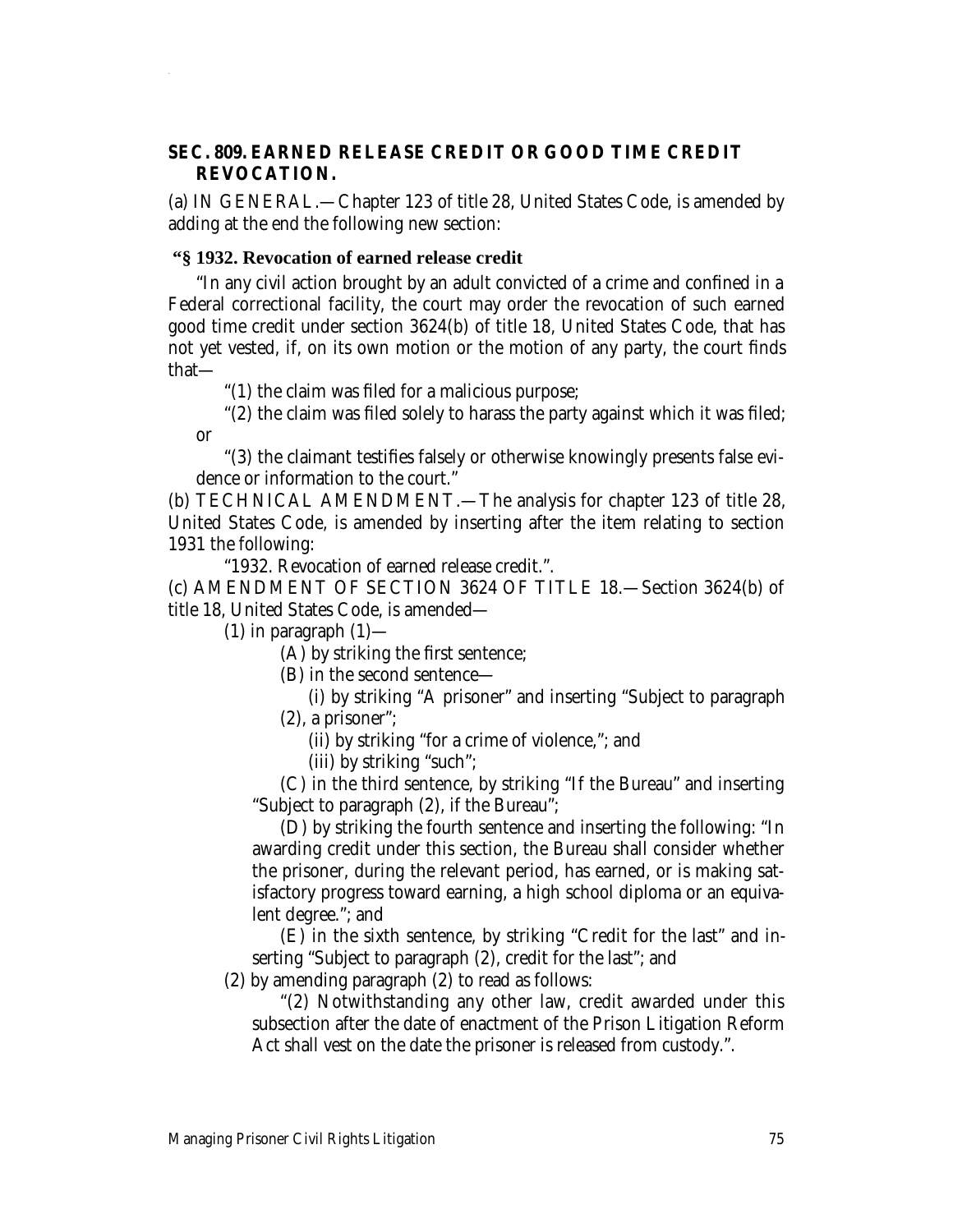# **SEC. 810. SEVERABILITY.**

If any provision of this title, an amendment made by this title, or the application of such provision or amendment to any person or circumstance is held to be unconstitutional, the remainder of this title, the amendments made by this title, and the application of the provisions of such to any person or circumstance shall not be affected thereby.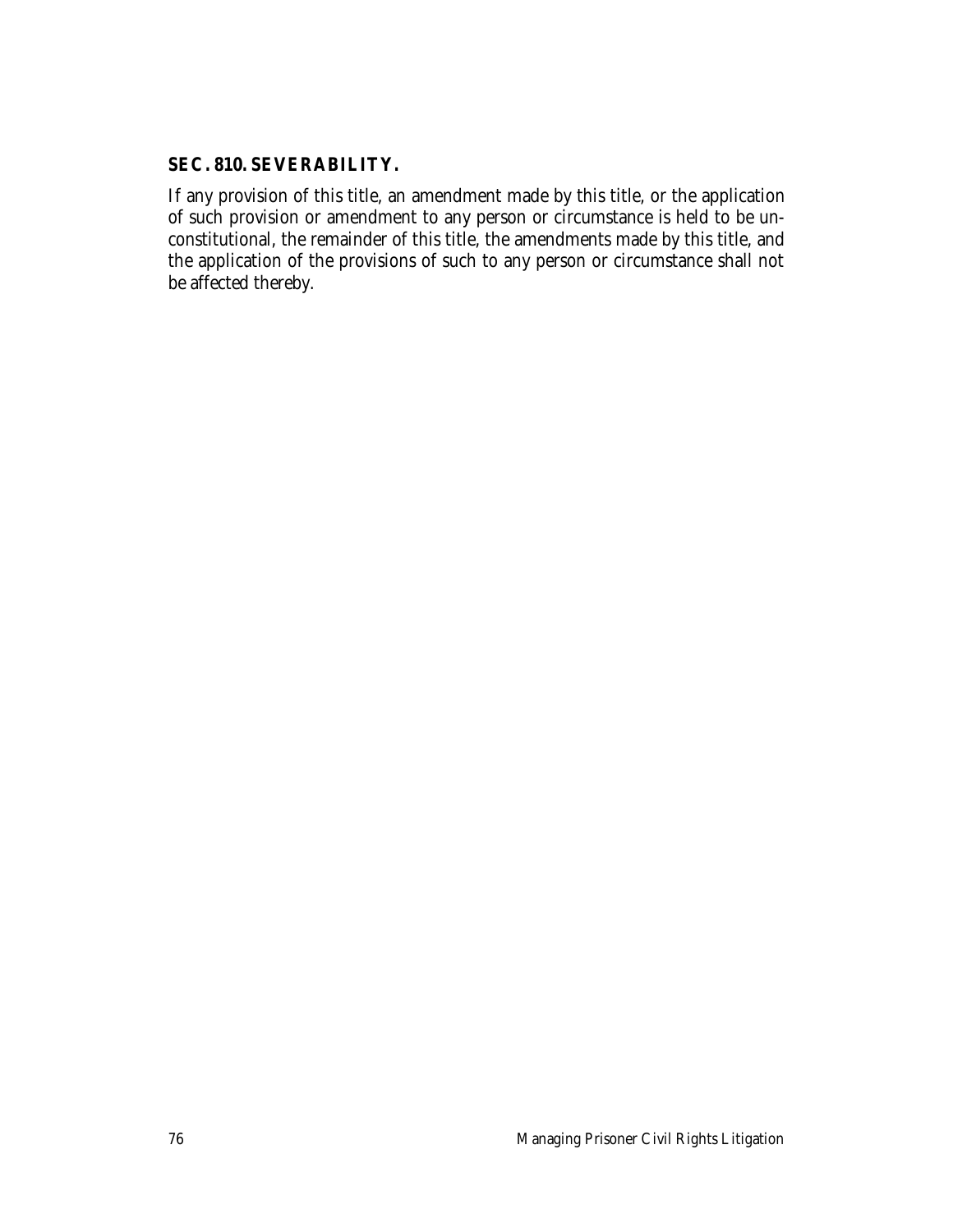# **Appendix A-3 Text of 28 U.S.C. § 1915 as Amended by the PLRA**

(a) *(1) Subject to subsection (b), a*Any court of the United States may authorize the commencement, prosecution, or defense of any suit, action or proceeding, civil or criminal, or appeal therein, without prepayment of fees and costs or security therefor, by a person who makes affidavit *submits an affidavit that includes a statement of all assets such prisoner possesses* that he *the person* is unable to pay such costs *fees* or give security therefor. Such affidavit shall state the nature of the action, defense, or appeal and affiant's belief that he *the person* is entitled to redress.

*(2) A prisoner seeking to bring a civil action or appeal a judgment in a civil action or proceeding without prepayment of fees or security therefor, in addition to filing the affidavit filed under paragraph (1), shall submit a certified copy of the trust fund account statement (or institutional equivalent) for the prisoner for the 6-month period immediately preceding the filing of the complaint or notice of appeal, obtained from the appropriate official of each prison at which the prisoner is or was confined.*

*(3)* An appeal may not be taken in forma pauperis if the trial court certifies in writing that it is not taken in good faith.

*(b) (1)Notwithstanding subsection (a), if a prisoner brings a civil action or files an appeal in forma pauperis, the prisoner shall be required to pay the full amount of a filing fee. The court shall assess and, when funds exist, collect, as a partial payment of any court fees required by law, an initial partial filing fee of 20 percent of the greater of—*

*(A) the average monthly deposits to the prisoner's account; or*

*(B) the average monthly balance in the prisoner's account for the 6-month period immediately preceding the filing of the complaint or notice of appeal.*

*(2) After payment of the initial partial filing fee, the prisoner shall be required to make monthly payments of 20 percent of the preceding month's income credited to the prisoner's account. The agency having custody of the prisoner shall forward payments from the prisoner's account to the clerk of the court each time the amount in the account exceeds \$10 until the filing fees are paid.*

*(3) In no event shall the filing fee collected exceed the amount of fees permitted by statute for the commencement of a civil action or an appeal of a civil action or criminal judgment.*

*(4) In no event shall a prisoner be prohibited from bringing a civil action or appealing a civil or criminal judgment for the reason that the prisoner has no assets and no means by which to pay the initial partial filing fee.*

(b) *(c)* Upon filing of an affidavit in accordance with subsection*s* (a) of this section *and (b) and the prepayment of any partial filing fee as may be required under subsection (b)*, the court may direct payment by the United States of the expenses of (1) printing the record on appeal in any civil or criminal case, if such printing is required by the appellate court; (2) preparing a transcript of proceedings before a United States magistrate in any civil or criminal case, if such transcript is required by the district court, in the case of proceedings conducted under section 363(b) of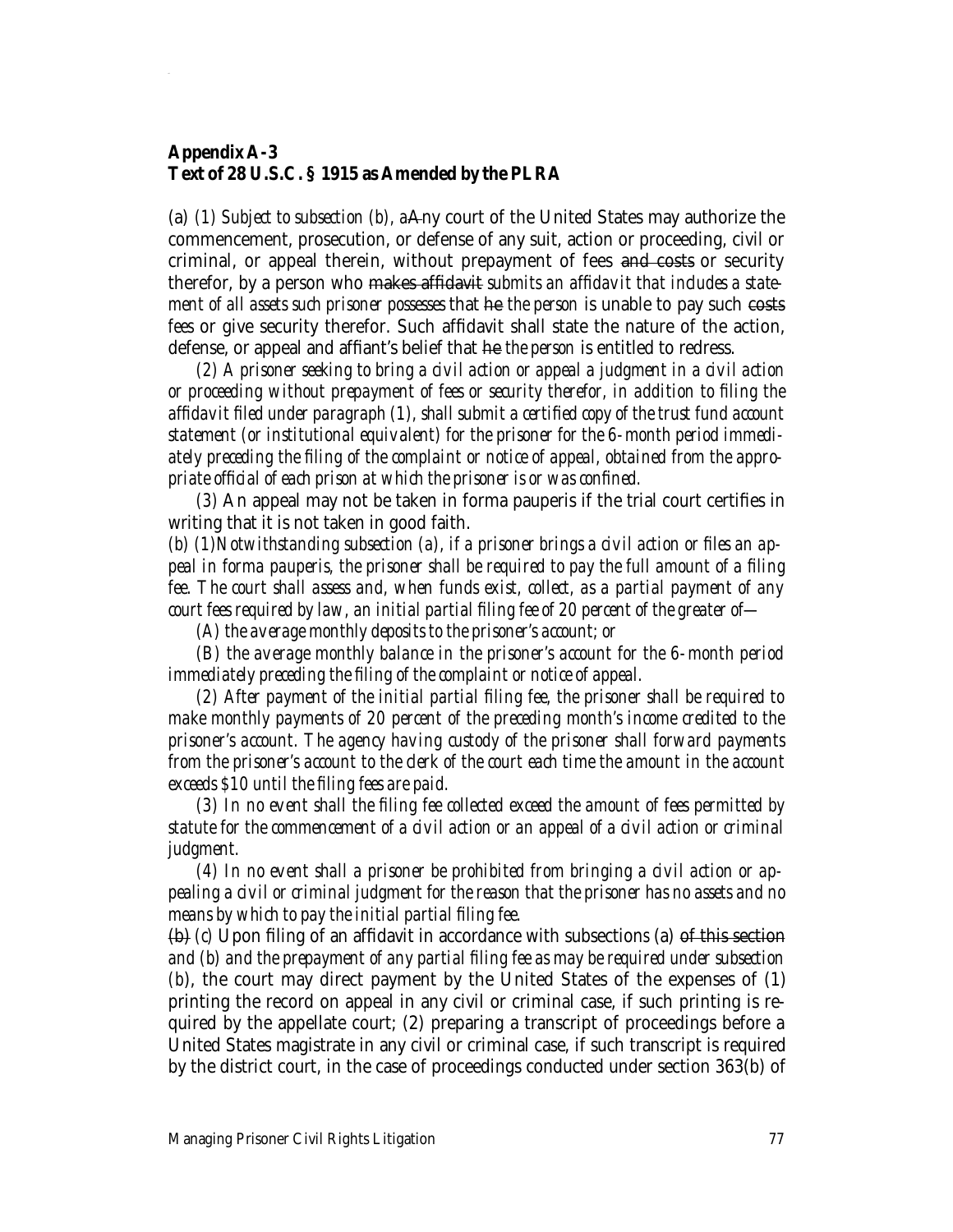this title or under section 3401(b) of title 18, United States Code; and (3) printing the record on appeal if such printing is required by the appellate court, in the case of proceedings conducted pursuant to section 363(b) of this title. Such expenses shall be paid when authorized by the Director of the Administrative Office of the United States Courts.

(c) *(d)* The officers of the court shall issue and serve all process, and perform all duties in such cases. Witnesses shall attend as in other cases, and the same remedies shall be available as are provided for by law in other cases.

(d) *(e) (1)* The court may request an attorney to represent any such person unable to employ afford counsel and may dismiss the case if the allegation of poverty is untrue, or if satisfied that the action is frivolous or malicious.

*(2) Notwithstanding any filing fee, or any portion thereof, that may have been paid, the court shall dismiss the case at any time if the court determines that—*

*(A) the allegation of poverty is untrue; or*

*(B) the action or appeal*

*(i) is frivolous or malicious;*

*(ii) fails to state a claim on which relief may be granted; or*

*(iii) seeks monetary relief against a defendant who is immune from such relief.*

(e) *(f) (1)* Judgment may be rendered for costs at the conclusion of the suit or action as in other cases *proceedings*, but the United States shall not be liable for any of the costs thus incurred. If the United States has paid the costs of a stenographic transcript or printed record for the prevailing party, the same shall be taxed in favor of the United States.

*(2) (A) If the judgment against a prisoner includes the payment of costs under this subsection, the prisoner shall be required to pay the full amount of the costs ordered.*

*(B) The prisoner shall be required to make payments for costs under this subsection in the same manner as provided for filing fees under subsection (a)(2).*

*(C) In no event shall the costs collected exceed the amount of the costs ordered by the court.*

*(g) In no event shall a prisoner bring a civil action or appeal a judgment in a civil action or proceeding under this section if the prisoner has, on 3 or more occasions, while incarcerated or detained in any facility, brought an action or appeal in a court of the United States that was dismissed on the grounds that it is frivolous, malicious, or fails to state a claim upon which relief may be granted, unless the prisoner is under imminent danger of serious physical injury.*

*(h) As used in this section, the term "prisoner" means "any person incarcerated or detained in any facility who is accused of, sentenced for, or adjudicated delinquent for, violations of criminal law or the terms and conditions of parole, probation, pretrial release, or diversionary programs."*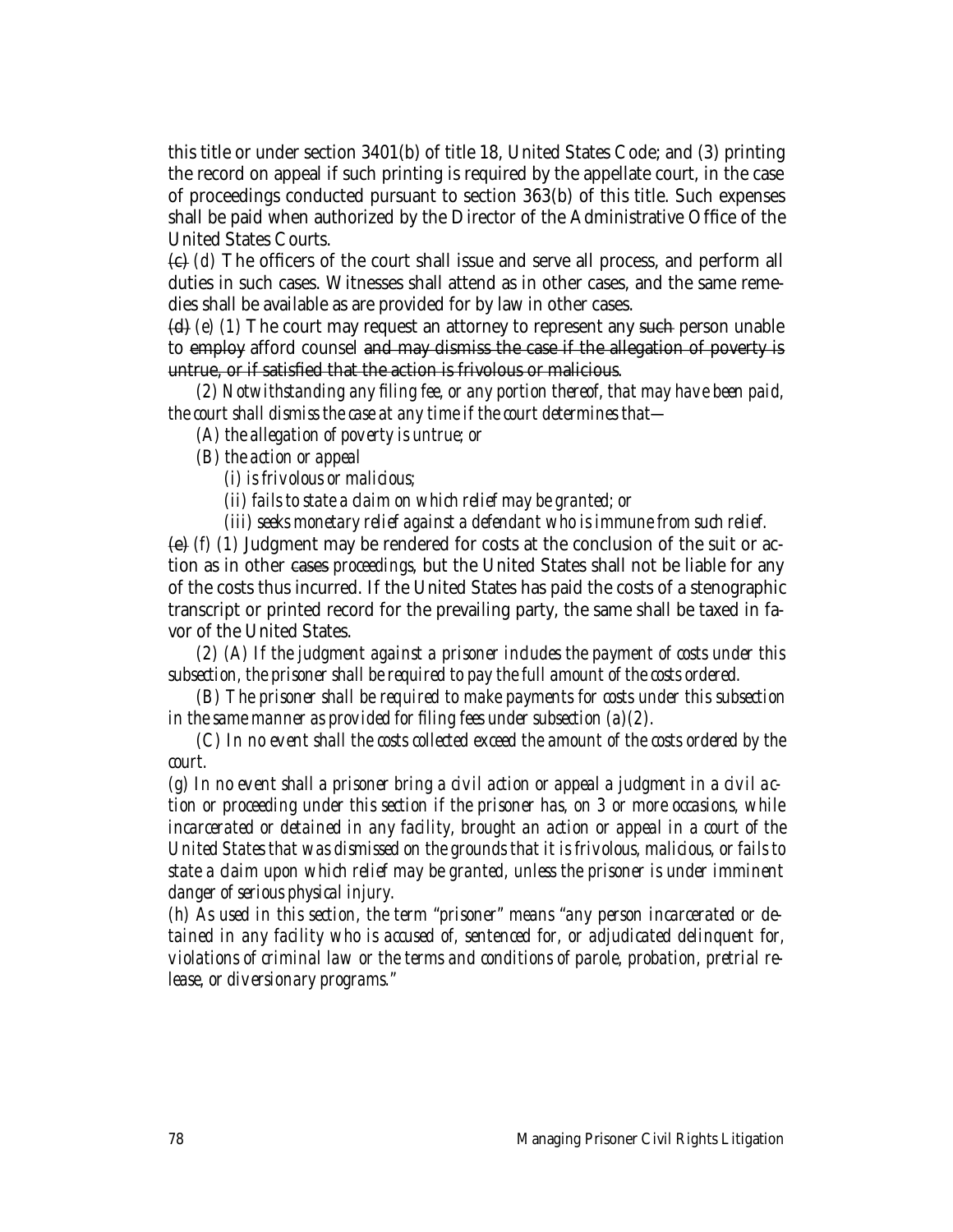**Appendix B. Sample Forms Provided to Prisoners Seeking to File a Complaint Pursuant to 42 U.S.C. § 1983 or 28 U.S.C. § 1915 in the U.S. District Courts**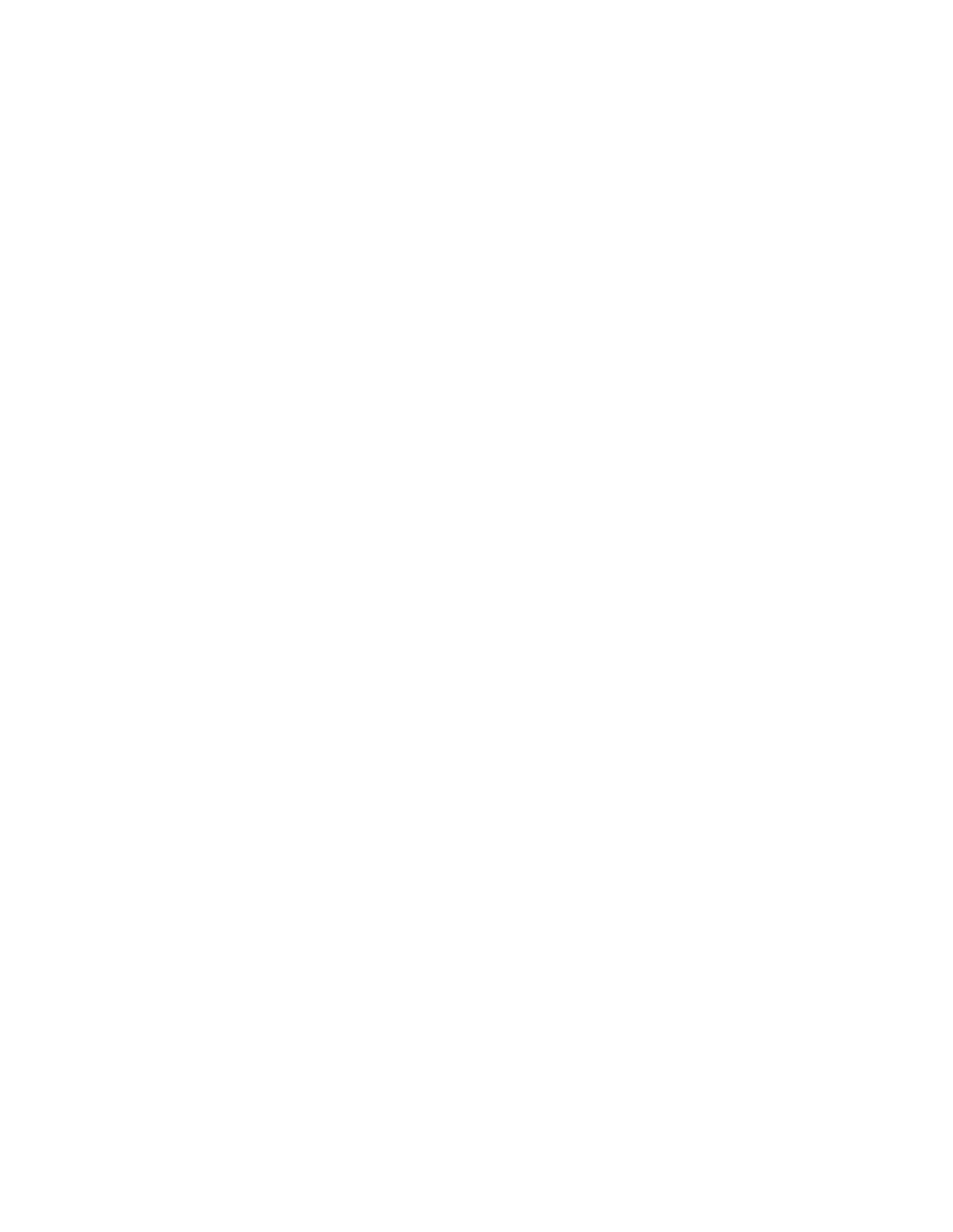## **Appendix B-1**

# **UNITED STATES DISTRICT COURT SOUTHERN DISTRICT OF TEXAS**

# **INSTRUCTIONS FOR FILING A COMPLAINT FOR VIOLATION OF CIVIL RIGHTS**

CIVIL RIGHTS SUIT: Pursuant to Title 42 U.S.C. § 1983, a civil rights suit is an action against a person who has acted under color of state law (as a state official or employee) to deprive a person of rights secured by the Constitution or laws of the United States. Civil rights suits filed by inmates generally involve conditions of confinement. Claims as to legality or duration of confinement must be brought in a petition for writ of habeas corpus.

### NOTE:

Proofread your complaint after completing the forms to ensure compliance with all instructions.

Your complaint can be brought in this Court only if at least one of the named defendants is located within this district. Further, it is necessary for you to file a separate complaint for each claim you have unless the claims are all related to the same incident or issue.

## CIVIL RIGHTS COMPLAINT FORMS:

The court will provide a form, COMPLAINT FOR VIOLATION OF CIVIL RIGHTS, to be used either as the initial complaint or as an additional questionnaire to supplement the initial complaint. The packet of civil rights forms available includes the following: (1) Instructions for Filing a Complaint for Violation of Civil Rights, (2) Complaint Forms, (3) Application to Proceed In Forma Pauperis, and (4) Trust Account Release Form for use by inmates confined in the Texas Department of Corrections (T.D.C.).

# FILING THE COMPLAINT:

To start a civil rights action, you should submit one original copy, one courtesy copy, plus one copy of the complaint for each defendant you name. For example, if you are naming two defendants, you would submit to the Clerk:

- a. the original complaint for filing;
- b. two copies for the defendants (one for each defendant); and
- c. one additional copy (courtesy copy), for a total of four forms. You should keep one additional copy of the complaint for your records.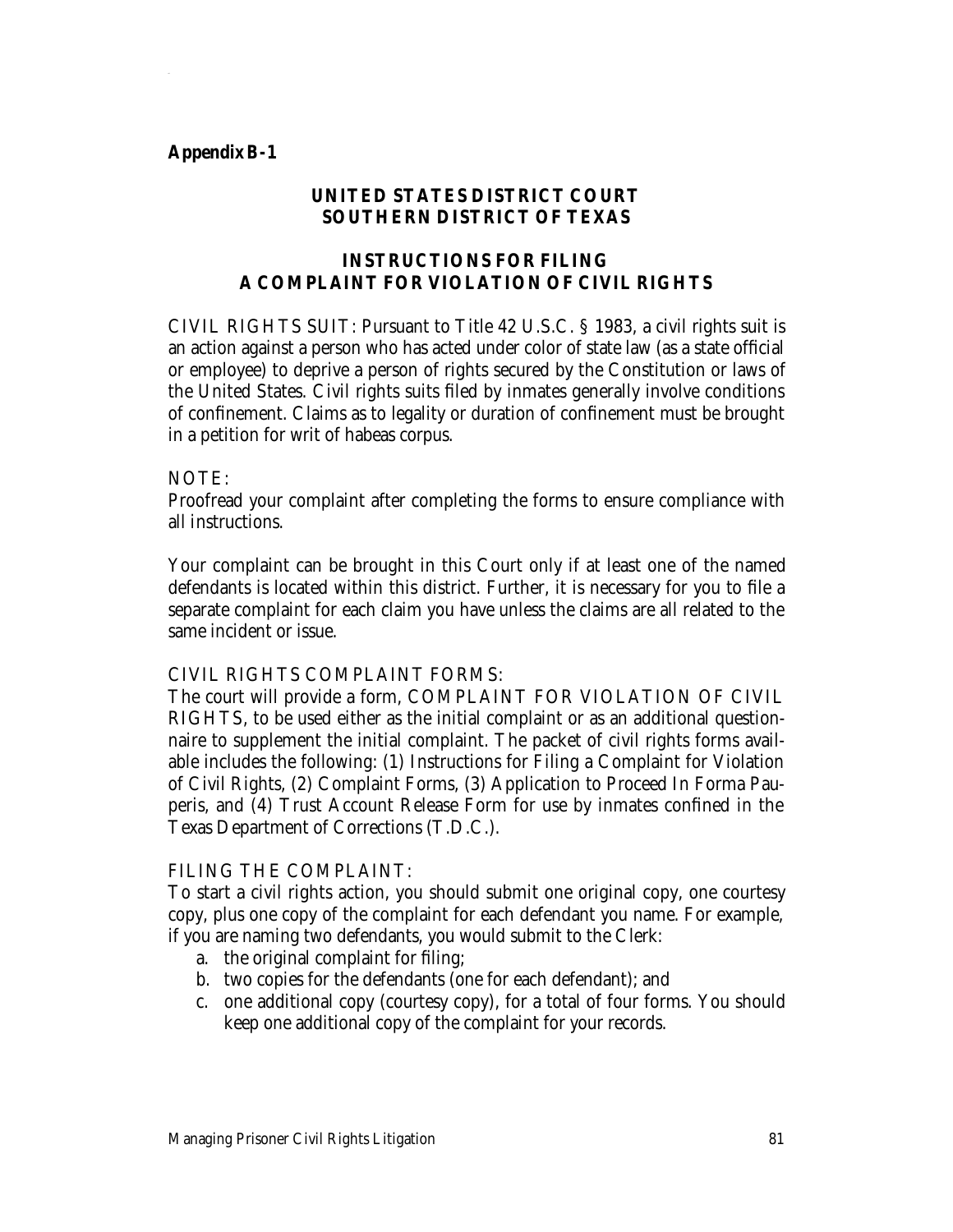Each complaint form submitted must be verified. Verification may be accomplished by declaration pursuant to Title 28 U.S.C. § 1746 or notarization. The complaint forms have a verification statement printed at the bottom of page 4. By verification, you are attesting to the truthfulness of your allegations and contents of your complaint.

All complaint forms and copies should be identical. All information should be identical. Forms from other districts should not be submitted.

Do not write on the back of the complaint forms. If you need more space, use additional sheets of paper. Your complaint and all other pleadings/documents must be legibly handwritten or mechanically reproduced. With regard to any attachments, exhibits, or motions submitted with the complaint, please provide sufficient copies for each required copy of the complaint. These may be handwritten or mechanically reproduced. The Clerk does not provide copies unless a fee of \$0.50 per page is paid.

## TITLE OF THE ACTION:

In the initial complaint, "the title of the action: ( \_\_\_\_\_\_\_\_\_\_\_\_\_\_, Plaintiff v. \_\_\_\_\_\_\_\_\_\_\_\_\_\_\_, Defendant)" should include the names of all parties. *See* Rule 10(a), Federal Rules of Civil Procedure.

# DEFENDANTS:

You should provide the Clerk with the complete name and address of each defendant. If the first name is unknown, provide an initial. Otherwise, the Clerk cannot prepare summons for issuance of service of process by the Marshal. *See* Rule 4(j) of the Federal Rules of Civil Procedure.

## STATEMENT OF CLAIM:

You are required to give facts regarding your grievance. THIS COMPLAINT SHOULD NOT CONTAIN LEGAL ARGUMENTS OR CITATIONS.

# FILING FEE/FILING IN FORMA PAUPERIS:

The filing fee of \$120.00 should be paid by check or money order payable to the U.S. District Clerk. In addition, the U.S. Marshal may require you to pay the cost of serving the complaint on each defendant. The service fee of \$3.00 per defendant should be submitted by separate check or money order payable to the U.S. Marshal. Both fees should be submitted to the Clerk with the complaint.

NOTE: If you are not incarcerated at the time of filing and you are paying the filing fee, it is your responsibility, not the U.S. Marshal's, to serve the defendant(s) with summons and complaint. The summons, however, must be under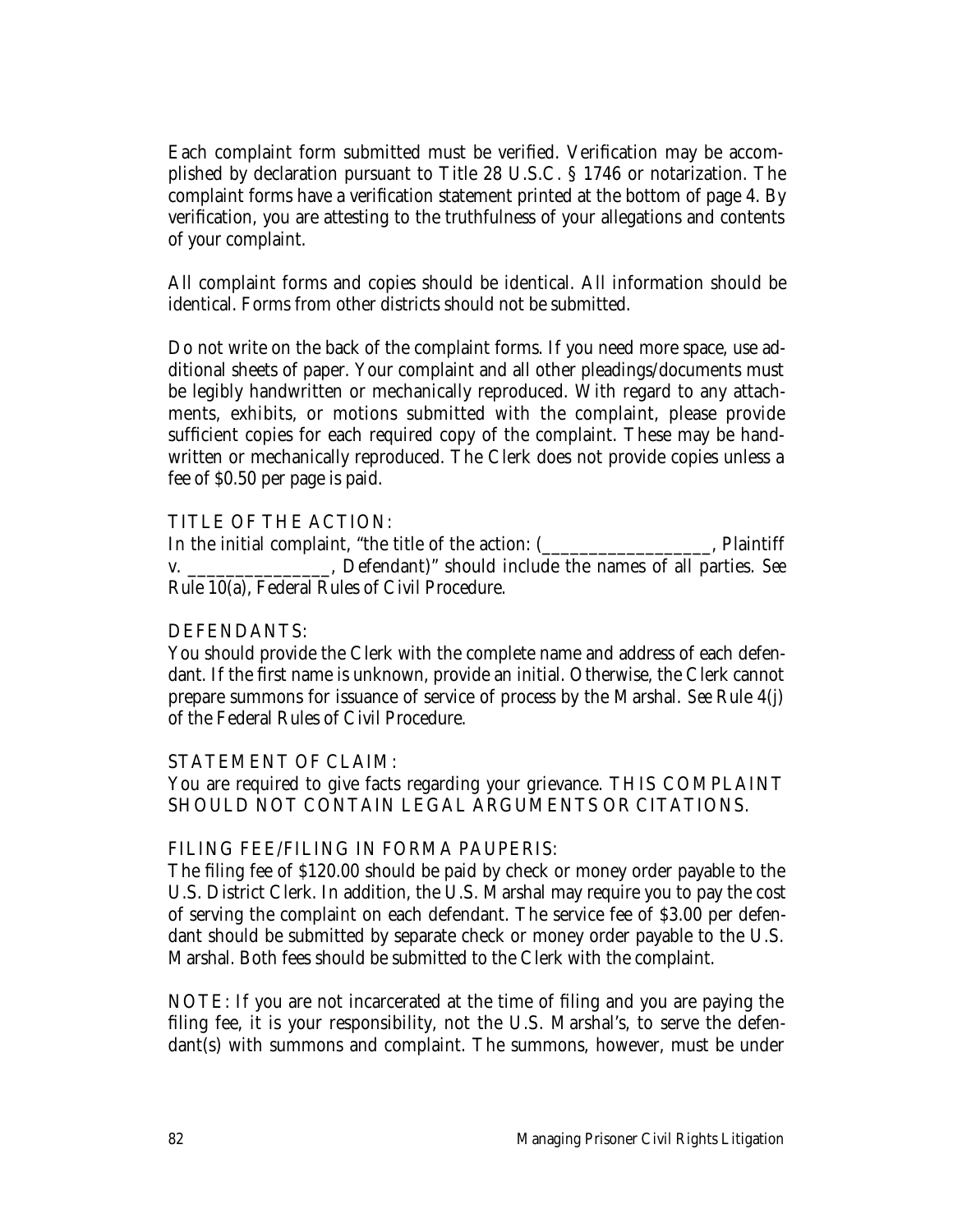seal of the Clerk. Instructions for service when you are not incarcerated and are paying the filing fee may be obtained from the Clerk.

If you are unable to pay the filing fee and service costs of this action, you may petition the Court to proceed in forma pauperis. An Application to Proceed In Forma Pauperis is enclosed in this packet. The application must be verified pursuant to Title 28 U.S.C. § 1746. A verification statement is provided on the reverse of the Application.

### RELEASE FORM:

If you are confined at T.D.C., you must also complete a Release Form, which is required by T.D.C. before trust account information is released.

### RULE 11, FED. R. CIV. P.:

This rule states that only the signature of a pro se party or parties on pleadings will be acceptable to the Court.

### INSTRUCTIONS WHEN MORE THAN ONE PLAINTIFF:

If you and any other plaintiff(s) have the same claims, events, and/or defendants to be stated in your complaint, these should be combined into the same complaint so that one case can be filed. Only if you have different claims, events, and/or defendants should separate complaints be submitted.

Each plaintiff must verify each complaint form by declaration pursuant to Title 28 U.S.C. § 1746 or by separate notarizations. By verification, each plaintiff is attesting to the truthfulness of all allegations and contents of his complaint.

Each plaintiff will be required to provide an Application to Proceed In Forma Pauperis if the \$120.00 filing fee is not paid.

Each plaintiff confined at T.D.C. must submit a Release Form when the filing fee is not paid.

When the complaint forms are completed, mail them to the Clerk of the U.S. District Court, Houston Division, P.O. Box 61010, Houston, Texas 77208. After your complaint is filed, a "Notification of Filing" will be sent to you. It will inform you of the civil action number (case number), judge and magistrate judge assigned to your case.

## FILING INSTRUMENTS AFTER SERVICE HAS BEEN ISSUED:

You must serve the defendant(s) or defense counsel with a copy of every pleading, letter, or other document submitted for consideration by the Court. The original of all documents filed with the Clerk should have a proper "Certificate of Service."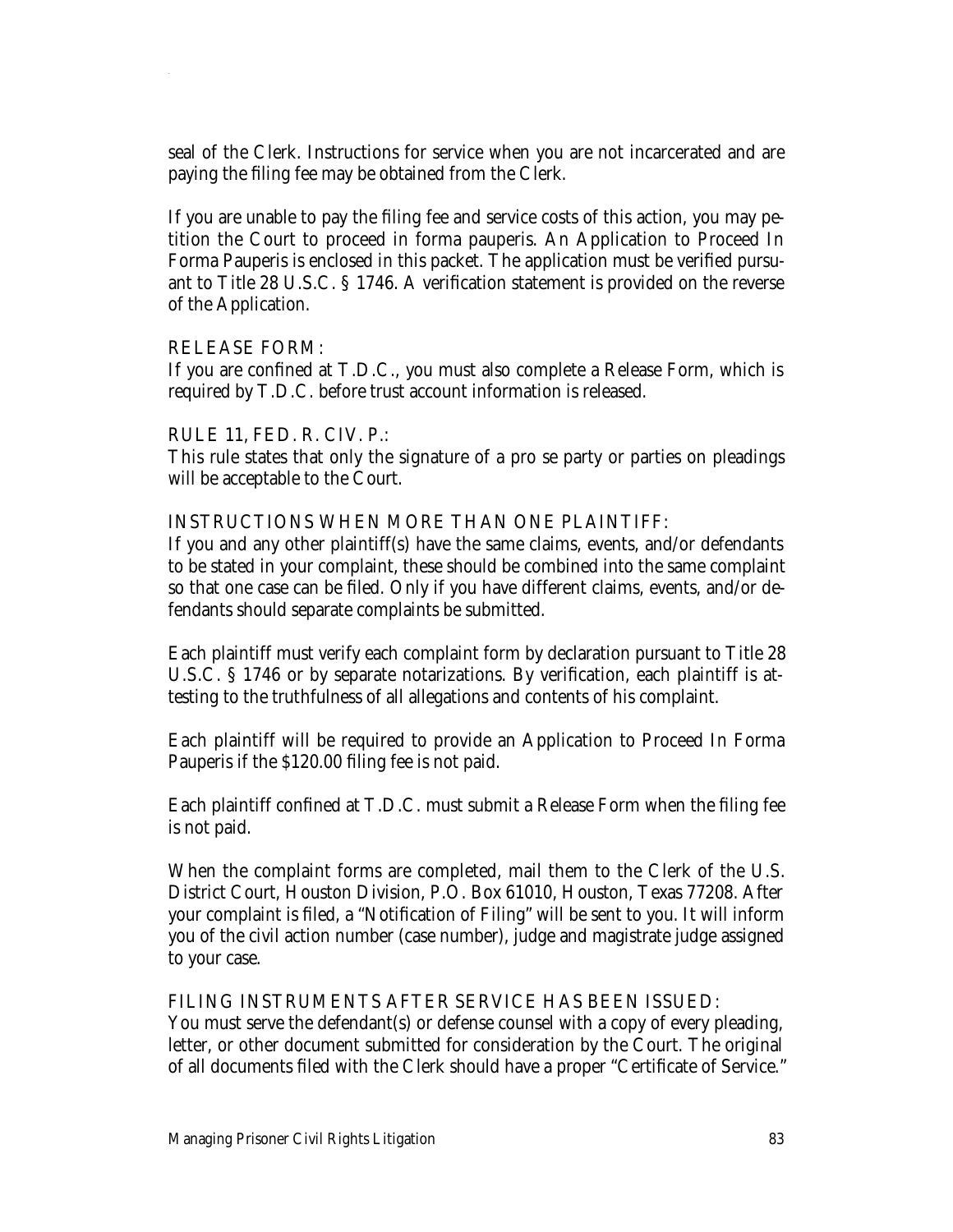The following certificate should appear following the plaintiff's signature at the end of each instrument.

## **CERTIFICATE**

|                               | (name)      |            | do hereby certify do                                     |
|-------------------------------|-------------|------------|----------------------------------------------------------|
|                               |             |            | (name of instrument)                                     |
|                               |             |            | has been served upon the defendant(s) by placing same in |
| the U.S. Mail, addressed to   |             |            | (name and address of defendant(s)                        |
| or counsel), on (date) day of | $(month)$ , | $(year)$ . |                                                          |
|                               |             |            |                                                          |

 $(vour$  signature)

Any pleading or other document submitted to the Clerk for filing which does not bear a proper Certificate of Service may be returned to the submitting party. All instruments (pleading, letters, motions or other documents) pertaining to this case must be signed by all plaintiffs and must state the civil action number (case number).

## IMPORTANT INFORMATION:

- 1. IF YOU DO NOT KEEP THE COURT ADVISED OF YOUR CURRENT ADDRESS, YOUR CASE MAY BE DISMISSED FOR WANT OF PROSECUTION.
- 2. Request for any type of relief must be in the form of a proper motion, filed in a pending case. Please note that if you submit a letter requesting relief, it will not be treated as a proper motion.
- 3. It is improper to communicate directly with Judges or Magistrate Judges concerning matters which are or may become a subject in their Court.
- 4. It is improper for the Clerk, Judges, or Magistrate Judges to give legal advice to litigants.
- 5. All documents and correspondence submitted to the Clerk should be on letter-size paper (8 1/2 by 11 inches). Please do not use legal-size (8 1/2 by 14 inches) paper.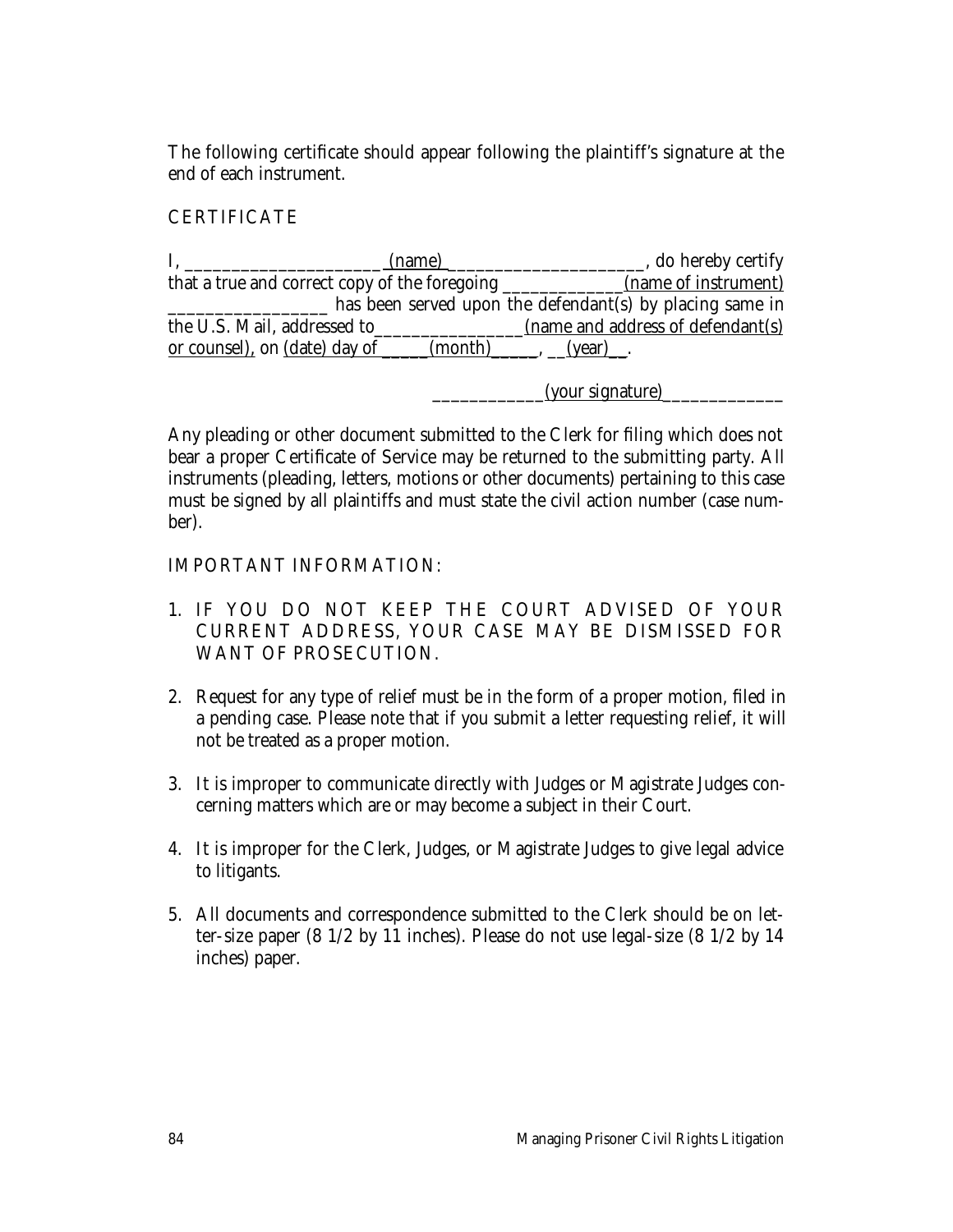# **Appendix B-2**

# **INSTRUCTIONS**

## **You should use this packet if:**

- 1. You are a prisoner; and
- 2. You believe your federal constitutional rights have been violated; and
- 3. You wish to file a complaint under 42 U.S.C. § 1983 in the United States District Court for the Southern District of Iowa; and
- 4. You do not have a licensed attorney to help you with your complaint.

## **Section 1983 or Habeas Corpus?**

Sometimes prisoners do not know if they should file a section 1983 action or a habeas corpus action. Both section 1983 and the writ of habeas corpus can help people who have been deprived of federal constitutional rights. However, if you want the court to release you from custody or shorten your sentence, you should file a habeas corpus action (the court cannot do this for you in a section 1983 action). In a habeas corpus action, you must ask the STATE courts to help you before you ask the FEDERAL court's help. This is not required for a section 1983 action, unless you lost good time.

**Do NOT use this section 1983 form to apply for a writ of habeas corpus.** A separate form is available for that purpose. The clerk of court can send you a copy upon request, or one should be available in the law library of your institution.

# **The Right Court and the Right Defendants**

Your complaint can be filed in the United States District Court for the Southern District of Iowa only if one or more of the defendants is located in the Southern District, or if the facts of your complaint took place in this district.

A defendant in a section 1983 action must be a person who acted "under color of" state law. This generally means that the person is either a state employee or someone else who acted for the state or under some power given to him/her by the state. (This is not a complete statement of the law on this subject, but is intended **only** as guidance.)

In order for the warden or some other supervisory official to be a proper defendant, you must have some proof that such person either (1) personally did some act that harmed you, or (2) harmed you by personally failing to do something he/she should have done, or (3) authorized (in words or otherwise) someone else's conduct which harmed you, or (4) was aware of someone else's conduct which harmed you, and went along with that conduct in some way.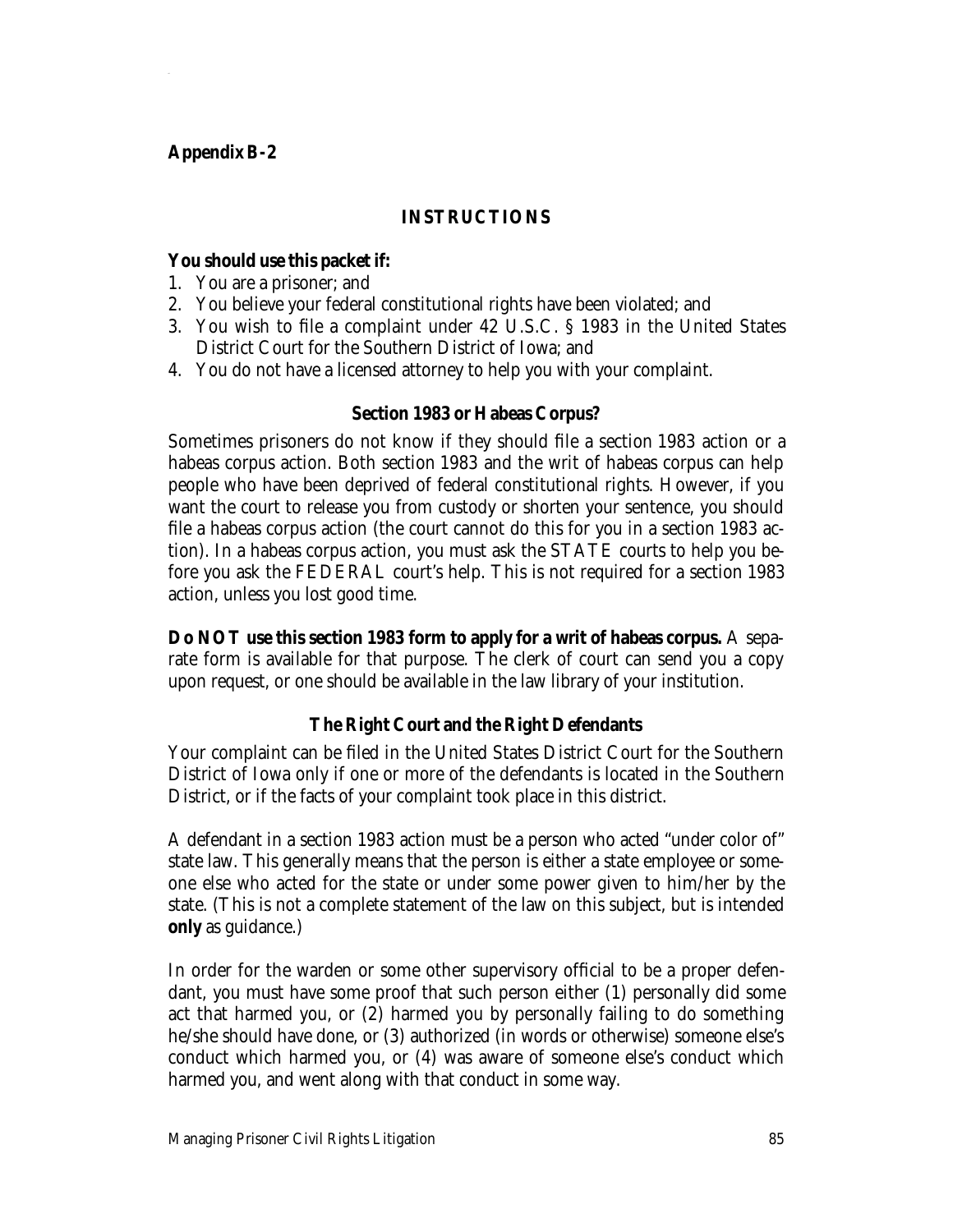It is important that you give the full and correct name and work address, if known, of **each person** you name as a defendant, so that each of them can be notified of your complaint.

#### **IMPORTANT NOTICE**

Do NOT include exhibits with the complaint at this point. Any exhibits submitted with this complaint will be returned to you. Your complaint will NOT be considered by the court unless you have followed these instructions and those on the forms themselves.

#### **Filling Out the Forms**

These forms may be filled out by hand or by typewriter. Handwriting **must** be clear and readable. Please do not use fancy lettering. If your writing is hard to read, print. Every question on the forms must be answered, even if your answer is "none," "don't know," etc.

Your complaint will be more effective if you (1) state your claim **briefly,** and (2) only tell the court about claims you truly believe are important. Stick to the **facts** (who, what, when, where, why, how). **Always** include dates, times, places, and names. **The complaint should not contain legal arguments or case citations.**

If you need more space to answer a question, use the back side of this form or an extra blank page. However, if you keep your answer to the point, extra space should not be needed.

You must **personally sign** the complaint. If there is more than one plaintiff, **each person must sign.** You may not sign for them.

#### **Additional Claims**

If, in addition to your section 1983 claim, you have other claims against one or more of the defendants that do not involve violations of constitutional rights, you may state those claims on a separate sheet of paper and attach it to the complaint form. Write the heading "Additional Claims" at the top of the sheet. If you know the name or number of a statute that you think applies to your additional claim, you may state it, but it is not essential. The court will determine whether any of these claims can be decided in federal court. Do **not** include any habeas corpus claims with the complaint. Those claims should be filed on the habeas corpus form available from your institutional library or the clerk of court.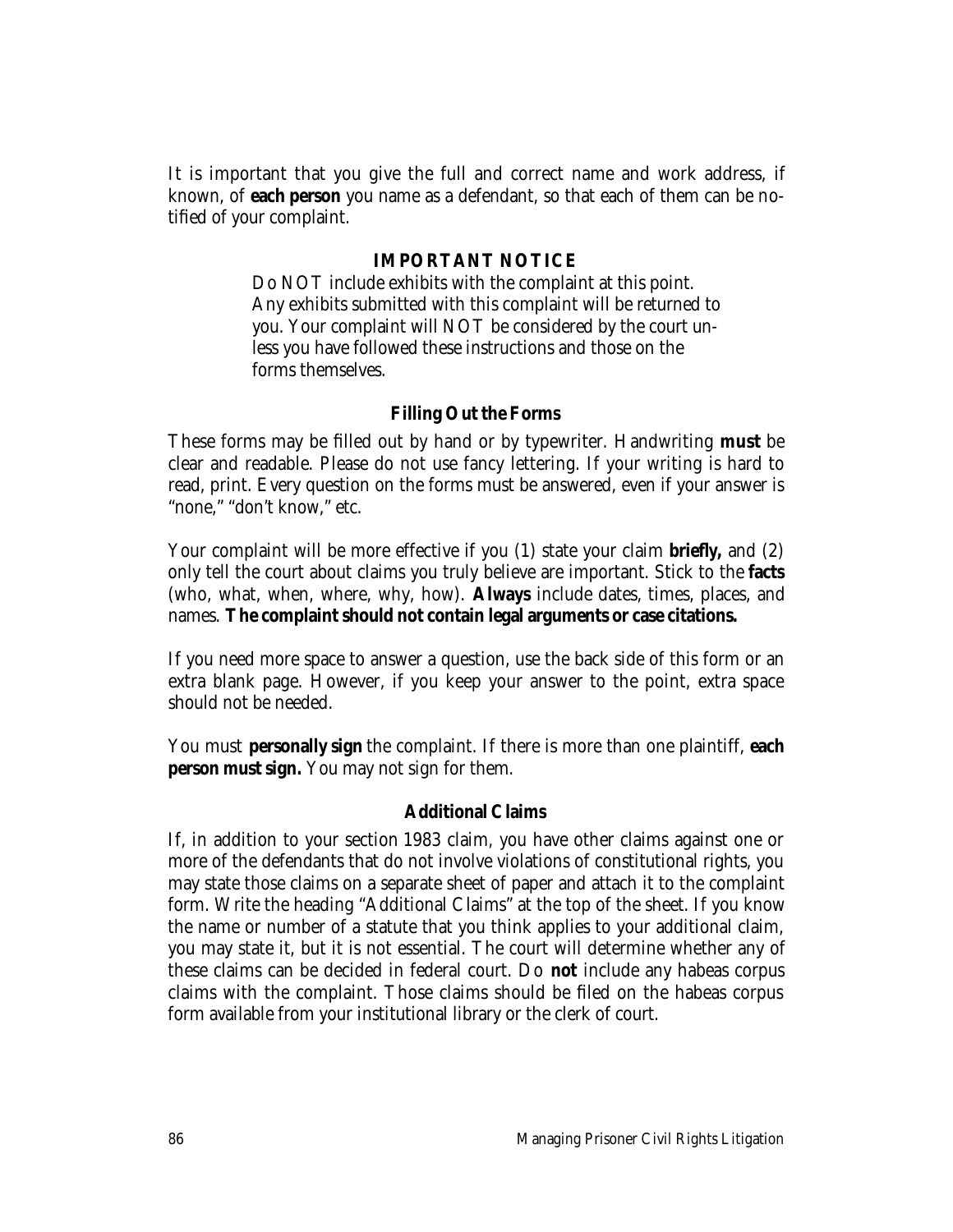### **Other Instructions**

There is a fee of \$120.00 for filing your complaint. You will also be required to pay the cost of notifying each defendant of your complaint. This is usually done by certified mail, which is not expensive. If you feel you cannot pay the filing fee and service costs, please read the instructions titled **"Information About Fees"** and submit Forms "B" and "C" as instructed.

Read the attached **"Important Notice to Prisoners Filing an Action Under 42 U.S.C. § 1983."** On April 26, 1996, the President signed into law the Prison Litigation Reform Act, which makes a number of changes affecting section 1983 lawsuits by inmates.

Mail your packet to the clerk of court at the address below. With this complaint you must send a money order for \$120.00 or a completed and signed Application to Proceed In Forma Pauperis (Form B) and Certificate of Inmate Account & Assets (Form C).

Clerk, U.S. District Court P.O. Box 9344 Des Moines, IA 50306-9344

**You must notify the clerk at the above address if your address changes.** This includes a transfer to another institution or release. If you don't, your case might be dismissed.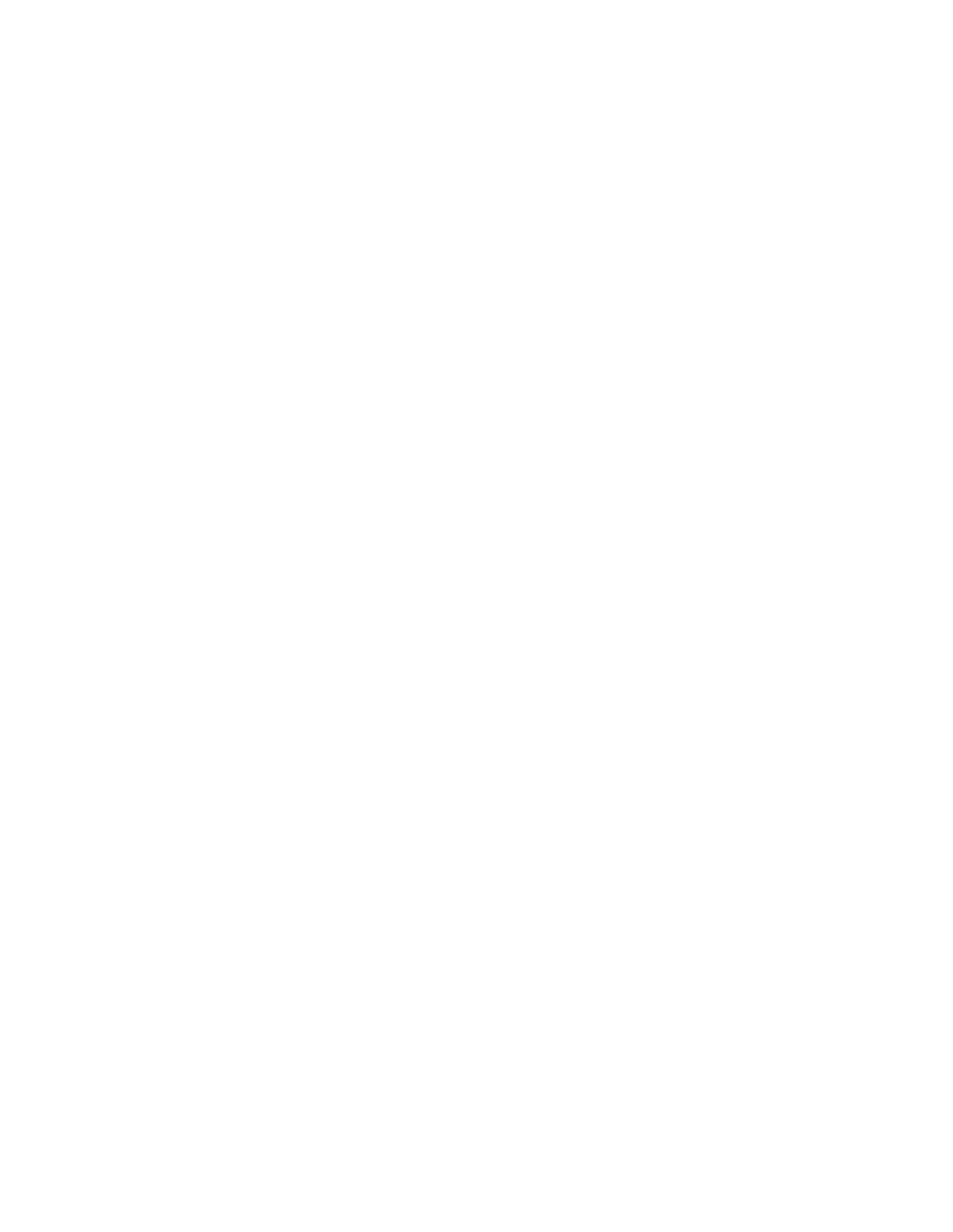#### **Appendix B-3**

## **IMPORTANT NOTICE TO PRISONERS FILING AN ACTION UNDER 42 U.S.C. § 1983**

On April 26, 1996, the President signed into law the Prison Litigation Reform Act. This Act makes a number of changes affecting section 1983 lawsuits by inmates. You should be aware of the following aspects of the new law:

#### WHO THE LAW AFFECTS

The law applies to prisoners. Prisoners are persons incarcerated or detained in a facility who have been accused of, convicted of, sentenced for, or adjudicated delinquent for violations of (1) criminal law, or (2) the terms and conditions of parole, probation, pretrial release, or diversionary program.

#### EXHAUSTION

You may not bring an action challenging prison conditions under section 1983 or any other federal law until you have exhausted available administrative remedies, including any grievance system.

### FILING

When you bring a civil action or file an appeal, you must pay the full amount of the filing fee (\$120 for civil actions) if you have money to pay it. If you cannot pay the full fee at the time of filing, you must apply to proceed in forma pauperis.

1. To file an application to proceed in forma pauperis, you must submit (1) an affidavit that includes a statement of all assets you possess, and (2) a certified copy of your prisoner account statement for the past six months, obtained from the appropriate official at your institution. That official also must calculate the initial partial filing fee using the formula described in #2 below, and include it with the certified copy of your prisoner account statement.

2. After receiving your complaint the court will assess and collect an initial partial filing fee of the greater of the following:

- (a) 20% of the average monthly deposits to your prisoner account for the past six months; or
- (b) 20% of the average monthly balance in your prisoner account for the past six months.

If, however, you have no assets and no means to pay the initial partial fee, you will not be prohibited from bringing an in forma pauperis action. *See* 28 U.S.C. § 1915(b)(4). Any money you later receive will be collected as described in #3 below.

3. After paying this initial partial fee, you must pay 20% of each future month's income received in your prisoner account. The agency having custody of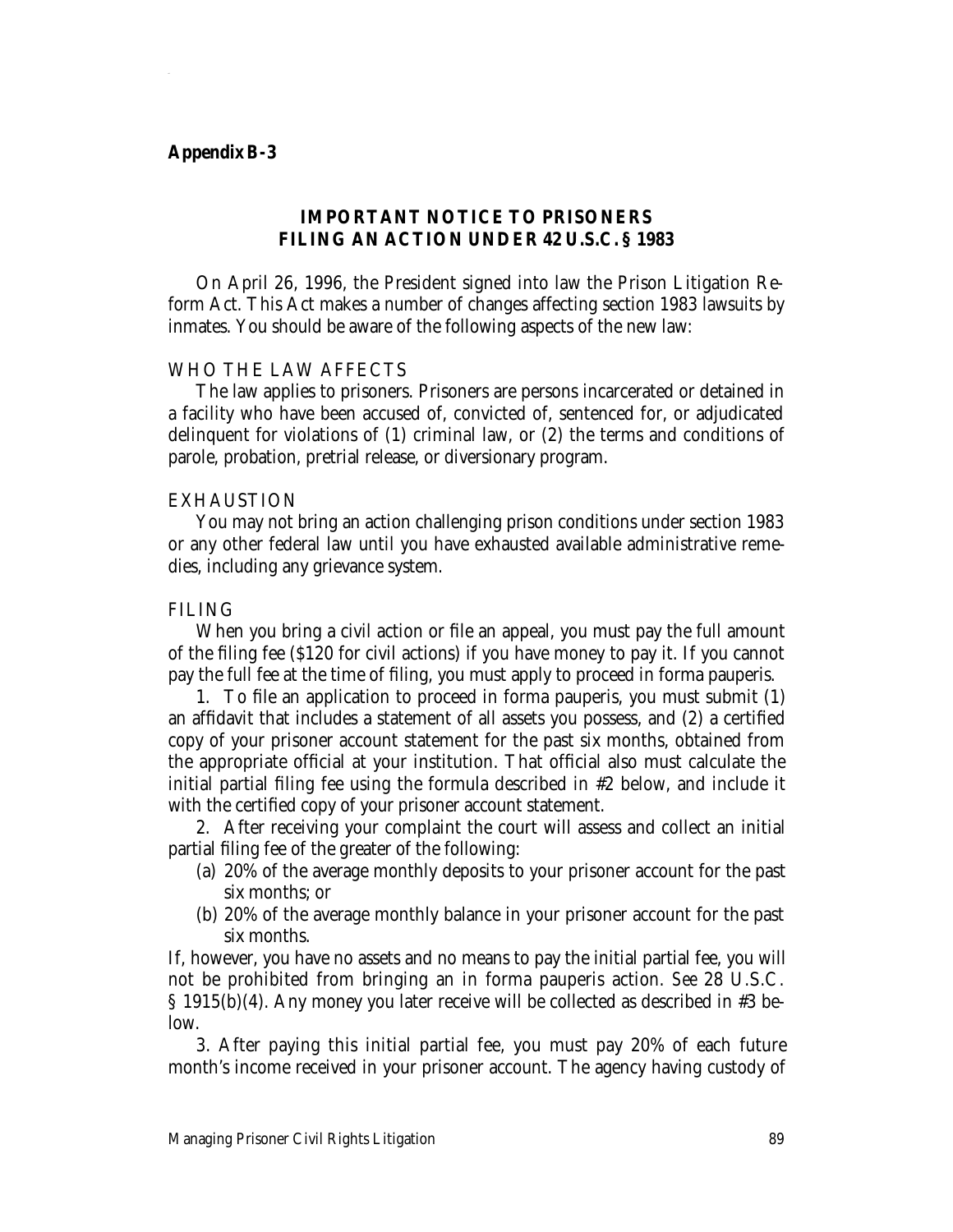you will send these payments to the clerk of court when your prisoner account has more than \$10 in it, until the full filing fee is paid. *See* 28 U.S.C. § 1915(b). The full fee will be collected even if the court dismisses the case because it is frivolous or malicious, fails to state a claim on which relief may be granted, or seeks money damages against a defendant who is immune from such relief. *See* 28 U.S.C. § 1915(e)(2). The filing fee debt is not dischargeable in bankruptcy.

#### DISMISSAL

The court must dismiss your case at any time if it determines that:

- 1. Your allegation of poverty is untrue; or
- 2. Your case is:
	- (a) frivolous, or
	- (b) malicious, or
	- (c) fails to state a claim on which relief may be granted, or
	- (d) seeks money from a defendant who is immune from such relief.

Even if your case is dismissed for one of the above reasons, you are still responsible for paying any unpaid portion of the filing fee.

#### THREE-DISMISSAL RULE

If you have, three or more times in the past, while incarcerated, brought a civil action or appeal in federal court that was dismissed because it was (1) frivolous, or (2) malicious, or (3) failed to state a claim upon which relief may be granted, you cannot bring a new civil action or appeal a judgment in a civil action in forma pauperis. The only exception to this is if you are in "imminent danger of serious physical injury." *See* 28 U.S.C. § 1915(g).

If you are not proceeding in forma pauperis, you may file a new civil action or appeal even if you have three or more of these dismissals.

Regardless of whether you proceed in forma pauperis in a civil case, if your case is dismissed as frivolous, malicious, or for failure to state a claim at any time, the dismissal will count against you for purposes of the three-dismissal rule if you seek to bring a case in forma pauperis in the future.

#### COMPENSATORY DAMAGES

If your case is allowed to proceed and you are awarded compensatory damages against a correctional facility or an official or agent of a correctional facility, the damages award will first be used to satisfy any outstanding restitution orders pending.

Before payment of any compensatory damages, reasonable attempts will be made to notify the victims of the crime for which you were convicted concerning payment of such damages. The restitution orders must be fully paid before any part of the award goes to you.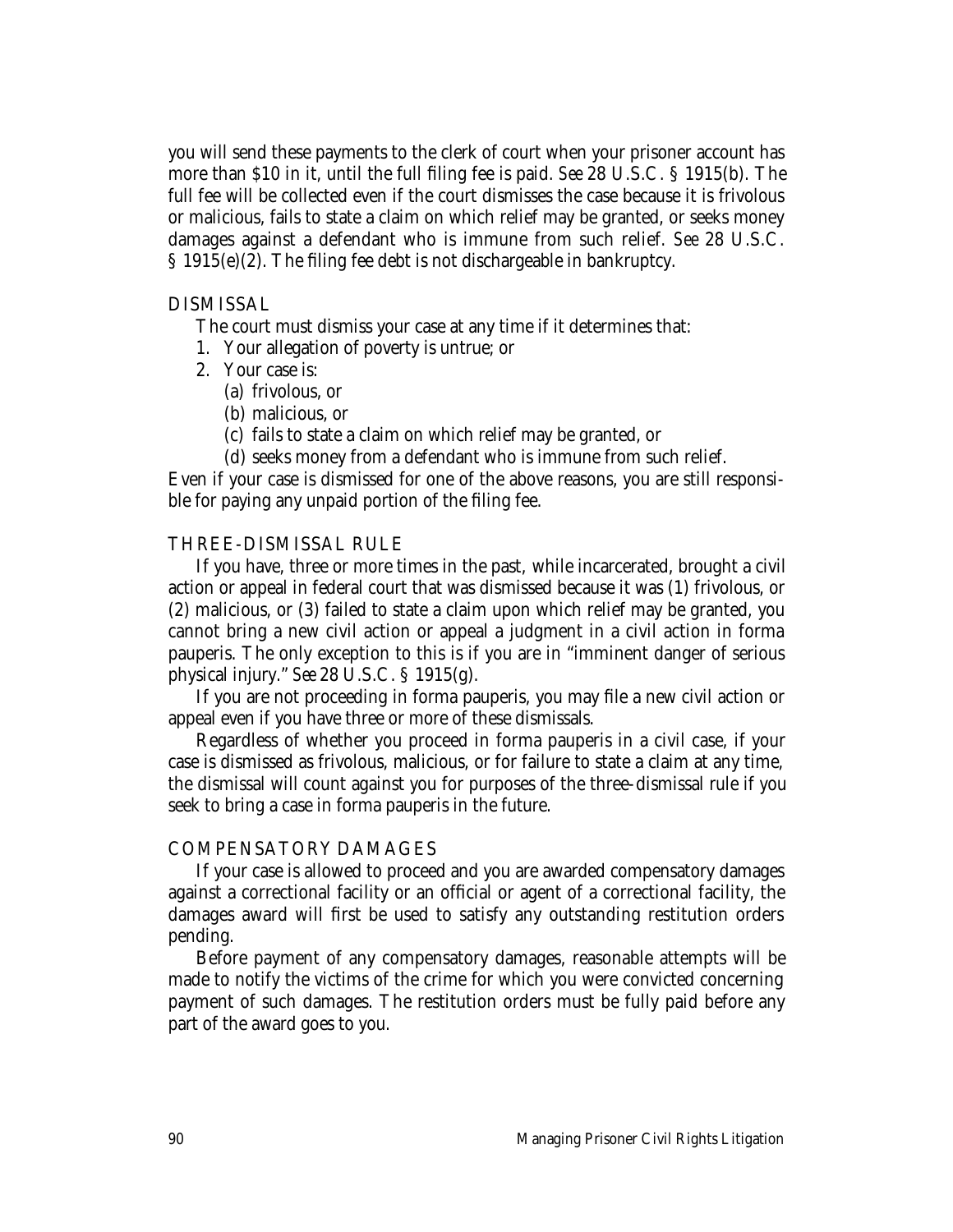#### ATTORNEY FEES

If you were granted appointment of counsel and you won attorney fees from the defendant, a portion of your award (but not more than 25% of it) will be used to pay the attorney fees.

#### **INFORMATION ABOUT FEES**

If you feel you cannot prepay the \$120.00 filing fee for your section 1983 action, you should fill out Form B—Request To Proceed In Forma Pauperis and Declaration in Support Thereof. If there is more than one plaintiff, each one must fill out a separate Form B. The completed form(s) should be signed and returned to the Clerk of Court with your Form A complaint.

If you have funds in your prison account, you will be assessed an initial partial filing fee of 20% of the average monthly deposits to your prisoner account or 20% of the average monthly balance of your prisoner account for the past six months, whichever is greater. After paying this initial partial fee, you must pay 20% of each future month's income to your prisoner account. The agency having custody of you shall send these payments to the clerk of court when your prisoner account has more than \$10 in it, until the full filing fee is paid. *See* 28 U.S.C. § 1915(b). The full fee will be collected even if the court dismisses your case because it is frivolous or malicious, fails to state a claim on which relief may be granted, or seeks money damages against a defendant who is immune from such relief. *See* 28 U.S.C.  $\S$  1915(e)(2). If, however, you have no assets and no means to pay the initial partial fee, you will not be prohibited from bringing an in forma pauperis action. *See* 28 U.S.C. § 1915(b)(4). Any money you later receive will be collected in the manner described above.

You must also submit a certified copy of your prison account statement (Form C) for the previous six months and the initial partial filing fee calculation, obtained from the appropriate official at your correctional facility.

### **IMPORTANT NOTES**

- 1. Your complaint will not be considered by the court unless you have followed these instructions and those on the forms themselves.
- 2. You MUST notify the clerk of court if your address changes. This includes transfers between institutions or release. Your case may be dismissed if we cannot contact you by mail.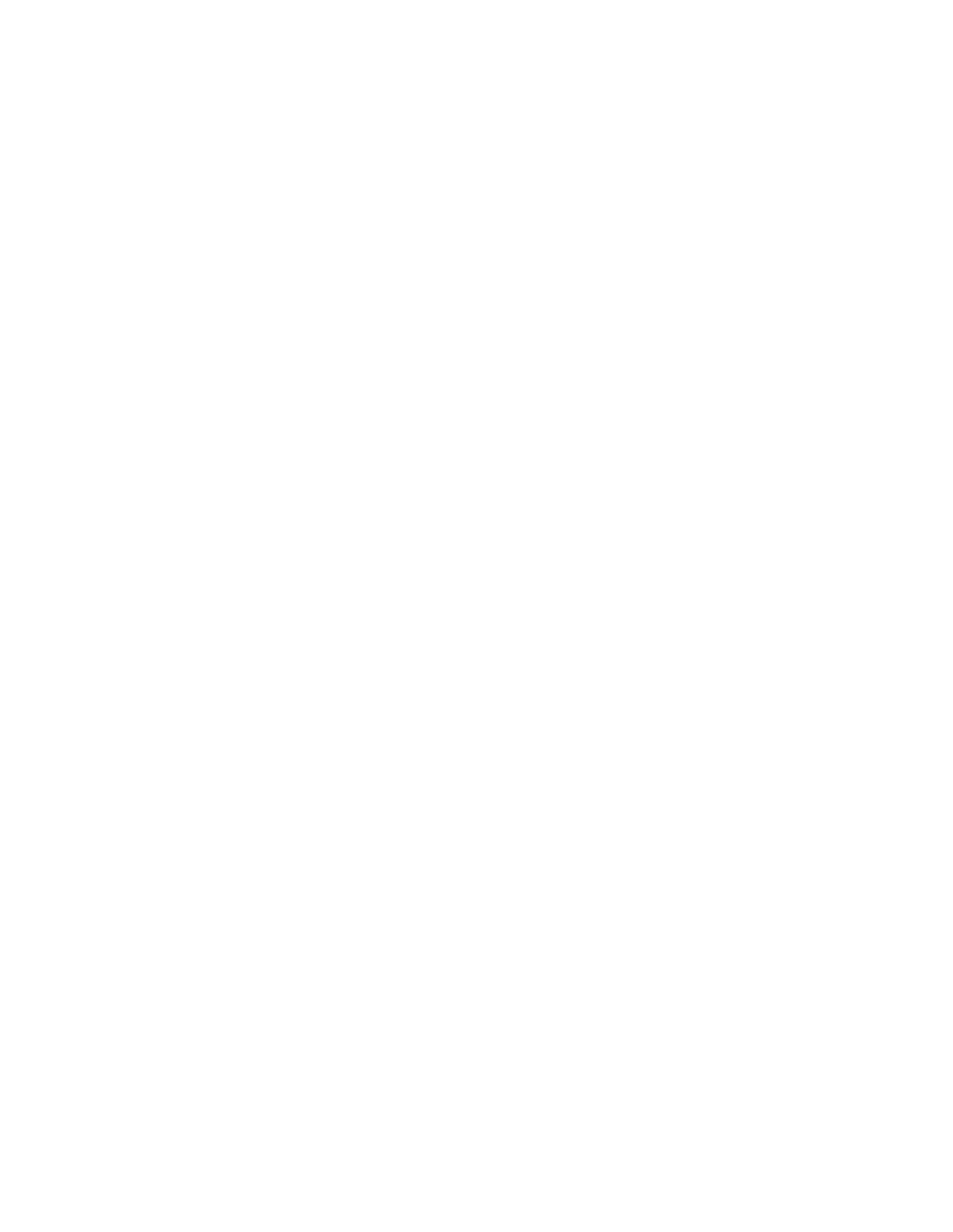#### **Appendix B-4**

# **INFORMATION TO PRISONERS SEEKING LEAVE TO PROCEED WITH A CIVIL ACTION IN FEDERAL COURT IN FORMA PAUPERIS PURSUANT TO 28 U.S.C. § 1915**

In accordance with 1996 amendments to the in forma pauperis (IFP) statute, as a prisoner you will be obligated to pay the full filing fee of \$120.00 for a civil action or \$105.00 for an appeal.

If you have the money to pay the filing fee, you should send a cashier's check or money order to the court with your complaint or notice of appeal and your IFP application. If you do not have enough money to pay the full filing fee when your action is filed, you can file the action without prepaying the filing fee. However, the court will assess an initial partial filing fee at the time your action is filed. The initial partial filing fee will be equal to 20% of the average monthly deposits to your prison or jail account for the six months immediately preceding the filing of the lawsuit, or 20% of the average monthly balance in your prison or jail account for that same six-month period, whichever is greater. The court will order the agency that has custody of you to take that initial partial filing fee out of your prison or jail account as soon as funds are available and to forward the money to the court.

After the initial partial filing fee has been paid, you will owe the balance of the filing fee. Until the amount of the filing fee is paid in full, each month you will owe 20% of your preceding month's income toward the balance. The agency that has custody of you will collect that money and send payments to the court any time the amount in the account exceeds \$10.00.

In order to proceed with an action in forma pauperis, you must complete the attached form and return it to the court with your complaint. You must have a prison or jail official complete the Certification section on the back of the form and attach to the form a certified copy of your prison or jail account statement for the last six months. If you submit an incomplete form or do not submit a prison or jail account statement with the form, your request to proceed in forma pauperis will be denied.

Regardless of whether some or all of the filing fee has been paid, the court is required to screen your complaint and to dismiss the complaint if (1) your allegation of poverty is untrue; (2) the action is frivolous or malicious; (3) your complaint does not state a claim on which relief can be granted; or (4) you sue a defendant for money damages and that defendant is immune from liability for money damages.

If you file more than three actions or appeals while you are a prisoner which are dismissed as frivolous or malicious or for failure to state a claim on which relief may be granted, then you will be prohibited from bringing any other actions in forma pauperis unless you are in imminent danger of serious physical injury.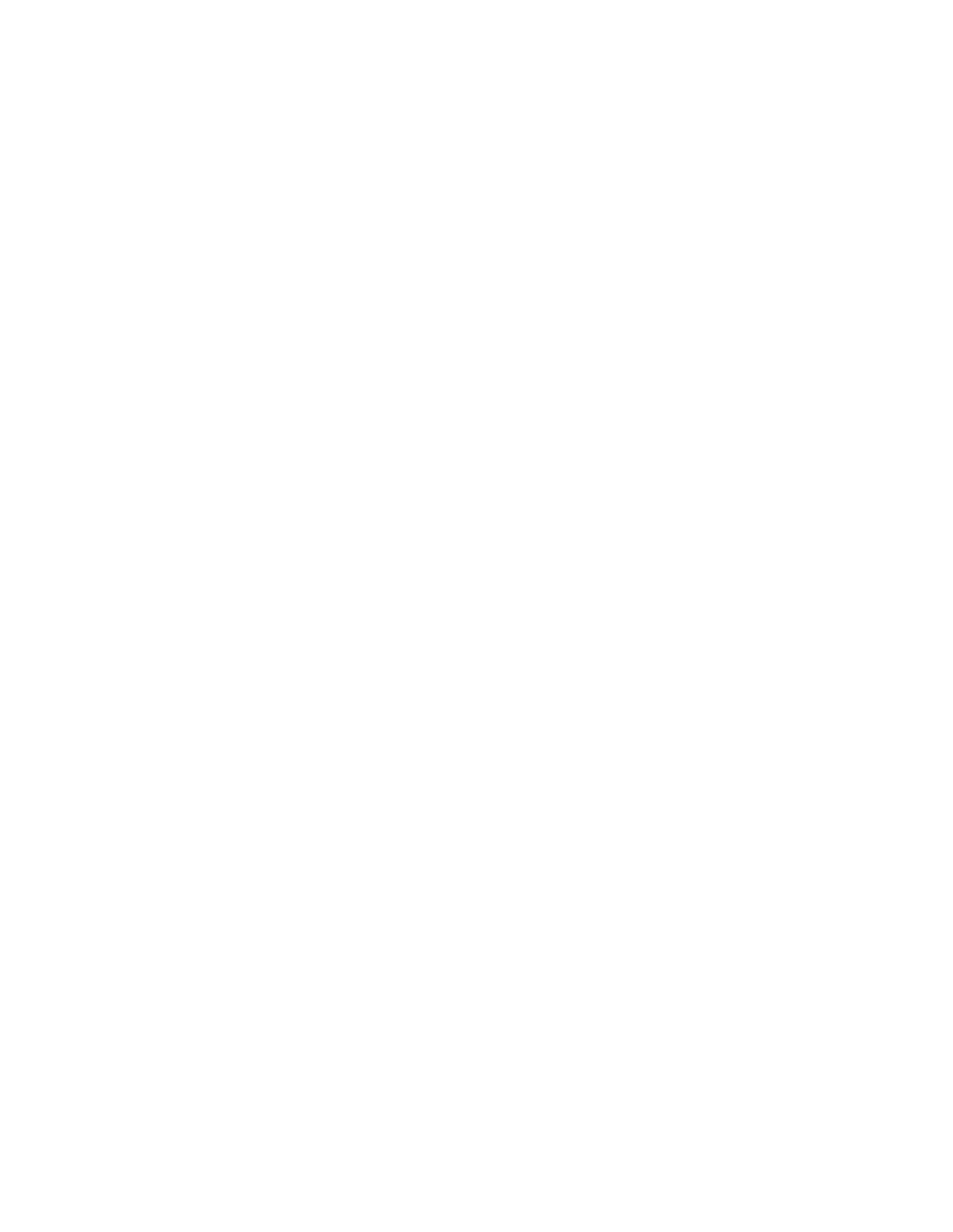**Appendix C. Sample Applications to Proceed IFP in Prisoner Civil Rights Cases in the U.S. District Courts**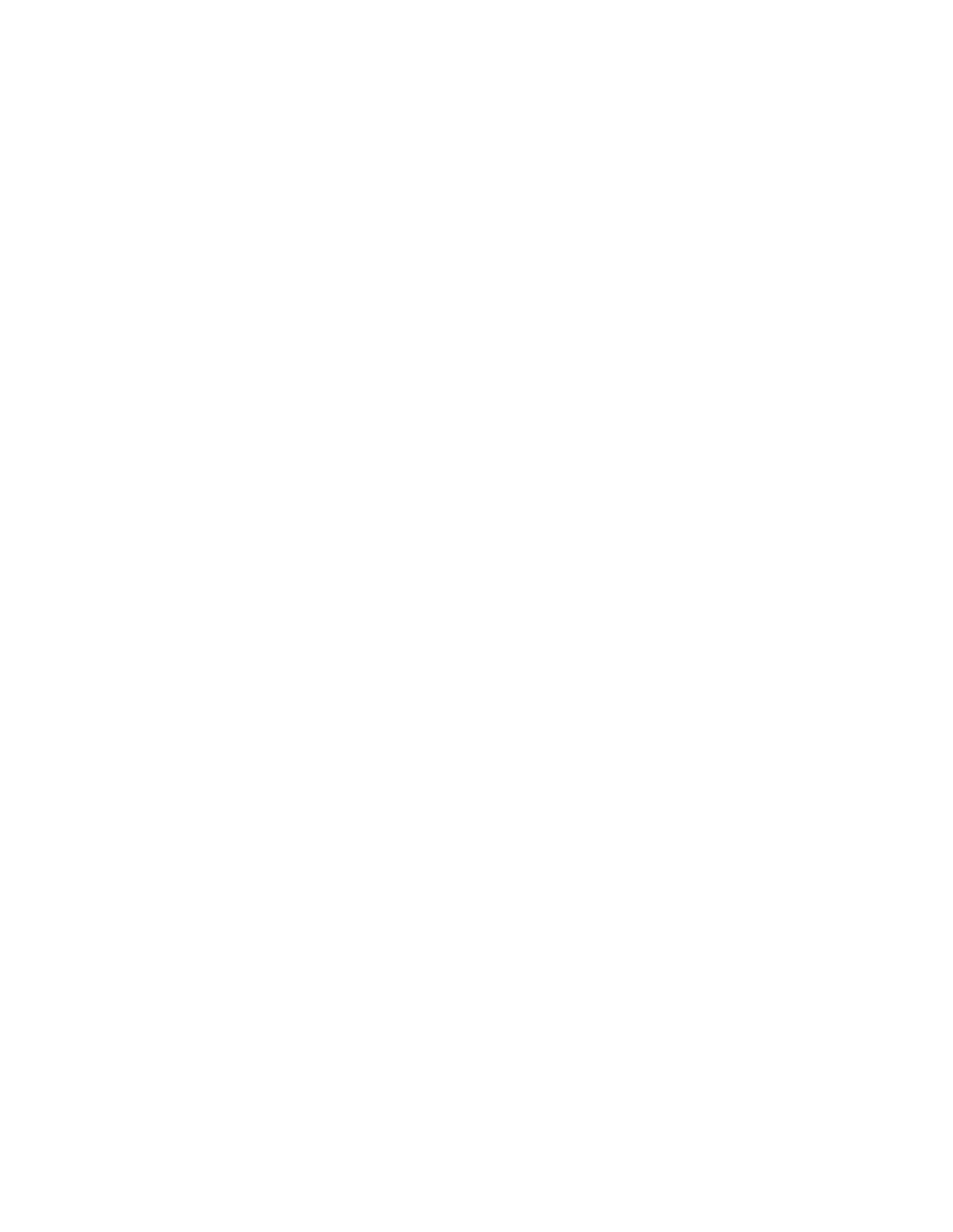**Appendix C-1**

|                                                                             |                                                               | UNITED STATES DISTRICT COURT                                                                                                                                      |
|-----------------------------------------------------------------------------|---------------------------------------------------------------|-------------------------------------------------------------------------------------------------------------------------------------------------------------------|
|                                                                             |                                                               | <b>SOUTHERN DISTRICT OF TEXAS</b>                                                                                                                                 |
| V.                                                                          | §<br>S<br>S<br>S<br>S<br>S<br>$\S$<br>S<br>$\hat{\mathbf{S}}$ | <b>APPLICATION TO PROCEED</b><br>IN FORMA PAUPERIS,<br><b>SUPPORTING</b><br><b>DOCUMENTATION AND</b><br><b>ORDER FOR SUITS BY</b><br><b>PRISONERS</b><br>Case No: |
| (check appropriate box)<br>$\overline{\phantom{a}}$<br>respondent/defendant |                                                               | $\_\_$ , am the<br>petitioner/plaintiff ______ movant (filing 28 U.S.C. § 2255 motion)                                                                            |
| (other)                                                                     |                                                               |                                                                                                                                                                   |

in this case. In support of my request to proceed without being required to prepay fees or costs, I state that because of my poverty, I am unable to pay the costs of the proceeding, and that I believe I am entitled to relief. The nature of my action and the issues are briefly stated as follows: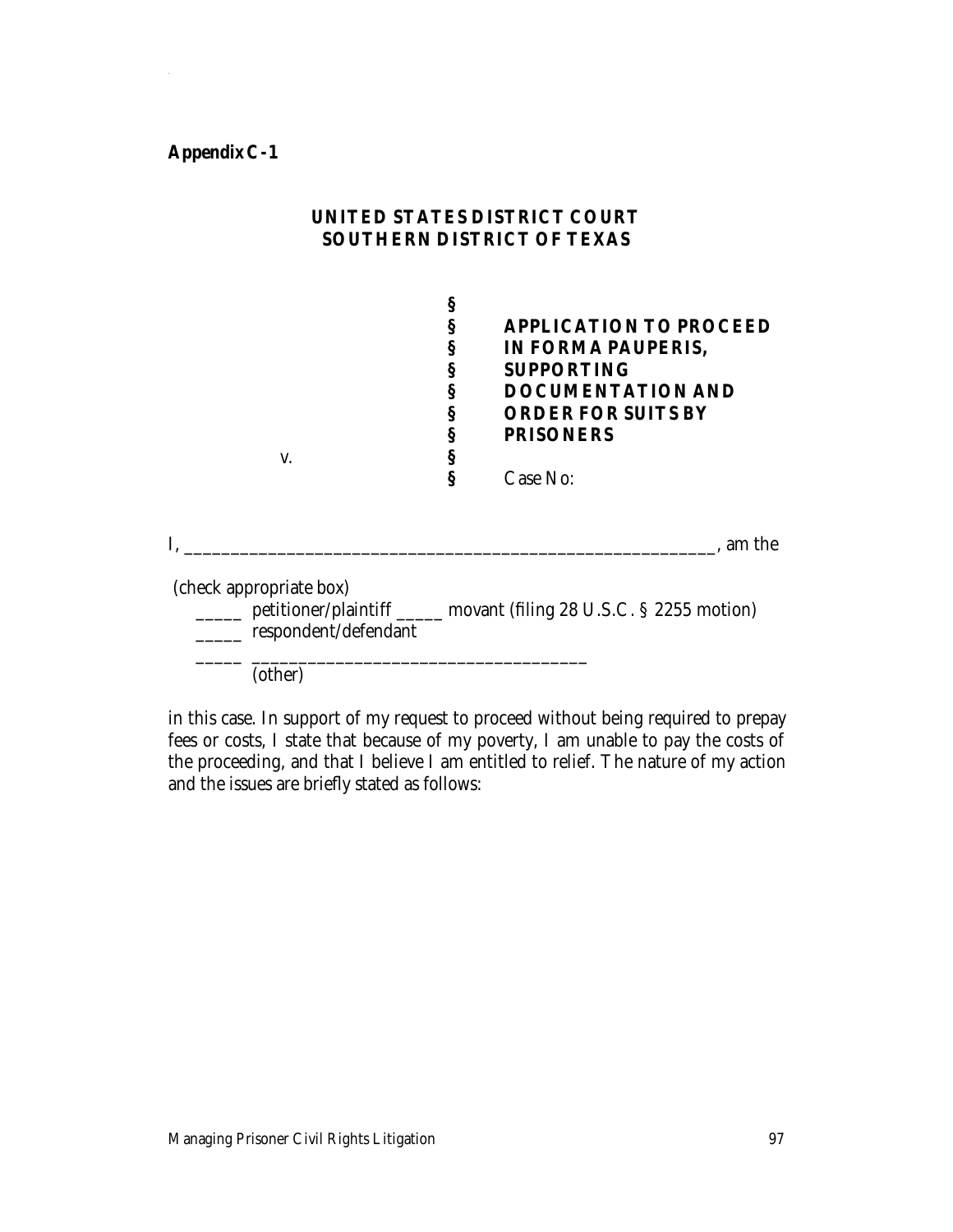In further support of this application, I answer the following questions:

1. Have you ever before brought an action or appeal in a federal court while you were incarcerated or detained? \_\_\_\_ Yes \_\_\_\_ No

If so, how many times?

Were any of the actions or appeals dismissed because they were frivolous, malicious, or failed to state a claim upon which relief may be granted?

\_\_\_\_\_ Yes \_\_\_\_\_ No

If so, how many of them?

- 2. Are you presently employed? \_\_\_\_ Yes \_\_\_\_ No
	- a. If the answer is "yes," state the amount of your salary or wages per month, and give the name and address of your employer. (List both gross and net salary.)
	- b. If the answer is "no," state the date of last employment and the amount of the salary and wages per month which you received.
- 3. Have you received within the past twelve months any money from any of the following sources?
	- a. Business, profession or other form of self-employment?

|                                          | Yes No |
|------------------------------------------|--------|
| b. Rent payments, interest or dividends? | Yes No |
|                                          |        |
| d. Gifts or inheritances?                | Yes No |
| e. Any other sources?                    | Yes No |

If the answer to any of the above is "yes," describe each source of money and state the amount received from each during the past twelve months.

4. Do you own any cash, or do you have money in prison accounts or in checking or savings accounts? \_\_\_\_ Yes \_\_\_\_ No For prisoner accounts, state the present balance and the amount of all deposits over the past six months.

For accounts at other financial institutions, state the present balance and the amount of deposits over the past six months.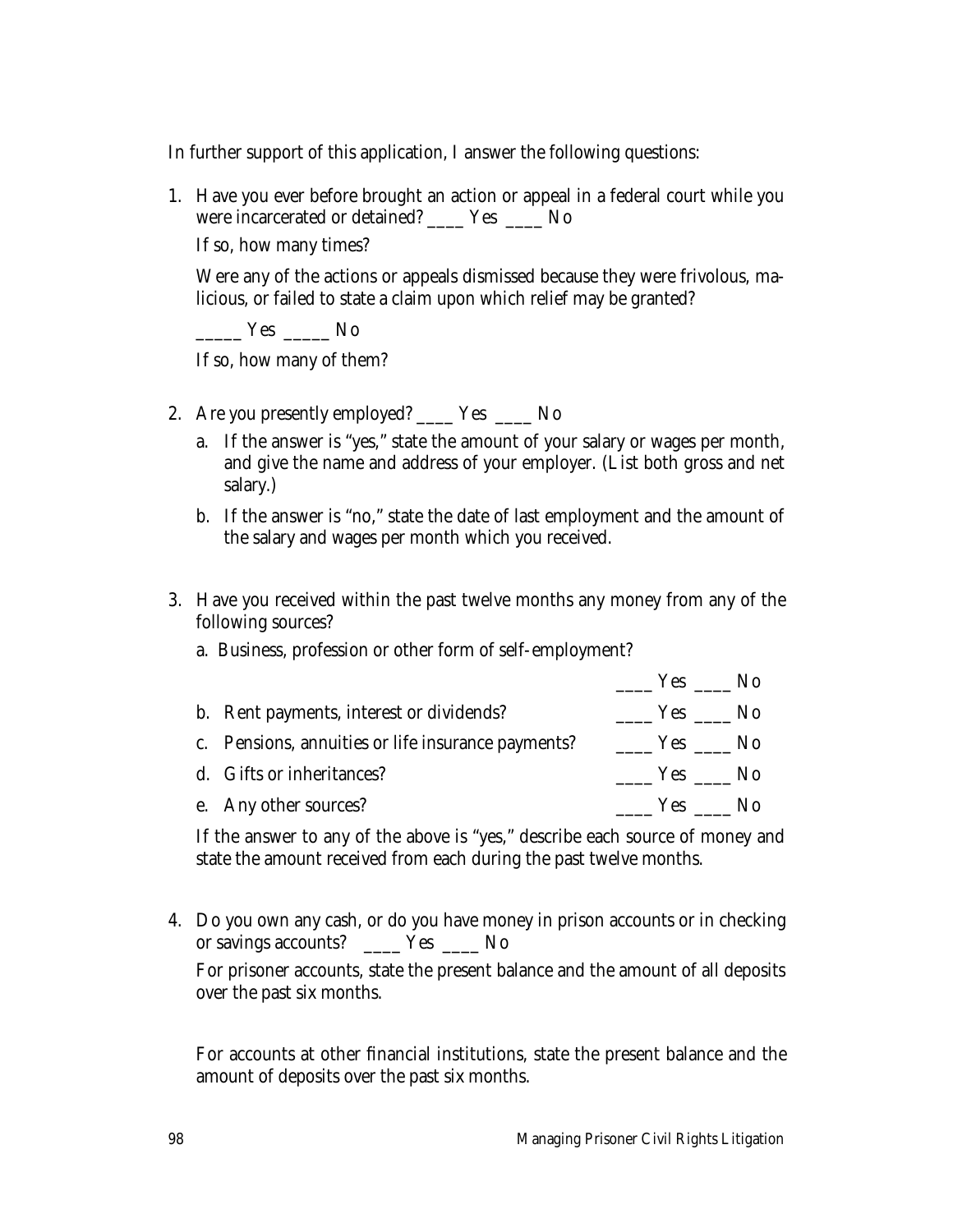5. Do you own or have any interest in any real estate, stocks, bonds, notes, automobiles or other valuable property (excluding ordinary household furnishings and clothing)? \_\_\_\_ Yes \_\_\_\_ No

If the answer is "yes," describe the property and state its approximate value.

6. List the persons who are dependent upon you for support, state your relationship to those persons, and indicate how much you contribute toward their support.

**I declare under penalty of perjury that the foregoing is true and correct.**

Executed on

(Date) (Signature of applicant)

## **CERTIFICATE**

**(NOTE: If you are incarcerated, this portion must be completed by an authorized officer of your institution. Failure to complete this form will delay processing of your application.)**

I certify that on \_\_\_\_\_\_\_\_\_\_\_\_\_\_\_, 19\_\_\_\_, the applicant named herein has the sum of \$\_\_\_\_\_\_\_\_\_\_\_\_\_\_\_ on account to his (her) credit at the institution where he (she) is confined. I further certify that during the past six months the applicant's average monthly balance was \$\_\_\_\_\_\_\_\_\_\_\_\_\_\_\_. I further certify that during the past six months the applicant's account received \$ attach a true and correct copy of the record of the deposits into the inmate trust account for the past 6 months.

> \_\_\_\_\_\_\_\_\_\_\_\_\_\_\_\_\_\_\_\_\_\_\_\_\_\_\_\_\_\_\_\_\_\_\_\_\_\_\_\_\_\_\_\_ (Name of Authorized Officer of Institution)

> \_\_\_\_\_\_\_\_\_\_\_\_\_\_\_\_\_\_\_\_\_\_\_\_\_\_\_\_\_\_\_\_\_\_\_\_\_\_\_\_\_\_\_\_ (Title)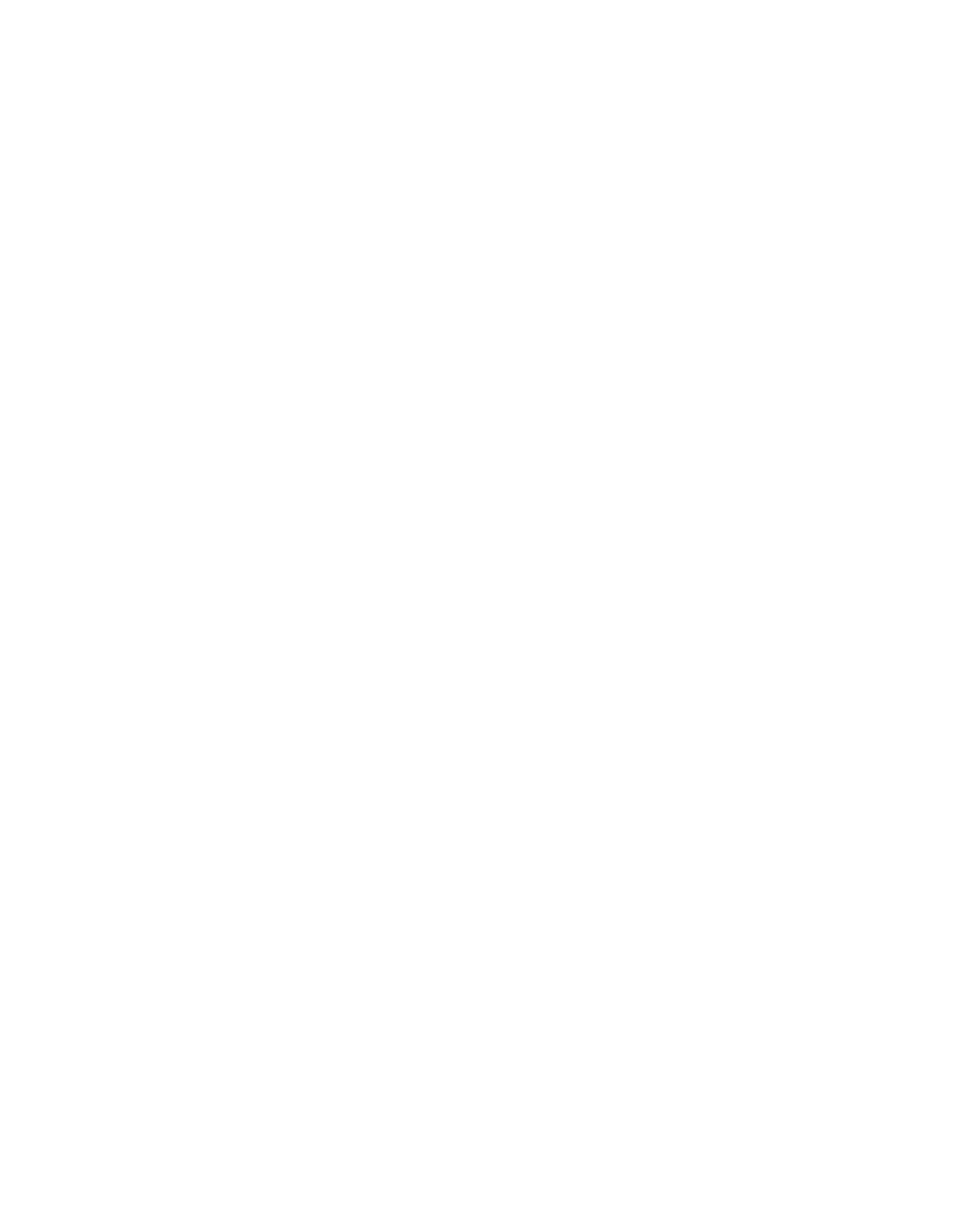**Appendix C-2**

## **UNITED STATES DISTRICT COURT EASTERN DISTRICT OF CALIFORNIA**

### Plaintiff **APPLICATION TO PROCEED IN FORMA PAUPERIS** vs. **BY A PRISONER**

Defendant

#### CASE NUMBER:

I, \_\_\_\_\_\_\_\_\_\_\_\_\_\_\_\_\_\_\_\_\_\_\_\_\_\_\_\_\_\_\_\_\_\_, declare that I am the plaintiff in the above-entitled proceeding; that, in support of my request to proceed without prepayment of fees under 28 U.S.C. § 1915, I declare that I am unable to pay the fees for these proceedings or give security therefor and that I am entitled to the relief sought in the complaint.

In support of this application, I answer the following questions under penalty of perjury:

1. Are you currently incarcerated: o Yes o No (If "No" DO NOT USE THIS FORM.)

If "Yes" state the place of your incarceration: \_\_\_\_\_\_\_\_\_\_\_\_\_\_\_\_\_\_\_\_\_\_\_\_\_\_\_\_\_\_\_\_

**Have the institution fill out the Certificate portion of this application and attach a certified copy of your prison trust account statement showing transactions for the past six months.**

- 2. Are you currently employed? o Yes o No
	- a. If the answer is "Yes" state the amount of your pay.
	- b. If the answer is "No" state the date of your last employment, the amount of your take-home salary or wages and pay period, and the name and address of your last employer.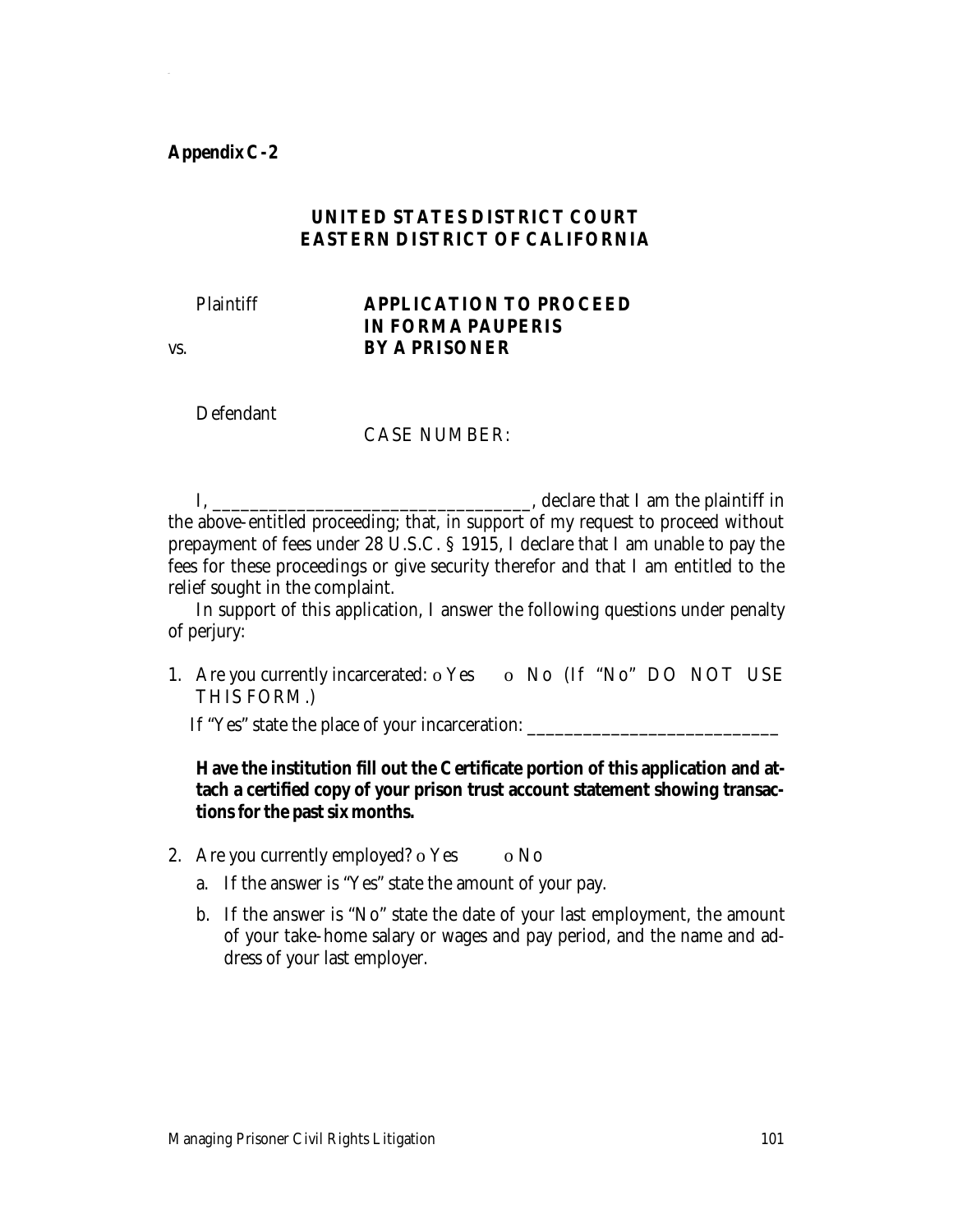3. In the past twelve months have you received any money from any of the following sources?

| a. Business, profession or other self-employment  | o Yes | o No |
|---------------------------------------------------|-------|------|
| b. Rent payments, interest or dividends           | o Yes | o No |
| c. Pensions, annuities or life insurance payments | o Yes | o No |
| d. Disability or workers' compensation payments   | o Yes | o No |
| e. Gifts or inheritances                          | o Yes | o No |
| f. Any other sources                              | o Yes | o No |

If the answer to any of the above is "Yes" describe by that item each source of money and state the amount received *and* what you expect you will continue to receive. Please attach an additional sheet if necessary.

- 4. Do you have cash or checking or savings accounts? o Yes o No If "Yes" state the total amount:
- 5. Do you own any real estate, stocks, bonds, securities, other financial instruments, automobiles or other valuable property?  $\qquad \qquad$  o Yes  $\qquad$  o No If "Yes" describe the property and state its value:
- 6. Do you have any other assets?  $\overline{\text{O}}$  Yes  $\overline{\text{O}}$  No If "Yes" list the asset(s) and state the value of each asset listed.
- 7. List the persons who are dependent on you for support, state your relationship to each person and indicate how much you contribute to their support:

I hereby authorize the agency having custody of me to collect from my trust account and forward to the Clerk of the United States District Court payments in accordance with 28 U.S.C. § 1915(b)(2).

I declare under penalty of perjury that the above information is true and correct.

\_\_\_\_\_\_\_\_\_\_\_\_\_\_\_\_ \_\_\_\_\_\_\_\_\_\_\_\_\_\_\_\_\_\_\_\_\_\_\_\_\_\_\_\_\_\_\_\_\_\_\_\_\_\_\_\_\_\_\_\_\_\_\_\_ DATE SIGNATURE OF APPLICANT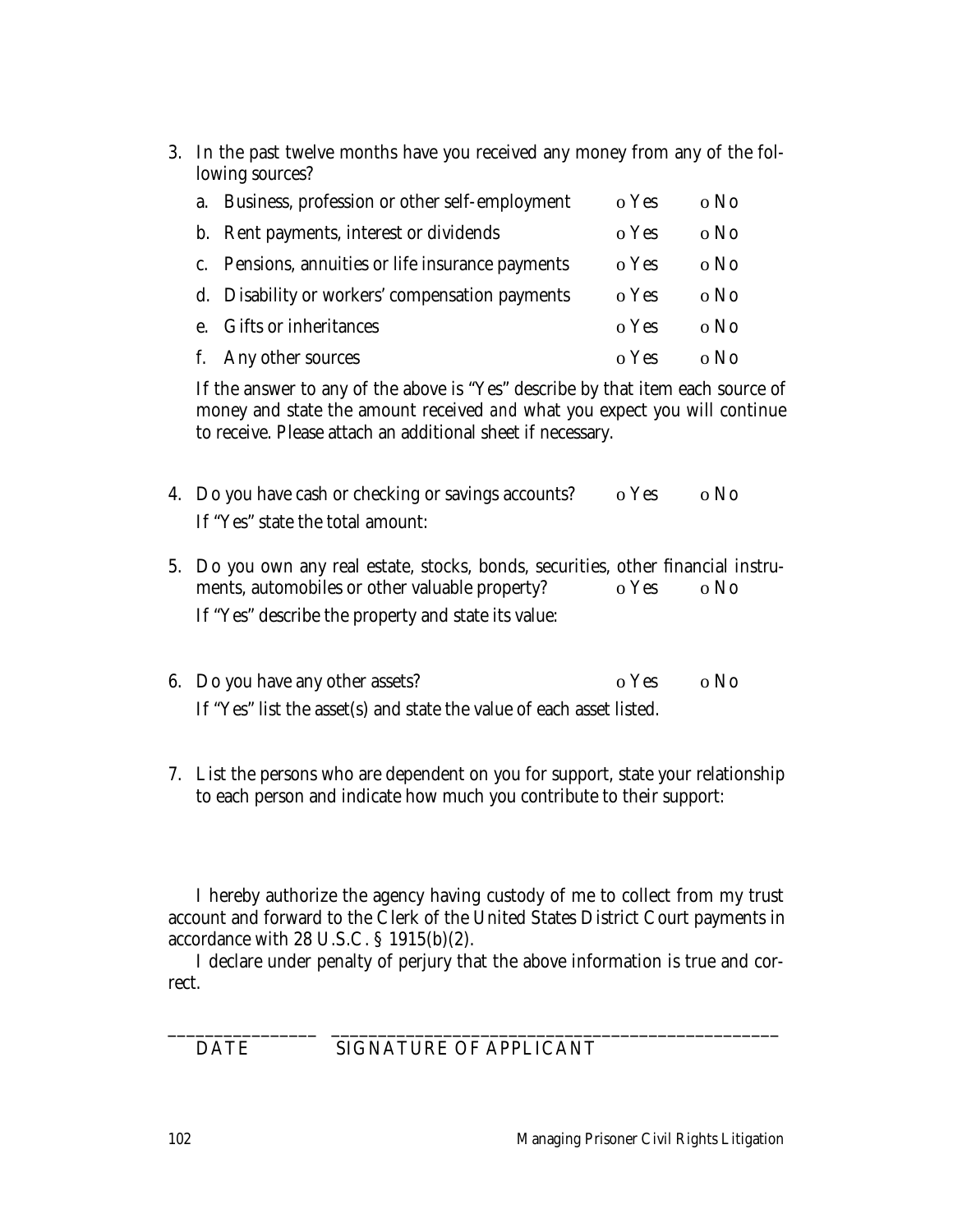### **CERTIFICATE**

(To be completed by the institution of incarceration)

I certify that the applicant named herein has the sum of \$\_\_\_\_\_\_\_\_\_\_\_\_\_\_\_\_\_\_\_\_\_\_ on account to his/her credit at (name of institution). I further certify that during the past six months the applicant's average monthly balance was \$\_\_\_\_\_\_\_\_\_\_\_\_. I further certify that during the past six months the average of monthly deposits to the applicant's account was  $\mathsf S$  .

(Please attach a certified copy of the applicant's trust account statement showing transactions for the past six months.)

\_\_\_\_\_\_\_\_\_\_\_\_\_\_\_\_\_\_\_ \_\_\_\_\_\_\_\_\_\_\_\_\_\_\_\_\_\_\_\_\_\_\_\_\_\_\_\_\_\_\_\_\_\_\_\_\_\_\_\_\_\_\_ DATE SIGNATURE OF AUTHORIZED OFFICER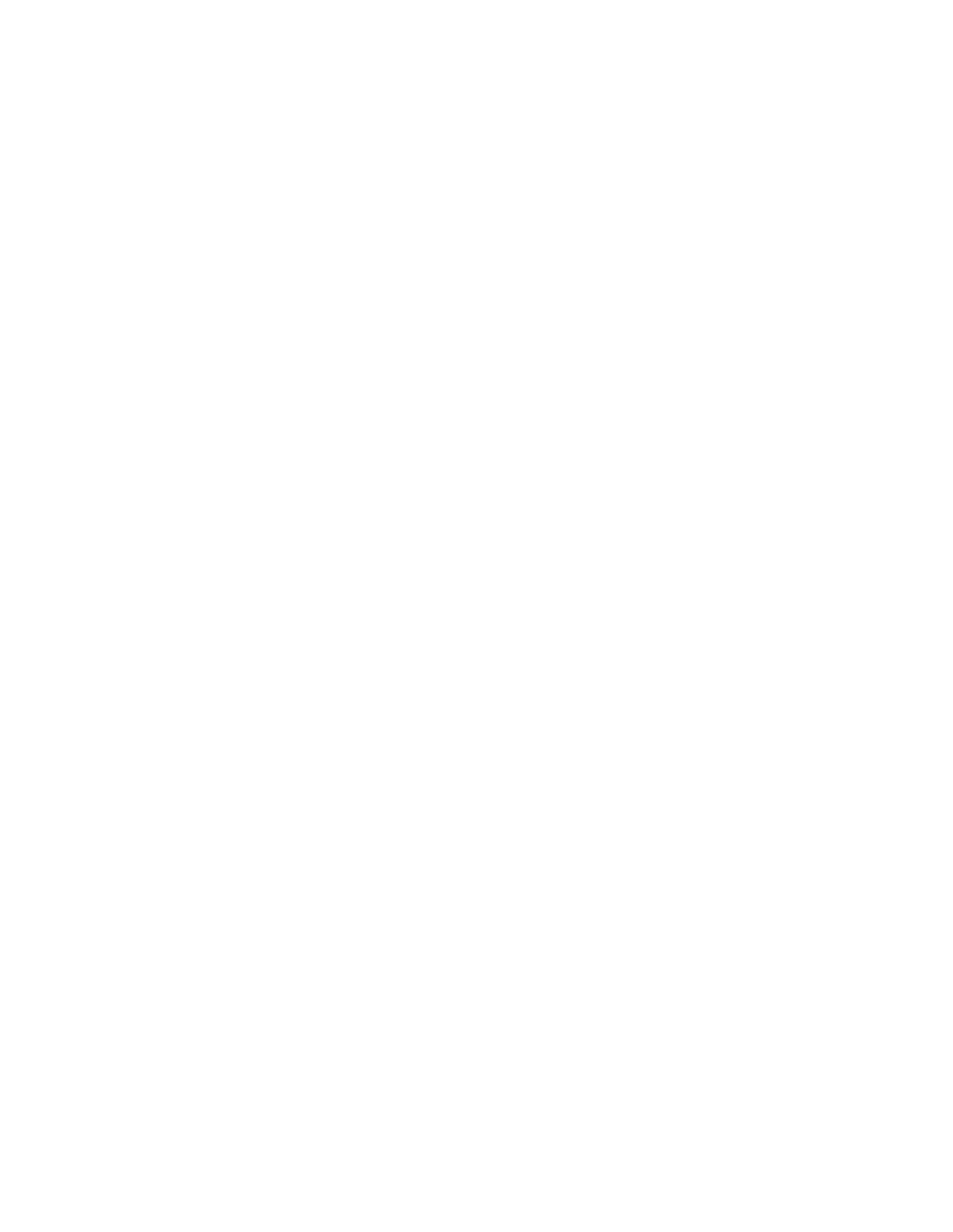**Appendix D. Sample Complaints for Prisoners Filing Under 42 U.S.C. § 1983 in the U.S. District Courts**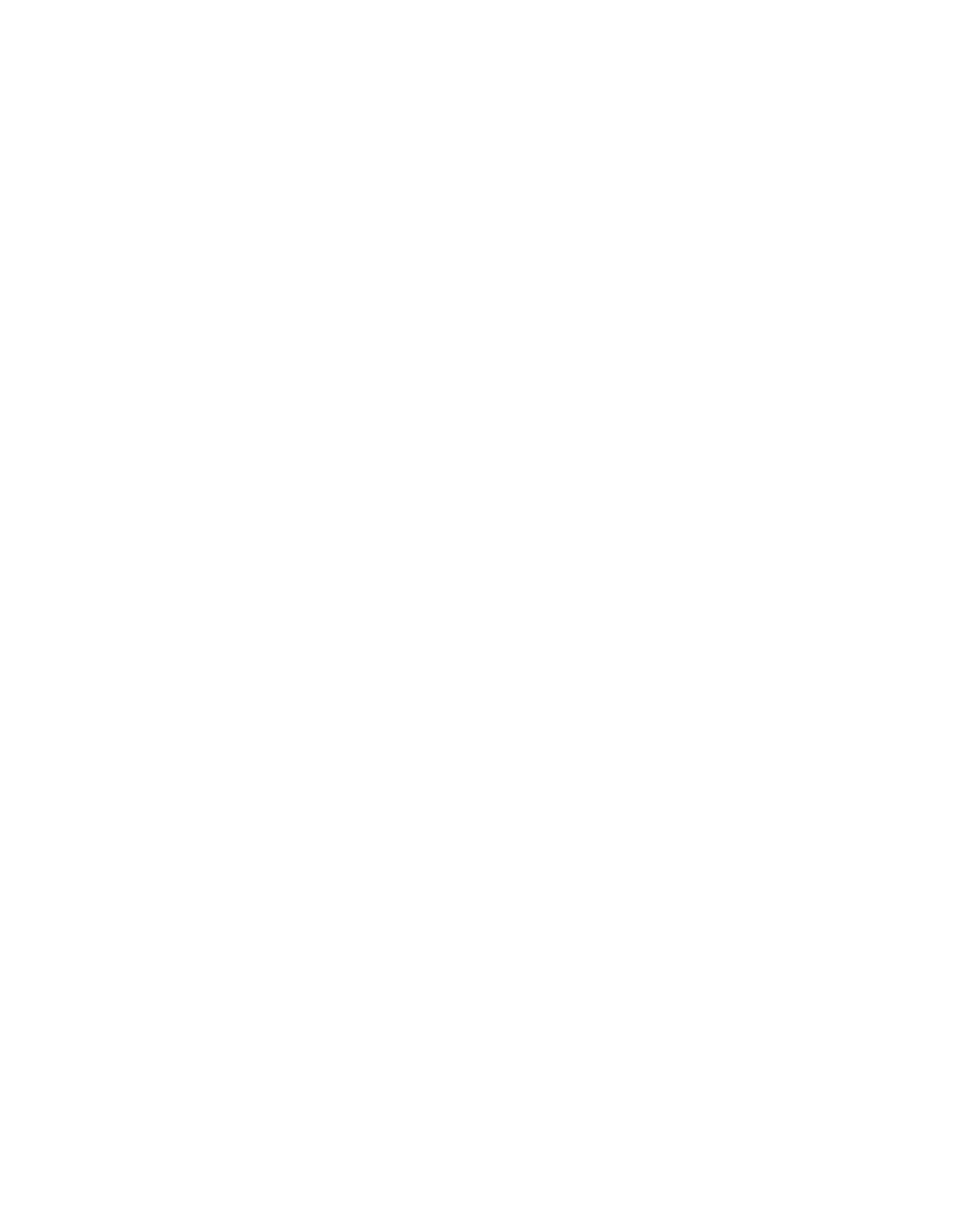**Appendix D-1**

## **FORM TO BE USED BY A PRISONER IN FILING A COMPLAINT UNDER THE CIVIL RIGHTS ACT, 42 U.S.C. § 1983**

## **IN THE UNITED STATES DISTRICT COURT FOR THE EASTERN DISTRICT OF CALIFORNIA**

|    |     | (Name of Plaintiff)                  | (Case Number)                                                                                                                                                                                                                                |      |
|----|-----|--------------------------------------|----------------------------------------------------------------------------------------------------------------------------------------------------------------------------------------------------------------------------------------------|------|
|    |     | (Address of Plaintiff)               |                                                                                                                                                                                                                                              |      |
|    | VS. |                                      | <b>COMPLAINT</b>                                                                                                                                                                                                                             |      |
|    |     |                                      |                                                                                                                                                                                                                                              |      |
|    |     | (Names of Defendants)                |                                                                                                                                                                                                                                              |      |
| I. |     | <b>Previous Lawsuits</b>             |                                                                                                                                                                                                                                              |      |
|    |     |                                      | A. Have you brought any other lawsuits while a prisoner? o Yes                                                                                                                                                                               | o No |
|    |     |                                      | B. If your answer to A is yes, how many? ____________________________ Describe<br>the lawsuit in the space below. (If there is more than one lawsuit, describe<br>the additional lawsuits on another piece of paper using the same outline.) |      |
|    |     | 1. Parties to this previous lawsuit: |                                                                                                                                                                                                                                              |      |
|    |     | <b>Defendants</b>                    |                                                                                                                                                                                                                                              |      |

\_\_\_\_\_\_\_\_\_\_\_\_\_\_\_\_\_\_\_\_\_\_\_\_\_\_\_\_\_\_\_\_\_\_\_\_\_\_\_\_\_\_\_\_\_\_\_\_\_\_\_\_\_\_\_\_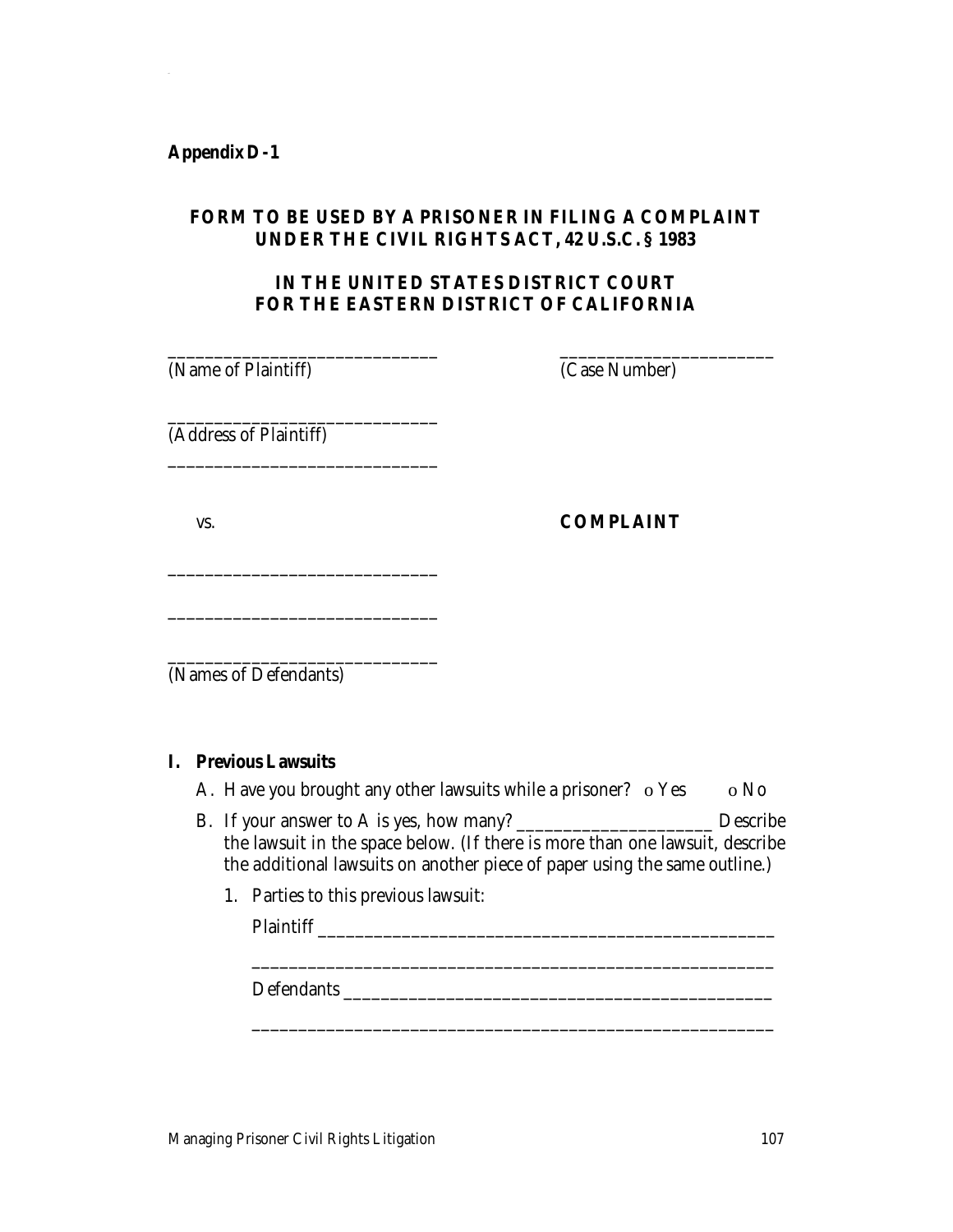|                        |                                                                                                   | 2. Court (if Federal Court, give name of District; if State Court, give<br>name of County)                                                                                                                                                                                           |            |      |  |
|------------------------|---------------------------------------------------------------------------------------------------|--------------------------------------------------------------------------------------------------------------------------------------------------------------------------------------------------------------------------------------------------------------------------------------|------------|------|--|
|                        |                                                                                                   |                                                                                                                                                                                                                                                                                      |            |      |  |
|                        | 4.                                                                                                |                                                                                                                                                                                                                                                                                      |            |      |  |
|                        | Disposition (For example: Was the case dismissed? Was it appealed?<br>5.<br>Is it still pending?) |                                                                                                                                                                                                                                                                                      |            |      |  |
|                        | 6.                                                                                                |                                                                                                                                                                                                                                                                                      |            |      |  |
|                        |                                                                                                   |                                                                                                                                                                                                                                                                                      |            |      |  |
|                        |                                                                                                   | <b>II. Exhaustion of Administrative Remedies</b>                                                                                                                                                                                                                                     |            |      |  |
|                        |                                                                                                   | A. Is there a grievance procedure available at your institution?                                                                                                                                                                                                                     |            |      |  |
|                        |                                                                                                   |                                                                                                                                                                                                                                                                                      | o Yes      | o No |  |
|                        |                                                                                                   | B. Have you filed a grievance concerning the facts relating to this complaint?                                                                                                                                                                                                       |            |      |  |
|                        |                                                                                                   |                                                                                                                                                                                                                                                                                      | o Yes      | o No |  |
|                        |                                                                                                   |                                                                                                                                                                                                                                                                                      |            |      |  |
|                        |                                                                                                   | C. Is the grievance process completed?                                                                                                                                                                                                                                               | o Yes o No |      |  |
| <b>III.</b> Defendants |                                                                                                   |                                                                                                                                                                                                                                                                                      |            |      |  |
|                        |                                                                                                   | (In Item A below, place the full name of the defendant in the first blank,<br>his/her official position in the second blank, and his/her place of employment<br>in the third blank. Use Item B for the names, positions and places of employ-<br>ment of any additional defendants.) |            |      |  |
|                        |                                                                                                   |                                                                                                                                                                                                                                                                                      |            |      |  |
|                        |                                                                                                   |                                                                                                                                                                                                                                                                                      |            |      |  |
|                        |                                                                                                   |                                                                                                                                                                                                                                                                                      |            |      |  |
|                        |                                                                                                   |                                                                                                                                                                                                                                                                                      |            |      |  |
|                        |                                                                                                   |                                                                                                                                                                                                                                                                                      |            |      |  |
|                        |                                                                                                   |                                                                                                                                                                                                                                                                                      |            |      |  |

\_\_\_\_\_\_\_\_\_\_\_\_\_\_\_\_\_\_\_\_\_\_\_\_\_\_\_\_\_\_\_\_\_\_\_\_\_\_\_\_\_\_\_\_\_\_\_\_\_\_\_\_\_\_\_\_\_\_\_\_\_\_\_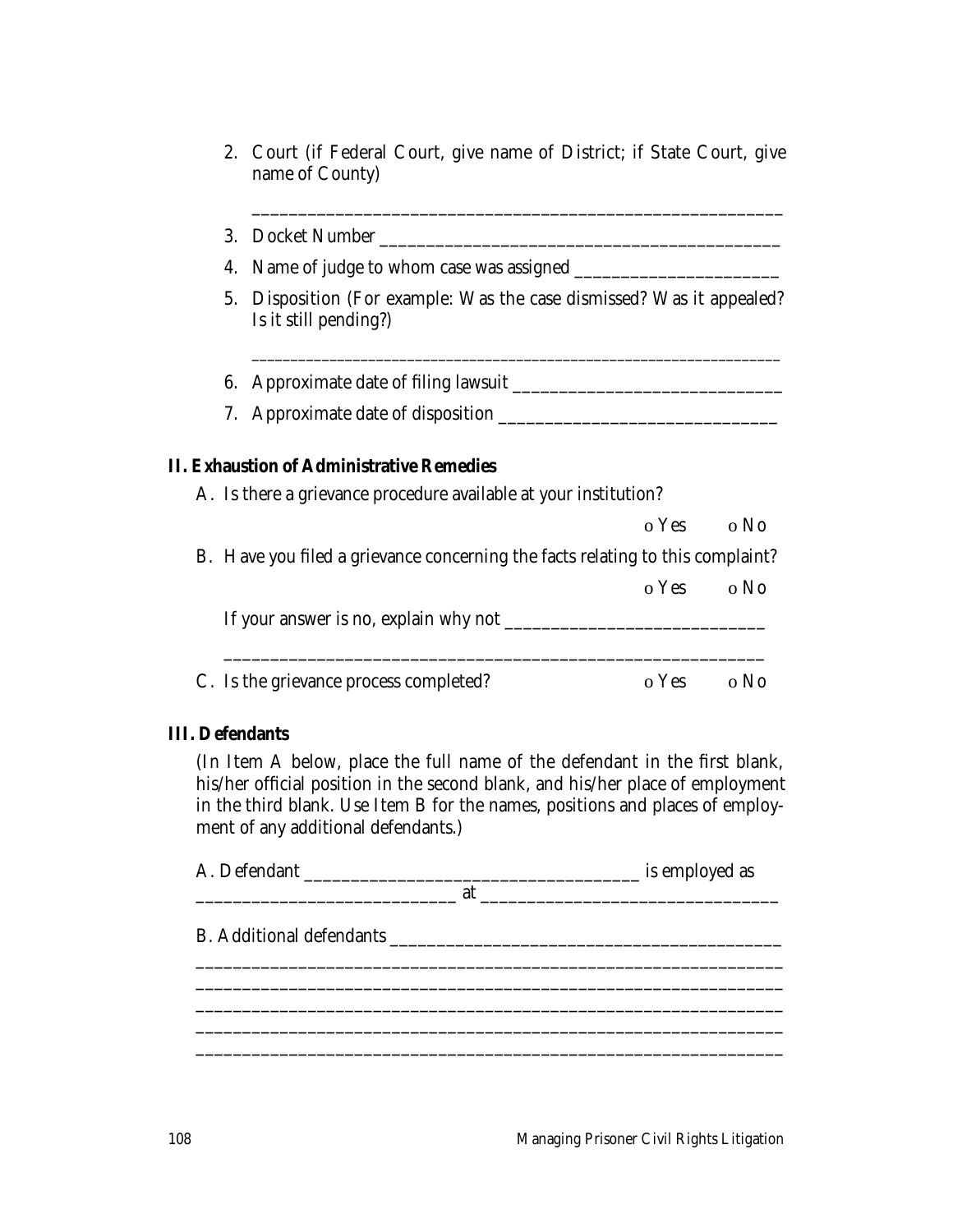### **IV. Statement of Claim**

(State here as briefly as possible the *facts* of your case. Describe how each defendant is involved, including dates and places. Do not give any legal arguments or cite any cases or statutes. Attach extra sheets if necessary.)

### **V. Relief**

(State briefly exactly what you want the court to do for you. Make no legal arguments. Cite no cases or statutes.)

Signed this \_\_\_\_\_\_\_\_\_\_ day of \_\_\_\_\_\_\_\_\_\_\_\_\_\_\_\_\_\_\_\_\_\_\_\_\_\_\_\_\_\_\_, 19\_\_\_\_\_\_\_.

\_\_\_\_\_\_\_\_\_\_\_\_\_\_\_\_\_\_\_\_\_\_\_\_\_\_\_\_\_\_\_\_\_\_\_\_\_\_ (Signature of Plaintiff)

I declare under penalty of perjury that the foregoing is true and correct.

\_\_\_\_\_\_\_\_\_\_\_\_\_\_\_\_\_\_\_\_\_ \_\_\_\_\_\_\_\_\_\_\_\_\_\_\_\_\_\_\_\_\_\_\_\_\_\_\_\_\_\_\_\_\_\_\_\_\_\_ (Date) (Signature of Plaintiff)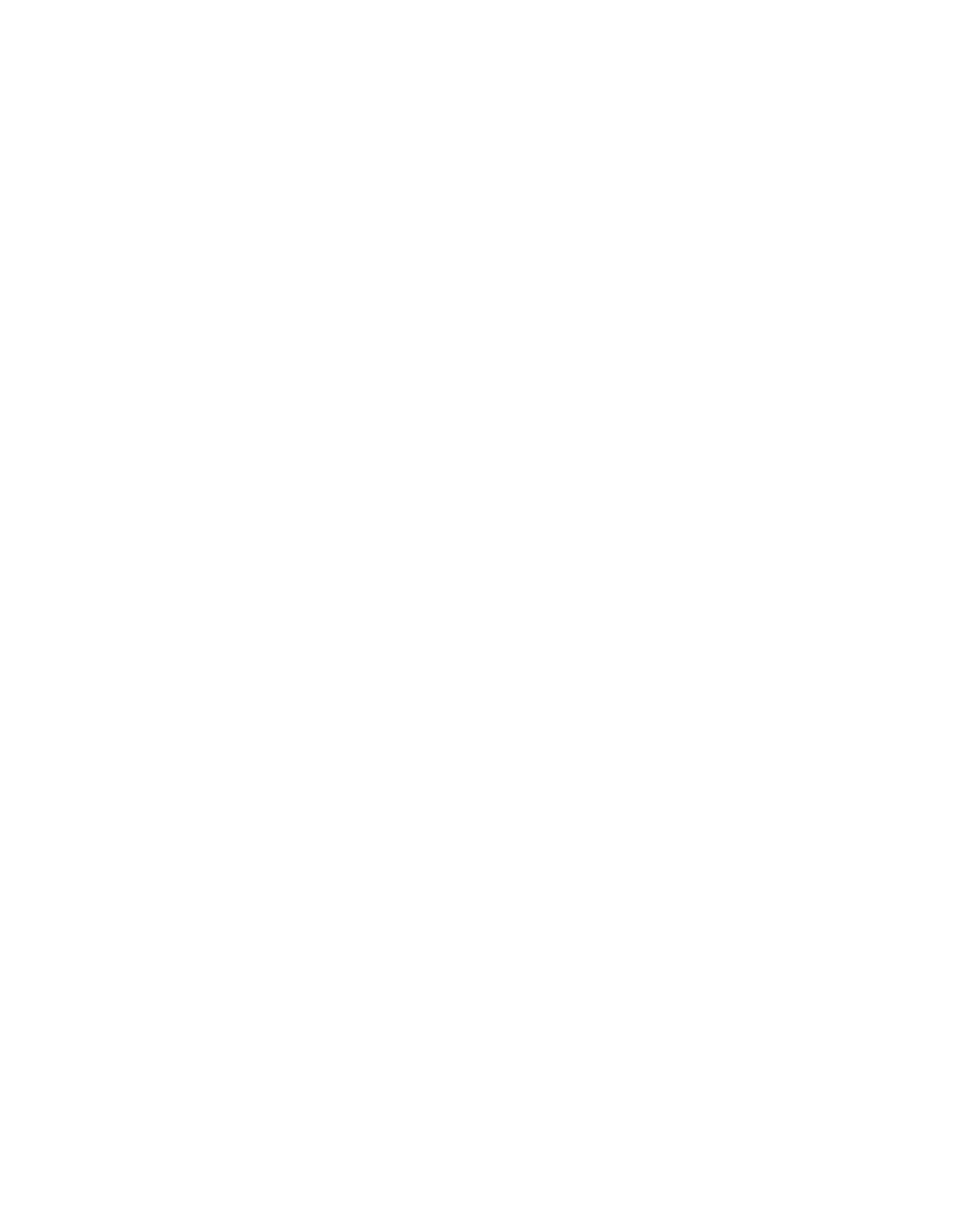**Appendix D-2**

## **A COMPLAINT UNDER THE CIVIL RIGHTS ACT, 42 U.S.C. § 1983**

## **UNITED STATES DISTRICT COURT MIDDLE DISTRICT OF LOUISIANA**

Inmate (DOC) Number

\_\_\_\_\_\_\_\_\_\_\_\_\_\_\_\_\_\_\_\_\_\_\_\_\_\_\_\_\_\_\_ \_\_\_\_\_\_\_\_\_\_\_\_\_\_\_\_\_\_\_\_\_

\_\_\_\_\_\_\_\_\_\_\_\_\_\_\_\_\_\_\_\_\_\_\_\_\_\_\_\_\_\_\_ (for mailing purposes)

\_\_\_\_\_\_\_\_\_\_\_\_\_\_\_\_\_\_\_\_\_\_\_\_\_\_\_\_\_\_\_ (Enter above the full name of each plaintiff in this action.)

\_\_\_\_\_\_\_\_\_\_\_\_\_\_\_\_\_\_\_\_\_\_\_\_\_\_\_\_\_\_\_ \_\_\_\_\_\_\_\_\_\_\_\_\_\_\_\_\_\_\_\_\_\_\_\_\_\_\_\_\_\_\_  $\mathcal{L}_\text{max}$  , and the set of the set of the set of the set of the set of the set of the set of the set of the set of the set of the set of the set of the set of the set of the set of the set of the set of the set of the \_\_\_\_\_\_\_\_\_\_\_\_\_\_\_\_\_\_\_\_\_\_\_\_\_\_\_\_\_\_\_

VERSUS

(Enter above the full name of each defendant in this action.)

## **Instructions for Filing Complaint by Prisoners Under the Civil Rights Act, 42 U.S.C. § 1983**

This packet includes two copies of a complaint form and one copy of the pauper affidavit.

IF YOU ARE A PARISH PRISONER, you must file an original and one copy of your complaint for each defendant you name. For example, if you name two defendants, you must file the original and two copies of the complaint. You should also keep an additional copy of the complaint for your own records.

IF YOU ARE A DOC PRISONER, you must file an original and one copy of your complaint. If the defendants are still employed by the Department of Corrections, only one service copy is needed. Otherwise you must supply a copy of the complaint and the service address for *each* defendant no longer employed by the Department of Corrections.

*All copies of the complaint must be identical to the original*.

The names of *all parties* must be listed in the caption and in part III of the complaint *in exactly the same way.*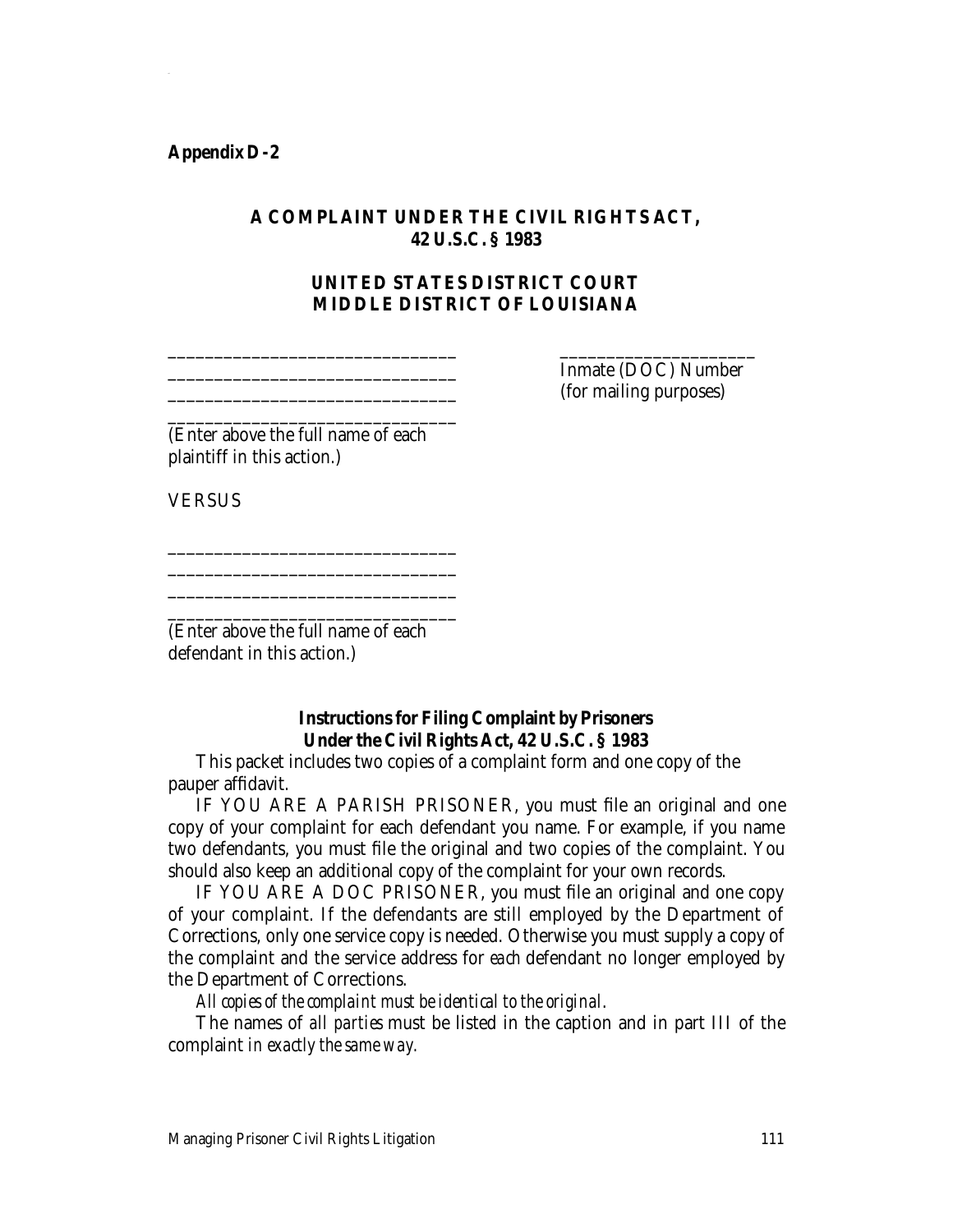In order for this complaint to be filed, it must be accompanied by the filing fee of \$120.00. In addition, the United States Marshal will require you to pay the cost of serving the complaint on each of the defendants.

If you are unable to pay the filing fee and service costs for this action, you may petition the court to proceed in forma pauperis. For this purpose, a pauper affidavit is included in this packet. You must sign the affidavit and obtain the signature of an authorized officer certifying the amount of money in your inmate account.

You will note that you are required to give facts. THIS COMPLAINT SHOULD NOT CONTAIN LEGAL ARGUMENTS OR CITATIONS. ALSO, DO NOT INCLUDE EXHIBITS.

When you have completed these forms, mail the original and copies to the Clerk of the United States District Court for the Middle District of Louisiana, P.O. Box 2630, Baton Rouge, LA 70821.

- I. Previous lawsuits
	- A. Have you begun other lawsuits in state or federal court dealing with the same facts involved in this action or otherwise relating to your imprisonment?

o Yes o No

- B. If your answer to A is yes, describe each lawsuit in the space below. (If there is more than one lawsuit, describe the additional lawsuits on another piece of paper, using the same outline.)
	- 1. Parties to this previous lawsuit

Plaintiff(s):

Defendant(s):

2. Court (if federal court, name the district; if state court, name the parish):

\_\_\_\_\_\_\_\_\_\_\_\_\_\_\_\_\_\_\_\_\_\_\_\_\_\_\_\_\_\_\_\_\_\_\_\_\_\_\_\_\_\_\_\_\_\_\_\_\_\_\_\_\_\_\_\_\_

\_\_\_\_\_\_\_\_\_\_\_\_\_\_\_\_\_\_\_\_\_\_\_\_\_\_\_\_\_\_\_\_\_\_\_\_\_\_\_\_\_\_\_\_\_\_\_\_\_\_\_\_\_\_\_\_\_

\_\_\_\_\_\_\_\_\_\_\_\_\_\_\_\_\_\_\_\_\_\_\_\_\_\_\_\_\_\_\_\_\_\_\_\_\_\_\_\_\_\_\_\_\_\_\_\_\_\_\_\_\_\_\_\_\_

\_\_\_\_\_\_\_\_\_\_\_\_\_\_\_\_\_\_\_\_\_\_\_\_\_\_\_\_\_\_\_\_\_\_\_\_\_\_\_\_\_\_\_\_\_\_\_\_\_\_\_\_\_\_\_\_\_

\_\_\_\_\_\_\_\_\_\_\_\_\_\_\_\_\_\_\_\_\_\_\_\_\_\_\_\_\_\_\_\_\_\_\_\_\_\_\_\_\_\_\_\_\_\_\_\_\_\_\_\_\_\_\_\_\_

\_\_\_\_\_\_\_\_\_\_\_\_\_\_\_\_\_\_\_\_\_\_\_\_\_\_\_\_\_\_\_\_\_\_\_\_\_\_\_\_\_\_\_\_\_\_\_\_\_\_\_\_\_\_\_\_\_

\_\_\_\_\_\_\_\_\_\_\_\_\_\_\_\_\_\_\_\_\_\_\_\_\_\_\_\_\_\_\_\_\_\_\_\_\_\_\_\_\_\_\_\_\_\_\_\_\_\_\_\_\_\_\_\_\_

- 3. Docket number:
- 4. Name of judge to whom case was assigned: \_\_\_\_\_\_\_\_\_\_\_\_\_\_\_\_\_\_\_\_\_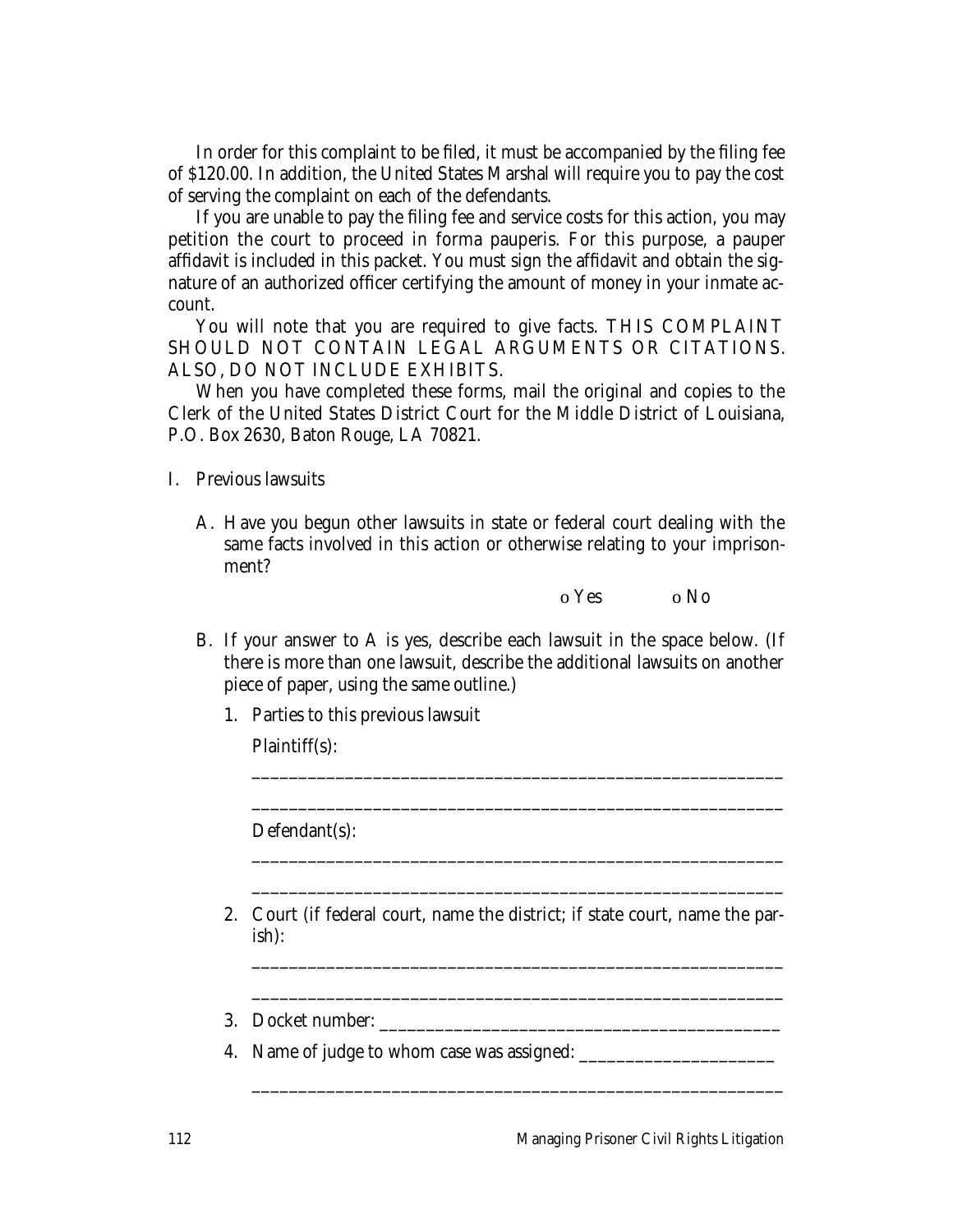|  | 5. Disposition (for example: Was the case dismissed? Was it appealed? Is<br>it still pending?):                                                                          |                |                     |
|--|--------------------------------------------------------------------------------------------------------------------------------------------------------------------------|----------------|---------------------|
|  |                                                                                                                                                                          |                |                     |
|  |                                                                                                                                                                          |                |                     |
|  |                                                                                                                                                                          |                |                     |
|  | A. Is there a prisoner grievance procedure in this institution?<br>B. Did you present the facts relating to your complaint in the state prisoner<br>grievance procedure? | o Yes<br>o Yes | o No<br>$\alpha$ No |
|  | C. If your answer is YES:                                                                                                                                                |                |                     |
|  | 1. Identify the administrative grievance procedure number(s) in which<br>the claims raised in this complaint were addressed. _____________________________               |                |                     |
|  |                                                                                                                                                                          |                |                     |

2. What steps did you take?

vii

3. What was the result?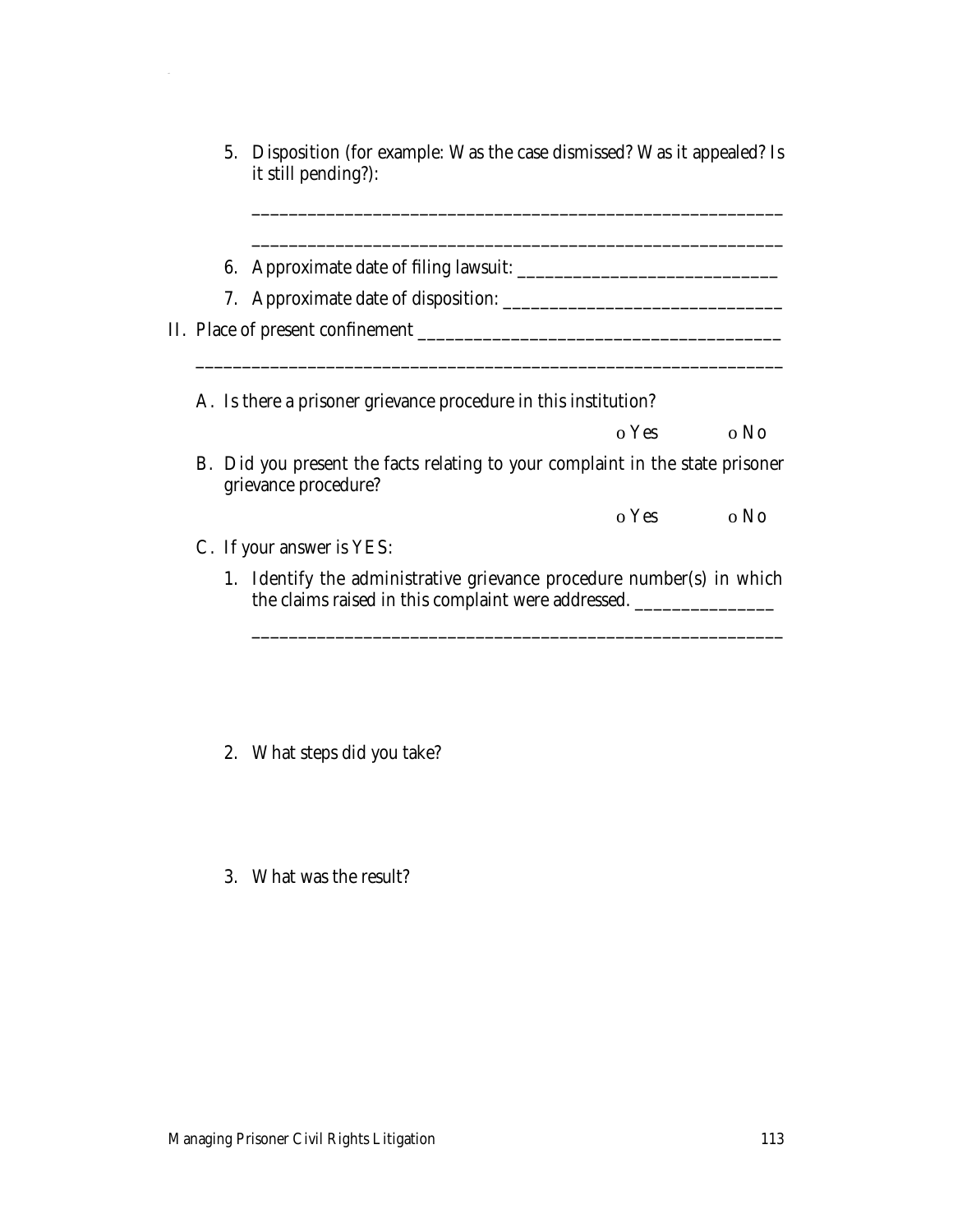D. If your answer is NO, explain why not:

### III. Parties

(In Item A below, place your name in the first blank and place your present address in the second blank. Do the same for additional plaintiffs, if any.)

A. Name of plaintiff \_\_\_\_\_\_\_\_\_\_\_\_\_\_\_\_\_\_\_\_\_\_\_\_\_\_\_\_\_\_\_\_\_\_\_\_\_\_\_\_\_\_\_\_\_

Address **and a set of the set of the set of the set of the set of the set of the set of the set of the set of the set of the set of the set of the set of the set of the set of the set of the set of the set of the set of th** 

In Item B below, place the full name of the defendant in the first blank, his or her official position in the second blank, and his or her place of employment in the third blank. Use Item C for the names, positions, and places of employment of any additional defendants.

### B. Defendant

\_\_\_\_\_\_\_\_\_\_\_\_\_\_\_\_\_\_\_\_\_\_\_\_\_\_\_\_\_\_\_\_\_\_\_\_\_\_\_\_\_\_\_\_\_\_\_\_\_\_\_\_\_\_\_\_\_\_\_\_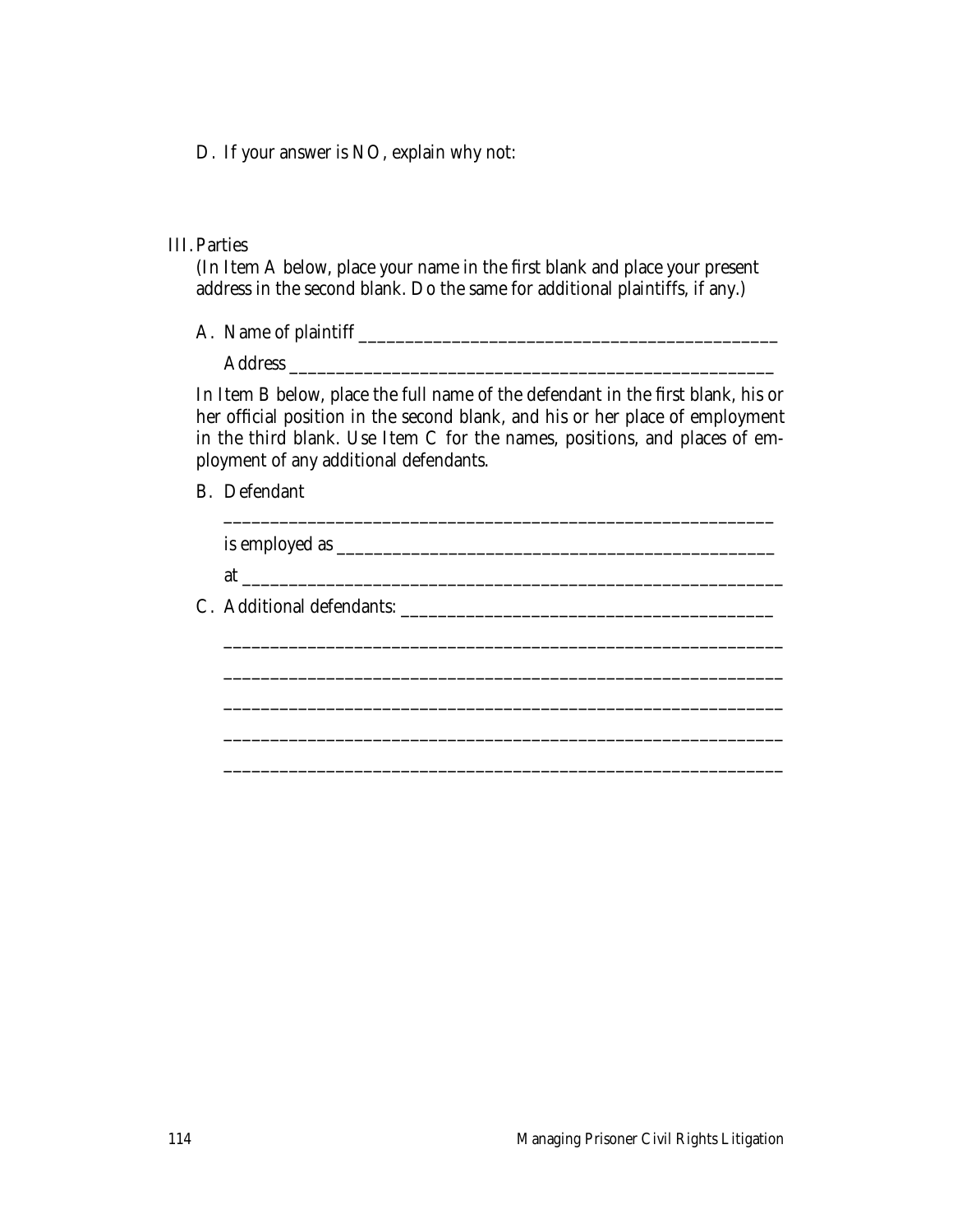## IV. Statement of Claim

State here as briefly as possible the *facts* of your case. Describe how each defendant is involved. Include also the names of other persons involved, dates, and places. *Do not give any legal arguments or cite any cases or statutes*. If you intend to allege a number of related claims, number and set forth each claim in a separate paragraph. (Use as much space as you need. Attach extra sheets if necessary.)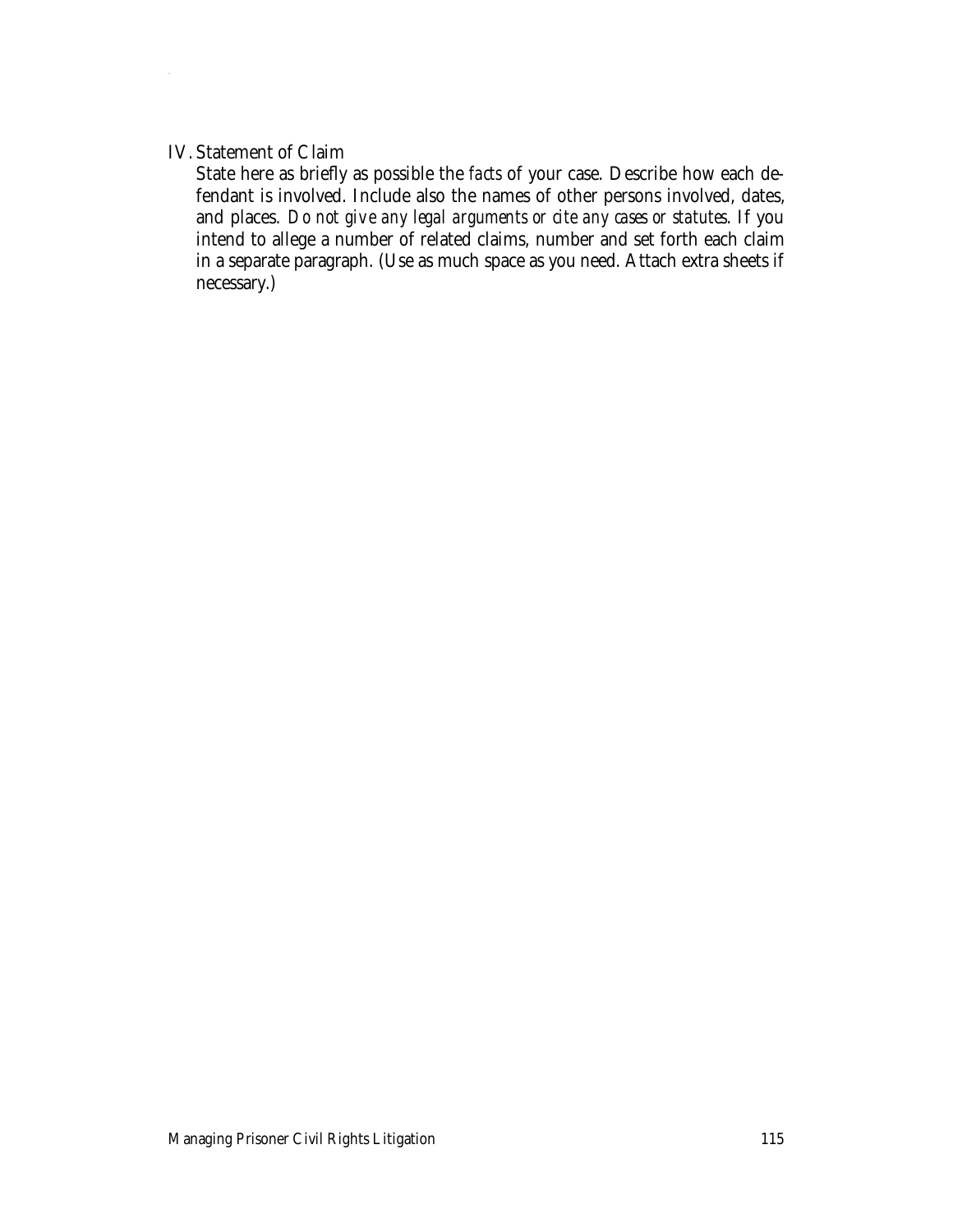### V. Relief

*State briefly exactly what you want the court to do for you*. Make no legal arguments. Cite no cases or statutes. Attach no exhibits.

Signed this \_\_\_\_\_\_\_\_\_\_ day of \_\_\_\_\_\_\_\_\_\_, 19\_\_\_\_\_\_.

\_\_\_\_\_\_\_\_\_\_\_\_\_\_\_\_\_\_\_\_\_\_\_\_\_\_\_\_\_\_\_\_\_\_\_\_\_\_\_\_\_ Signature(s) of plaintiff(s)

\_\_\_\_\_\_\_\_\_\_\_\_\_\_\_\_\_\_\_\_\_\_\_\_\_\_\_\_\_\_\_\_\_\_\_\_\_\_\_\_\_

\_\_\_\_\_\_\_\_\_\_\_\_\_\_\_\_\_\_\_\_\_\_\_\_\_\_\_\_\_\_\_\_\_\_\_\_\_\_\_\_\_

\_\_\_\_\_\_\_\_\_\_\_\_\_\_\_\_\_\_\_\_\_\_\_\_\_\_\_\_\_\_\_\_\_\_\_\_\_\_\_\_\_

\_\_\_\_\_\_\_\_\_\_\_\_\_\_\_\_\_\_\_\_\_\_\_\_\_\_\_\_\_\_\_\_\_\_\_\_\_\_\_\_\_

 $\overline{\phantom{a}}$  , and the contract of the contract of the contract of the contract of the contract of the contract of the contract of the contract of the contract of the contract of the contract of the contract of the contrac

I declare under penalty of perjury that the foregoing is true and correct.

Executed on \_\_\_\_\_\_\_\_\_\_\_\_\_\_\_\_\_\_\_\_\_\_\_\_\_\_

\_\_\_\_\_\_\_\_\_\_\_\_\_\_\_\_\_\_\_\_\_\_\_\_\_\_\_\_\_\_\_\_\_\_\_\_\_\_\_\_\_ Signature(s) of plaintiff(s)

## **NOTICE TO PLAINTIFF(S)**

The failure of a pro se litigant to keep the court apprised of an address change may be considered cause for dismissal.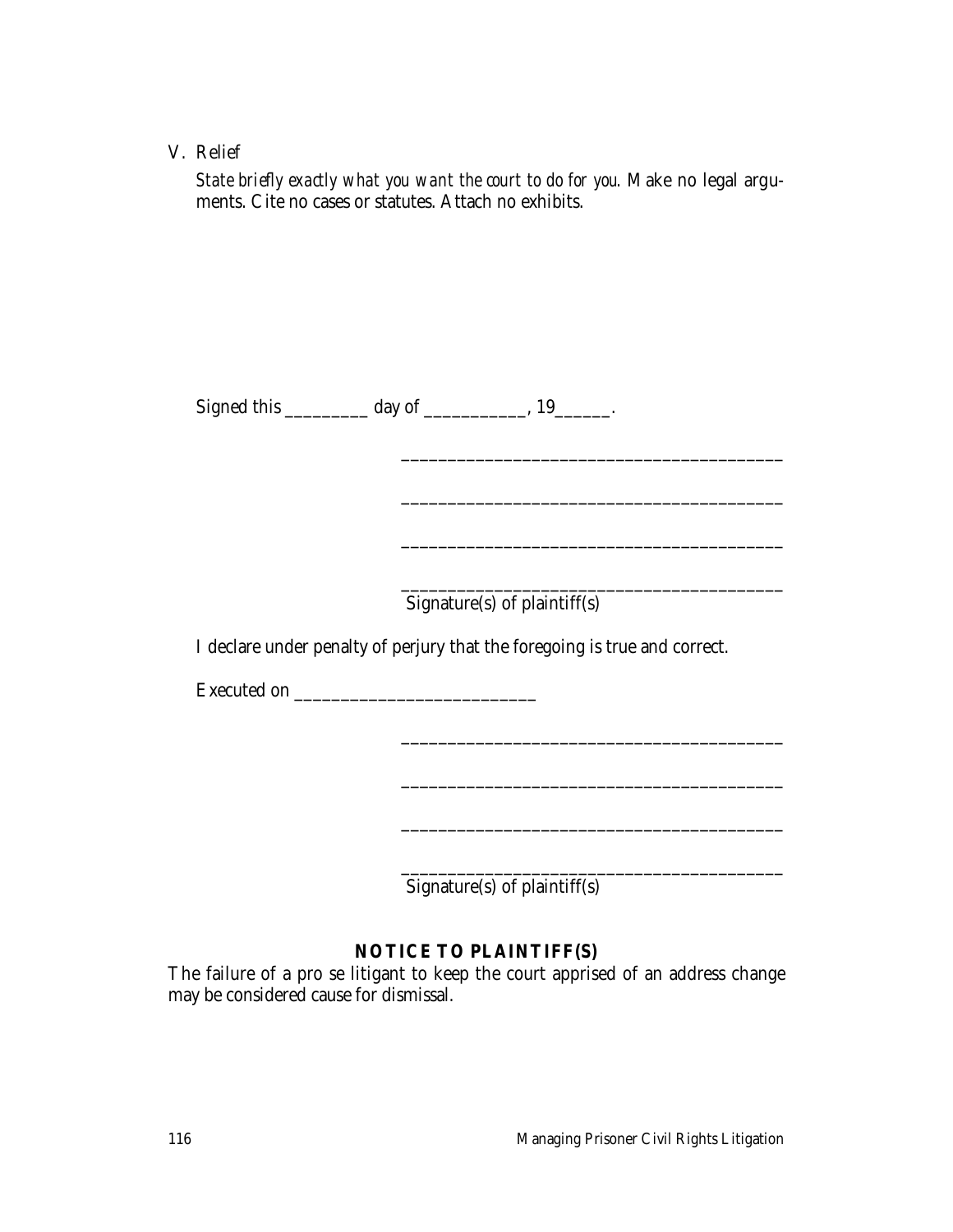**Appendix E. Sample Notice of Deficient Pleading and Sample Clerk's Office Post-Complaint Checklist Sent to Prisoner Litigants**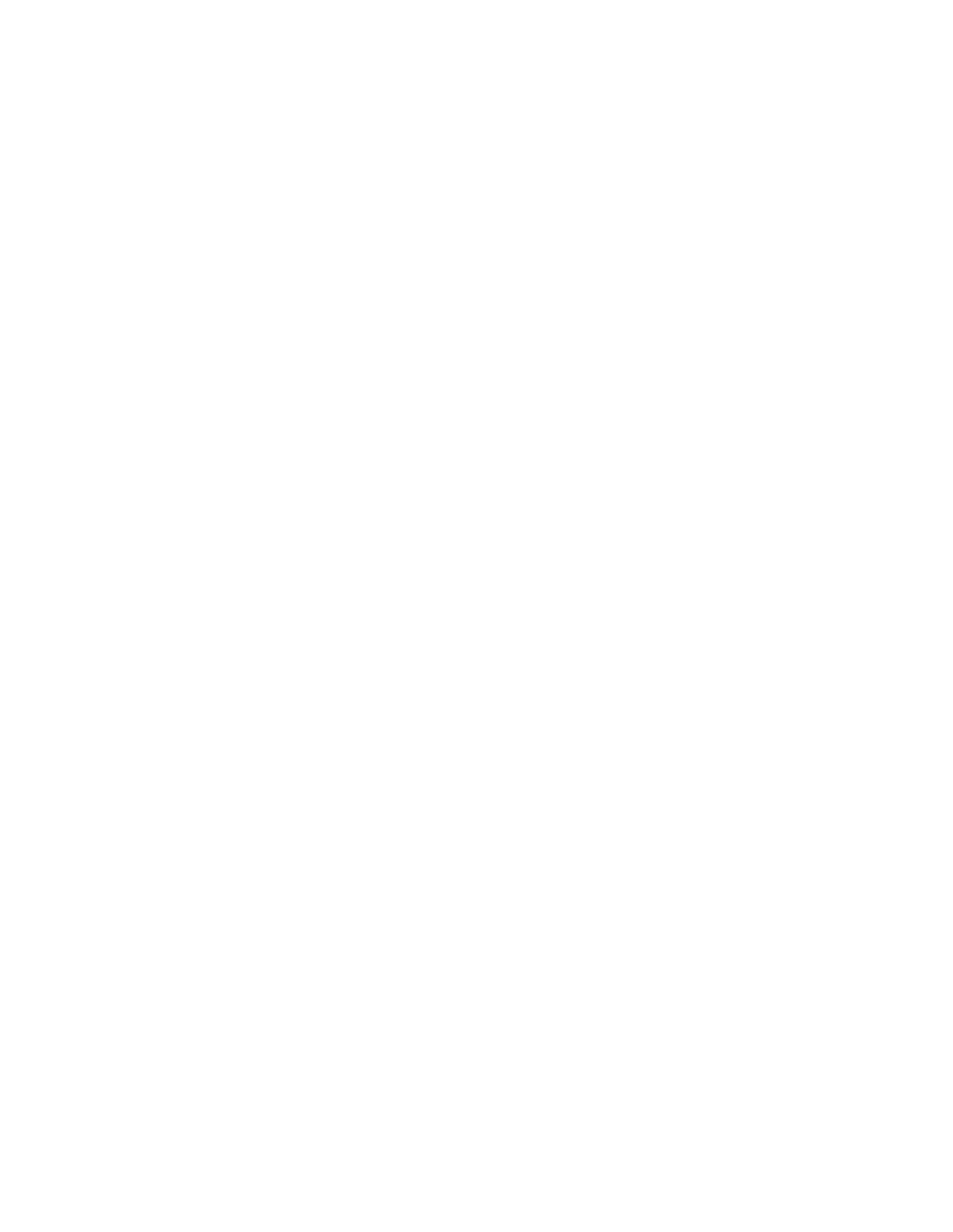**Appendix E-1**

## **IN THE UNITED STATES DISTRICT COURT FOR THE SOUTHERN DISTRICT OF TEXAS HOUSTON DIVISION**

|    |            | $\ast$ |                     |
|----|------------|--------|---------------------|
|    |            | *      |                     |
|    | Plaintiff, | *      |                     |
|    |            | $\ast$ |                     |
| V. |            | $\ast$ | Civil Action No. H- |
|    |            | $\ast$ |                     |
|    | Defendant. | *      |                     |

### **NOTICE OF DEFICIENT PLEADING**

To correct the deficient pleading within 30 days of the date of this notice, the plaintiff must file these:

\_\_\_\_\_ The **complete** names of all defendants, or as much of the names as is known, and any identifying information (such as gender, race, approximate age), and a complete address for each. Label your response "Complete Names."

\_\_\_\_\_ \_\_\_\_\_ copies of the complaint.

\_\_\_\_\_ An application to proceed in forma pauperis or a fee of **\$120.00.**

\_\_\_\_\_ An amended complaint containing all claims, which will replace all earlier complaints.

\_\_\_\_\_ Other:

**If the plaintiff fails to comply on time, the court may dismiss this case for want of prosecution. Fed. R. Civ. P. 41(b).**

Dated 1996, at Houston, Texas.

\_\_\_\_\_\_\_\_\_\_\_\_\_\_\_\_\_\_\_\_\_, CLERK

By:

\_\_\_\_\_\_\_\_\_\_\_\_\_\_\_\_\_\_\_\_\_\_\_\_\_\_\_\_\_\_ Deputy Clerk

Managing Prisoner Civil Rights Litigation 119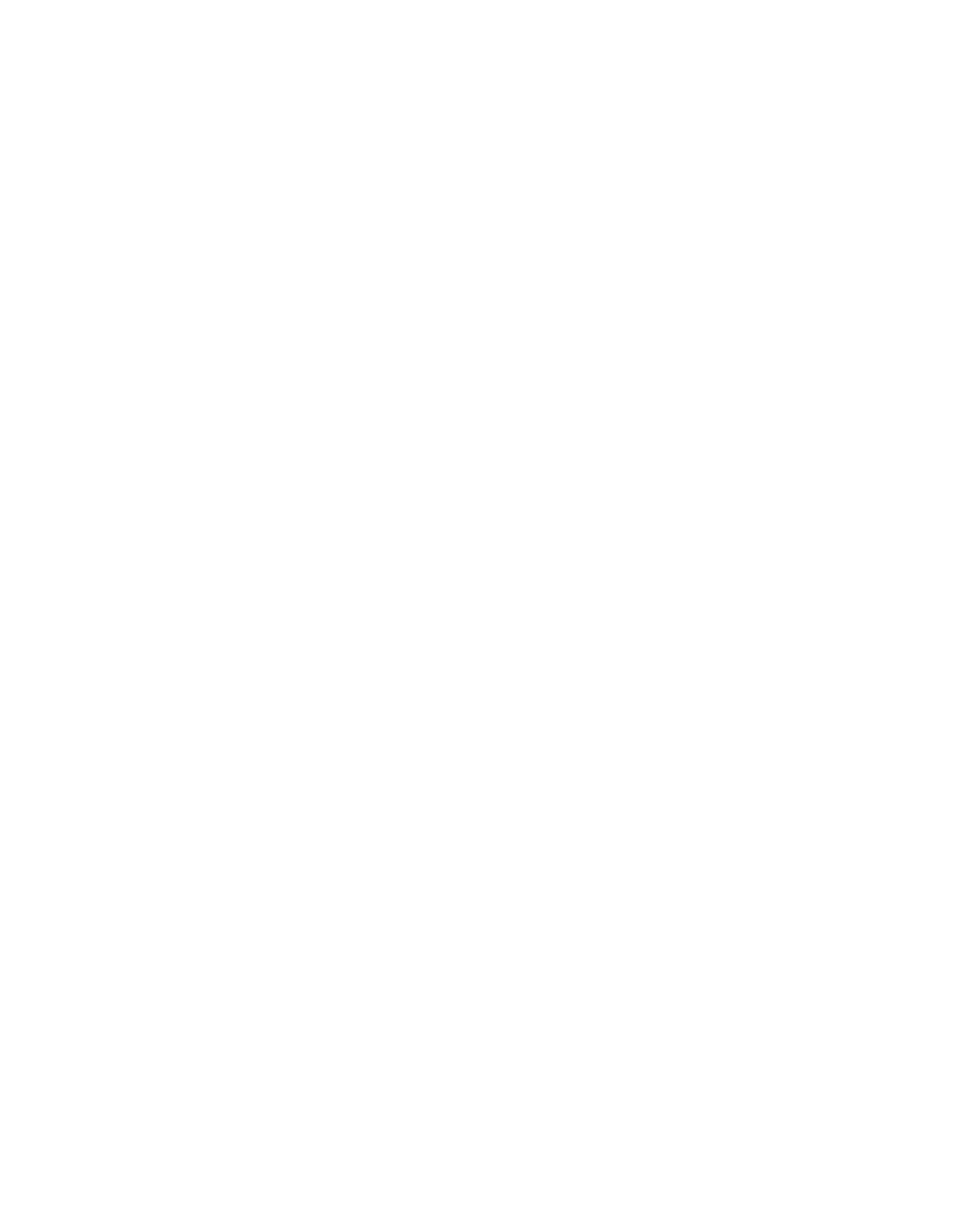# **Appendix E-2 Clerk's Office Post-Complaint Checklist Sent to Prisoner Litigants**

To:

Date:

| From: | . CLERK                                                |
|-------|--------------------------------------------------------|
|       | UNITED STATES DISTRICT COURT, P.O. BOX 61010, Houston, |
|       | Texas 77208.                                           |

- \_\_\_\_\_ The Clerk has filed your papers.
- \_\_\_\_\_ Your inquiry has been received. When any action is taken in your case, the court will notify you. Because of the court's heavy caseload, disposition time cannot be predicted.
- \_\_\_\_\_ You may not communicate directly with judges or their law clerks about matters that are or may be pending before the court. The court can only grant relief through a motion in a case in this court.
- \_\_\_\_\_ When directed by the court, the Clerk will issue summons, and when directed by the court, the Marshal will prepare the forms for service.
- \_\_\_\_\_ The court will issue writs of habeas corpus ad testificandum when it determines the time for the testimony is near.
- \_\_\_\_\_ Copies of court documents are \$0.29 per page. Tell the Clerk the papers you need copied. The Clerk will tell you the number of pages. Payment is required before copies are sent. Check or money order payable to "Alco."
- \_\_\_\_\_ The court has furnished the Local Rules to the institutional library or writ room. Other copies of the Local Rules may be obtained upon payment of \$0.50 per page, or \$31.00 in advance.

| The address for the | District of | . |
|---------------------|-------------|---|
| vision, is:         |             |   |

\_\_\_\_\_ Other:

 $\Box$  Clerk

By: \_\_\_\_\_\_\_\_\_\_\_\_\_\_\_\_\_\_\_\_\_\_\_\_\_\_

DEPUTY CLERK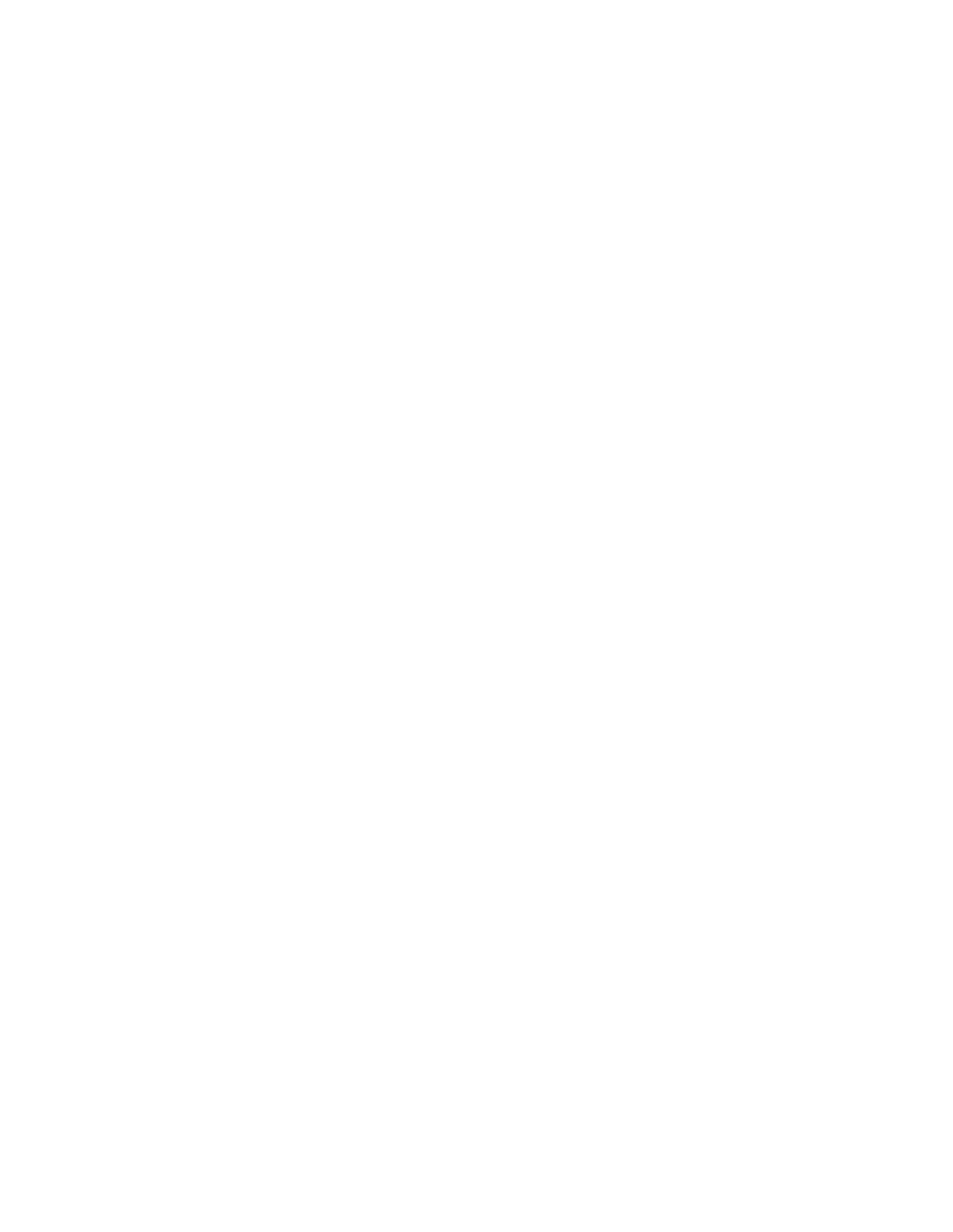**Appendix F. Sample Application for Appointment of Counsel**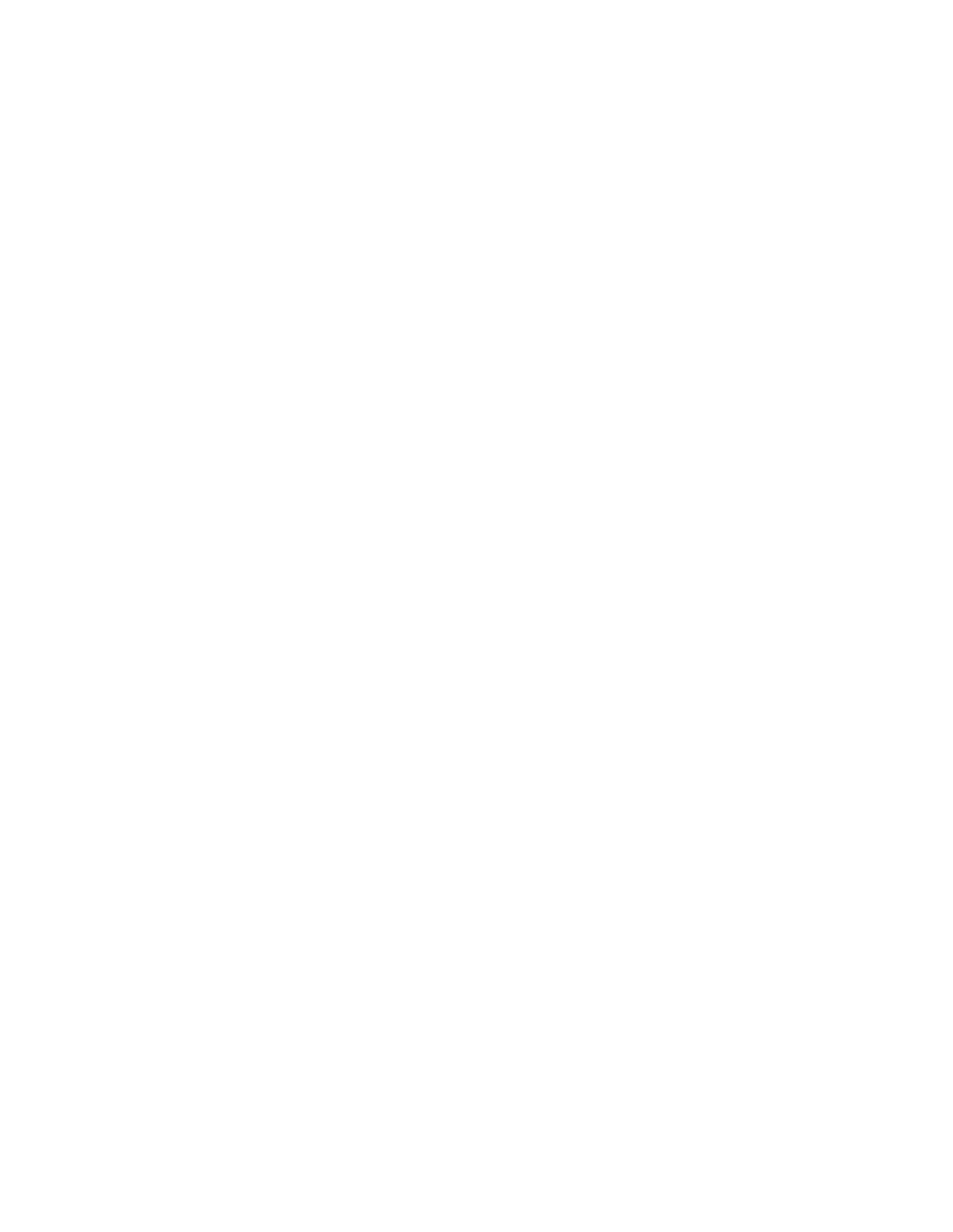## IN THE UNITED STATES DISTRICT COURT FOR THE \_\_\_\_\_\_\_\_\_\_\_\_\_\_\_ DISTRICT OF\_\_\_\_\_\_\_\_\_\_\_\_\_\_\_\_

Plaintiff

v. Case No.

Defendant

# **APPLICATION FOR APPOINTMENT OF COUNSEL**

I hereby request that the Court appoint an attorney to represent me in the above captioned action.

I o have o have not contacted attorneys in the private and public sectors about handling my claim. The attorneys I have contacted are listed below:

Correspondence I have received from the attorneys listed above is attached.

The reasons I believe I should be appointed counsel pro bono are as follows:

I declare under penalty of perjury that the information given above is true and correct.

\_\_\_\_\_\_\_\_\_\_\_\_\_\_\_\_\_\_\_\_ \_\_\_\_\_\_\_\_\_\_\_\_\_\_\_\_\_\_\_\_\_\_\_\_\_\_\_\_\_\_ Date Plaintiff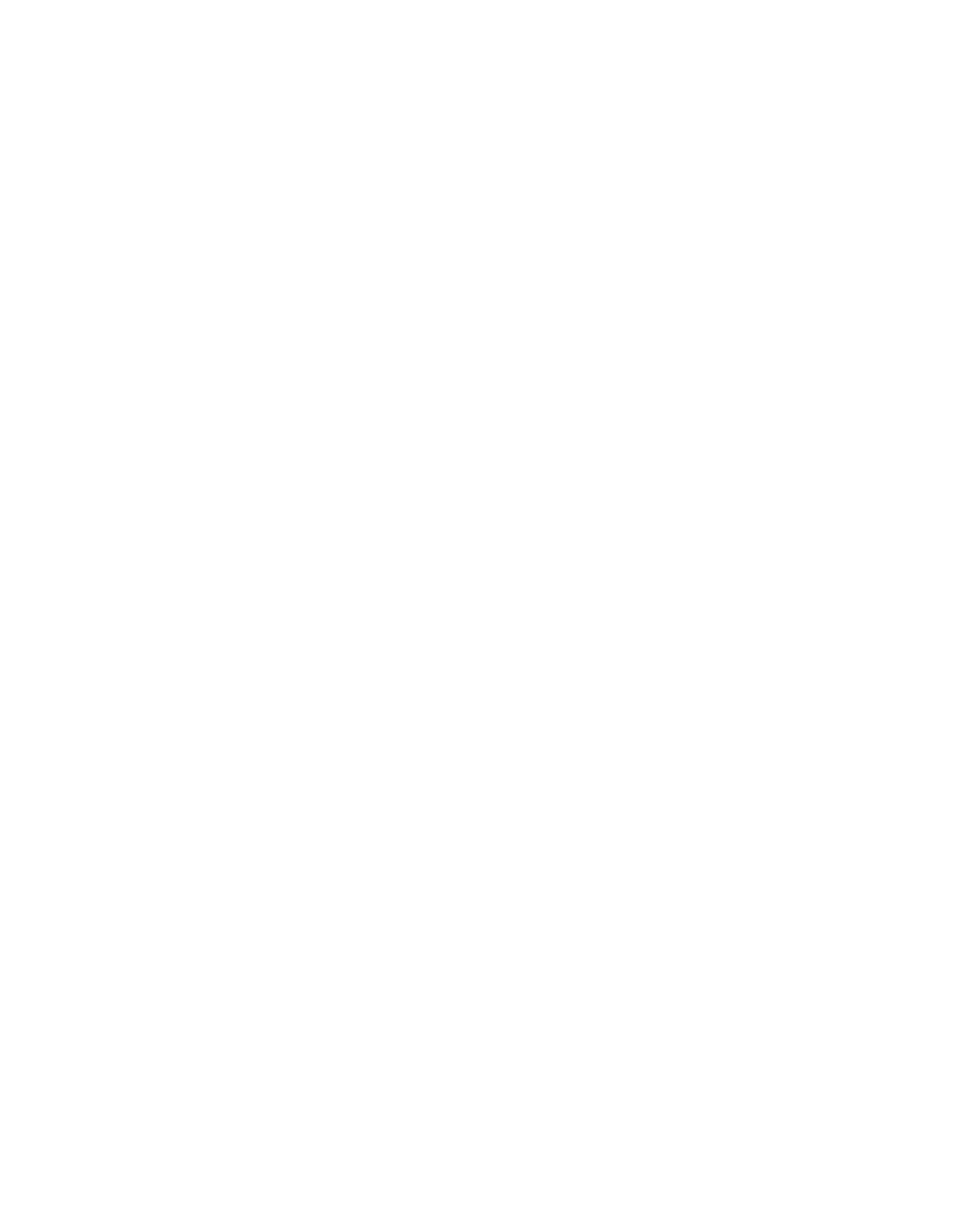**Appendix G. Sample Orders Directing Payment of Filing Fee by Prisoner Litigant**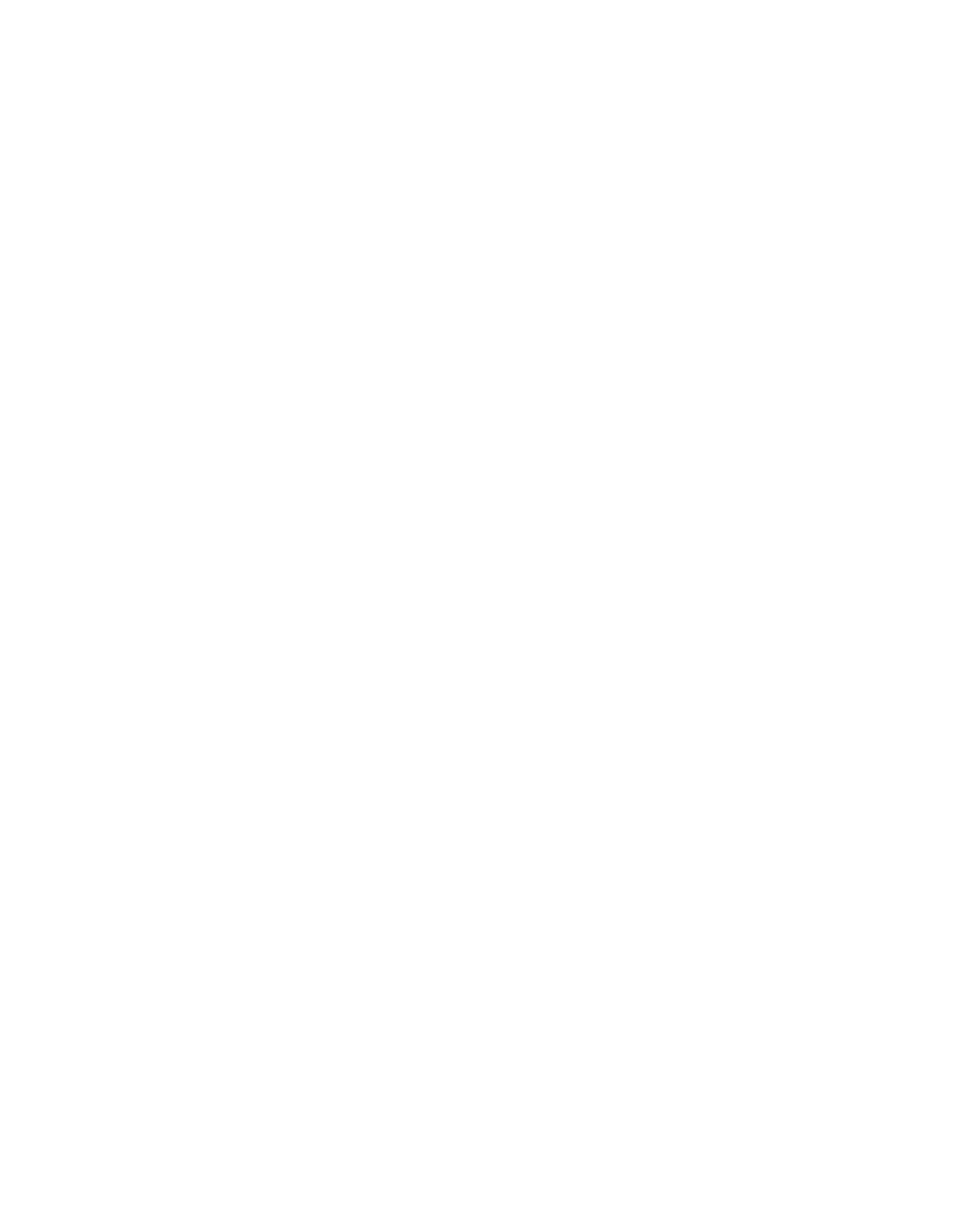### **IN THE UNITED STATES DISTRICT COURT FOR THE SOUTHERN DISTRICT OF TEXAS HOUSTON DIVISION**

|    | Plaintiff, |    |                        |
|----|------------|----|------------------------|
|    |            |    |                        |
|    |            | S  |                        |
| V. |            | S. | <b>CIVIL ACTION H-</b> |
|    |            | ε  |                        |
|    |            |    |                        |
|    | Defendant. |    |                        |

### **ORDER FOR PAYMENT OF INMATE FILING FEE**

Plaintiff, a state prisoner proceeding pro se and in forma pauperis, is obligated to pay the statutory filing fee of \$120.00 for this action. Plaintiff has been assessed an initial partial filing fee of \$(amount) for this action pursuant to 28 U.S.C. § 1915(b)(1). Upon payment of that initial partial filing fee, plaintiff will be obligated to make monthly payments in the amount of 20% of the preceding month's income credited to plaintiff's trust account. The Texas Department of Criminal Justice–Institutional Division (TDCJ–ID) is required to send to the Clerk the initial partial filing fee and thereafter to post payments from plaintiff's prison trust account each time the amount in the account exceeds \$10.00 until the statutory fee of \$120.00 is paid in full. 28 U.S.C. § 1915(b)(2).

It is therefore ORDERED that:

1. The Director of the TDCJ–ID or his or her designee shall collect from plaintiff's prison trust account an initial partial filing fee in the amount of \$(amount) and shall forward the amount to the Clerk. Said payment shall be clearly identified by the name and number assigned to this action.

2. Thereafter, the Director of the TDCJ–ID or his or her designee shall collect from plaintiff's prison trust account the \$(amount) balance of the filing fee and shall forward it to the Clerk in accordance with 28 U.S.C. § 1915(b)(2). The payment shall be clearly identified by the name and number assigned to this action.

3. The Clerk is directed to mail a copy of this order to  $\blacksquare$ TDCJ Access to Courts Administrator, P.O. Box \_\_\_\_\_\_\_\_\_\_\_\_\_\_\_\_\_\_\_\_\_\_\_\_\_. 4. The Clerk is directed to mail a copy of this order to \_\_\_\_\_\_\_\_\_\_\_\_\_\_\_\_, Assistant Attorney General, P.O. Box \_\_\_\_\_\_\_\_\_\_\_\_\_\_\_\_\_\_\_\_\_\_\_\_\_\_\_\_\_\_\_\_\_\_.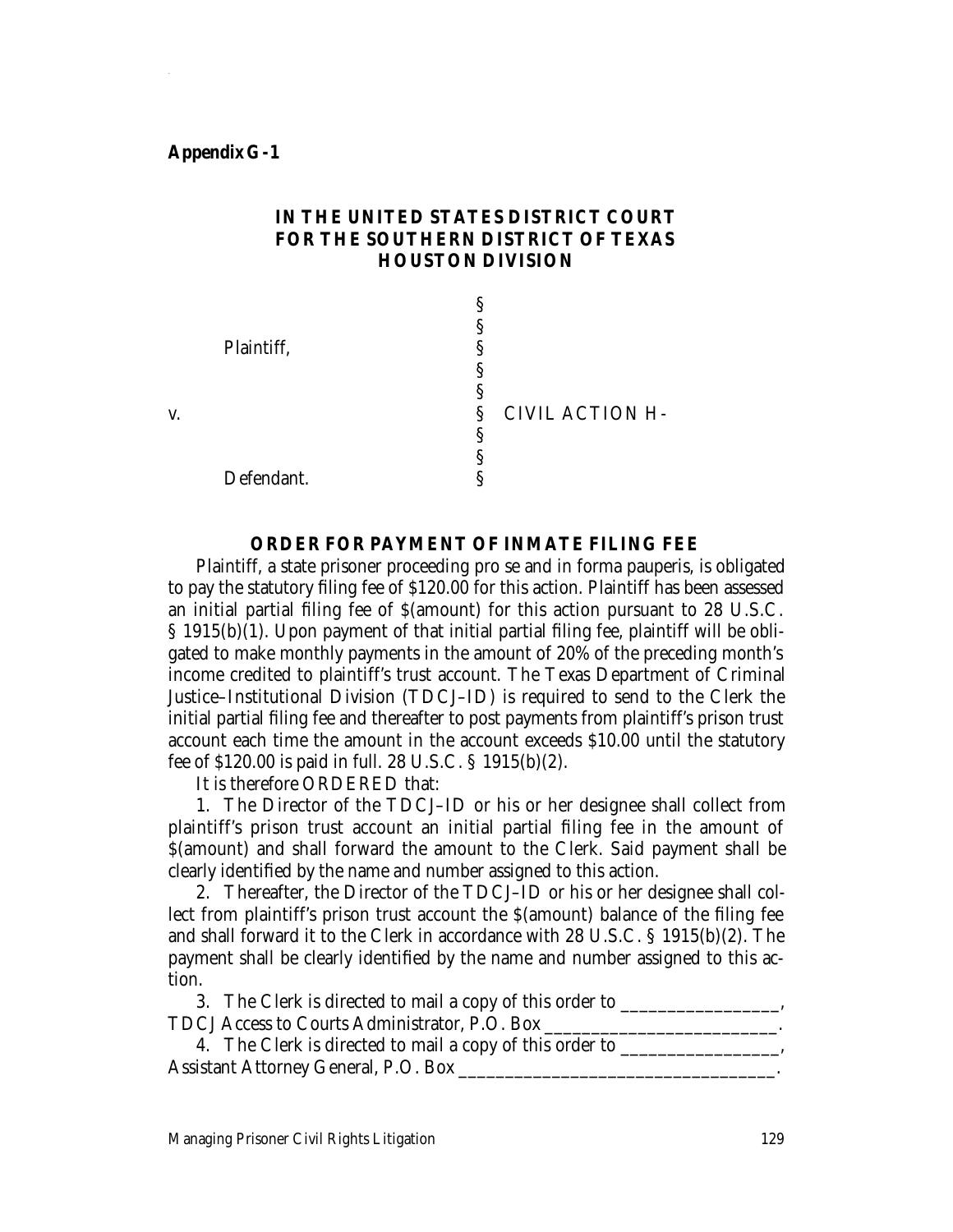The Clerk will provide copies to the parties.

SIGNED at Houston, Texas, on this \_\_\_\_\_\_\_ day of \_\_\_\_\_\_\_\_, 19\_\_\_\_.

### \_\_\_\_\_\_\_\_\_\_\_\_\_\_\_\_\_\_\_\_\_\_\_\_\_\_\_\_\_\_\_\_\_\_\_\_\_\_\_\_\_\_ UNITED STATES MAGISTRATE JUDGE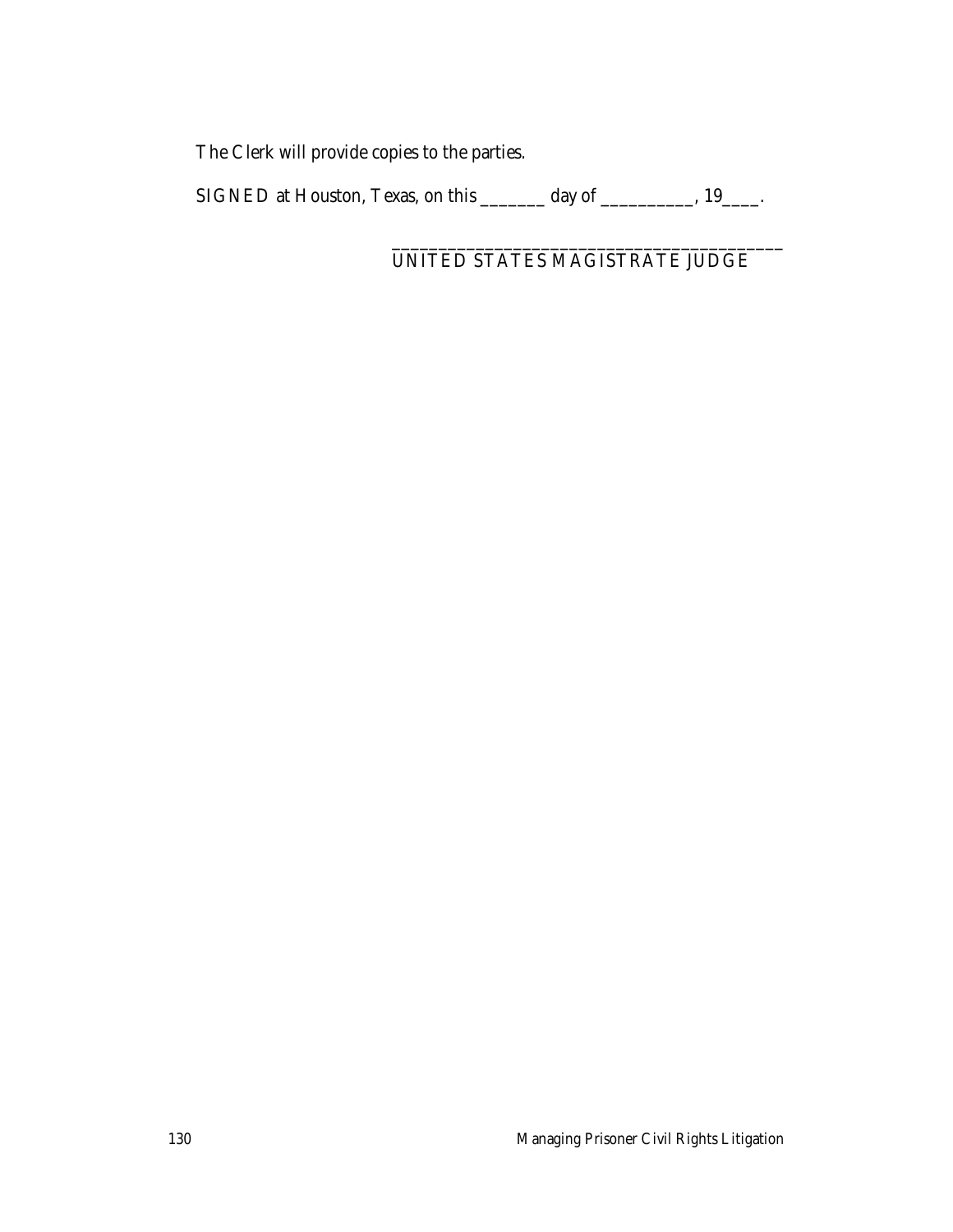**Appendix G-2**

### **IN THE UNITED STATES DISTRICT COURT FOR THE EASTERN DISTRICT OF CALIFORNIA**

Plaintiff. NO. CIV S-

vs.

Defendants.

### **ORDER FOR PAYMENT \_\_\_\_\_\_\_\_\_\_\_\_\_\_\_\_\_\_\_\_\_\_\_/ OF INMATE FILING FEE**

THE PRESIDENT OF THE UNITED STATES OF AMERICA To: The Director of the California Department of Corrections, 1515 S Street, Sacramento California 95814:

**GREETINGS** 

Plaintiff, a state prisoner proceeding pro se and in forma pauperis, is obligated to pay the statutory filing fee of \$120.00 for this action. Plaintiff has been assessed an initial partial filing fee of \$[amount] for this action pursuant to 28 U.S.C. § 1915(b)(1). Upon payment of that initial partial filing fee, plaintiff will be obligated to make monthly payments in the amount of 20% of the preceding month's income credited to plaintiff's trust account. The California Department of Corrections is required to send to the Clerk of the Court the initial partial filing fee and thereafter payments from plaintiff's prison trust account each time the amount in the account exceeds \$10.00, until the statutory filing fee of \$120.00 is paid in full. 28 U.S.C. § 1915(b)(2).

Good cause appearing therefore, IT IS HEREBY ORDERED that:

1. The Director of the California Department of Corrections or his or her designee shall collect from plaintiff's prison trust account an initial partial filing fee in the amount of \$[amount] and shall forward the amount to the Clerk of the Court. Said payment shall be clearly identified by the name and number assigned to this action.

2. Thereafter, the Director of the California Department of Corrections or his or her designee shall collect from plaintiff's prison trust account the  $\delta$ [amount] balance of the filing fee and shall forward payments to the Clerk of the Court in accordance with 28 U.S.C. § 1915(b)(2).The payments shall be clearly identified by the name and number assigned to this action.

3. The Clerk of the Court is directed to serve a copy of this order on \_\_\_\_\_\_\_\_\_\_\_\_\_\_\_\_\_\_\_\_\_\_\_\_\_, Director, California Department of Corrections,

\_\_\_\_\_\_\_\_\_\_\_\_\_\_\_\_\_\_\_\_\_\_\_\_\_\_\_\_\_\_\_\_\_\_.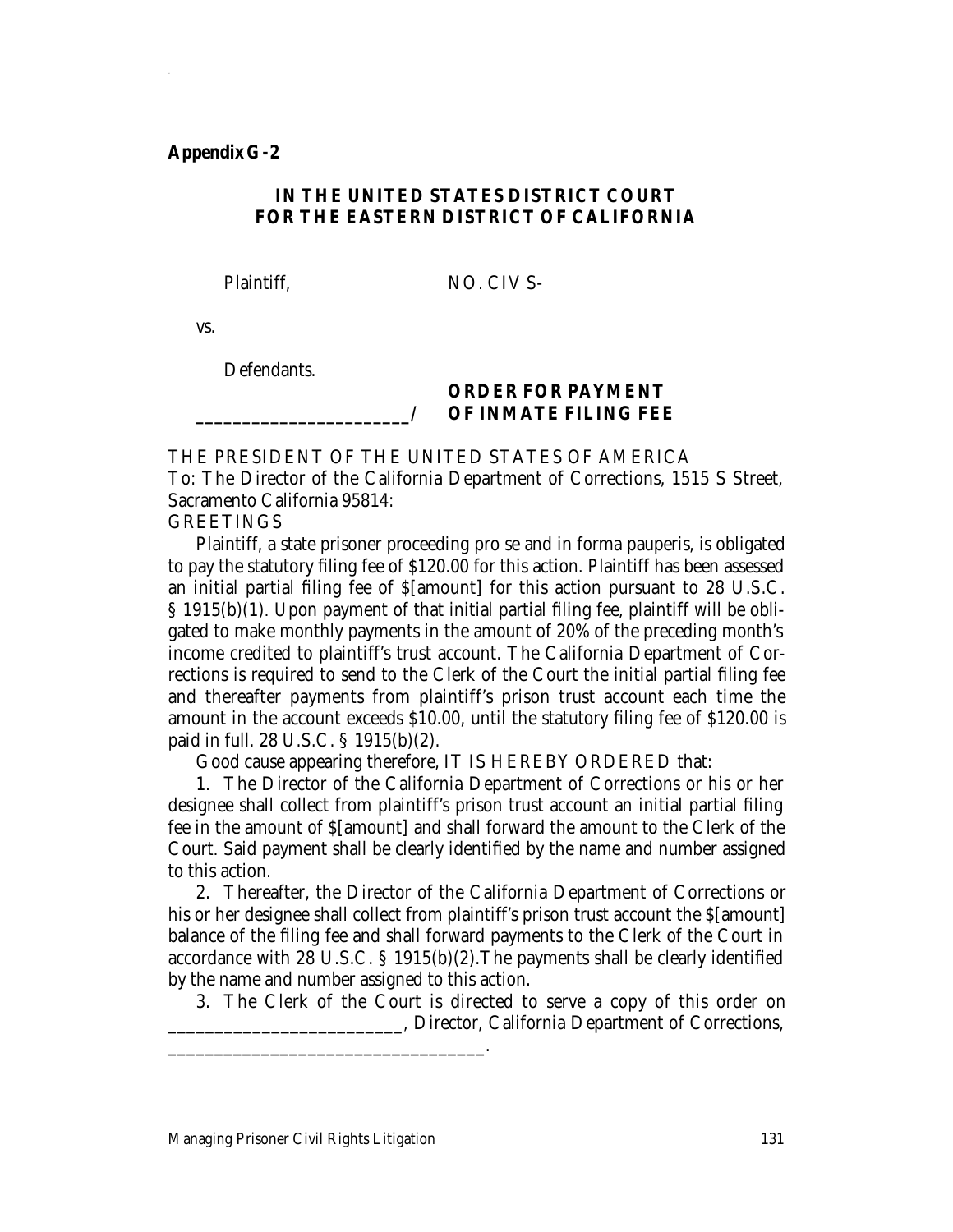4. The Clerk of the Court is directed to serve a copy of this order on \_\_\_\_\_\_\_\_\_\_\_\_\_\_\_\_\_\_\_\_\_\_\_\_\_, Supervising Deputy Attorney General.

DATED:

### \_\_\_\_\_\_\_\_\_\_\_\_\_\_\_\_\_\_\_\_\_\_\_\_\_\_\_\_\_\_\_\_\_\_\_\_\_\_\_\_\_\_ UNITED STATES MAGISTRATE JUDGE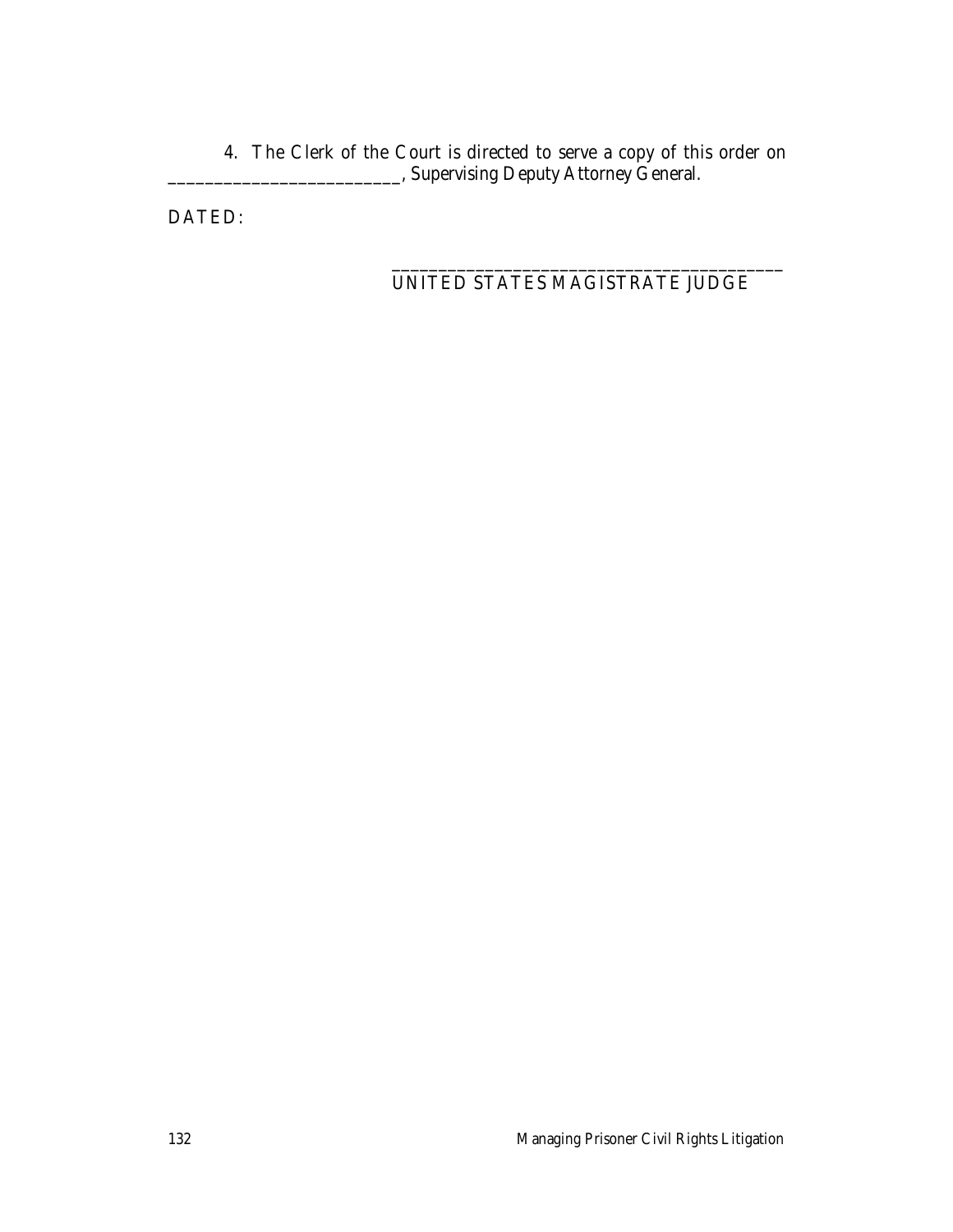#### **Appendix G-3**

#### **NOTICE OF COLLECTION OF FILING FEE**

You are hereby given notice that

an inmate at your facility has filed the following civil lawsuit in the United States District Court for the Southern District of Iowa,

v.  $V.$  Civ. No. 4-  $-CV-$ . The inmate was granted *in forma pauperis* status pursuant to 28 U.S.C. § 1915(b), which requires partial payments of the initial filing fee. Based on prisoner account information, the court has assessed an initial partial filing fee of \$\_\_\_\_\_, which the inmate must pay now to the clerk of court.

After payment of the initial partial fee, the prisoner shall be required to make monthly payments of 20% of the preceding month's income credited to the prisoner's account. The agency having custody of the prisoner shall forward payments from the prisoner's account to the clerk of the court each time the amount in the account exceeds \$10 until the filing fees are paid. 28 U.S.C. § 1915(b)(2).

If the inmate currently does not have sufficient funds to pay the initial partial filing fee, you must monitor the account and send payments to the clerk of court according to the system provided in section 1915(b)(2).

Please make the appropriate arrangements to have these fees deducted and sent to the court as required under the statute.

> U.S. District Court Clerk Southern District of Iowa

\_\_\_\_\_\_\_\_\_\_\_\_\_\_\_\_\_\_\_\_\_\_\_\_\_\_\_\_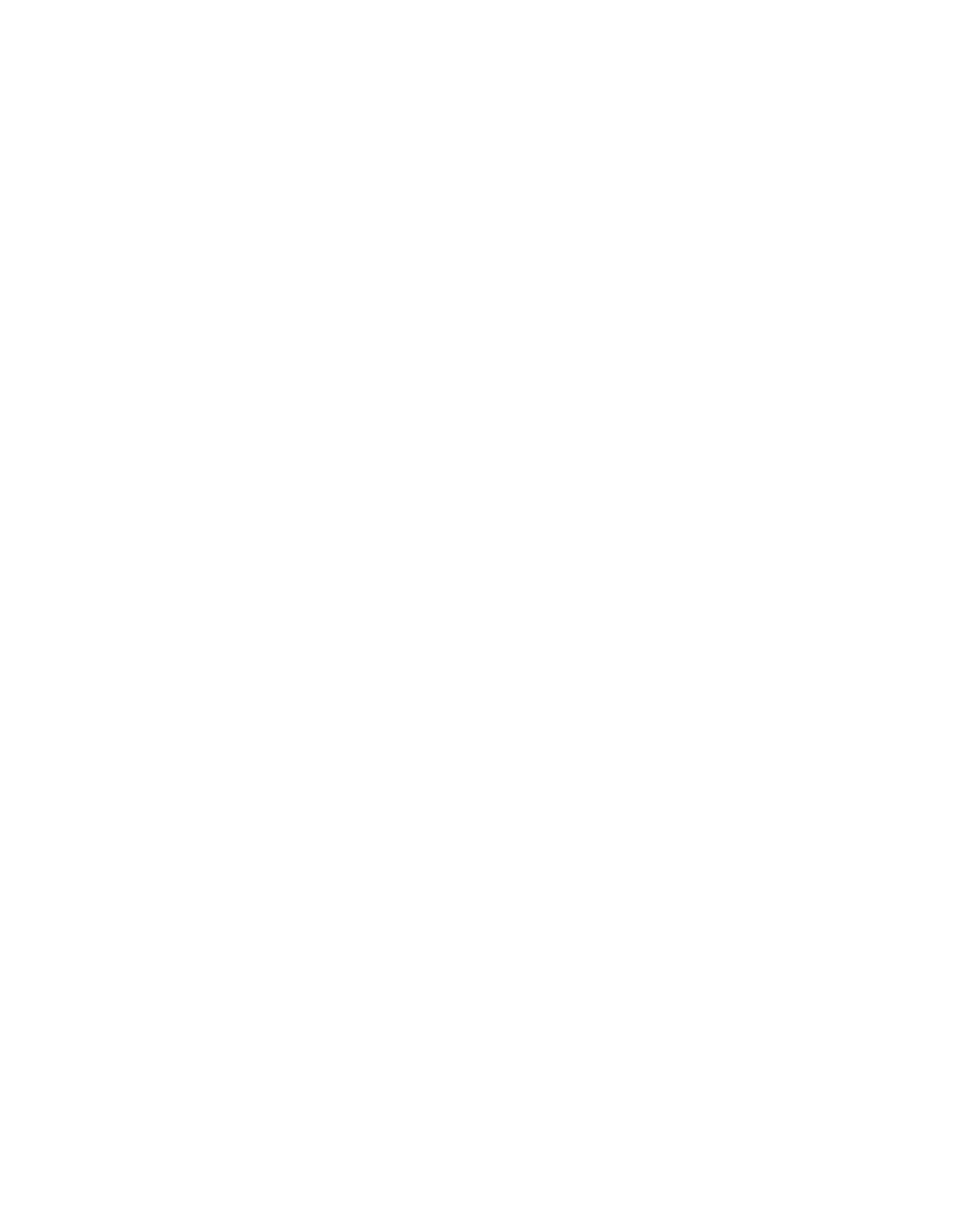**Appendix H. Sample Initial Orders Responding to Prisoner IFP Applications**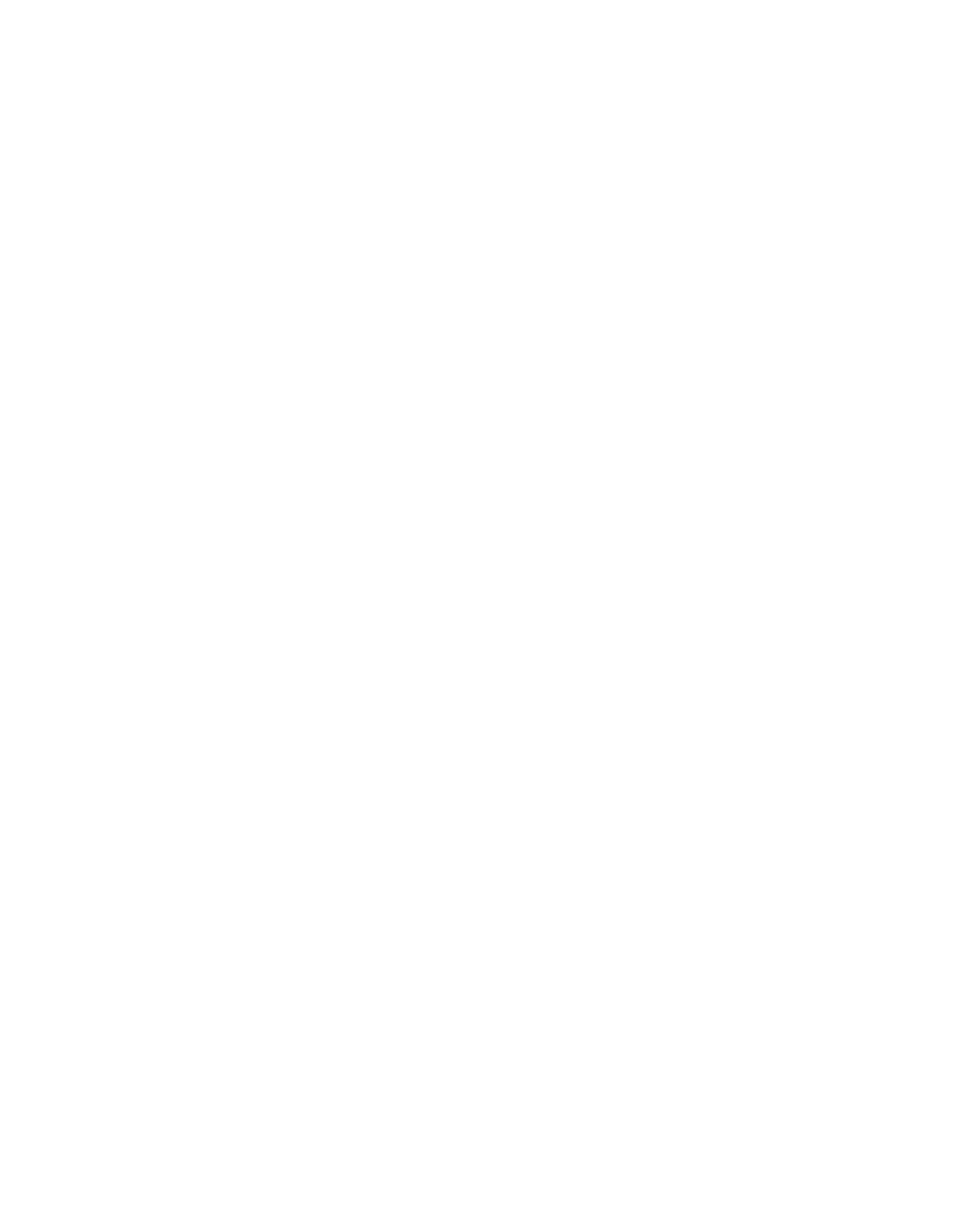# **IN THE UNITED STATES DISTRICT COURT FOR THE SOUTHERN DISTRICT OF TEXAS HOUSTON DIVISION**

|    |            | ş |  |
|----|------------|---|--|
|    |            | § |  |
|    | Plaintiff, | § |  |
|    |            | § |  |
|    |            | S |  |
| V. |            | § |  |
|    |            | § |  |
|    |            | § |  |
|    | Defendant. | ε |  |

§ CIVIL ACTION H-

#### **INITIAL ORDER**

The plaintiff, a prisoner proceeding pro se, filed this civil rights complaint under 42 U.S.C. § 1983. The plaintiff claims indigence and has filed an application to proceed in forma pauperis under 28 U.S.C. § 1915(a).

When a plaintiff seeks to proceed in forma pauperis pursuant to 28 U.S.C. § 1915(a), the court may dismiss the pauper's case if satisfied that it is frivolous or malicious, fails to state a claim upon which relief may be granted, or seeks monetary relief against a defendant who is immune from such relief. 28 U.S.C. § 1915(e). A case may be dismissed for being frivolous if the claim has no realistic chance of ultimate success or has no arguable basis in law and fact. *See Pugh v. Parish of St. Tammany,* 875 F.2d 436, 438 (5th Cir. 1989); *Booker v. Koonce,* 2 F.3d 114 (5th Cir. 1993). The determination whether an action is dismissible under these grounds may be made prior to service of process. Therefore, such claims are dismissible sua sponte prior to service under 28 U.S.C. § 1915(d). *Ali v. Higgs*, 892 F.2d 438 (5th Cir. 1990).

The facts of this case have not been sufficiently developed to enable the court to determine whether this action should proceed and service of process should be ordered, or whether it is dismissible. The plaintiff may be requested to furnish a more definite statement of facts (*see*, *e.g., Watson v. Ault,* 525 F.2d 886, 893 (5th Cir. 1976)), and, in addition, a hearing under *Spears v. McCotter,* 766 F.2d 179 (5th Cir. 1985), may be necessary to further clarify the factual underpinnings of the claims. *Cay v. Estelle,* 789 F.2d 318 (5th Cir. 1986).

Accordingly, the plaintiff's complaint shall be filed and the application to proceed in forma pauperis is GRANTED. Plaintiff will be assessed an initial partial filing fee and will be required to pay the statutory filing fee of \$120.00. 28 U.S.C.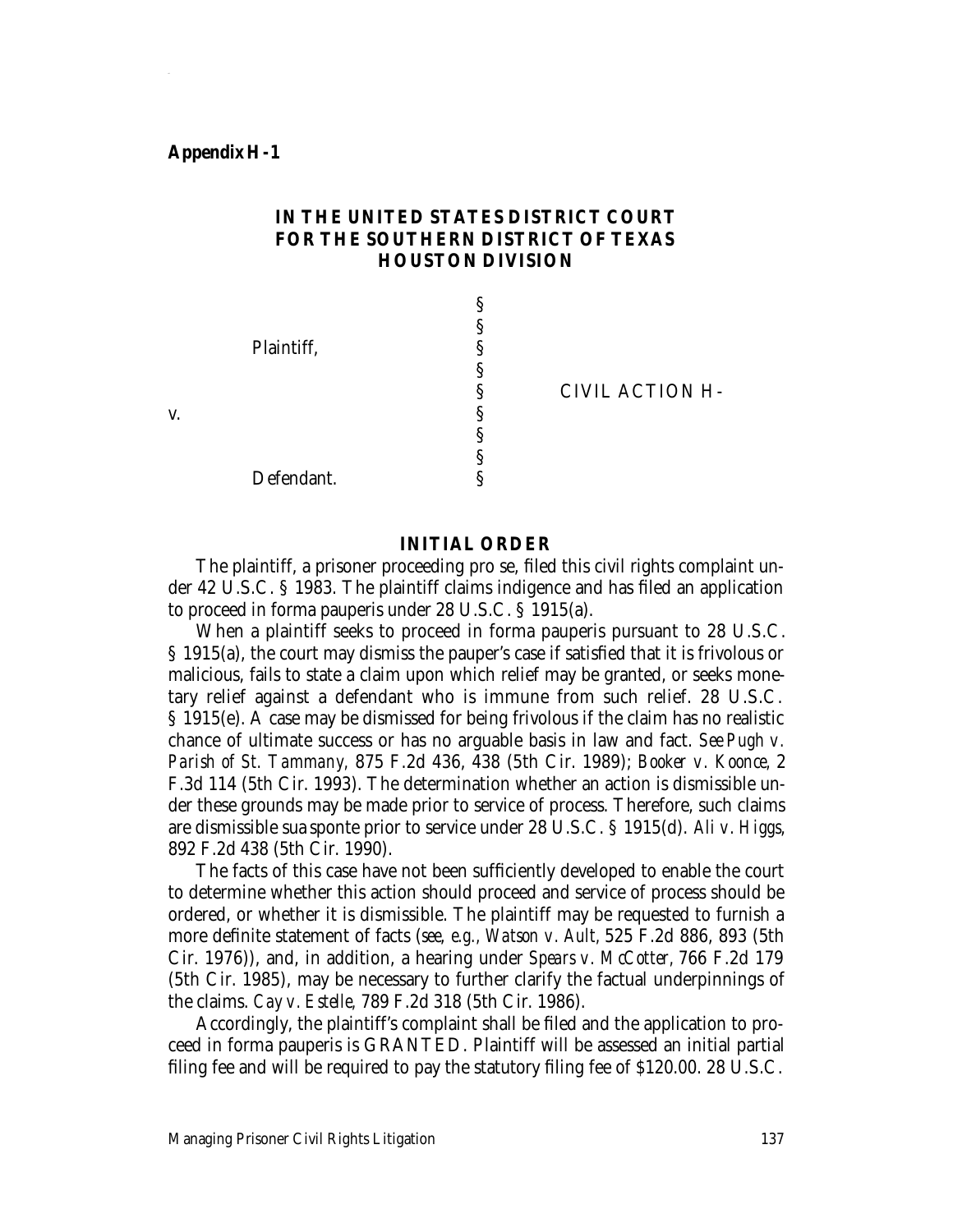§ 1915(b)(1) and (2). An initial partial filing fee of \$(amount) is ASSESSED by this order. 28 U.S.C. § 1915(b)(1). By separate order, the court will direct the appropriate agency to collect the initial partial filing fee from plaintiff's trust account and forward it to the Clerk of the Court. Thereafter, plaintiff will be obligated for monthly payments of 20% of the preceding month's income credited to plaintiff's prison trust account. These payments will be forwarded by the appropriate agency to the Clerk of the Court each time the amount in plaintiff's trust account exceeds \$10.00 until the filing fee is paid in full. 28 U.S.C. § 1915(b)(2).

Further proceedings are stayed until the court makes the appropriate determination under 28 U.S.C. § 1915(d). *See*, *e.g., Mitchell v. Sheriff Dept., Lubbock County,* 995 F.2d 60 (5th Cir. 1993). The plaintiff shall file no motions and shall conduct no discovery until authorized by the court. Any motion filed or discovery initiated or conducted in violation of this order will be stricken.

Parties are reminded of the requirements of Fed. R. Civ. P. 11; plaintiff in particular is advised that, though he or she proceeds pro se, this is a civil action in which a signature on pleadings is a declaration that the allegations in the pleadings are true, to the best of plaintiff's knowledge. If the allegations are not true, plaintiff may be subject to sanctions including, but not limited to (1) automatic striking of the pleading or other document; (2) dismissal of the action; (3) an order to pay to the other party the reasonable expenses incurred because of the pleading or other document, including attorney's fees; and (4) monetary fines.

The Clerk will provide copies to the parties.

SIGNED at Houston, Texas, on this \_\_\_\_\_\_\_\_\_ day of \_\_\_\_\_\_\_\_\_\_\_\_\_, 19\_\_\_.

UNITED STATES MAGISTRATE JUDGE

\_\_\_\_\_\_\_\_\_\_\_\_\_\_\_\_\_\_\_\_\_\_\_\_\_\_\_\_\_\_\_\_\_\_\_\_\_\_\_\_\_\_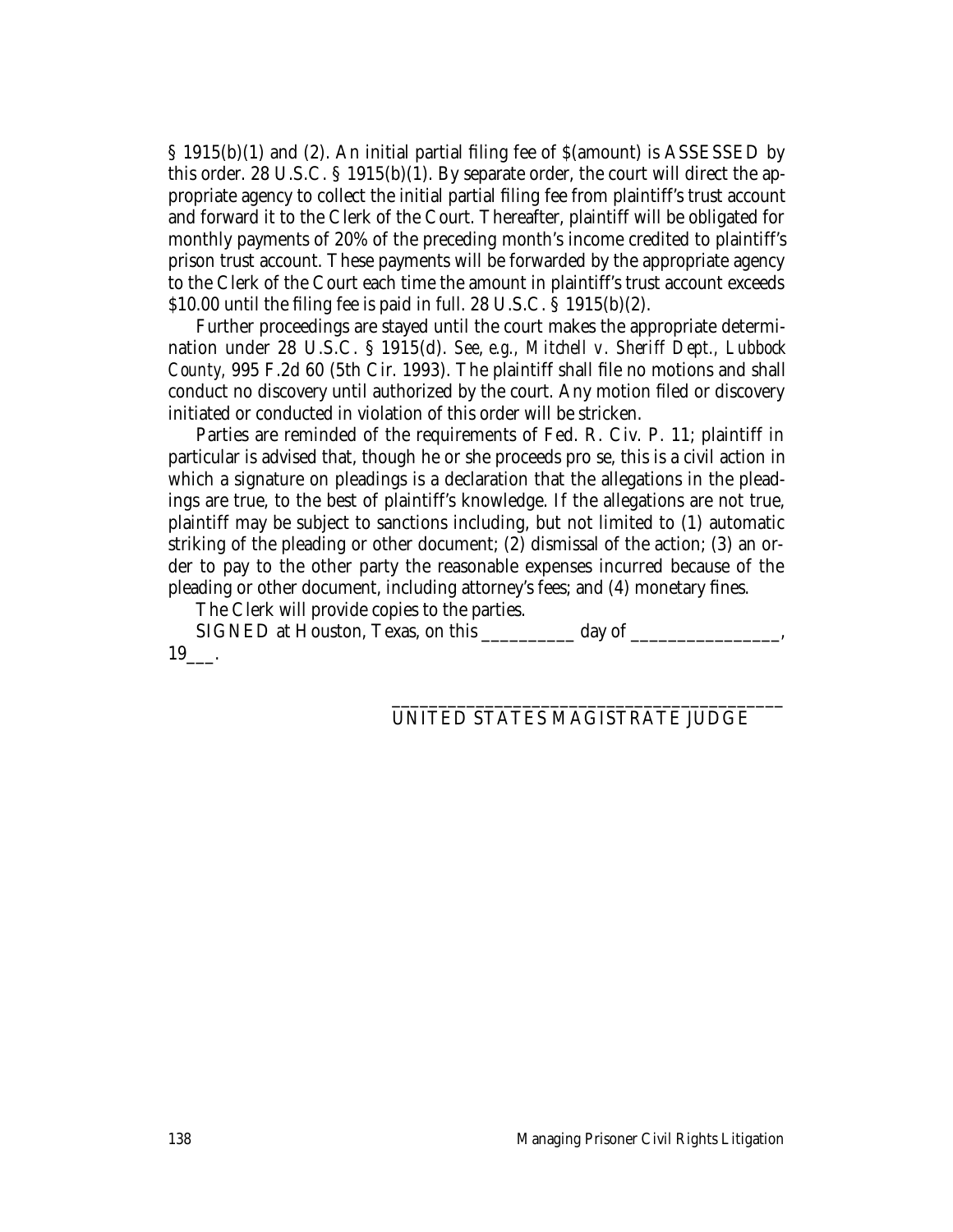**Appendix H-2**

# **IN THE UNITED STATES DISTRICT COURT FOR THE SOUTHERN DISTRICT OF IOWA CENTRAL DIVISION**

|     |            | $\ast$<br>$\ast$ | NO.                   |
|-----|------------|------------------|-----------------------|
|     | Plaintiff, | $\ast$           | <b>INITIAL REVIEW</b> |
|     |            | $\ast$           | <b>ORDER</b>          |
|     |            | $\ast$           |                       |
| VS. |            | $\ast$           |                       |
|     |            | $\ast$           |                       |
|     |            | $\ast$           |                       |
|     |            | $\ast$           |                       |
|     | Defendant. | $\ast$           |                       |
|     |            |                  |                       |

The court has received a pro se complaint submitted by an inmate of the \_\_\_\_\_\_\_\_\_\_\_\_\_\_\_\_\_\_\_\_ Penitentiary. The complaint is brought under 42 U.S.C.

\_\_\_\_\_\_\_\_\_\_\_\_\_\_\_\_\_\_\_\_\_\_\_\_\_\_\_\_\_\_\_\_\_\_\_\_\_\_\_\_\_\_\_\_\_\_\_\_\_\_\_\_\_

§ 1983, and jurisdiction is predicated on 28 U.S.C. § 1343. Plaintiff seeks leave to proceed in forma pauperis. The court received this complaint on May 8, 1996.

On April 26, 1996, the President signed into law the Prison Litigation Reform Act. This Act makes a number of changes which affect inmates filing section 1983 lawsuits.

The provisions of 28 U.S.C. § 1915, the "in forma pauperis" statute, have changed substantially. Under the new law, a prisoner cannot bring a new civil action or appeal a judgment in a civil action in forma pauperis if he or she has three or more times in the past, while incarcerated, brought a civil action or appeal in federal court that was dismissed because it was frivolous, malicious, or failed to state a claim upon which relief may be granted. The only exception to this is if the prisoner is in "imminent danger of serious physical injury." *See* 28 U.S.C. § 1915(g). A prisoner who is not proceeding in forma pauperis may file a new civil action or appeal even if that prisoner has three or more dismissals described in section  $1915(g)$ .

Regardless of whether a prisoner proceeds in forma pauperis in a civil case, if at any time the prisoner's case is dismissed as frivolous or malicious, or for failure to state a claim, the dismissal will count against the prisoner for purposes of the three-dismissal rule in 28 U.S.C. § 1915(g).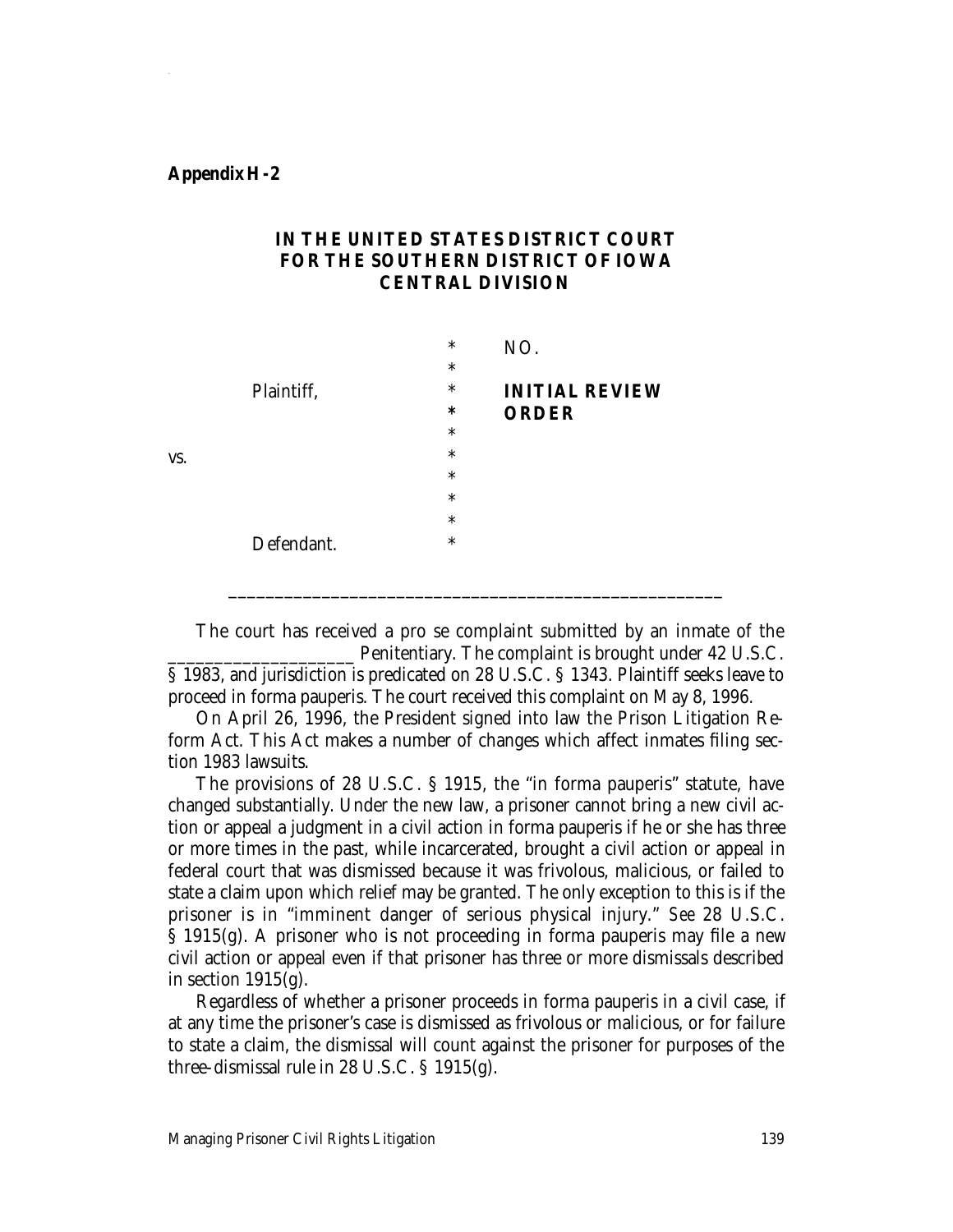While incarcerated, plaintiff has filed at least three civil actions that have been dismissed as frivolous. *See \_\_\_\_\_\_\_\_\_\_\_\_\_\_\_ v. \_\_\_\_\_\_\_\_\_\_\_\_\_\_\_,* 4-94-cv-90001 (dismissed 12/19/94); *\_\_\_\_\_\_\_\_\_\_\_\_\_\_\_ v. \_\_\_\_\_\_\_\_\_\_\_\_\_\_\_,* 4-94-cv-90002 (dismissed 9/22/94); *\_\_\_\_\_\_\_\_\_\_\_\_\_\_\_ v. \_\_\_\_\_\_\_\_\_\_\_\_\_\_\_* 4-92-cv-90009 (dismissed 6/4/92). Therefore, plaintiff may not file another civil action in forma pauperis while incarcerated unless he (or she) is in "imminent danger of serious physical injury." 28 U.S.C. § 1915(g). Plaintiff's complaint does not meet that standard.

Leave to proceed in forma pauperis is **denied.** Plaintiff's complaint shall be filed for the purpose of making a record, and shall be **dismissed** pursuant to the three-dismissal rule of 28 U.S.C. § 1915(g).

**IT IS SO ORDERED.**

Dated this \_\_\_\_\_\_ day of \_\_\_\_\_\_\_\_\_\_, 1996.

DISTRICT JUDGE, SOUTHERN DISTRICT OF IOWA

\_\_\_\_\_\_\_\_\_\_\_\_\_\_\_\_\_\_\_\_\_\_\_\_\_\_\_\_\_\_\_\_\_\_\_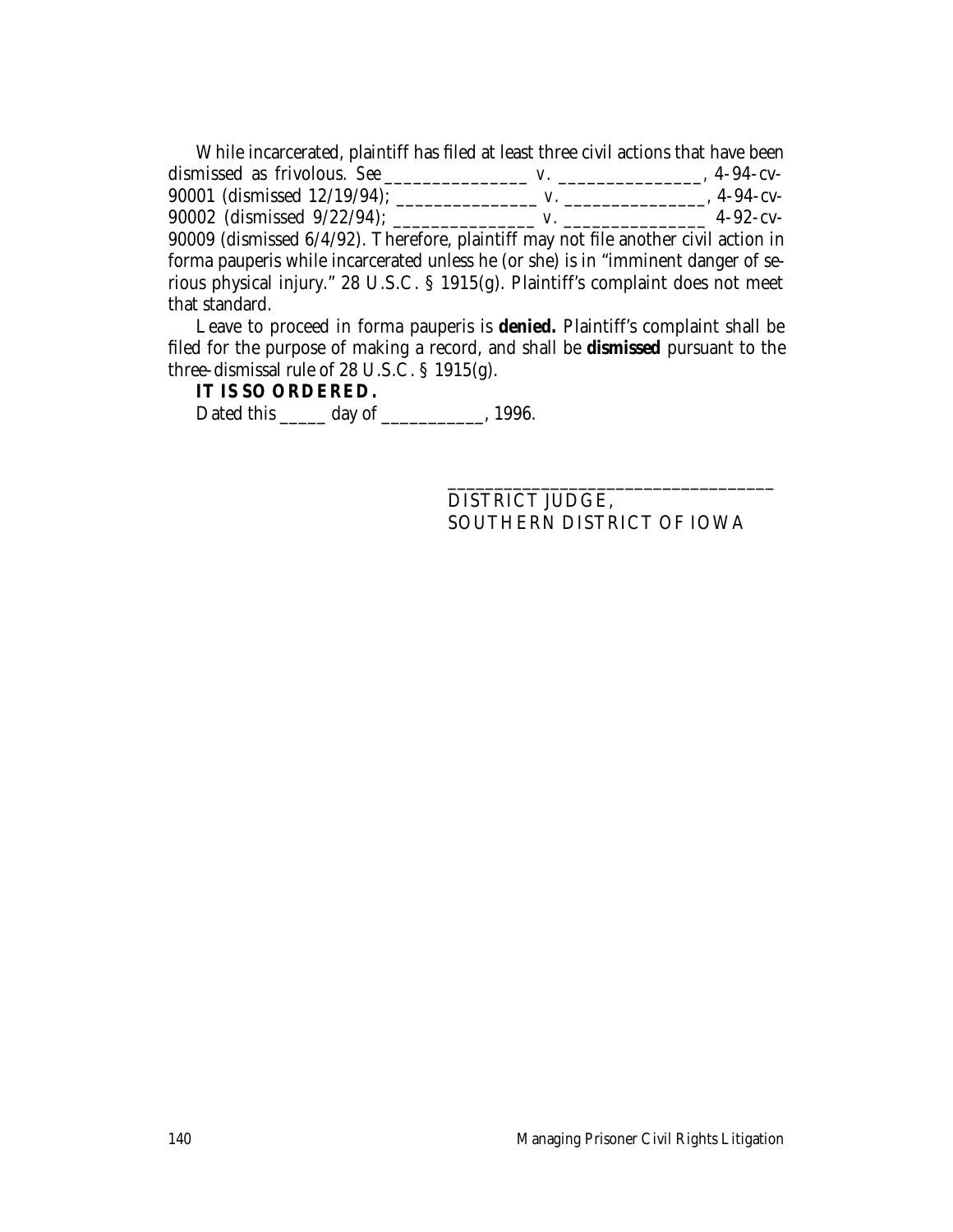**Appendix H-3**

# **IN THE UNITED STATES DISTRICT COURT FOR THE EASTERN DISTRICT OF CALIFORNIA**

Plaintiff. No. CIV S-

v.

Defendants. **ORDER**

\_\_\_\_\_\_\_\_\_\_\_\_\_\_\_\_\_\_\_\_/

Plaintiff is a state prisoner proceeding pro se. Plaintiff seeks relief pursuant to 42 U.S.C. § 1983 and has requested leave to proceed in forma pauperis pursuant to 28 U.S.C. § 1915. This proceeding was referred to this court by Local Rule 302 pursuant to 28 U.S.C. § 636(b)(1).

Plaintiff has submitted a declaration that makes the showing required by section 1915(a). Accordingly, the request to proceed in forma pauperis will be granted. 28 U.S.C. § 1915(a).

Pursuant to 28 U.S.C. § 1915(b)(1), enacted April 26, 1996, plaintiff is required to pay the statutory filing fee of \$120.00 for this action.1 Plaintiff has been without funds for six months and is currently without funds. Accordingly, the court will not assess an initial partial filing fee. 28 U.S.C.  $\lesssim$  1915(b)(1). Plaintiff is obligated to make monthly payments of 20% of the preceding month's income credited to plaintiff's prison trust account. These payments shall be collected and forwarded by the appropriate agency to the Clerk of the Court each time the amount in plaintiff's trust account exceeds \$10.00, until the filing fee is paid in full. 28 U.S.C. § 1915(b)(2).

The complaint states a cognizable claim for relief pursuant to 42 U.S.C. § 1983 and 28 U.S.C. § 1915A(b). If the allegations of the complaint are proven, plaintiff has a reasonable opportunity to prevail on the merits of this action.

In accordance with the above, IT IS HEREBY ORDERED that:

1. Plaintiff's request for leave to proceed in forma pauperis is granted.

2. Plaintiff is obligated to pay the statutory filing fee of \$120.00 for this action. The fee shall be collected and paid in accordance with this court's order to the Director of the California Department of Corrections filed concurrently herewith.

 <sup>1.</sup> The statutory filing fee for all civil actions except applications for writs of habeas corpus is \$120.00. *See* 28 U.S.C. § 1914(a).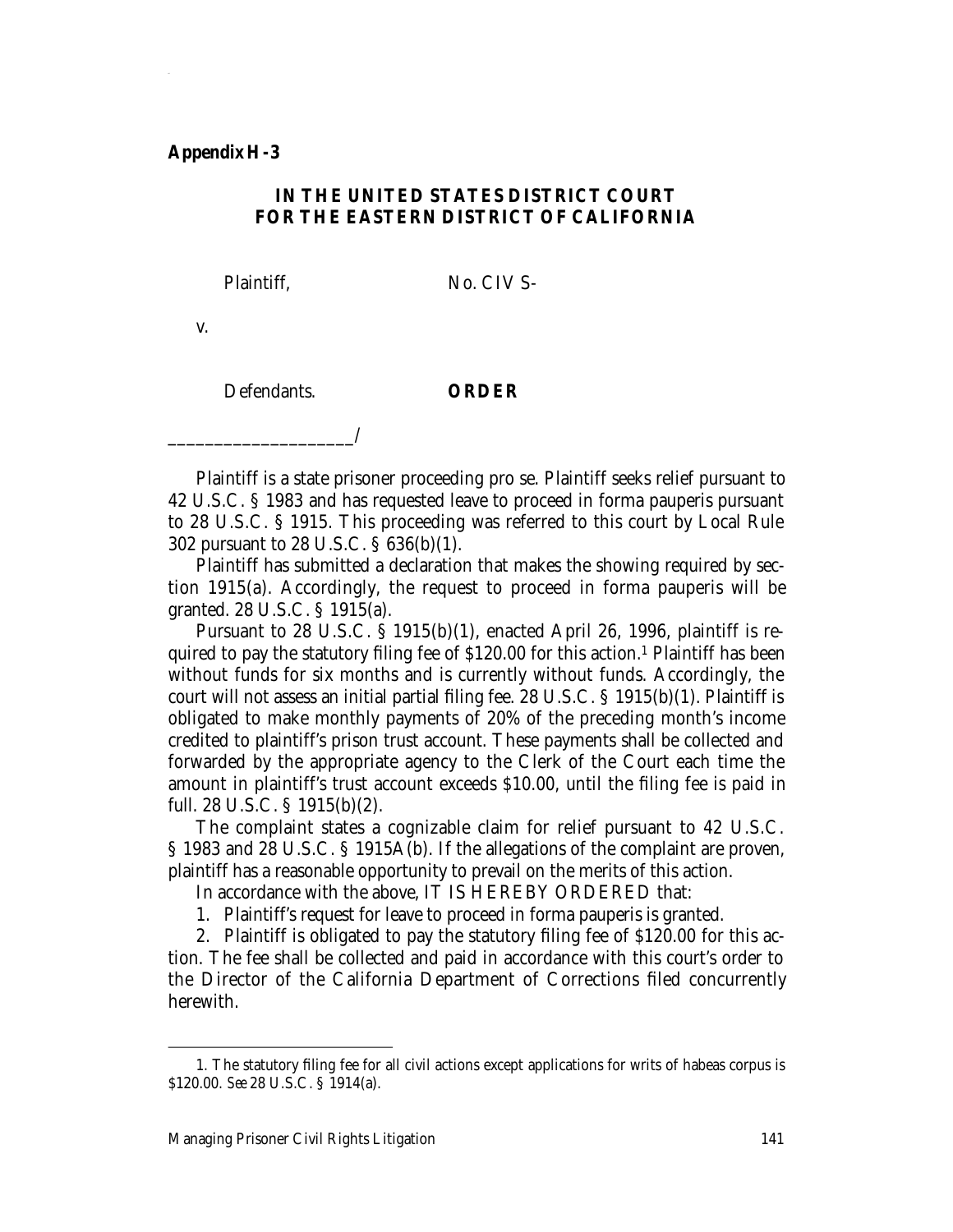3. Service is appropriate for the following defendants: \_\_\_\_\_\_\_\_\_\_\_\_\_\_\_\_\_\_\_\_\_\_\_\_

\_\_\_\_\_\_\_\_\_\_\_\_\_\_\_\_\_\_\_\_\_\_\_\_\_\_\_\_\_\_\_\_\_\_\_\_\_\_\_\_\_\_\_\_\_\_\_\_\_\_\_\_\_\_\_\_\_\_\_\_\_\_\_\_\_. 4. The Clerk of the Court shall send plaintiff [#] USM-285 forms, one summons, an instruction sheet, and a copy of the complaint filed [date].

5. Within thirty days from the date of this order, plaintiff shall complete the attached Notice of Submission of Documents and submit the completed Notice to the court with the following documents:

- a. One completed summons;
- b. One completed USM-285 form for each defendant listed in number 3 above; and
- c. [# plus 1 for USM] copies of the endorsed complaint filed [date].

6. Plaintiff need not attempt service on defendants and need not request waiver of service. Upon receipt of the above-described documents, the court will direct the United States Marshal to serve the above-named defendants pursuant to Federal Rule of Civil Procedure 4 without payment of costs.

7. The Clerk of the Court is directed to send

Supervising Deputy Attorney General, a copy of plaintiff's complaint and a copy of the instant order.

DATED:

### \_\_\_\_\_\_\_\_\_\_\_\_\_\_\_\_\_\_\_\_\_\_\_\_\_\_\_\_\_\_\_\_\_\_\_\_\_\_\_\_\_\_ UNITED STATES MAGISTRATE JUDGE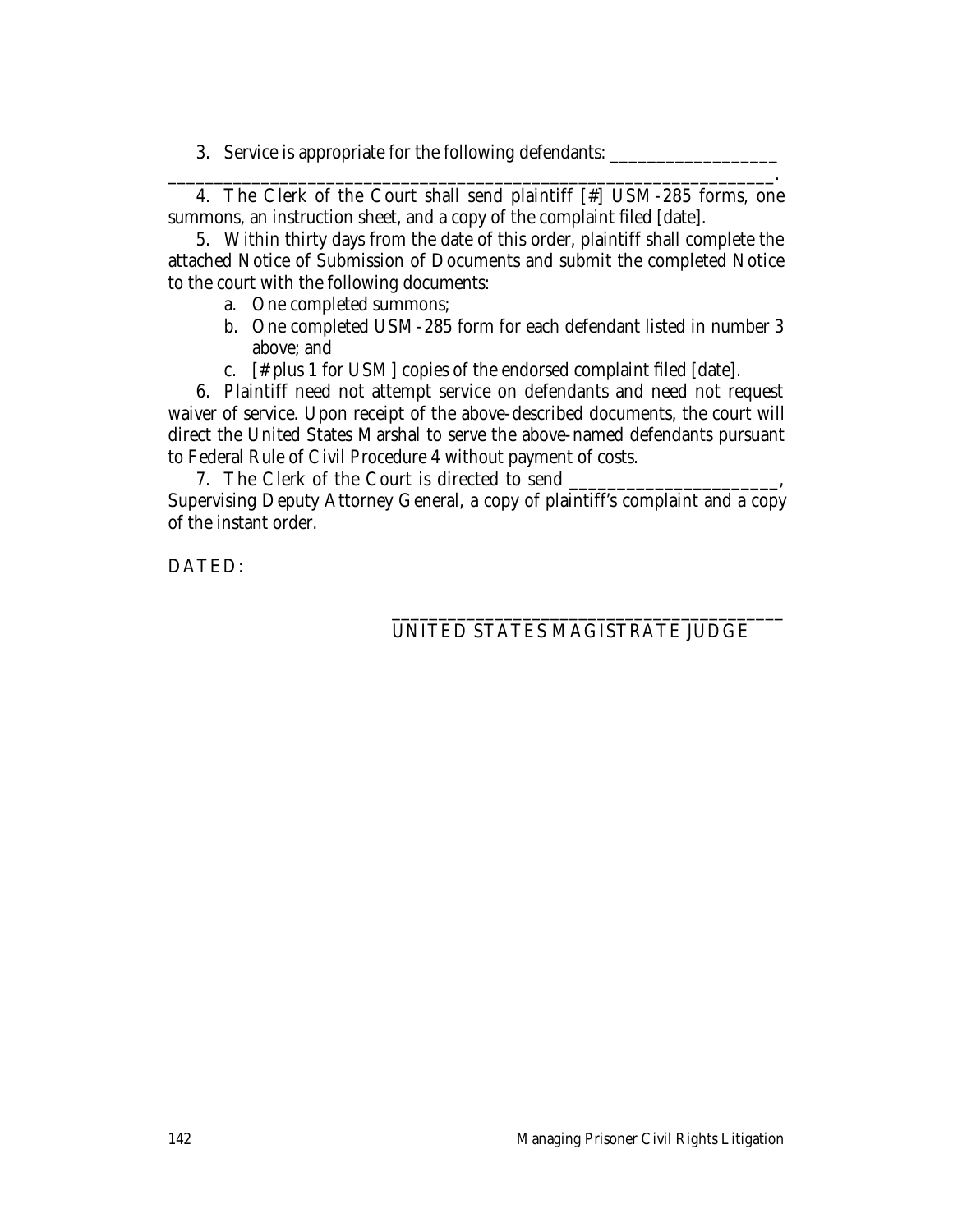**Appendix H-4**

### **IN THE UNITED STATES DISTRICT COURT FOR THE EASTERN DISTRICT OF CALIFORNIA**

Plaintiff. No. CIV S-

v.

Defendants. **ORDER**

\_\_\_\_\_\_\_\_\_\_\_\_\_\_\_\_\_\_\_\_\_\_\_\_/

Plaintiff is a state prisoner proceeding pro se. Plaintiff seeks relief pursuant to 42 U.S.C. § 1983 and has requested leave to proceed in forma pauperis pursuant to 28 U.S.C. § 1915. This proceeding was referred to this court by Local Rule 302 pursuant to 28 U.S.C. § 636(b)(1).

Plaintiff has submitted a declaration that makes the showing required by § 1915(a). Accordingly, the request to proceed in forma pauperis will be granted. 28 U.S.C. § 1915(a).

Pursuant to 28 U.S.C. § 1915(b)(1), enacted April 26, 1996, plaintiff is required to pay the statutory filing fee of \$120.00 for this action.<sup>1</sup> Plaintiff has been without funds for six months and is currently without funds. Accordingly the court will not assess an initial partial filing fee. 28 U.S.C.  $\lesssim$  1915(b)(1). Plaintiff is obligated to make monthly payments of 20% of the preceding month's income credited to plaintiff's prison trust account. These payments shall be collected and forwarded by the appropriate agency to the Clerk of the Court each time the amount in plaintiff's account exceeds \$10.00, until the filing fee is paid in full. 28 U.S.C. § 1915(b)(2).

The court is required to screen complaints brought by prisoners seeking relief against a governmental entity or officer or employee of a governmental entity. 28 U.S.C. § 1915A(a). The court must dismiss a complaint or portion thereof if the prisoner has raised claims that are legally "frivolous or malicious," that fail to state a claim upon which relief may be granted, or that seek monetary relief from a defendant who is immune from such relief. 28 U.S.C. § 1915A(b)(1),(2).

A claim is legally frivolous when it lacks an arguable basis either in law or in fact. *Neitzke v. Williams,* 490 U.S. 319, 325 (1989); *Franklin v. Murphy,* 745 F.2d 1221, 1227–28 (9th Cir. 1984). The court may, therefore, dismiss a claim as frivolous where it is based on an indisputably meritless legal theory or where the

 <sup>1.</sup> The statutory filing fee for all civil actions except applications for writs of habeas corpus is \$120.00. 28 U.S.C. § 1914(a).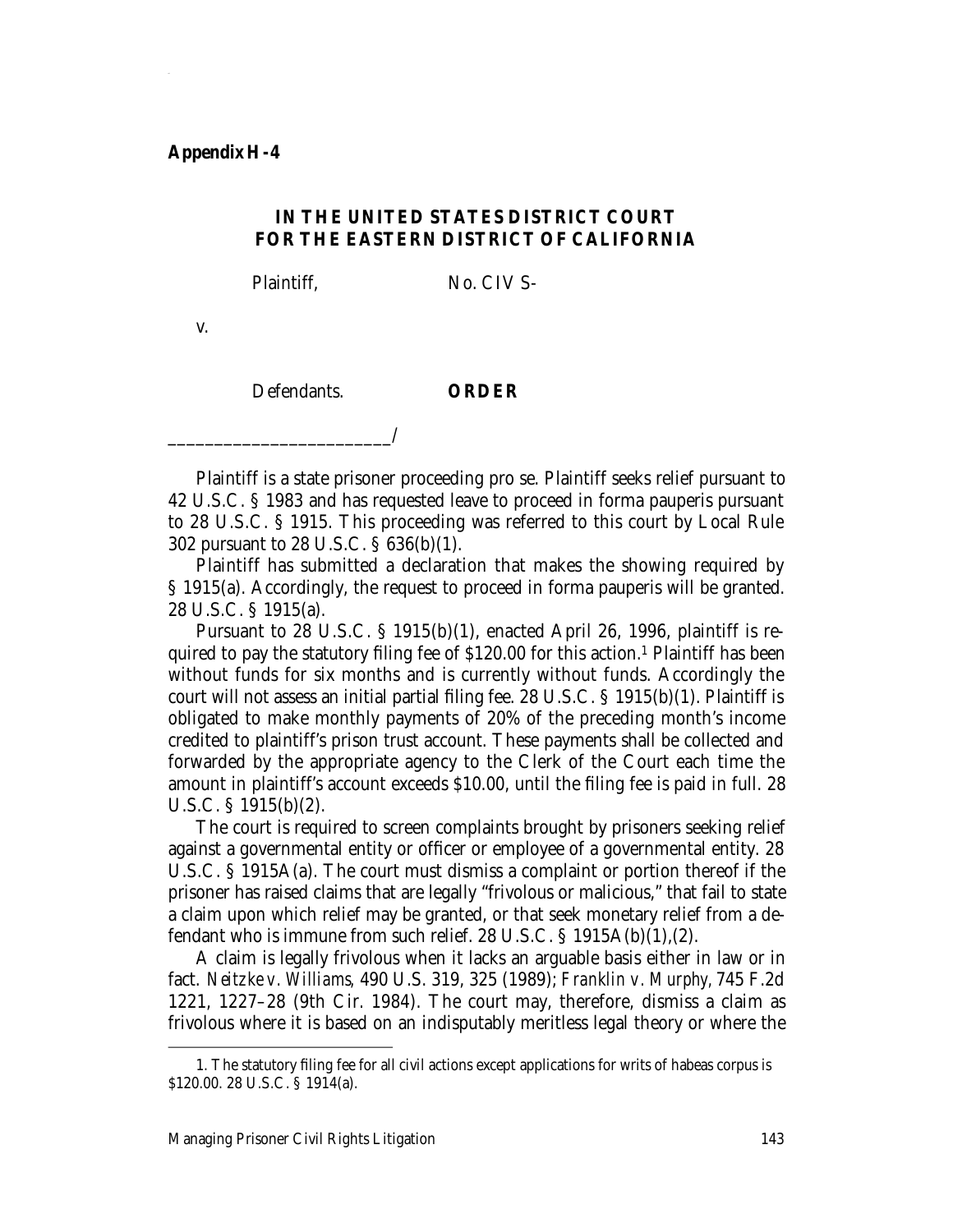factual contentions are clearly baseless. *Neitzke,* 490 U.S. at 327. The critical inquiry is whether a constitutional claim, however inartfully pleaded, has an arguable legal and factual basis. *See Jackson v. Arizona,* 885 F.2d 639, 640 (9th Cir. 1989); *Franklin,* 745 F.2d at 1227.

A complaint, or portion thereof, should only be dismissed for failure to state a claim upon which relief may be granted if it appears beyond doubt that plaintiff can prove no set of facts in support of the claim or claims that would entitle him to relief. *See Hishon v. King & Spalding,* 467 U.S. 69, 73 (1984) (*citing Conley v. Gibson*, 355 U.S. 41, 45–46 (1957)); *see also Palmer v. Roosevelt Lake Log Owners Ass'n,* 651 F.2d 1289, 1294 (9th Cir. 1981). In reviewing a complaint under this standard, the court must accept as true the allegations of the complaint in question (*Hospital Bldg. Co. v. Rex Hospital Trustees*, 425 U.S. 738, 740 (1976)), construe the pleading in the light most favorable to the plaintiff, and resolve all doubts in the plaintiff's favor. *Jenkins v. McKeithen,* 395 U.S. 411, 421 (1969).

The court finds the allegations in plaintiff's complaint so vague and conclusory that it is unable to determine whether the current action is frivolous or fails to state a claim for relief. The court has determined that the complaint does not contain a short and plain statement as required by Fed. R. Civ. P. 8(a)(2). Although the Federal Rules adopt a flexible pleading policy, a complaint must give fair notice and state the elements of the claim plainly and succinctly. *Jones v. Community Redev. Agency,* 733 F.2d 646, 649 (9th Cir. l984). Plaintiff must allege with at least some degree of particularity overt acts which defendants engaged in that support plaintiff's claim. *Id.* Because plaintiff has failed to comply with the requirements of Fed. R. Civ. P. 8(a)(2), the complaint must be dismissed. The court will, however, grant leave to file an amended complaint.

If plaintiff chooses to amend the complaint, plaintiff must demonstrate how the conditions complained of have resulted in a deprivation of plaintiff's constitutional rights. *See Ellis v. Cassidy,* 625 F.2d 227 (9th Cir. 1980). Also, the complaint must allege in specific terms how each named defendant is involved. There can be no liability under 42 U.S.C. § 1983 unless there is some affirmative link or connection between a defendant's actions and the claimed deprivation. *Rizzo v. Goode,* 423 U.S. 362 (1976); *May v. Enomoto,* 633 F. 2d 164, 167 (9th Cir. 1980); *Johnson v. Duffy*, 588 F.2d 740, 743 (9th Cir. 1978). Furthermore, vague and conclusory allegations of official participation in civil rights violations are not sufficient. *See Ivey v. Board of Regents*, 673 F.2d 266, 268 (9th Cir. 1982).

In addition, plaintiff is informed that the court cannot refer to a prior pleading in order to make plaintiff's amended complaint complete. Local Rule 220 requires that an amended complaint be complete in itself without reference to any prior pleadings. This is because, as a general rule, an amended complaint supersedes the original complaint. *See Loux v. Rhay,* 375 F.2d 55, 57 (9th Cir. 1967). Once plaintiff files an amended complaint, the original pleading no longer serves any function in the case. Therefore, in an amended complaint, as in an original com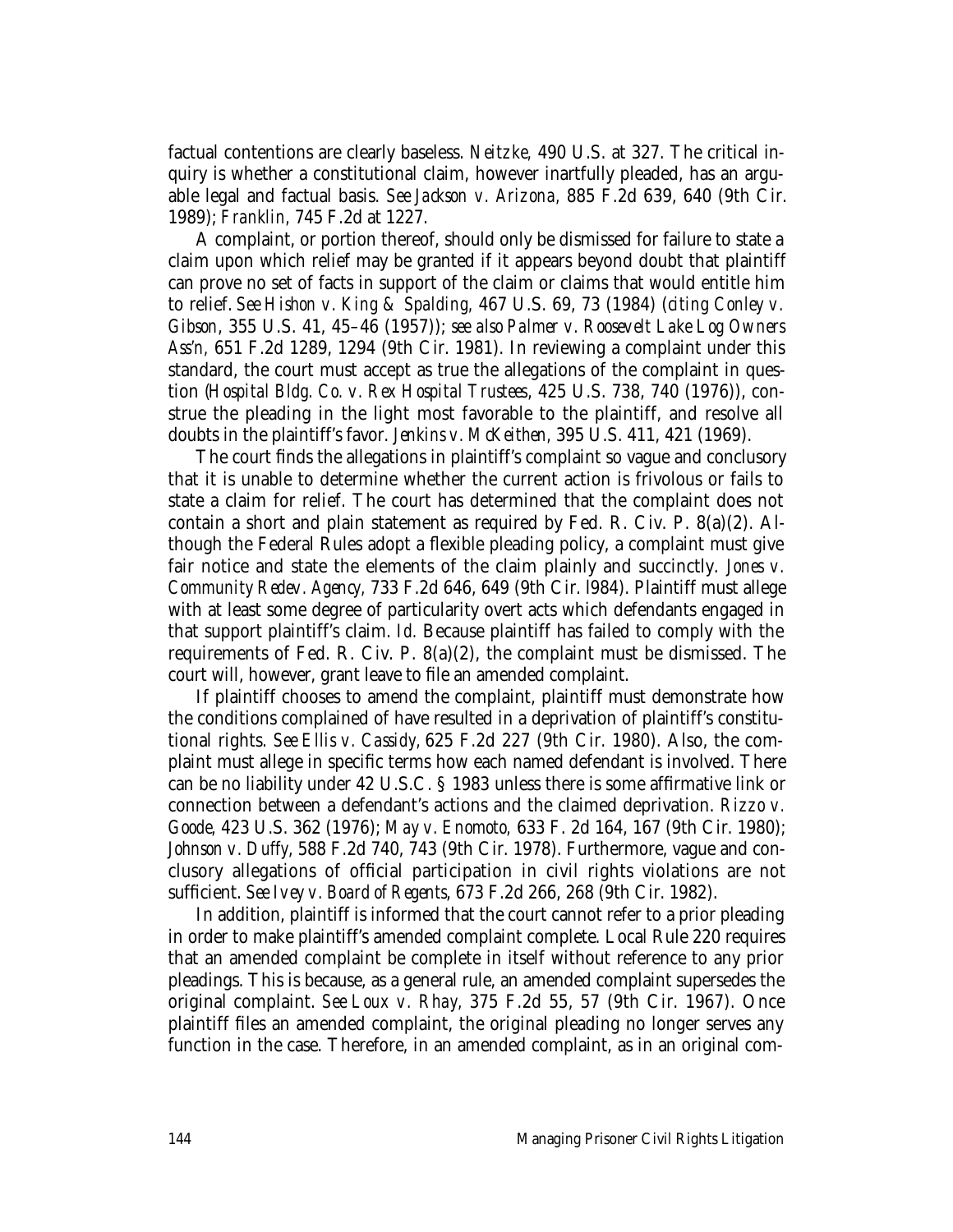plaint, each claim and the involvement of each defendant must be sufficiently alleged.

- In accordance with the above, IT IS HEREBY ORDERED that:
- 1. Plaintiff's request for leave to proceed in forma pauperis is granted.

2. Plaintiff is obligated to pay the statutory filing fee of \$120.00 for this action. The fee shall be collected and paid in accordance with this court's order to the Director of the California Department of Corrections filed concurrently herewith.

3. Plaintiff's complaint is dismissed; and

4. Plaintiff is granted thirty days from the date of service of this order to file an amended complaint that complies with the requirements of the Civil Rights Act, the Federal Rules of Civil Procedure, and the Local Rules of Practice; the amended complaint must bear the docket number assigned this case and must be labeled "Amended Complaint"; plaintiff must file an original and two copies of the amended complaint; failure to file an amended complaint in accordance with this order will result in a recommendation that this action be dismissed.

DATED:

\_\_\_\_\_\_\_\_\_\_\_\_\_\_\_\_\_\_\_\_\_\_\_\_\_\_\_\_\_\_\_\_\_\_\_\_\_\_\_\_\_\_ UNITED STATES MAGISTRATE JUDGE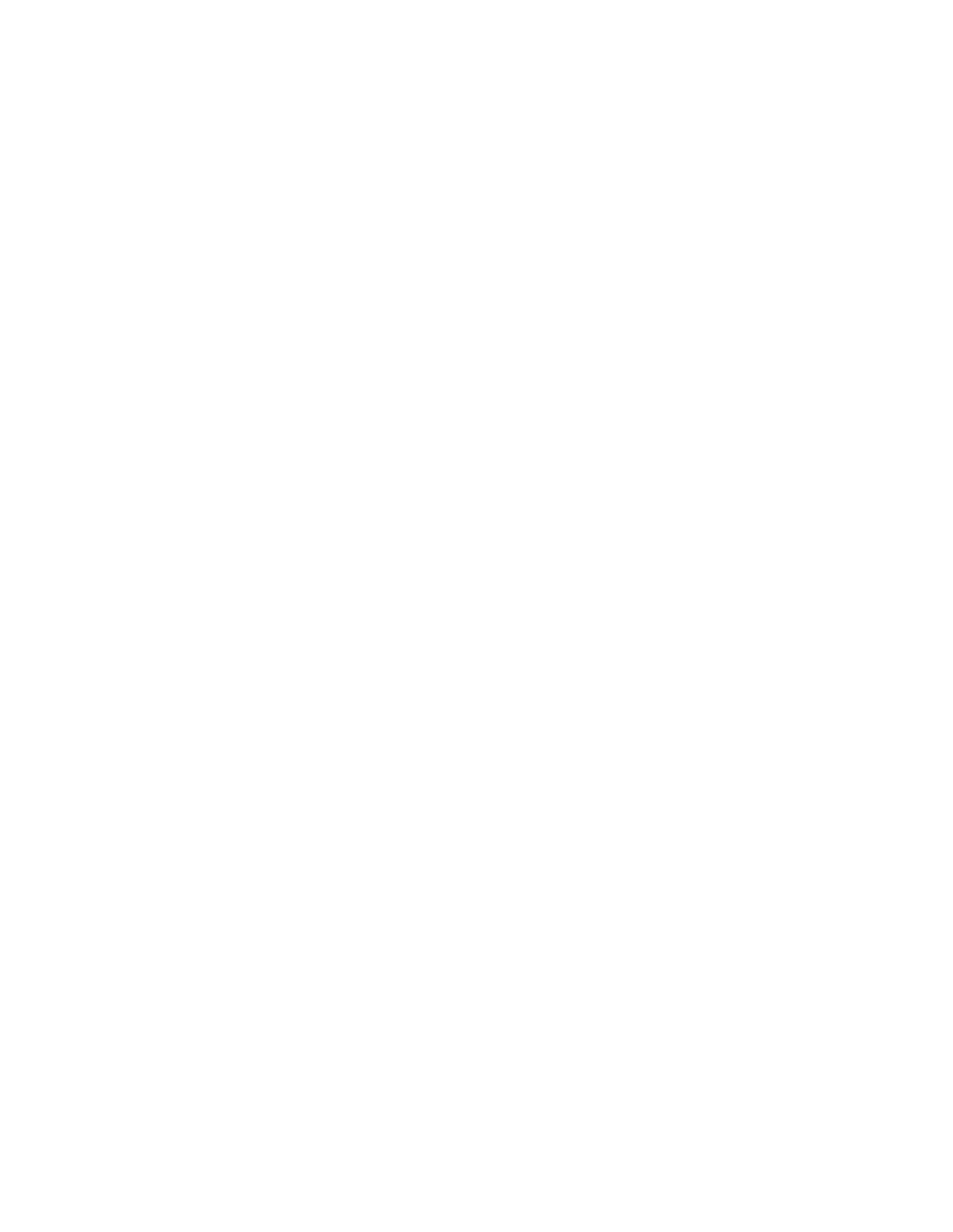**Appendix H-5**

# **IN THE UNITED STATES DISTRICT COURT FOR THE EASTERN DISTRICT OF CALIFORNIA**

v.

Plaintiff, No. CIV S-

# **ORDER AND ORDER DIRECTING SERVICE BY THE** Defendants. **UNITED STATES MARSHAL** \_\_\_\_\_\_\_\_\_\_\_\_\_\_\_\_\_\_\_\_/ **WITHOUT PREPAYMENT OF COSTS**

Plaintiff is proceeding in forma pauperis pursuant to 28 U.S.C. § 1915. The court previously ordered plaintiff to provide information for service of process on form USM-285, sufficient copies of the complaint for service, and a notice of compliance. Plaintiff has filed the required papers. Accordingly, IT IS HEREBY ORDERED that:

1. The Clerk of the Court is directed to forward the instructions for service of process, the completed summons, copies of the complaint and copies of this order to the United States Marshal.

2. Within ten days from the date of this order, the United States Marshal is directed to notify defendants [names] of the commencement of this action and to request a waiver of service in accordance with the provisions of Fed. R. Civ. P. 4(d) and 28 U.S.C. § 566(c).

3. The United States Marshal is directed to retain the sealed summons and a copy of the complaint for future use.

4. The United States Marshal shall file returned waivers of service as well as any requests for waivers of service that are returned as undelivered as soon as they are received.

5. If a waiver of service is not returned by a defendant within sixty days of the date of mailing the request for waiver, the United States Marshal shall:

a. Personally serve process and a copy of this order upon the defendant pursuant to Rule 4 of the Federal Rules of Civil Procedure and 28 U.S.C. § 566(c) and shall command all necessary assistance from the California Department of Corrections (CDC) to execute this order. The United States Marshal shall maintain the confidentiality of all information provided by the CDC pursuant to this order.

b. Within ten days after personal service is effected, the United States Marshal shall file the return of service for the defendant, along with any attempts to secure a waiver of service of process and of the costs subsequently incurred in effecting service on said defendant. Said costs shall be enumerated on the USM-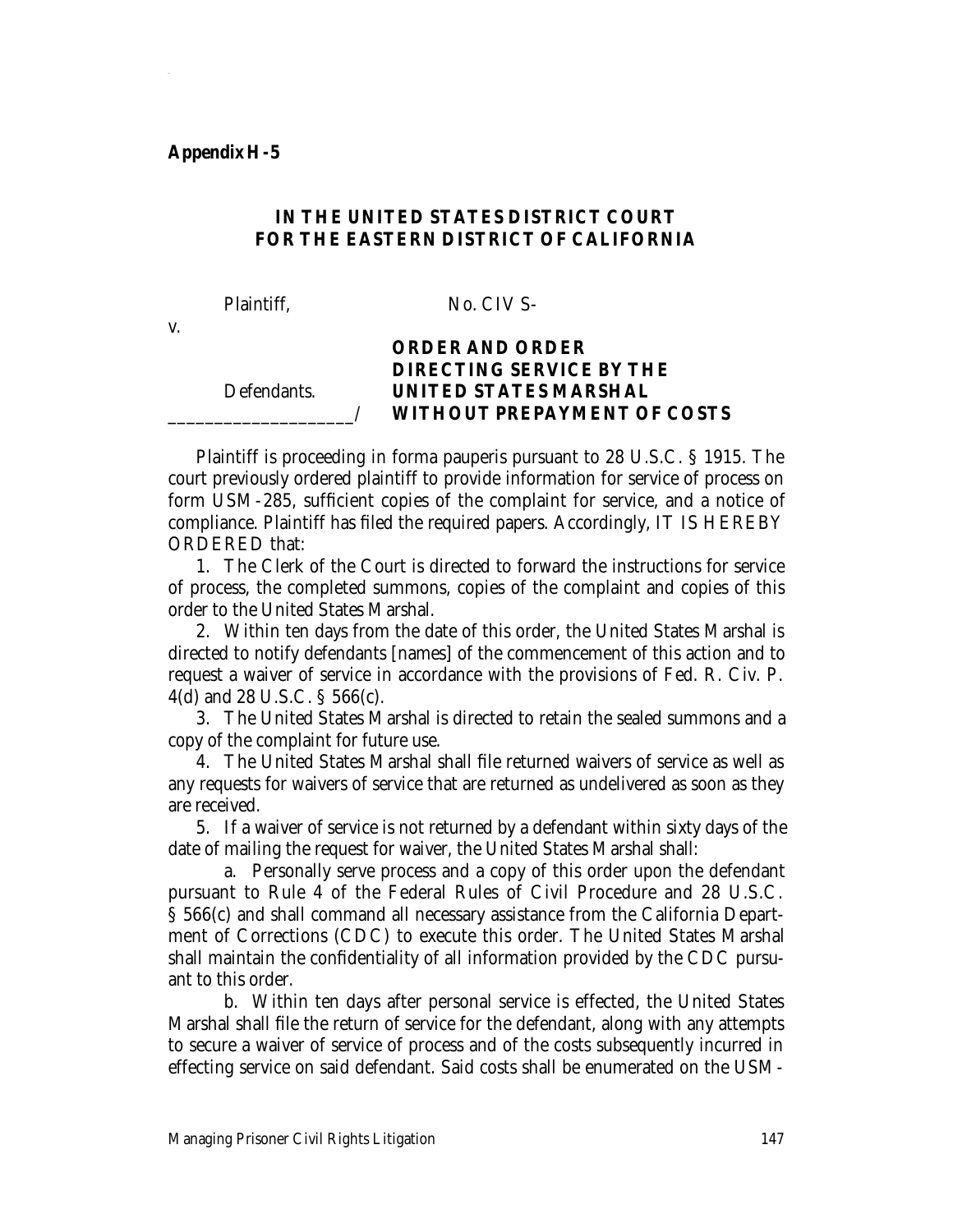285 form and shall include the costs incurred by the U.S. Marshal's Service for photocopying additional copies of the summons and complaint and for preparing new USM-285 forms, if required. Costs of service will be taxed against the personally served defendant in accordance with the provisions of Fed. R. Civ. P.  $4(d)(2)$ .

6. Defendants shall reply to the complaint within the time provided by the applicable provisions of Fed. R. Civ. P. 12(a).

7. Unless otherwise ordered, all motions to dismiss, motions for summary judgment, motions concerning discovery, motions pursuant to Rules 7, 11, 12, 15, 41, 55, 56, 59, and 60 of the Federal Rules of Civil Procedure, and motions pursuant to Local Rule 110 shall be briefed pursuant to Local Rule 230(m). Failure to oppose such a motion timely may be deemed a waiver of opposition to the motion. Opposition to all other motions need be filed only as directed by the court.

8. Pursuant to *Klingele v. Eikenberry,* 849 F.2d 409 (9th Cir. 1988), plaintiff is advised of the following requirements for opposing a motion for summary judgment made by defendants pursuant to Rule 56 of the Federal Rules of Civil Procedure. Such a motion is a request for an order for judgment in favor of defendant without trial. The defendant's motion will set forth the facts that defendant contends are not reasonably subject to dispute and that entitle defendant to judgment. To oppose the motion, plaintiff must show proof of his or her claims. Plaintiff may do this in one or more of the following ways: Plaintiff may rely upon statements made under the penalty of perjury in the complaint if the complaint shows that plaintiff has personal knowledge of the matters stated and plaintiff calls to the court's attention those parts of the complaint upon which plaintiff relies. Plaintiff may also serve and file one or more affidavits or declarations setting forth the facts that plaintiff believes prove plaintiff's claims; the persons who sign the affidavit or declaration must have personal knowledge of the facts stated. Plaintiff may also rely upon written records, but plaintiff must prove that the records are what plaintiff claims they are. Plaintiff may also rely upon all or any part of the transcript of one or more depositions, answers to interrogatories, or admissions obtained in this proceeding. If there is some good reason why such facts are not available to plaintiff when required to oppose such a motion, the court will consider a request to postpone considering defendant's motion. If plaintiff does not serve and file a request to postpone consideration of defendant's motion or written opposition to the motion, the court may consider the failure to act as a waiver of opposition to defendant's motion.

9. A motion supported by affidavits or declarations that are unsigned will be stricken.

10. Each party shall keep the court apprised of a current address at all times while the action is pending. Any change of address must be reported promptly to the court in a separate document captioned for this case and entitled "Notice of Change of Address." A notice of change of address must be properly served on other parties. Pursuant to Local Rule 182(d), service of documents at the record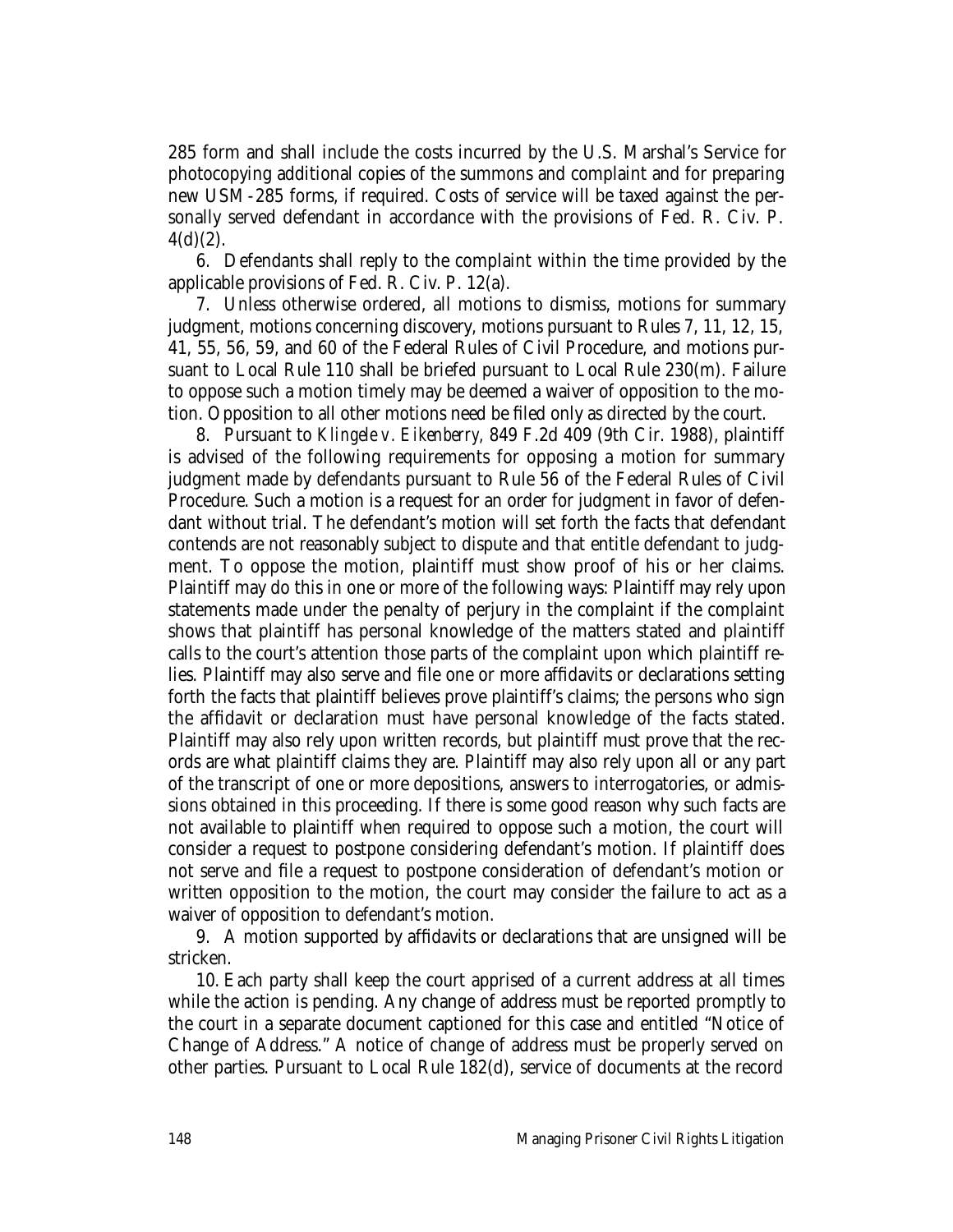address of a party is fully effective. Failure to apprise the court of a change of address may result in the imposition of sanctions, which may include dismissal of the action.

11. The Clerk of the Court shall serve upon plaintiff a copy of the Local Rules of Court.

12. The failure of any party to comply with this order, the Federal Rules of Civil Procedure, or the Local Rules of Court may result in the imposition of sanctions including, but not limited to, dismissal of the action or entry of default.

DATED:

\_\_\_\_\_\_\_\_\_\_\_\_\_\_\_\_\_\_\_\_\_\_\_\_\_\_\_\_\_\_\_\_\_\_\_\_\_\_\_\_\_\_ UNITED STATES MAGISTRATE JUDGE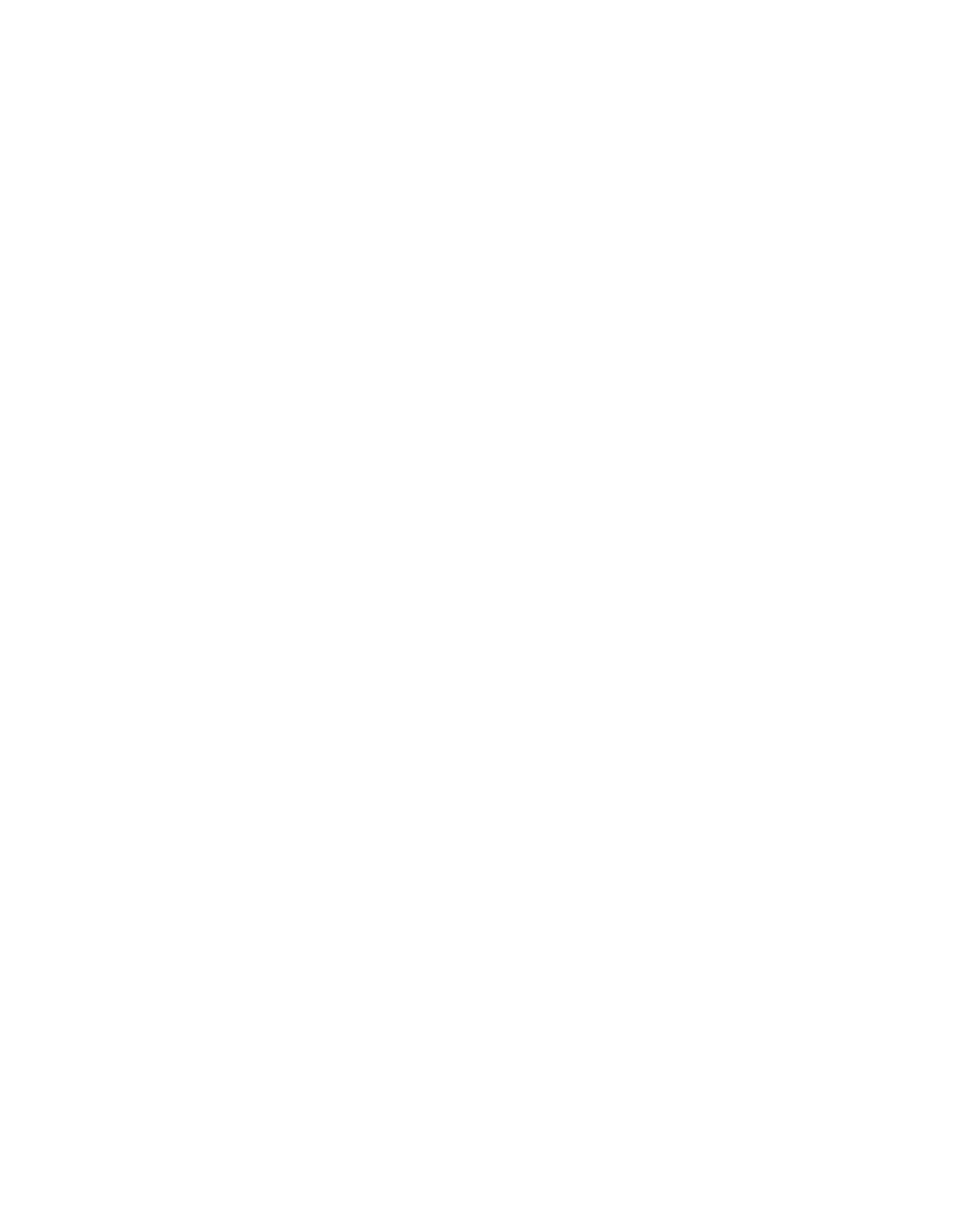**Appendix H-6**

# **IN THE UNITED STATES DISTRICT COURT FOR THE EASTERN DISTRICT OF CALIFORNIA**

Plaintiff, No. CIV S-

v.

Defendants. **ORDER**

\_\_\_\_\_\_\_\_\_\_\_\_\_\_\_\_\_\_\_\_\_\_\_ /

Plaintiff, a state prisoner proceeding pro se, has filed a civil rights action pursuant to 42 U.S.C. § 1983, together with a request for leave to proceed in forma pauperis pursuant to 28 U.S.C. § 1915. Plaintiff has not, however, filed a certified copy of his (her) prison trust account statement for the six-month period immediately preceding the filing of the complaint. *See* 28 U.S.C. § 1915(a)(2). Plaintiff will be provided the opportunity to submit the certified copy in support of his (her) request to proceed in forma pauperis.

In accordance with the above, IT IS HEREBY ORDERED that plaintiff shall submit, within twenty days of the date of this order, a certified copy of his (her) prison trust account statement for the six-month period immediately preceding the filing of the complaint. Plaintiff's failure to comply with this order will result in a recommendation that this action be dismissed.

DATED:

UNITED STATES MAGISTRATE JUDGE

\_\_\_\_\_\_\_\_\_\_\_\_\_\_\_\_\_\_\_\_\_\_\_\_\_\_\_\_\_\_\_\_\_\_\_\_\_\_\_\_\_\_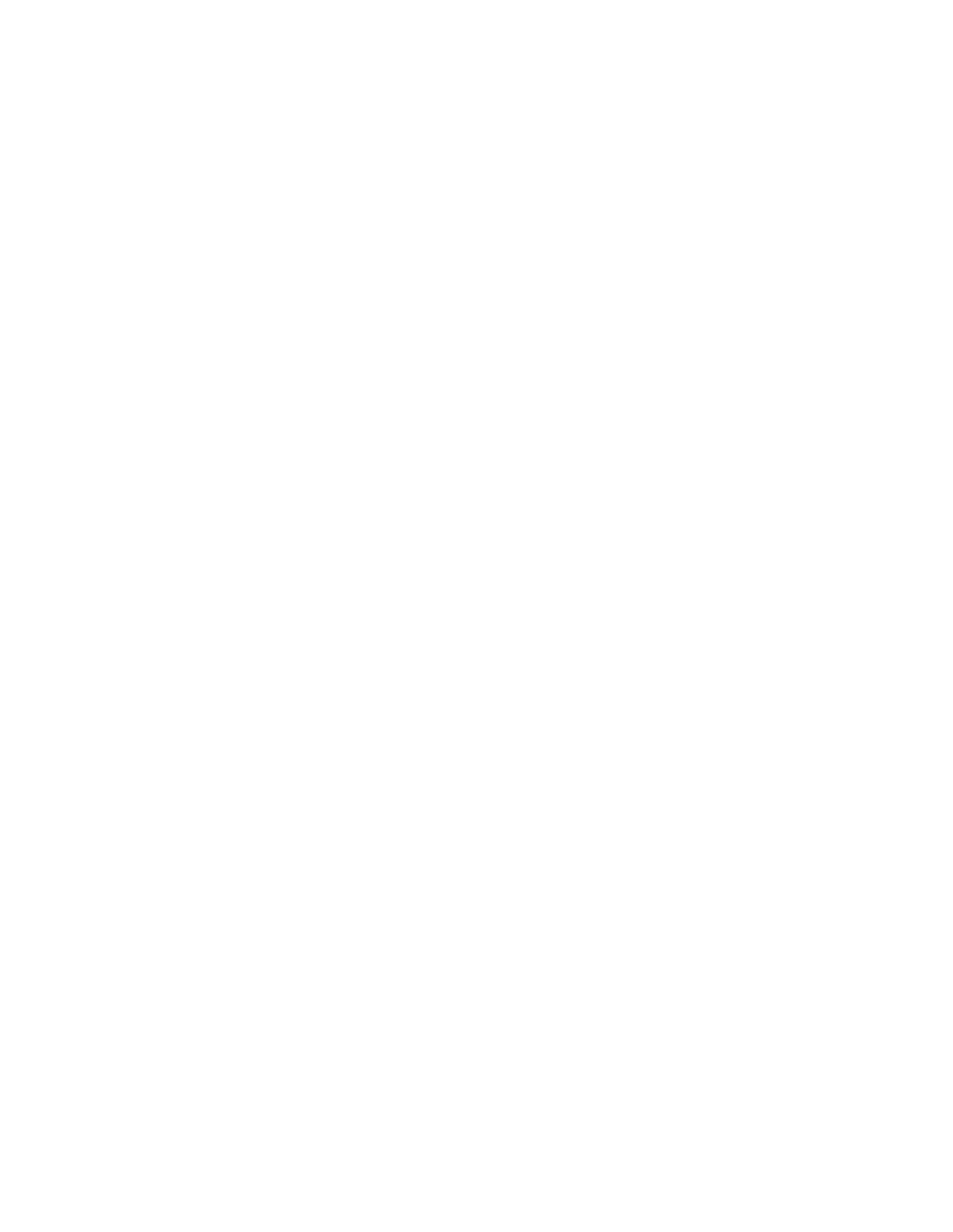# **IN THE UNITED STATES DISTRICT COURT SOUTHERN DISTRICT OF IOWA CENTRAL DIVISION**

|    |            | $\ast$ | NO.                      |
|----|------------|--------|--------------------------|
| V. | Plaintiff, | $\ast$ |                          |
|    |            | $\ast$ |                          |
|    |            | $\ast$ |                          |
|    |            | $\ast$ |                          |
|    |            | $\ast$ |                          |
|    |            | $\ast$ | PRE-INITIAL REVIEW ORDER |
|    | Defendant. | $\ast$ |                          |
|    |            |        |                          |

The court has received a pro se complaint submitted by an inmate of the Penitentiary. The complaint is brought under 42 U.S.C. § 1983, and jurisdiction is predicated on 28 U.S.C. § 1343. The court received this complaint on

On April 26, 1996, the President signed into law the Prison Litigation Reform Act. This Act makes a number of changes which affect inmates filing section 1983 lawsuits.

The provisions of 28 U.S.C. § 1915(d), the "in forma pauperis" statute, have changed substantially. Under the new law, when a prisoner brings a civil action or files an appeal in forma pauperis while incarcerated, the prisoner must pay the full amount of the filing fee (\$120 for civil actions) if the prisoner has money to pay it. The court will assess and collect an initial partial filing fee of 20% of the average monthly deposits to the prisoner's account or 20% of the average monthly balance of the prisoner's account for the past six months, whichever is greater. After paying this initial partial fee, the prisoner must pay 20% of each future month's income to the prisoner's account. The agency having custody of the prisoner shall send these payments to the clerk of court when the prisoner's account has more than \$10 in it, until the full filing fee is paid. *See* 28 U.S.C. § 1915(b). The full fee will be collected even if the court dismisses the case because it is frivolous or malicious, fails to state a claim on which relief may be granted, or seeks money damages against a defendant who is immune from such relief. *See* 28 U.S.C. § 1915(e)(2). If, however, the prisoner has no assets and no means to pay the initial partial fee, the prisoner will not be prohibited from bringing an in forma pauperis action. *See* 28 U.S.C. § 1915(b)(4). Any money the prisoner later receives will be collected in the manner described above.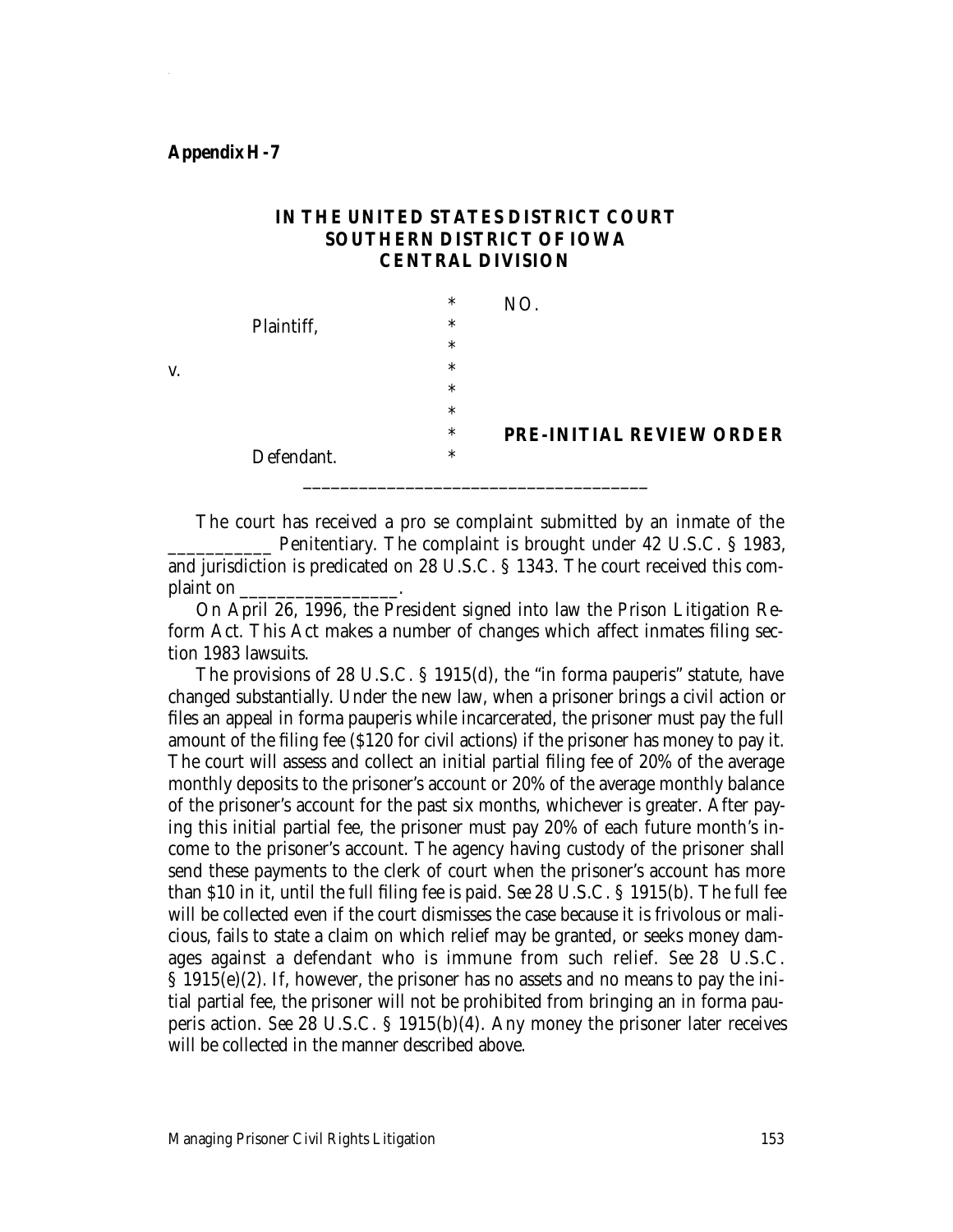Under the new law, the prisoner must submit (1) an affidavit that includes a statement of all assets possessed, and (2) a certified copy of the prisoner's account statement for the past six months, obtained from the appropriate official at the institution. The court requires that the appropriate prison official also calculate the initial partial filing fee using the formula described above, and attach it to the certified copy of the prisoner's account statement.

The new law also provides that a prisoner cannot bring a new civil action or appeal a judgment in a civil action in forma pauperis if he or she has on three or more times in the past, while incarcerated, brought a civil action or appeal in federal court that was dismissed because it was frivolous, malicious, or failed to state a claim upon which relief may be granted. The only exception to this is if the prisoner is in "imminent danger of serious physical injury." *See* 28 U.S.C. § 1915(g). A prisoner who is not proceeding in forma pauperis may file a new civil action or appeal even if that prisoner has three or more dismissals described in section  $1915(g)$ .

Regardless of whether a prisoner proceeds in forma pauperis in a civil case, if the prisoner's case is dismissed as frivolous or malicious, or for failure to state a claim at any time, the dismissal will count against the prisoner for purposes of the three-dismissal rule in 28 U.S.C. § 1915(g).

Under the new law, a prisoner may not bring an action challenging prison conditions under section 1983 or any other federal law until the prisoner has exhausted available administrative remedies, including any grievance system.

Also under the Act, if a prisoner's case is allowed to proceed and the prisoner is awarded compensatory damages against a correctional facility or an official or agent of a correctional facility, the damages award will first be used to satisfy any outstanding restitution orders pending. Before payment of any compensatory damages, reasonable attempts will be made to notify the victims of the crime for which the prisoner was convicted concerning payment of such damages. The restitution orders must be fully paid before any part of the award goes to the plaintiff.

Because of these changes in the law, the court will give plaintiff an opportunity to voluntarily dismiss the complaint pursuant to Fed. R. Civ. P. 41(a)(1). Such a voluntary dismissal will not be considered a complaint dismissed as frivolous or malicious, or for failure to state a claim. In other words, it will not count as a dismissal which may later subject plaintiff to the three-dismissal rule under section 1915(g).

IT IS ORDERED that the plaintiff must notify the court within 20 days of the date of this order of whether plaintiff intends to proceed with the case or dismiss the case voluntarily. If plaintiff chooses not to voluntarily dismiss, plaintiff must submit a certified copy of the prisoner's account information for the past six months and the initial filing fee calculation from the appropriate prison official. If the court receives no timely response or the required account information, plaintiff's case will be dismissed.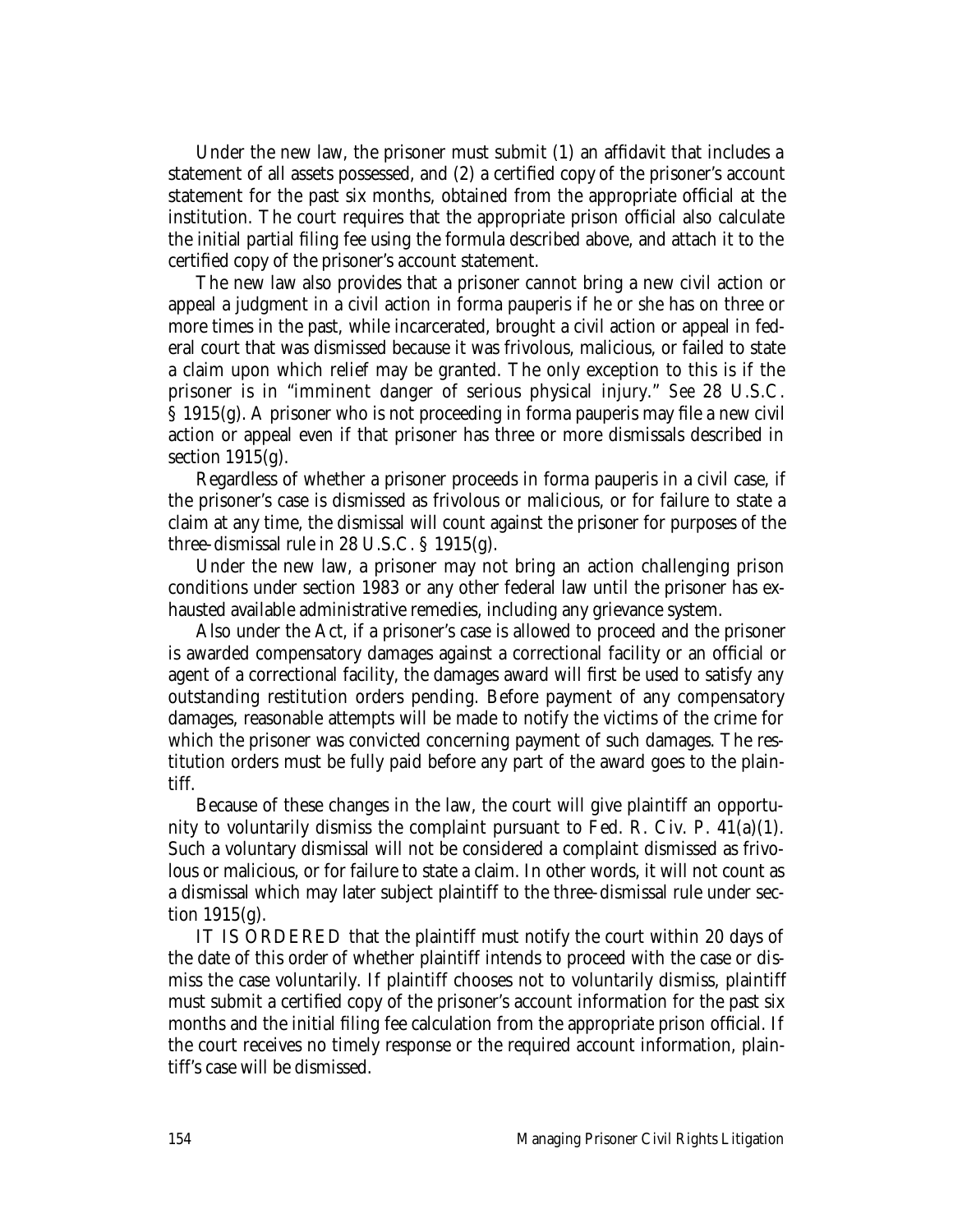The clerk of court shall file the complaint for the purpose of making a record. Dated this \_\_\_\_\_ day of \_\_\_\_\_\_\_\_, 1996.

vii

JUDGE Southern District of Iowa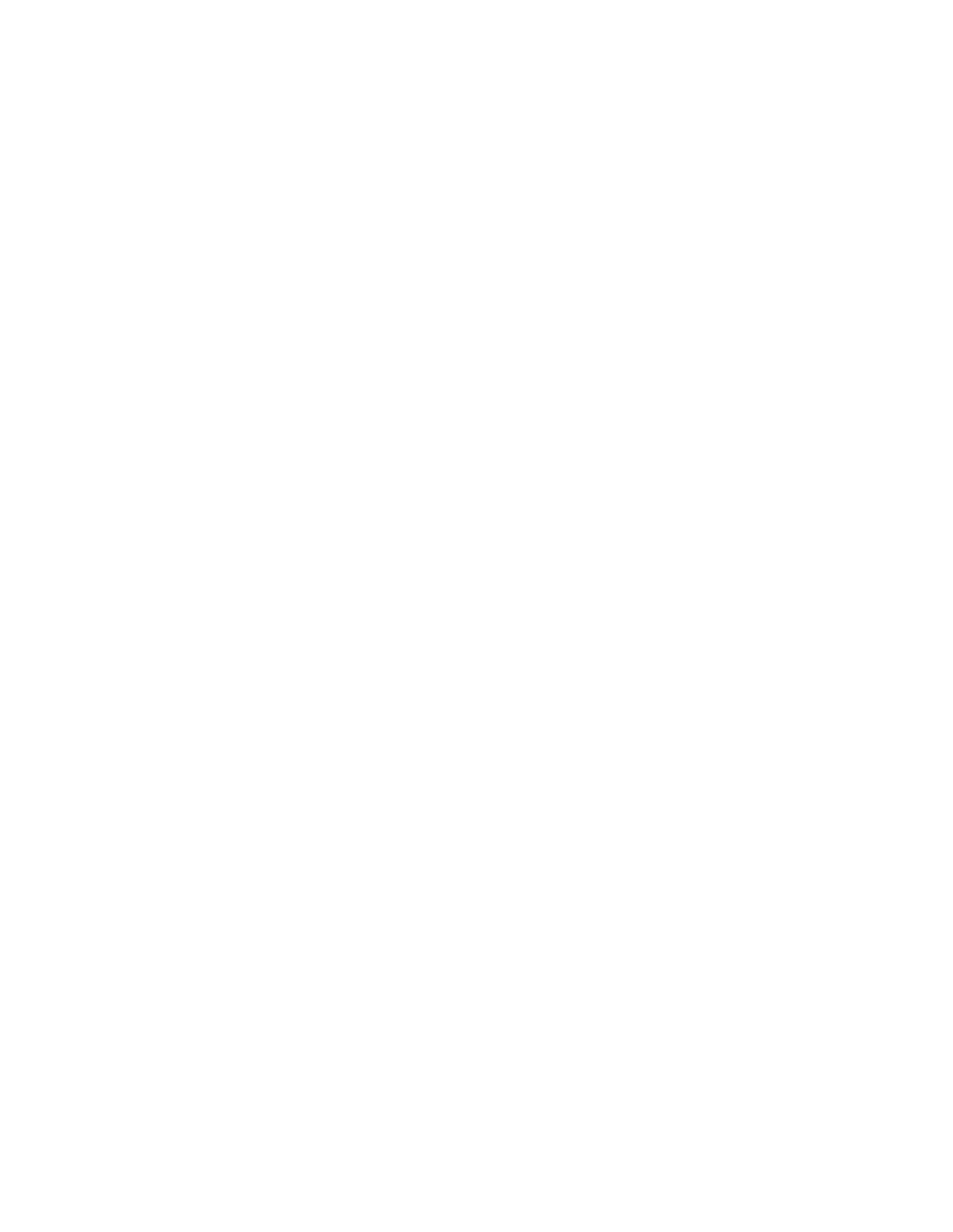# **IN THE UNITED STATES DISTRICT COURT SOUTHERN DISTRICT OF IOWA CENTRAL DIVISION**

|    |             | $\ast$ | NO.                          |
|----|-------------|--------|------------------------------|
|    | Plaintiff,  | $\ast$ | (Control No.)                |
|    |             | $\ast$ |                              |
|    |             | $\ast$ |                              |
| V. |             | $\ast$ | <b>INITIAL REVIEW ORDERS</b> |
|    |             | $\ast$ |                              |
|    |             | $\ast$ |                              |
|    | Defendants. | $\ast$ |                              |

The court has before it for initial review a pro se complaint submitted by an inmate of the Tenitentiary. The complaint is brought under 42 U.S.C. § 1983, and jurisdiction is predicated on 28 U.S.C. § 1343. Plaintiff seeks injunctive and declaratory relief and damages. Plaintiff requests leave to proceed in forma pauperis.

"To state a claim under § 1983, a plaintiff must allege the violation of a right secured by the Constitution and laws of the United States, and must show that the alleged deprivation was committed by a person acting under color of state law." *West v. Atkins,* 487 U.S. 42, 48 (1988). A pro se complaint in a proceeding in forma pauperis must be construed liberally. *See Haines v. Kerner,* 404 U.S. 519, 520 (1972) (per curiam). However, it can be dismissed on initial review if the claim is malicious or frivolous, fails to state a claim on which relief may be granted, or seeks monetary relief against a defendant who is immune from such relief. 28 U.S.C. § 1915(e). A claim is "frivolous" if it "lacks an arguable basis in law or in fact." *Neitzke v. Williams,* 490 U.S. 319, 325 (1989).

#### AMEND

The court cannot fairly judge plaintiff's claim on the facts alleged. Plaintiff must amend to example to the set of the set of the set of the set of the set of the set of the set of the set of the set of the set of the set of the set of the set of the set of the set of the set of the set of the set of to so amend will result in dismissal of the complaint for failure to prosecute and not complying with a court order. *See* Fed. R. Civ. P. 41(b).

Plaintiff's request to proceed in forma pauperis is GRANTED. IT IS ORDERED that the complaint be filed. IT IS FURTHER ORDERED that plaintiff amend his complaint on or before Theorem Construction Constant Constant Constant Construction Constant ORDERED that plaintiff pay to the clerk of court the initial partial filing fee of \$ consider the set of the set of the set of the set of the set of the set of the set of the set of the set of the set of the set of the set of the set of the set of the set of the set of the set of the set of the set of th remainder of the fee owed shall be paid to the clerk of court from the prisoner's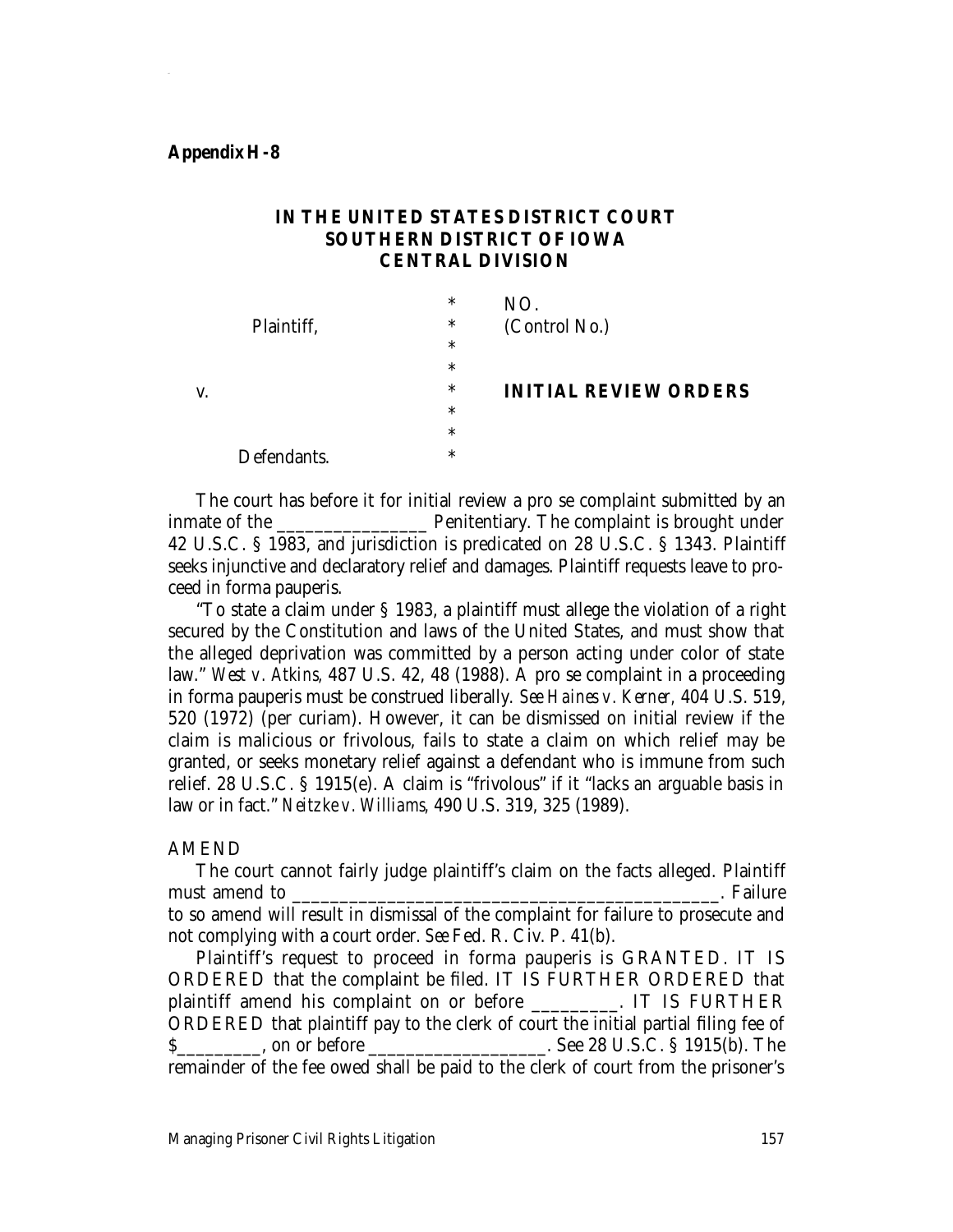account in accordance with 28 U.S.C. § 1915(b). A notice of this obligation shall be sent to the appropriate prison officials.

Service of process is withheld until further order of the court.

#### DISMISS

Plaintiff's claim thus "lacks an arguable basis in law" (*Neitzke,* 490 U.S. at 325) and must be dismissed.

Plaintiff's request for permission to proceed in forma pauperis is GRANTED. IT IS ORDERED that the complaint be filed for the purpose of making a record*.* IT IS FURTHER ORDERED that plaintiff pay to the clerk of court the initial partial filing fee of \$\_\_\_\_\_\_\_\_\_\_\_\_\_\_\_, on or before See 28 U.S.C. § 1915(b). The remainder of the fee owed shall be paid to the clerk

of court from the prisoner's account in accordance with 28 U.S.C. § 1915(b). A notice of this obligation shall be sent to the appropriate prison officials.

IT IS FURTHER ORDERED that the complaint be DISMISSED without prejudice. *See* 28 U.S.C. § 1915A(b). This dismissal, and any appeal of this order if dismissed as frivolous, will count against the plaintiff for purposes of the threedismissal rule in 28 U.S.C. § 1915(g).

#### GO FORWARD

Permission to proceed in forma pauperis is GRANTED. IT IS ORDERED that the complaint be filed. IT IS FURTHER ORDERED that plaintiff pay to the clerk of court the initial partial filing fee of \$\_\_\_\_\_\_\_\_\_\_\_\_\_\_, on or before \_\_\_\_\_\_\_\_\_\_\_\_\_\_\_\_\_\_\_\_\_\_. See 28 U.S.C. § 1915(b). The remainder of the fee owed shall be paid to the clerk of court from the prisoner's account in accordance with 28 U.S.C. § 1915(b). A notice of this obligation shall be sent to the appropriate prison officials.

IT IS FURTHER ORDERED that service of process issue by mail to defendants and to the Attorney General of the State of Iowa. The Attorney General is directed to notify this court immediately if he lacks the consent of defendants to appear generally on their behalf and submit to the jurisdiction of the court. Because the court has found that the plaintiff has a reasonable opportunity to prevail on the merits, the defendant(s) is (are) required to reply to this complaint within 40 days**.**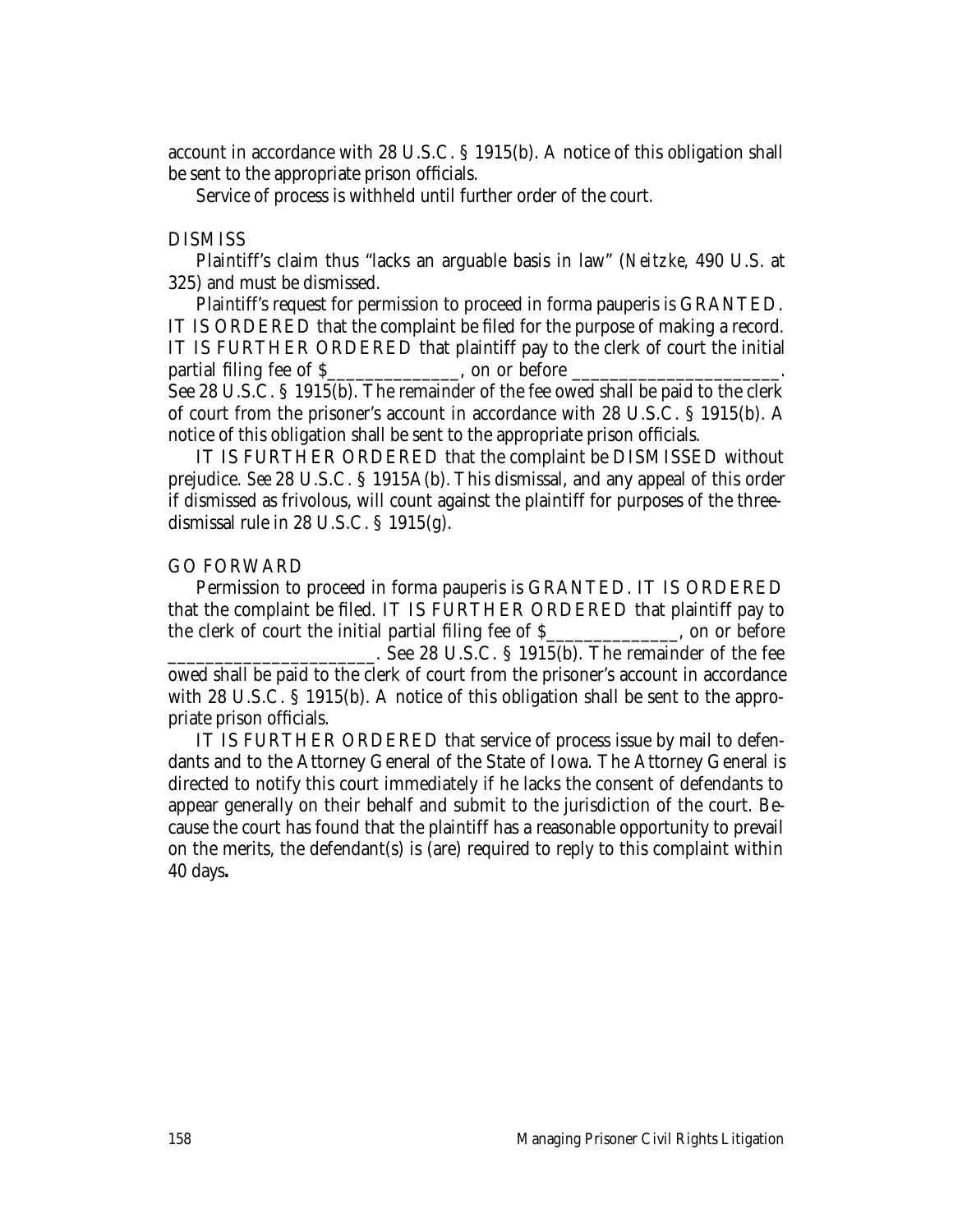**Appendix I. Sample Orders Requiring Penal Institution Defendant to Prepare and File Special Report with U.S. District Court**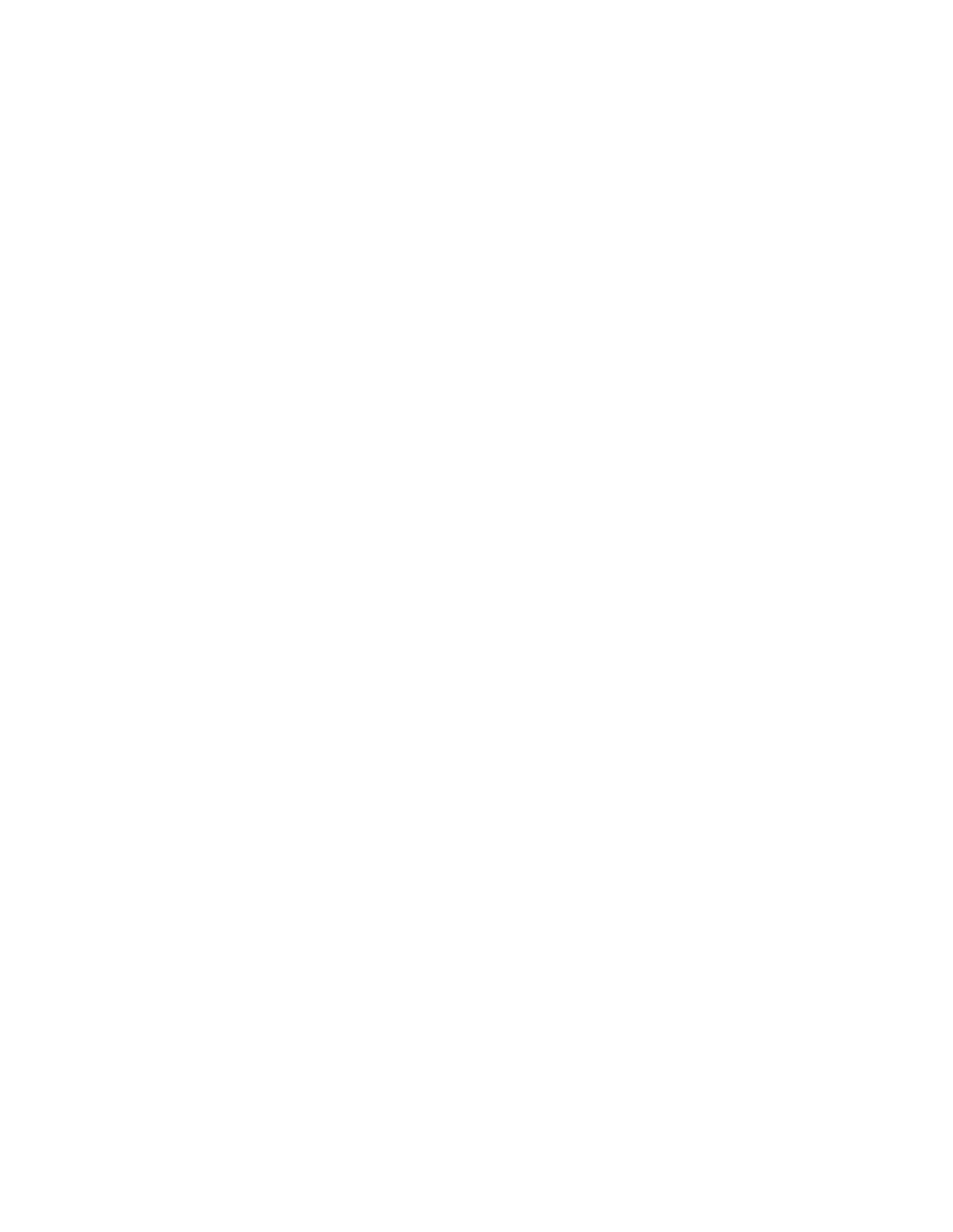# **Appendix I-1 Order Requiring Defendant to Prepare and File Special Report**

# IN THE UNITED STATES DISTRICT COURT FOR THE \_\_\_\_\_\_\_\_\_\_\_\_\_\_\_\_\_ DISTRICT OF \_\_\_\_\_\_\_\_\_\_\_\_\_\_\_\_\_\_

Plaintiff

v. Case No.

Defendant

### **ORDER**

It appearing to the Court that a Complaint has been filed by a person serving a custodial sentence in an institution of the State of claiming a violation of civil rights under 42 U.S.C § 1983; and

It appearing that proper and effective judicial processing of the claim cannot be achieved without additional information from officials responsible for the operation of the appropriate custodial institution;

## IT IS THEREFORE ORDERED:

- 1. The answer to the complaint, including the report herein, shall be filed no later than \_\_\_\_\_\_\_ days from the date hereof.
- 2. No answer or motions addressed to the complaint shall be filed until the steps set forth in this Order shall have been taken and completed.
- 3. Officials responsible for the operation of the appropriate custodial institution are directed to undertake a review of the subject matter of the complaint
	- (a) to ascertain the facts and circumstances;
	- (b) to consider whether any action can and should be taken by the institution or other appropriate officials to resolve the subject matter of the complaint; and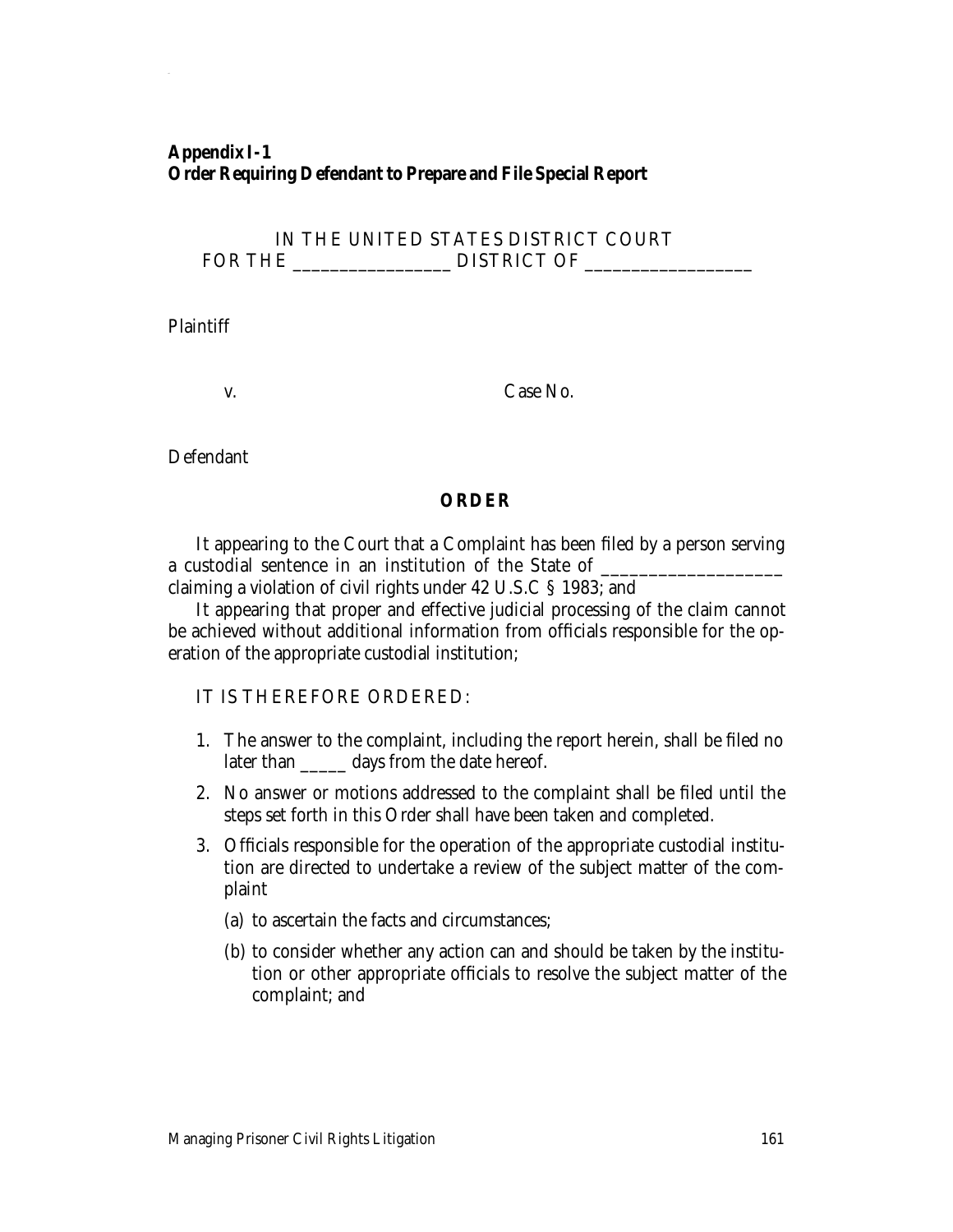- (c) to determine whether other like complaints, whether pending in this Court or elsewhere, are related to this complaint and should be taken up and considered together.
- 4. In the conduct of the review, a written report shall be compiled and filed with the Court. Authorization is granted to interview all witnesses, including the plaintiff and appropriate officers of the institution. The report shall contain the sworn statements of all persons having knowledge of the subject matter of the complaint. Wherever appropriate, medical or psychiatric examinations shall be made and included in the written report. Where the plaintiff's claim or the defendant's defenses relate to or involve the application of administrative rules, regulations, or guidelines, the written report shall include copies of all such applicable administrative rules, regulations, or guidelines*. All defenses, including immunity defenses, must be set forth in the written report or such defenses may be waived.*
- 5. All reports made in the course of the review shall be attached to and filed with defendant's answer to the complaint.
- 6. The answer shall restate in separate paragraphs the allegations of the complaint. Each restated paragraph shall be followed by defendant's answer thereto.
- 7. A copy of this Order shall be transmitted to the plaintiff by the Clerk forthwith.

\_\_\_\_\_\_\_\_\_\_\_\_\_\_\_\_\_\_\_ \_\_\_\_\_\_\_\_\_\_\_\_\_\_\_\_\_\_\_\_\_\_\_\_\_\_\_\_\_\_ Date United States District Judge or United States Magistrate Judge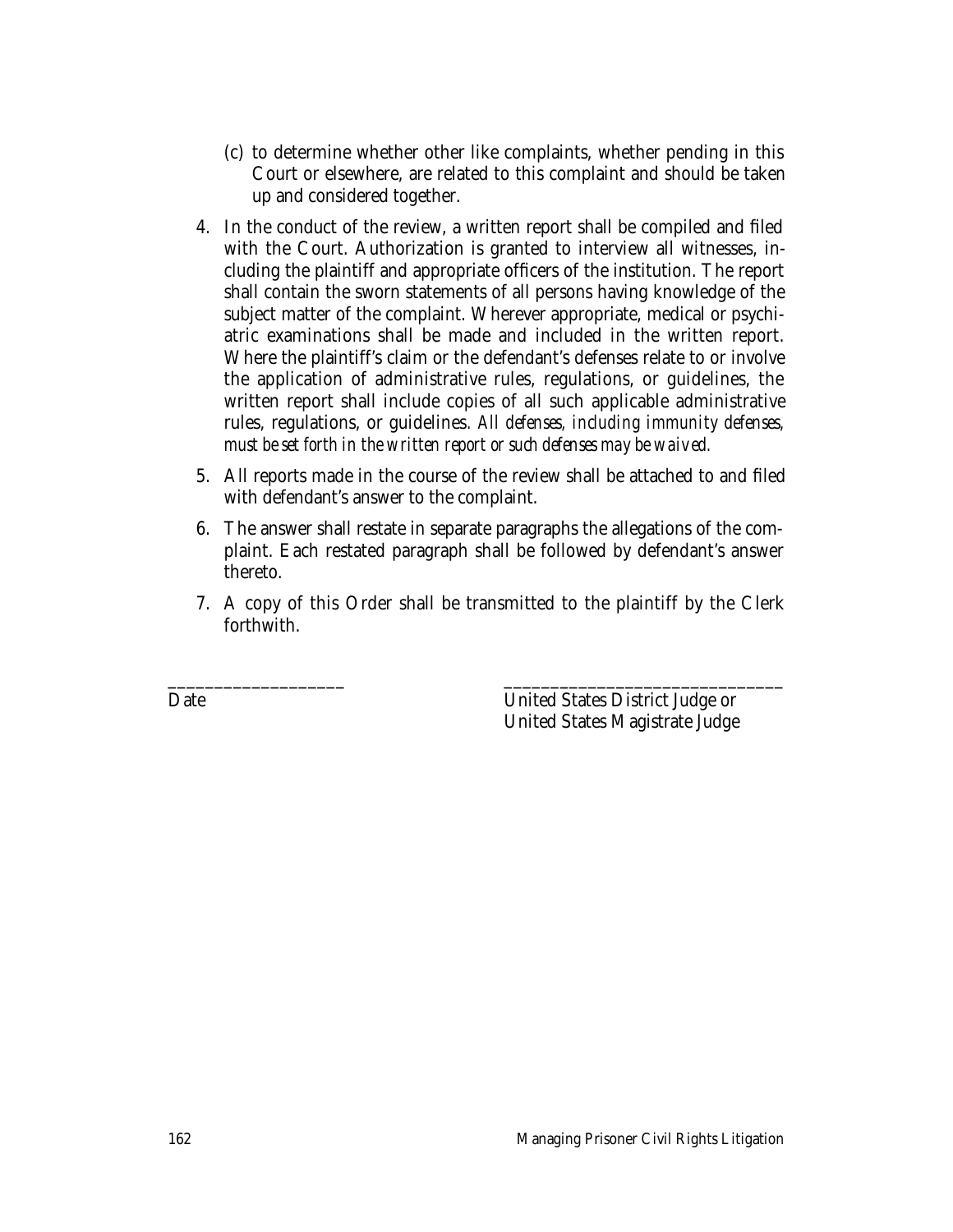# **IN THE UNITED STATES DISTRICT COURT FOR THE SOUTHERN DISTRICT OF TEXAS HOUSTON DIVISION**

|    | Plaintiff, | §<br><b>CIVIL ACTION H-</b><br>S |  |
|----|------------|----------------------------------|--|
| V. |            | ş                                |  |
|    |            |                                  |  |
|    |            |                                  |  |
|    | Defendant. |                                  |  |

#### **ORDER FOR SPECIAL REPORT**

This pro se plaintiff, an inmate of the Texas state prison, filed his civil rights complaint under 42 U.S.C. § 1983 to allege that a monitor was placed in his head in 1984 by officials of Harris County, Texas, in collusion with a professor at Texas Southern University. The court has ordered the plaintiff to file a more definite statement of facts in an effort to ascertain the factual and legal basis of this complaint; although the plaintiff has complied, it appears that his ability to make effective use of written instruments is limited.

Because a *Spears*1 hearing could be extraordinarily difficult in this case, the court instead ORDERS a special report from the warden of the where Plaintiff **Exercise Exercise 2** is currently confined. The report should contain the following information:

1. Copies of the plaintiff's medical, psychiatric, and psychological records;

2. A brief description of the plaintiff's custody classification, status, and work assignment, if any;

3. A brief history of the plaintiff's disciplinary history. *See Martinez v. Aaron,* 570 F.2d 317 (10th Cir. 1978); *Cay v. Estelle,* 789 F.2d 318, 323 n.4 (5th Cir. 1986); *Parker v. Carpenter,* 978 F.2d 190, 191 n.2 (5th Cir. 1992).

The Clerk is directed to provide a copy of this Order, the complaint (Instrument #1), and the instrument entered as a Letter, dated and filed on the correspondence side of the file to Warden \_\_\_\_\_\_\_\_\_\_\_\_\_\_\_\_\_\_\_\_\_\_\_, P.O. Box \_\_\_\_\_\_\_\_\_\_\_\_\_\_\_\_\_\_\_\_\_\_\_\_\_\_\_\_\_\_\_\_\_\_\_\_\_\_\_\_\_\_\_\_\_\_. The Clerk is further

 <sup>1.</sup> Spears v. McCotter, 766 F.2d 179 (5th Cir. 1985); Cay v. Estelle, 789 F.2d 318 (5th Cir. 1986).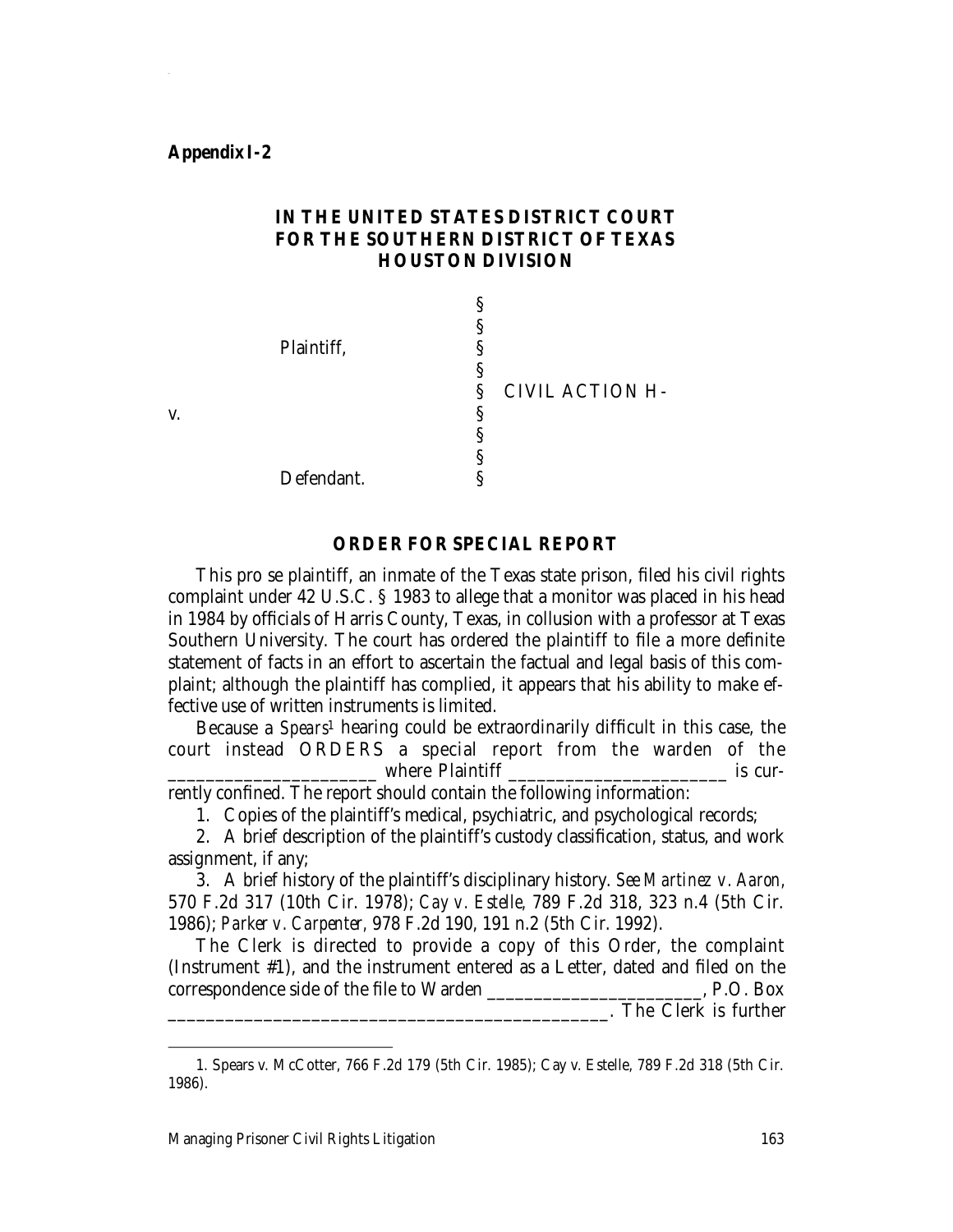directed to provide a copy of this Order to the Office of the Attorney General, ATTN: \_\_\_\_\_\_\_\_\_\_\_\_\_\_\_\_\_, P.O. Box \_\_\_\_\_\_\_\_\_\_\_\_\_\_\_\_\_\_\_\_\_\_\_\_\_\_\_\_\_. Warden \_\_\_\_\_\_\_\_\_\_\_\_\_\_\_\_\_\_\_\_\_\_\_ is requested to comply with this Order no later than \_\_\_\_\_\_\_\_\_\_\_\_\_\_\_\_, 1996.

It is further ORDERED that the Plaintiff's motions for appointment of counsel (Instruments #7 and #8) are DENIED at this time. The court will, sua sponte, appoint counsel at a later time if necessary.

The Clerk will provide a copy to the parties.

Signed at Houston, Texas, on \_\_\_\_\_\_\_\_\_\_\_\_\_\_\_\_\_\_\_\_\_\_\_\_\_\_\_\_, 1996.

\_\_\_\_\_\_\_\_\_\_\_\_\_\_\_\_\_\_\_\_\_\_\_\_\_\_\_\_\_\_\_\_\_\_\_\_\_ UNITED STATES DISTRICT JUDGE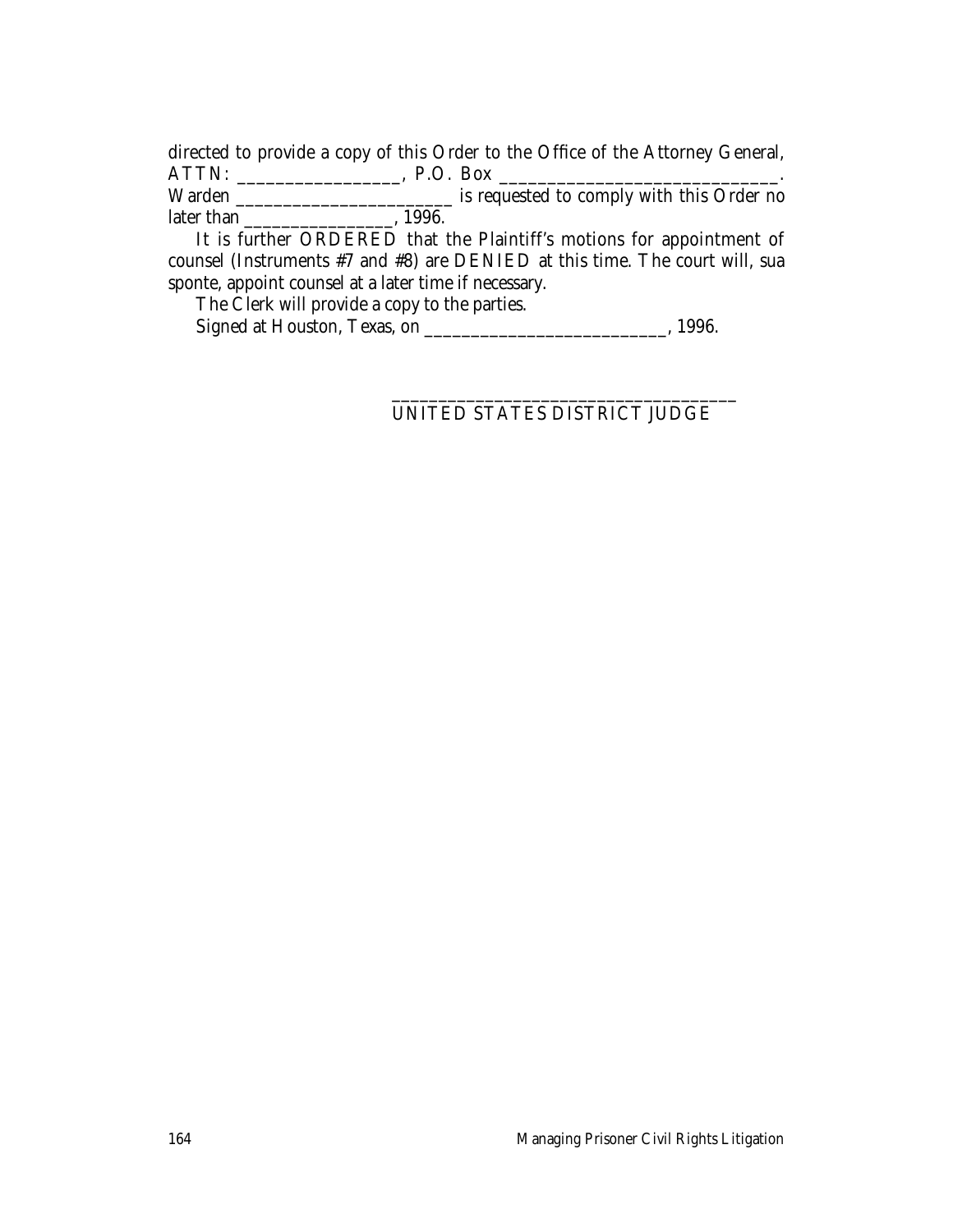#### **Appendix I-3**

#### **ORDER FOR SPECIAL REPORT**

This pro se plaintiff, a death row inmate of the Texas state prison, filed his (her) civil rights complaint under  $42$  U.S.C. § 1983 to allege

The court may scrutinize the complaints of litigants who proceed in forma pauperis, as this plaintiff does. The court ordered him (her) to file a more definite statement as part of its scrutiny, and has determined that a hearing under *Spears v. McCotter,* 766 F.2d 179 (5th Cir. 1985), and *Cay v. Estelle,* 789 F.2d 318 (5th Cir. 1986), would be helpful in this case. However, a hearing would be extraordinarily difficult because of the extremely restricted custody status of this inmate. Therefore the court instead ORDERS a special report from the defendant, to contain the following information:

The defendant is further ORDERED to file copies of policies, procedures, or other records pertinent to the issues in this cause. *See Martinez v. Aaron,* 570 F.2d 317 (10th Cir. 1978); *Cay,* 789 F.2d at 323 n.4 (5th Cir. 1986); *Parker v. Carpenter,* 978 F.2d 190, 191 n.2 (5th Cir. 1992).

\_\_\_\_\_\_\_\_\_\_\_\_\_\_\_\_\_\_\_\_\_\_\_\_\_\_\_\_\_\_\_\_\_\_\_\_\_\_\_\_\_.

\_\_\_\_\_\_\_\_\_\_\_\_\_\_\_\_\_\_\_\_\_\_\_\_\_\_\_\_\_\_\_\_\_\_\_\_\_\_\_\_\_\_\_\_\_\_\_\_\_\_\_\_\_\_\_\_\_\_\_\_\_\_\_\_\_

The defendant is further ORDERED to comply with this Order no later than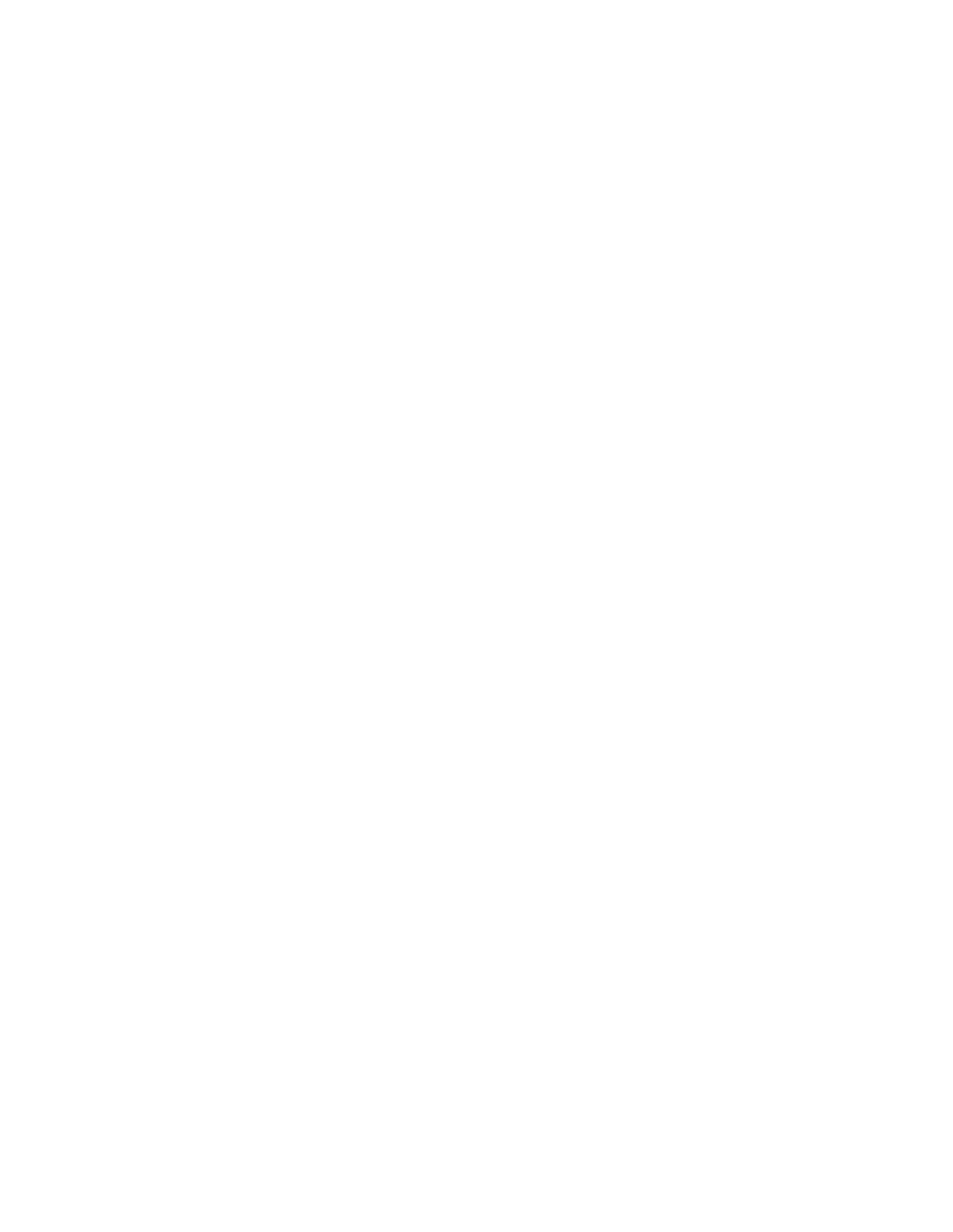**Appendix J. Sample U.S. Magistrate Judge's Report of Findings and Recommendations Regarding Prisoner Civil Rights Complaint, and Sample Order of Dismissal by U.S. District Court Judge**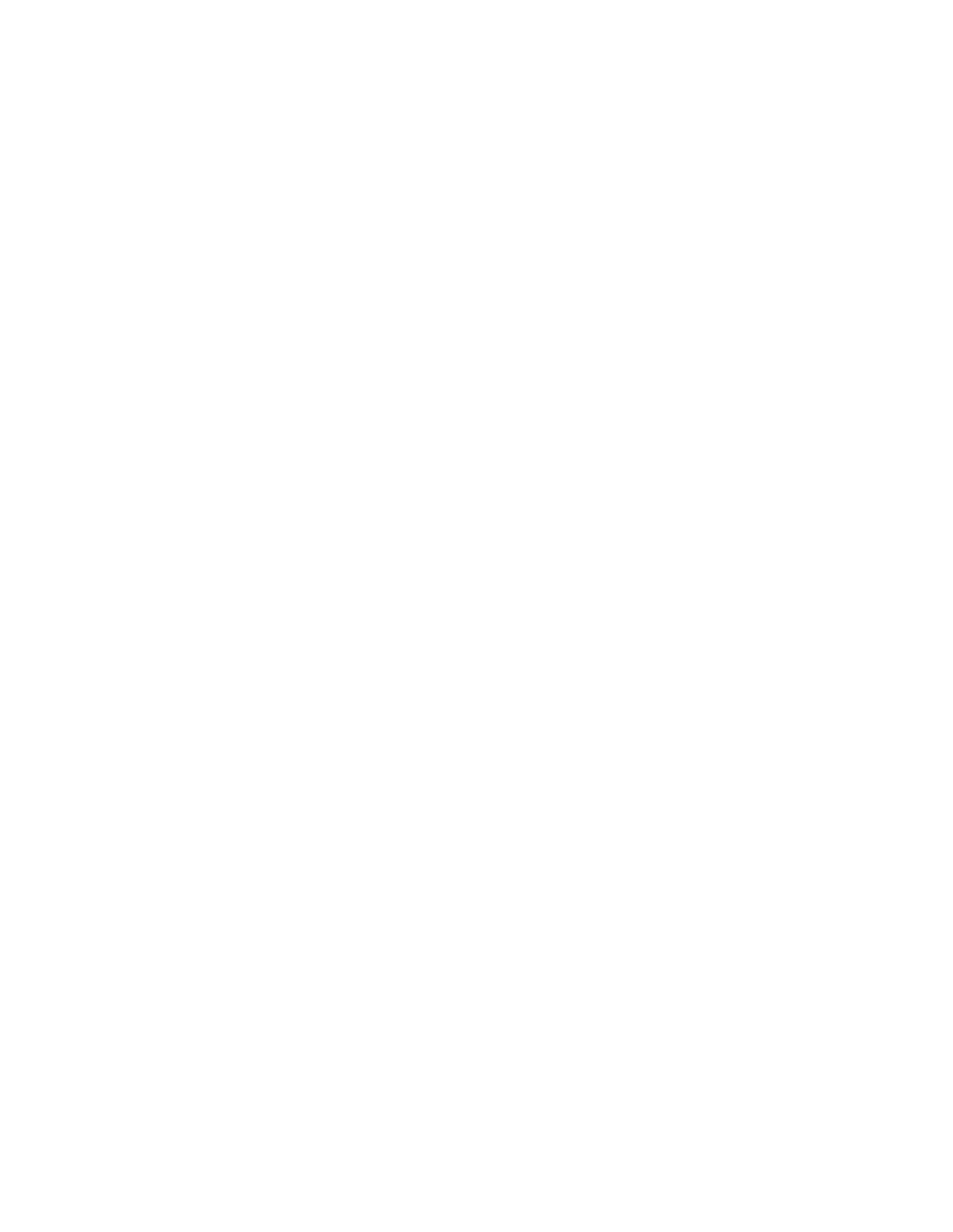# **IN THE UNITED STATES DISTRICT COURT FOR THE EASTERN DISTRICT OF CALIFORNIA**

Plaintiff, No. CIV S-

v.

\_\_\_\_\_\_\_\_\_\_\_\_\_\_\_\_\_\_\_\_\_\_\_/

#### Defendants. **FINDINGS & RECOMMENDATIONS**

Plaintiff is a state prisoner proceeding pro se. Plaintiff seeks relief pursuant to 42 U.S.C. § 1983. It appears that administrative remedies may be available to address plaintiff's claim(s). *See* Cal. Code Regs. tit. 15, §§ 3084.1–3084.7. Plaintiff is required to exhaust those administrative remedies before bringing a federal civil rights action. 42 U.S.C. § 1997e(a). A prison inmate in California can satisfy the exhaustion requirement by following the applicable procedures set forth in §§ 3084.1–3084.7 of Title 15 of the California Code of Regulations.

After reviewing the complaint filed in this action, the court finds that plaintiff has failed to exhaust administrative remedies. Good cause appearing, IT IS HEREBY RECOMMENDED that this action be dismissed for failure to exhaust administrative remedies.

These findings and recommendations will be submitted to the United States District Judge assigned to this case, pursuant to the provisions of 28 U.S.C. § 636(b)(1). Within twenty days after being served with these findings and recommendations, plaintiff may file written objections with the court. The document should be captioned "Objections to Findings and Recommendations." Plaintiff is advised that failure to file objections within the specified time may waive the right to appeal the District Court's order. *Martinez v. Ylst,* 951 F.2d 1153 (9th Cir. 1991).

DATED:

## UNITED STATES MAGISTRATE JUDGE

\_\_\_\_\_\_\_\_\_\_\_\_\_\_\_\_\_\_\_\_\_\_\_\_\_\_\_\_\_\_\_\_\_\_\_\_\_\_\_\_\_\_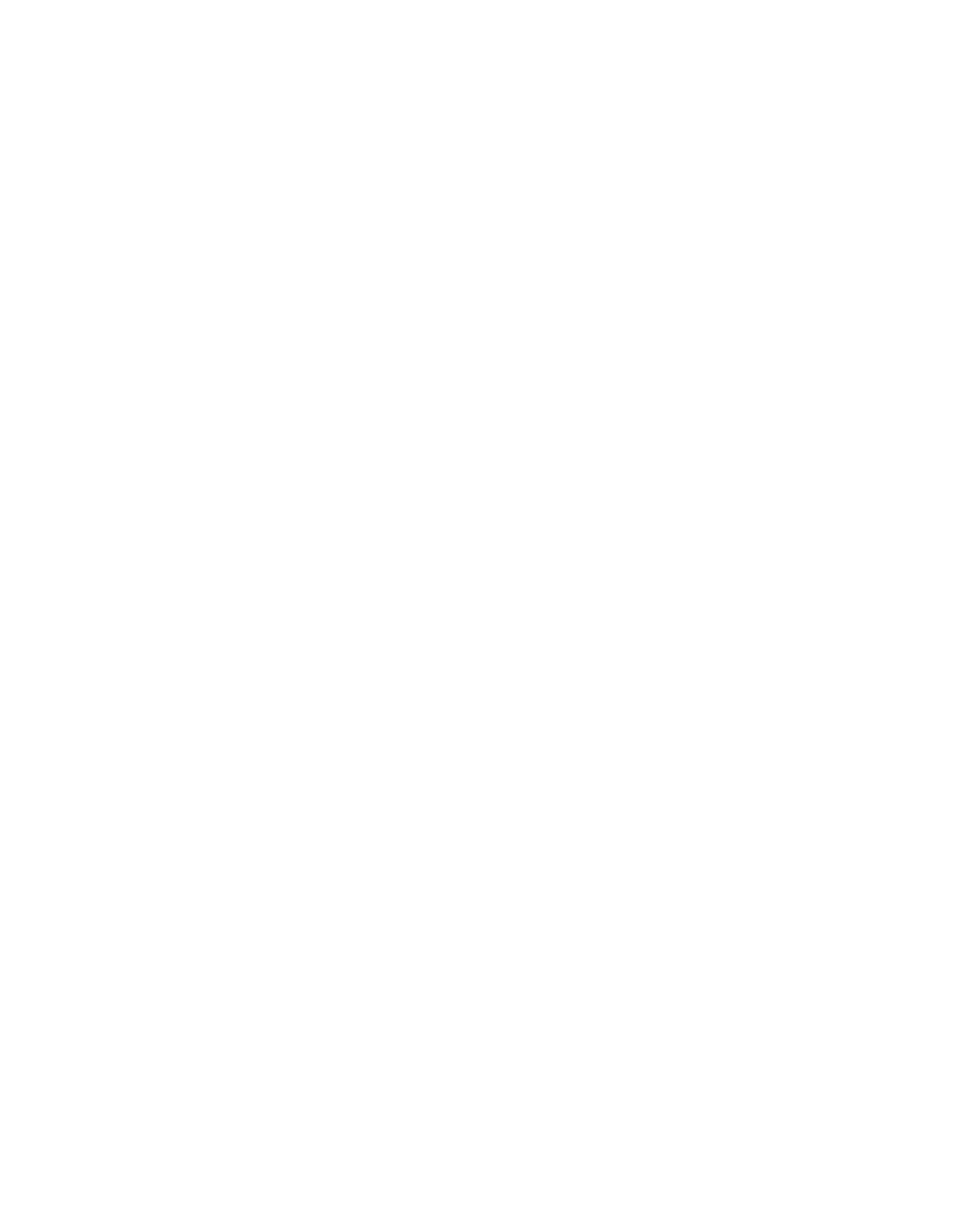# **Appendix J-2**

## **ORDER OF DISMISSAL**

Plaintiff brings this civil rights action under 42 U.S.C. § 1983. The plaintiff is presently in the custody of the \_\_\_\_\_\_\_\_\_\_\_\_\_\_\_\_\_\_\_. He (she) claims constitutional deprivations concerning prison conditions.

The Civil Rights of Institutionalized Persons Act of 1980, as amended, provides that no action under 42 U.S.C. § 1983 shall be brought by a prisoner concerning prison conditions "until such administrative remedies as are available are exhausted." 42 U.S.C. § 1997e. The \_\_\_\_\_\_\_\_\_\_\_\_\_\_\_\_\_\_\_\_\_\_, in which plaintiff is incarcerated, provides a prisoner grievance procedure. Tex. Gov't Code Ann. § 501.008 (West 1995). Plaintiff has not exhausted his (her) available administrative remedies. (Complaint, p. 2, ¶ II. B.)

Texas' two-year period of limitations may cause the plaintiff's civil rights claims to prescribe. (The Texas period of limitations for personal injury actions is two years. *See* Tex. Civ. Prac. & Rem. Code Ann. § 16.003(a), § 16.001. *See also Henson-El v. Rogers,* 923 F.2d 51 (5th Cir. 1991) (per curiam), *cert. denied,* 111 S. Ct. 2863 (1991).) Therefore, in order to protect the plaintiff's right to proceed on his (her) civil rights claims after having exhausted his (her) administrative remedies, the court will order the suspension of the period of limitations, provided that the plaintiff will file a grievance or otherwise initiate administrative remedies within twenty (20) days of the date of this order; and provided further, that after exhaustion of his (her) administrative remedies, the plaintiff will file, if necessary, his (her) civil rights action within thirty (30) days of the final resolution of his (her) administrative remedies. *See Rodriguez v. Holmes,* 963 F.2d 799 (5th Cir. 1992).

Accordingly, it is ORDERED that:

1. The plaintiff is GRANTED leave to proceed in forma pauperis under 28 U.S.C. § 1915.

2. This cause of action be DISMISSED without prejudice to filing a new civil action after fully and properly exhausting all available administrative remedies on his (her) claims under the grievance procedures provided by the institution in which he (she) is incarcerated.

3. The period of limitations on the plaintiff's claims is suspended provided that the plaintiff file a grievance or otherwise initiate administrative remedies within twenty (20) days of the date of this order; and provided further, that after exhaustion of his (her) administrative remedies, the plaintiff will file, if necessary, his (her) new civil rights action under a new civil action number within thirty (30) days of the final resolution of his (her) administrative remedies.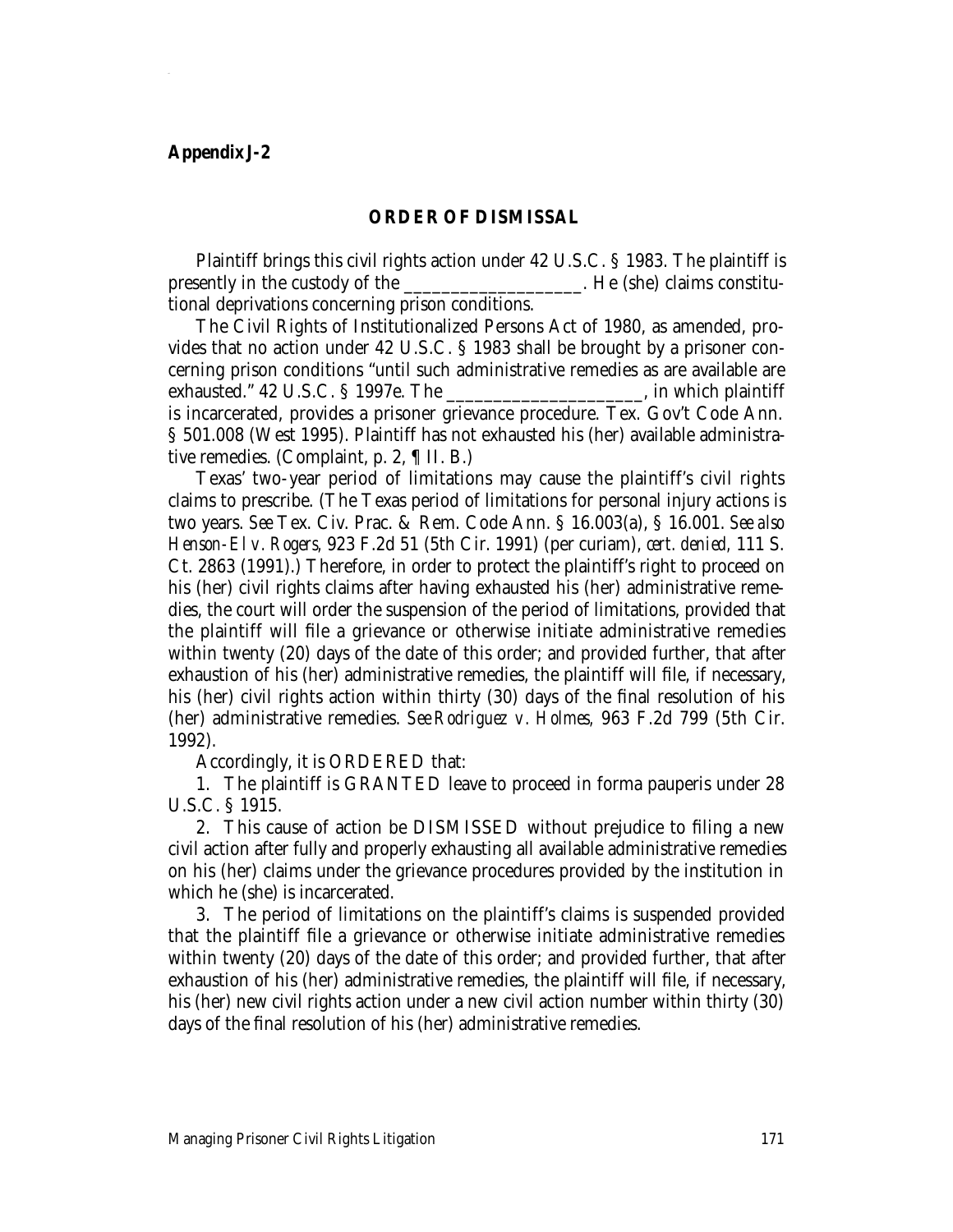| The Clerk will provide a copy of this order to the plaintiff, and will provide a |          |
|----------------------------------------------------------------------------------|----------|
| copy of the complaint and this order to                                          | . Inmate |
| Litigation Coordinator, Attorney General's Office, P.O. Box                      |          |

The Clerk will provide copies to the parties. SIGNED at Houston, Texas, this \_\_\_\_\_\_\_\_\_\_ day of \_\_\_\_\_\_\_\_\_\_\_\_, 19\_\_\_

> \_\_\_\_\_\_\_\_\_\_\_\_\_\_\_\_\_\_\_\_\_\_\_\_\_\_\_\_\_\_\_\_\_\_\_\_ UNITED STATES DISTRICT JUDGE

\_\_\_\_\_\_\_\_\_\_\_\_\_\_\_\_\_\_\_\_\_\_\_\_\_\_\_\_\_\_\_\_\_\_\_\_\_\_\_\_\_\_\_\_\_\_\_\_\_\_\_\_\_\_\_\_\_\_\_\_\_\_\_\_\_.